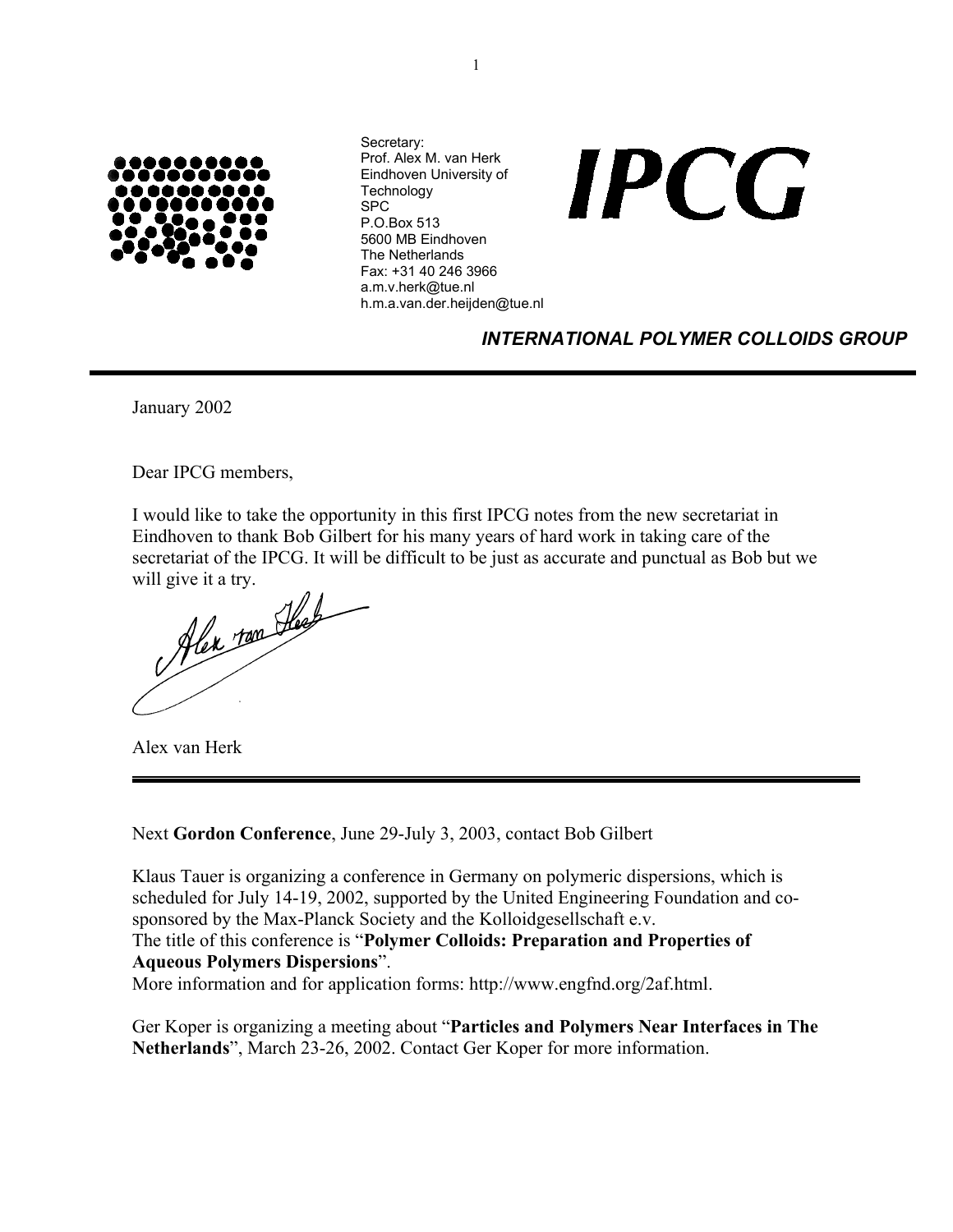| Prof. H-J Adler                                         | Dr. T.R. Aslamazova                    |
|---------------------------------------------------------|----------------------------------------|
| Technische Universität Dresden                          | Russian Academy of Science             |
| Institut für Makromolekulare Chemie und Textilchemie    | Leninsky Prospect 31                   |
| Mommsenstr. 13 D-01062 Dresden                          | 117915 Moscow                          |
| Germany                                                 | <b>RUSSIA</b>                          |
| +49 351 463-7122                                        | +7 095 952 53 08                       |
| hans-juergen.adler@chemie.tu-dresden.de                 | sovet@serv1.phyche.ac.ru               |
|                                                         |                                        |
| Prof.Dr. JM Asua                                        | Dr. J Barton                           |
| Grupo de Ingenieria Quimica                             | Polymer Inst, Slovak Acad. of Sciences |
| Facultad de Ciencias Quimicas                           | Dubravska Cesta                        |
| Universidad del Pais Vasco                              | 842 36 Bratislava                      |
| Apto 1072 ,20080 San Sebastian                          | <b>SLOVAK REPUBLIC</b>                 |
| <b>SPAIN</b>                                            | +421 7 5477 5923                       |
| $+34-943-212236$                                        | UPOLBART@SAVBA.SK                      |
| qppasgoj@sq.ehu.es                                      |                                        |
| Dr. E. Bartsch                                          | Dr. D.R. Bassett                       |
| Univ Mainz, Inst Phys Chem                              | <b>UCar Emulsion Systems</b>           |
| Jakob Welder Weg 15                                     | 410 Gregson Drive                      |
| D-55099 Mainz                                           | Cary NC 27511                          |
| Germany                                                 | <b>USA</b>                             |
| +49 6131 39 2 4196                                      | $+1-919-469-6797$                      |
| bartsch@aak.chemie.uni-mainz.de                         | bassettdaver@aol.com                   |
|                                                         |                                        |
| Dr. A. van Blaaderen                                    | Dr. F. Candau                          |
| Van 't Hoff Laboratory for Physical & Colloid Chemistry | (CRM-EAHP) Institute Charles Sadron    |
| Utrecht University                                      | 6 Rue Boussingault                     |
| Padualaan 8                                             | Strasbourg Cedex 67083                 |
| 3584 CH Utrecht                                         | France                                 |
| The Netherlands                                         | $+33 - 88 - 41 - 4099$                 |
| $+31-30-2533870$                                        | candau@ics.u-strasbg.fr                |
| a.vanblaaderen@chem.uu.nl                               |                                        |
| Dr. B. Charleux                                         | Prof M. Cunningham                     |
| Laboratoire de Chimie Macromoleculaire                  | Department of Chemical Engineering     |
| Universite Pierre et Marie Curie                        | Queen's University                     |
| Tour 44, Couloir 44-54, ler Etage, 4 place Jussieu,     | Kingston                               |
| F-75252 Paris Cedex 05                                  | Ontario K7L 3N6 Canada                 |
| France                                                  | $+1613545-6637$                        |
| $+33(1)$ 44 27 70 89                                    | cunning@chee.queensu.ca                |
| charleux@ccr.jussieu.fr                                 |                                        |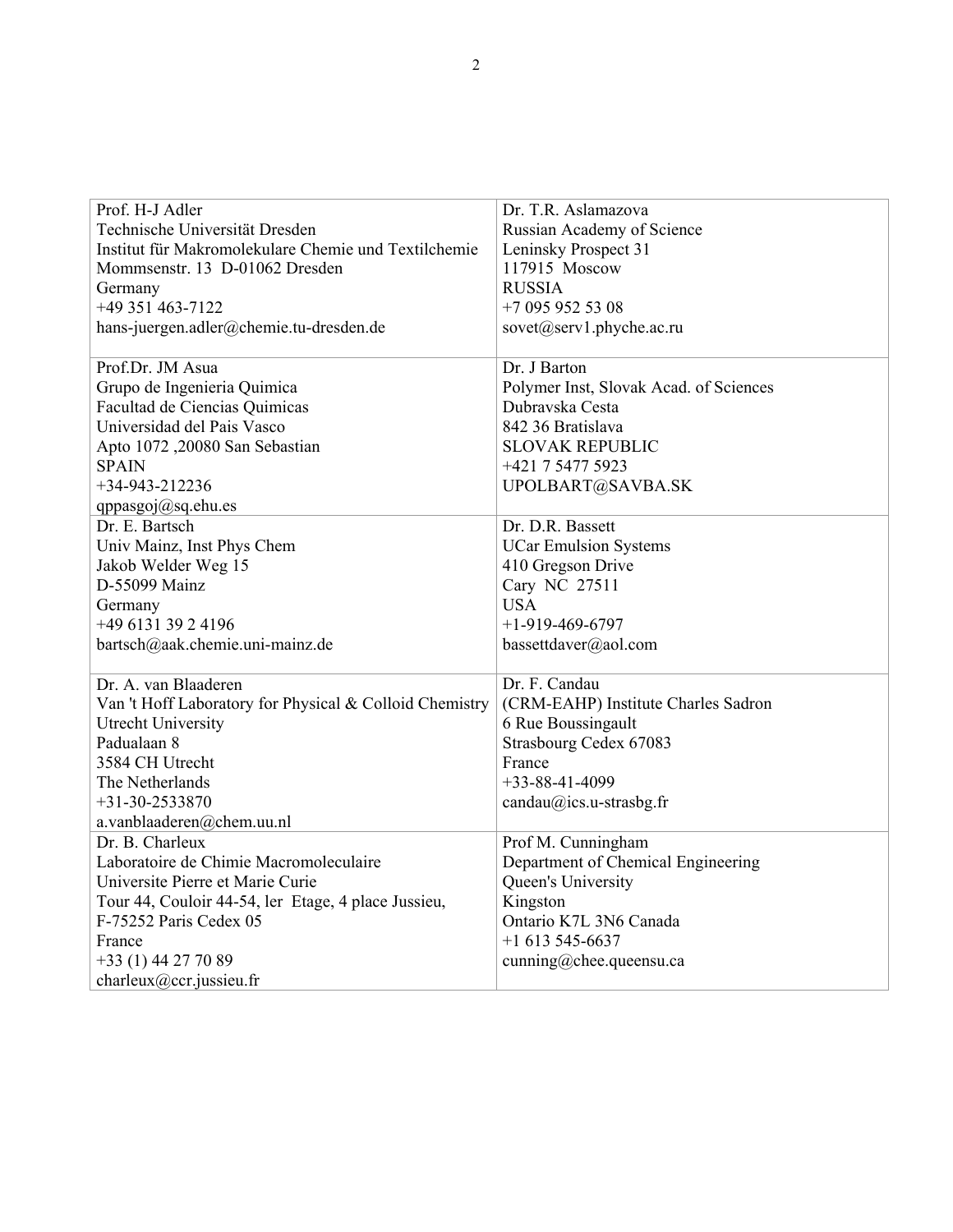| Prof.Dr. J. DeSimone                  | Dr. Di Lee                                        |
|---------------------------------------|---------------------------------------------------|
| Department of Chemistry               | Designed Latex Res. Lab.                          |
| The Univ. of Nth Carolina             | 1604 Building                                     |
| CB#3290, Venable & Kenan Labs         | The Dow Chemical Co.                              |
| Chapel Hill NC 27599-3290 USA         | Midland, Michigan 48674                           |
| $+1-919-962-2388$                     | <b>USA</b>                                        |
| desimone@email.unc.edu                | $+1-517-638-6356$                                 |
|                                       | dilee@dow.com                                     |
|                                       | Dr. M.S. El-Aasser                                |
| Dr. S. Downing                        |                                                   |
| <b>ICI</b> Paints                     | EPI, Lehigh University                            |
| Wexham Road                           | 111 Research Drive,                               |
| Slough Berks SL2 5DS                  | Bethlehem PA 18015-4732                           |
| <b>ENGLAND</b>                        | <b>USA</b>                                        |
| $+44-1753-578-218$                    | $+1 - 610 - 758 - 5880$                           |
| steve_downing@ici.com                 | $mse0$ @lehigh.edu                                |
| Dr. S. van Es                         | Prof.Dr. R.M. Fitch                               |
| <b>UCB</b> Chemicals                  | <b>HCR 74 Box 24808</b>                           |
| Anderlecht Str. 33                    | El Prado NM 87529                                 |
| B-1620 Drogenbos                      | <b>USA</b>                                        |
| Belgium                               | bobfitch@newmex.com                               |
| +32 2 334 5976                        |                                                   |
| Steven.VanEs@UCB-Group.com            |                                                   |
| Dr. A.P. Gast                         | Prof.Dr. A.L. German                              |
| Dept. Chemical Engineering            | Eindhoven University of Technology                |
| <b>Stanford University</b>            | Dept of Polymer Chemistry and Coatings Technology |
| Stanford, Calif. 94305-5025 USA       | PO Box 513                                        |
| $+1 - 415 - 725 - 7294$               | 5600 MB Eindhoven                                 |
| alice@Chemeng.stanford.edu            | THE NETHERLANDS                                   |
|                                       | $+3140246-3966$                                   |
|                                       | a.l.german@tue.nl                                 |
| Prof.Dr. R.G. Gilbert                 | Dr. J.W. Goodwin                                  |
| Key Centre for Polymer Colloids - F11 | School of Chemistry                               |
| University of Sydney                  | University of Bristol                             |
| Sydney NSW 2006                       | Cantock's Close                                   |
| <b>AUSTRALIA</b>                      | <b>Bristol BS8 1TS</b>                            |
| $+61 - 2 - 351 - 3329$                | <b>ENGLAND</b>                                    |
| gilbert@chem.usyd.edu.au              | +44-1225 722090                                   |
|                                       | jimgoodwin@compuserve.com                         |
|                                       |                                                   |
| Dr. F.K. Hansen                       | Prof.Dr. A.M. van Herk                            |
| University of Oslo                    | Eindhoven University of Technology                |
| Department of Chemistry               | Dept of Polymer Chemistry and Coatings Technology |
| PO Box 1033 Blindern 0315             | PO Box 513                                        |
| OSLO 3 NORWAY                         | 5600 MB Eindhoven                                 |
| $+47-228-55542$                       | THE NETHERLANDS                                   |
| f.k.hansen@kjemi.uio.no               | $+3140246-3966$                                   |
|                                       | $a.m.v.$ herk $(a)$ .tue.nl                       |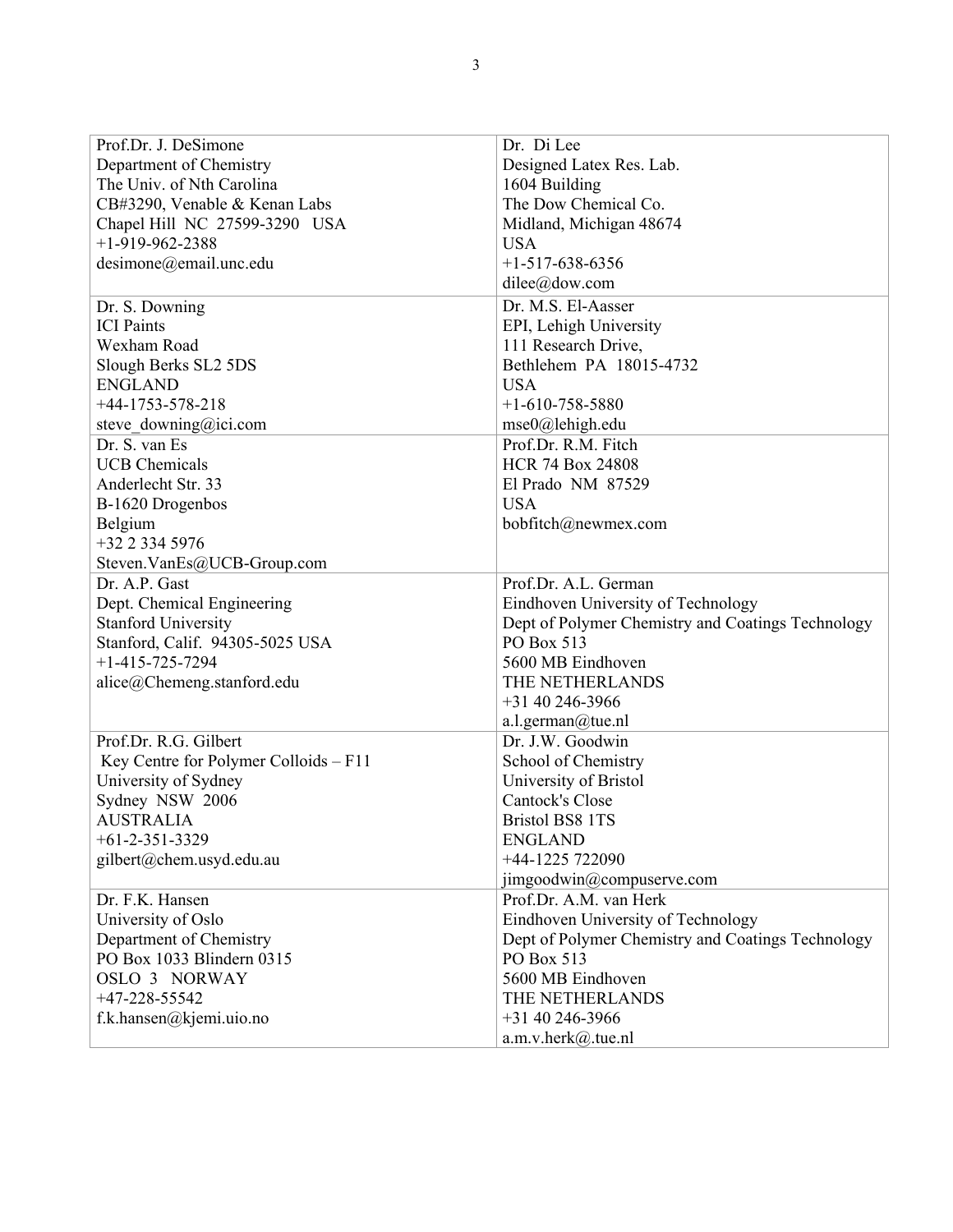| Dr. C. Ho                                  | Dr.N. Ise                              |
|--------------------------------------------|----------------------------------------|
| 5 Jalan SS4/8                              | 23 Nakanosaka                          |
| 47301 Petaling Jaya                        | Kamigamo, Kita-ku,                     |
| Selangor,                                  | Kyoto 603-8024.                        |
| <b>MALAYSIA</b>                            | <b>JAPAN</b>                           |
| $+60-3-787-6625$                           | $+81 - 75 - 701 - 3833$                |
| $cc1$ ho $@pd.jaring$ .my                  | norioise@ip.media.kyoto-u.ac.jp        |
| Dr. S. Jayasuriya                          | Dr. J.G.H. Joosten                     |
| S.C. Johnson Polymer                       | <b>DSM Research, PAC</b>               |
| 8310 16th Street, PO Box 902               | PO Box MD Geleen                       |
| Sturtevant, WI. 53177-0902                 | THE NETHERLANDS                        |
| <b>USA</b>                                 | $+31464461-200$                        |
| $+1 - 414 - 631 - 4039$                    | jacques.joosten@DSM.com                |
| Sunil.Jayasuriya@JWP.Com                   |                                        |
| Dr. H. Kawaguchi                           | Dr. J. Keddie                          |
| 3-14-1 Hiyoshi                             | Department of Physics                  |
| Kohoku-ku                                  | School of Physics and Chemistry        |
| Yokohama 223                               | University of Surrey                   |
| <b>JAPAN</b>                               | Guildford, Surrey GU2 7XH              |
| $+81 - 45 - 562 - 7625$                    | <b>UK</b>                              |
| haruma@applc.keio.ac.jp                    | +44 1483 686781                        |
|                                            | J.Keddie@surrey.ac.uk                  |
| Prof. J. Kim                               | Dr. G. Koper                           |
| Department of Chemical Engineering         | Laboratory of Physical Chemistry       |
| Yonsei University                          | Delft University of Technology         |
| 134 Sinchon-dong                           | Julianalaan 136, 2628 BL Delft         |
| Seodaemoon-Ku Seoul 120-749 Korea          | THE NETHERLANDS                        |
| $+82 - 2 - 312 - 0305$                     | +31 71 527 4397/4537                   |
| jayhkim@bubble.yonsei.ac.kr                | g.j.m.koper@tnw.tudelft.nl             |
| Dr. Ed. Kostansek                          | Dr. I.M. Kreiger                       |
| Rohm and Haas Co.                          | 3460 S Green Rd #101                   |
| <b>Research Labs</b>                       | Beachwood OH 44122                     |
| 727 Norristown Rd./P.O. Box 904            | <b>USA</b>                             |
| Spring House, PA 19477-0904                | $+1-216-921-6145$                      |
| <b>USA</b>                                 | imk@po.cwru.edu                        |
| $+1-215-619-1631$                          |                                        |
| rbpeck@rohmhaas.com                        |                                        |
| Dr. P.A. Lovell                            | Dr. J. Lyklema                         |
| <b>Manchester Materials Science Centre</b> | Depart of Physical & Colloid Chemistry |
| University of Manchester/UMIST             | Wageningen Agricultural University     |
| <b>Grosvenor Street</b>                    | PO Box 8038                            |
| Manchester M1 7HS                          | 6700 EK Wageningen                     |
| <b>ENGLAND</b>                             | THE NETHERLANDS                        |
| +44 161 200-3586                           | +31 317 483-777                        |
| pal@umist.ac.uk                            | hans@FenK.WAU.NL                       |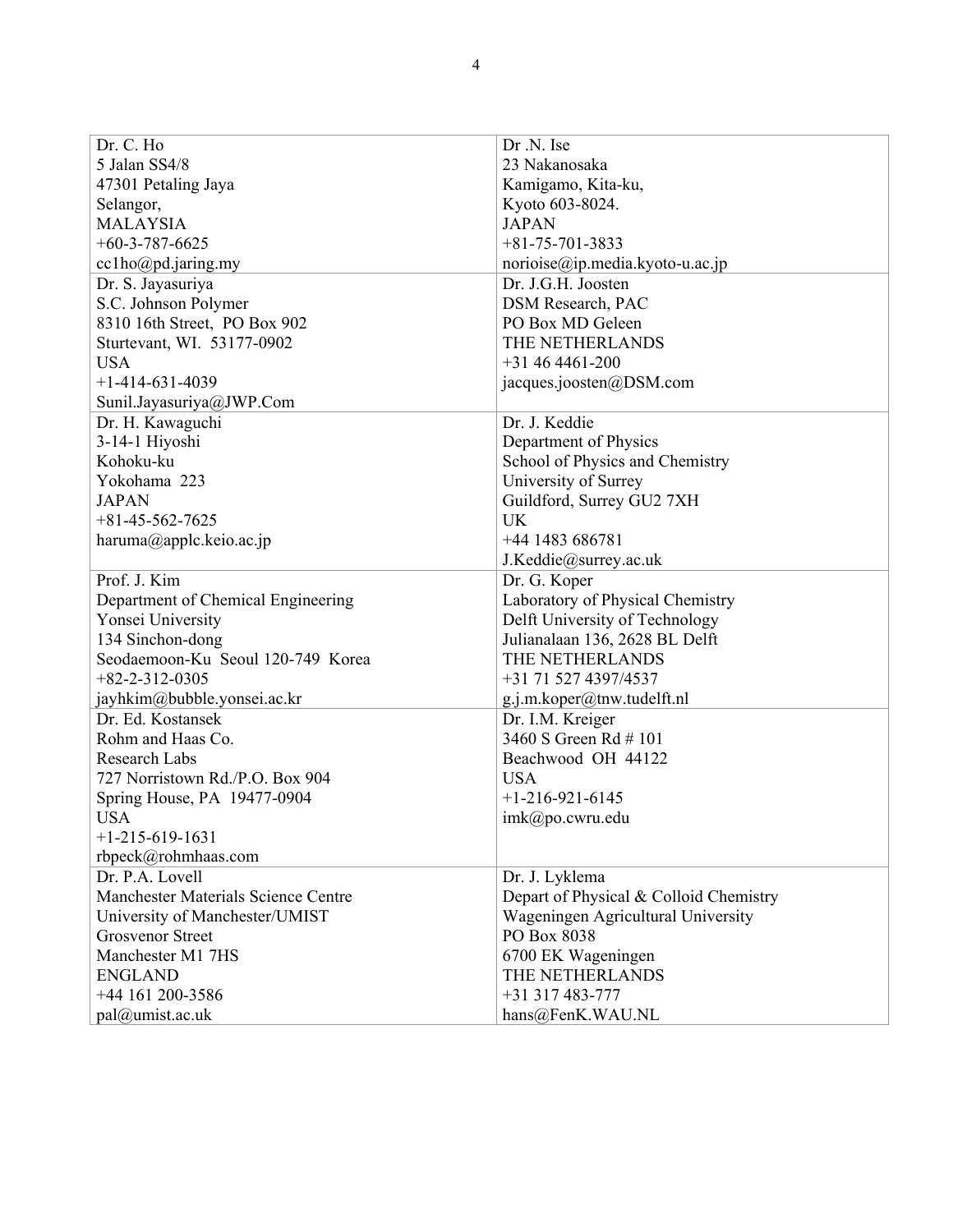| Dr. M. Nomura                          | Dr. M. Okubo                           |
|----------------------------------------|----------------------------------------|
| Department of Materials Science & Eng. | Dept of Chemical Science & Engineering |
| Fukui University Fukui                 | Faculty of Engineering                 |
| <b>JAPAN 910</b>                       | Kobe University                        |
| +81 78 803-6205                        | Kobe 657 JAPAN                         |
| d930831@icpc00.ipcp.fukui-u.ac.jp      | $+8178803-1169$                        |
|                                        | okubo@cx.kobe-u.ac.jp                  |
| Dr. T. Okubo                           | Dr. R.H. Ottewill                      |
| Department of Applied Chemistry        | School of Chemistry                    |
| Gifu University, Fac. of Engineering   | University of Bristol                  |
| Gifu 501-1193                          | <b>Cantock's Close</b>                 |
| <b>JAPAN</b>                           | <b>BRISTOL BS6 7HU</b>                 |
| +81 58 230-1893                        | <b>ENGLAND</b>                         |
| okubotsu@apchem.gifu-u.ac.jp           | +44 117 925-1295                       |
|                                        | ron.ottewill@bris.ac.uk                |
| Dr. R. Pelton                          | Dr. C. Pichot                          |
| Dept of Chem. Engineering              | Ecole Normale Superieure de Lyon       |
| McMaster University                    | <b>CNRS-bioMerieux</b>                 |
| Hamilton, Ontario                      | 46, allée d'Italie                     |
| Canada L8S 4L7                         | 69364 Lyon Cédex 07                    |
| $+1905528 - 5114$                      | <b>FRANCE</b>                          |
| peltonrh@mcmaster.ca                   | +33 4 7272-8533                        |
|                                        | christian.pichot@ens-bma.cnrs.fr       |
| Dr. I. Piirma                          | Dr. G.W. Poehlein                      |
| The University of Akron                | 407 South Henry Street                 |
| <b>Institute of Polymer Science</b>    | Alexandria, VA 22314-5901              |
| Akron OH 44325-3909                    | <b>USA</b>                             |
| <b>USA</b>                             | $+1$ 703 837-1109                      |
| $+1303972 - 5290$                      | GSPoehlein@aol.com                     |
| irja@uakron.edu                        |                                        |
| Dr. G. Riess                           | Dr. S. Rimmer                          |
| <b>Ecole National Superierie</b>       | Department of Chemistry                |
| de Chimie de Mulhouse                  | University of Sheffield                |
| 3 rue a Werner                         | Sheffield S3 7HF                       |
| 68093 Mulhouse Cedex                   | United Kingdom                         |
| <b>FRANCE</b>                          | +44 114 273 8673                       |
| +33 3 89 33 68 54                      | S.Rimmer@sheffield.ac.uk               |
| G.Riess@univ-mulhouse.fr               |                                        |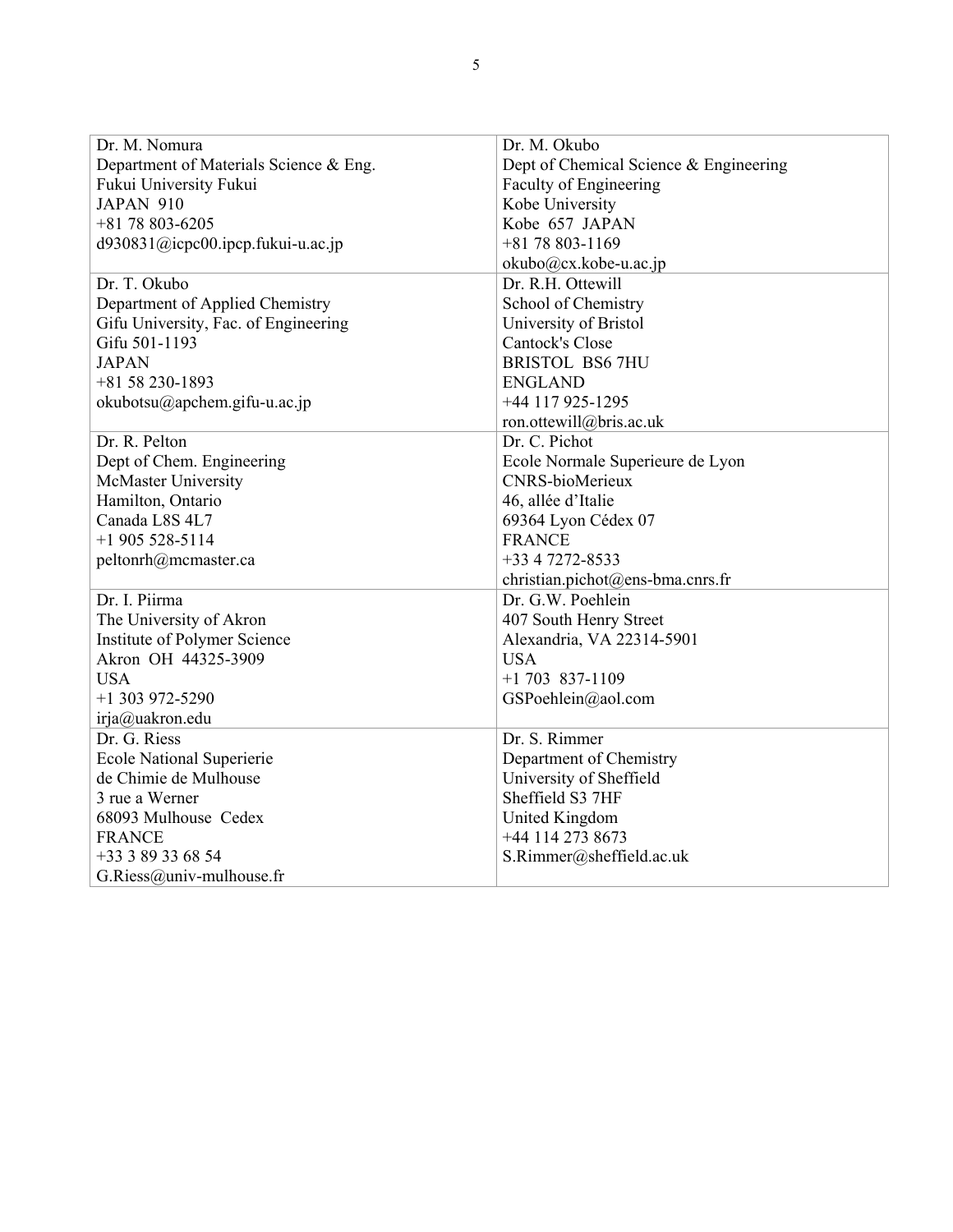| Dr. R.L. Rowell                    | Dr. W.B. Russel                      |
|------------------------------------|--------------------------------------|
| Dept of Chem GRC-TWR701            | Dept of Chem. Engineering            |
| Univ. of Massachusetts             | Princeton University                 |
| Box 34510                          | Olden Street                         |
| Amherst MA 01003-4510 USA          | Princeton, NJ 08544                  |
| $+1$ 413 545-1232                  | <b>USA</b>                           |
| rowell@chem.umass.edu              | $+1609258-0211$                      |
|                                    | wbrussel@princeton.edu               |
|                                    |                                      |
| Prof. J. Schork                    | Dr. K-V. Schubert                    |
| School of Chemical Engineering     | DuPont Chemical Solutions Enterprise |
| Georgia Tech                       | Chambers Works, Jackson Laboratory   |
| Atlanta, GA 30332-0100             | Deepwater NJ 08023                   |
| <b>USA</b>                         | <b>USA</b>                           |
| $+1404894-2866$                    | Kai-Volker.Schubert@usa.dupont.com   |
| joseph.schork@che.gatech.edu       |                                      |
| Prof. S. Slomkowski                | Prof. J. Snuparek                    |
| Polish Academy of Science          | Department of Polymer Materials,     |
| Centre for Mol. & Macromol Studies | University of Pardubice              |
| Sienkiewicza 112                   | 532 10 Pardubice                     |
| PL-90363 Lodz<br><b>POLAND</b>     | Czech Republic                       |
| +48 42 6847 126                    | Jaromir.Snuparek@upce.cz             |
| staslomk@bilbo.cbmm.lodz.pl        |                                      |
| Dr. P.R. Sperry                    | Dr. D.C. Sundberg                    |
| 49 Woodview Drive                  | Univ. of Newhampshire                |
| Doylestown                         | VP for Research, T-Hall 107          |
| PA 18901                           | 105 Main Street                      |
| <b>USA</b>                         | Durham, NH. 03824-3547 USA           |
| $+1$ 215 348-0654                  | $+1603862 - 3617$                    |
| sperry@fast.net                    | $dcs@christa.$ unh.edu               |
| Dr. K. Takamura                    | Dr. K. Tauer                         |
| <b>BASF</b> Corporation            | Max Planck Institut fuer Kolloid     |
| <b>Industrial Products</b>         | und Grenzflaechenforschung           |
| 11401 Steel Creek Road             | 14424 Potsdam                        |
| Charlotte NC 28273<br><b>USA</b>   | <b>GERMANY</b>                       |
| $+1$ 704 587-8294                  | +49 331 567 95025                    |
| takamuk@basf.com                   | ktau@mpikg-golm.mpg.de               |
| Dr. J.W. Taylor                    | Dr. T.G.M. van de Ven                |
| S.C. Johnson Polymer               | Pulp & Paper Research Centre         |
| PO Box 902, MS 712                 | McGill University                    |
| Sturtevant, WI 53177-0902          | 3420 University Street               |
| <b>USA</b>                         | Montreal H3A 2A7                     |
| $+1$ 414 631-4039                  | <b>CANADA</b>                        |
| James.Taylor@JWP.Com               | $+1514398-6256$                      |
|                                    | vandeven@shared1.lan.mcgill.ca       |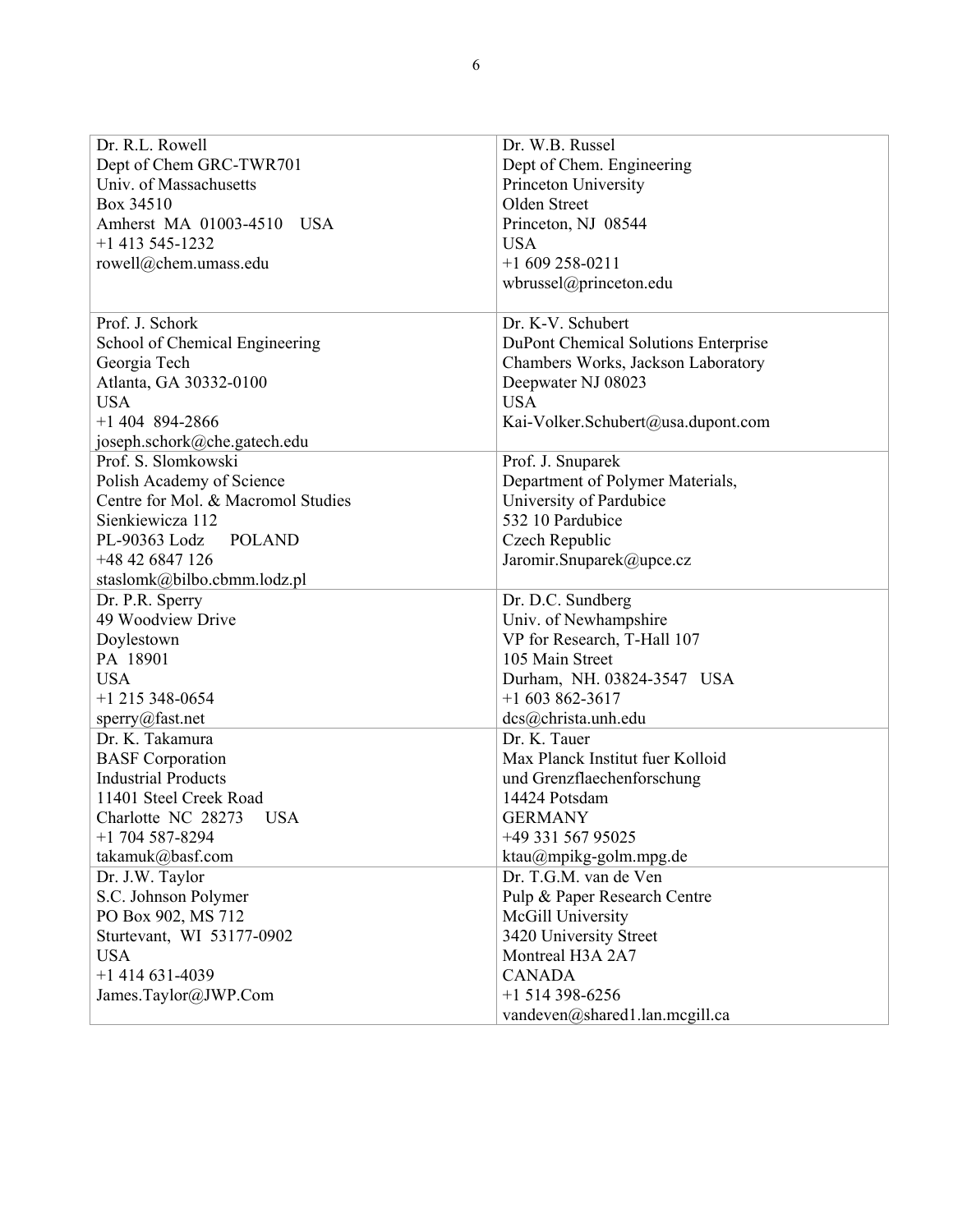| Dr. A. Vrij                        | Dr. N. Wagner                        |
|------------------------------------|--------------------------------------|
| Rijksuniversiteit te Utrecht       | Center for Molecular and Engineering |
| van't Hoff Laboratorim             | Thermodynamics                       |
| Padualaan 8                        | University of Delaware               |
| 3584 CH Utrecht                    | Newark, DE 19716                     |
| <b>NETHERLANDS</b>                 | <b>USA</b>                           |
| $+3130533-870$                     | $+1$ 302 831-1048                    |
| a.vrij@chem.uu.nl                  | wagner@che.udel.edu                  |
| Dr. J. Waters                      | Dr. M. Winnik                        |
| Department of Chemical Engineering | Dept of Chemistry                    |
| Imperial College, London           | University of Toronto                |
| UK.                                | Ontario M5S 1A1                      |
| +44 1491 872436                    | <b>CANADA</b>                        |
| waters@firdale.fsbusiness.co.uk    | $+1$ 416 9778-0541                   |
|                                    | mwinnik@chem.utoronto.ca             |
| Dr H Zecha                         | Dr. C.F. Zukoski                     |
| Wacker-Chemie GMBH                 | Dept of Chemical Engineering         |
| L-K-E Johannes Hess Strasse 24     | 107 Roger Adams Lab, Box C-3         |
| Burghausen, D-084480               | 1209 W. California Street            |
| <b>GERMANY</b>                     | Urbana, IL 61801                     |
| +49 8677 835789                    | <b>USA</b>                           |
| zechah@apci.com                    | $+1$ 217 244-8068                    |
|                                    | zukoski@aries.scs.uiuc.edu           |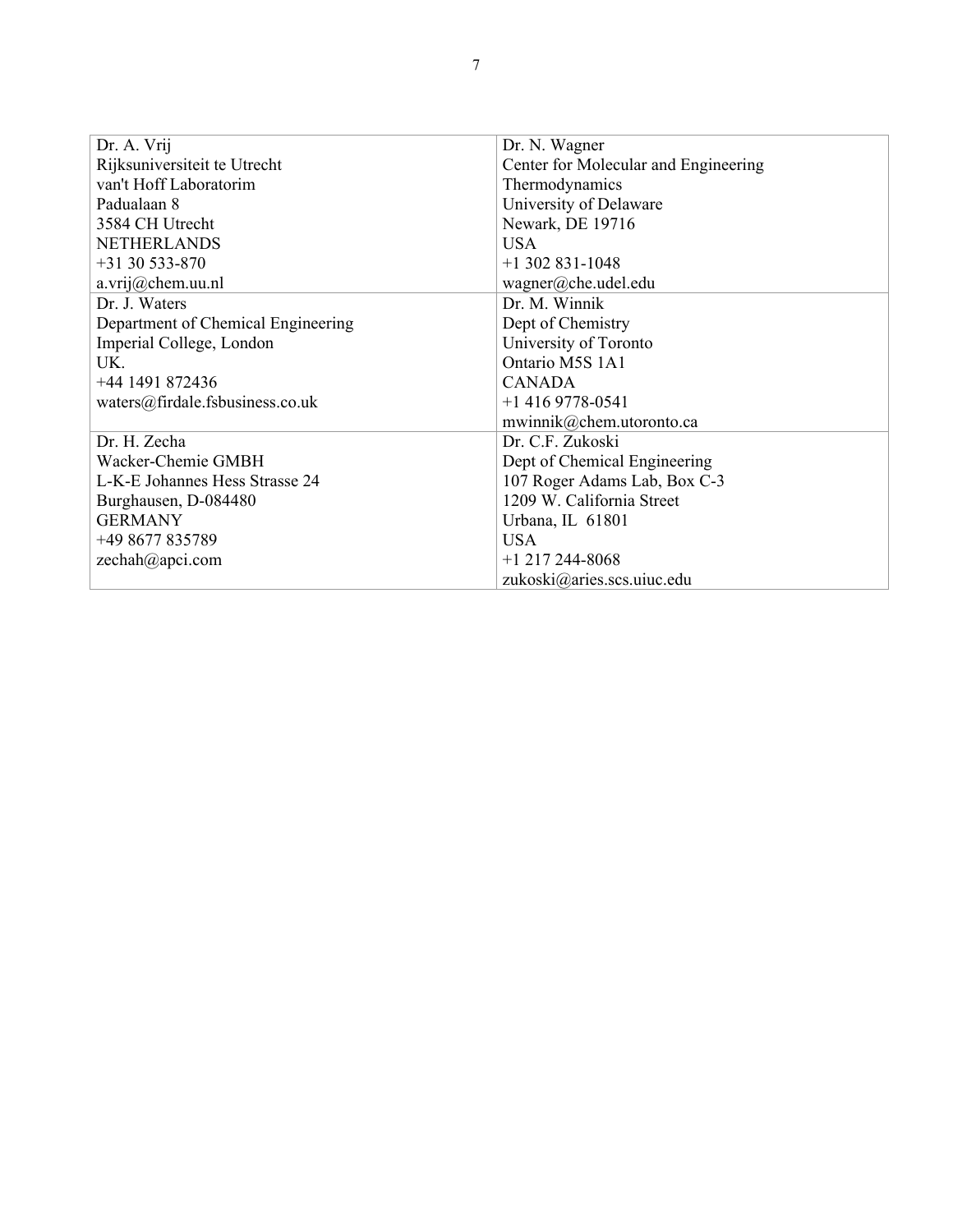# **INTERNATIONAL POLYMER COLLOIDS GROUP NEWSLETTER**

Contribution from the Institute for Polymer Materials "POLYMAT" and Grupo de Ingeniería Química, Facultad de Ciencias Químicas, The University of the Basque Country, Apdo. 1072, E-20080 Donostia-San Sebastián, Spain.

> Reported by José M. Asua **November 2001**

#### **Recently published articles:**

# **EFFECT OF THE COMPOSITION PROFILE OF 2-ETHYL HEXYL ACRYLATE / METHYL METHACRYLATE LATEX PARTICLES ON ADHESION**  *C. Laureau, M.Vicente, M.J. Barandiaran, J.R. Leiza and J.M. Asua*

J. Appl. Polym. Sci., **81**, 1258 (2001). (Abstract in the previous IPCGN).

# **CONTROL OF MOLECULAR WEIGHT DISTRIBUTION IN EMULSION POLYMERIZATION USING ON-LINE REACTION CALORIMETRY** *M. Vicente, S. Ben Amor, L.M. Gugliotta, J.R. Leiza and J. M. Asua*

Ind. Eng. Chem. Res., **40**, 218 (2001). (Abstract in the previous IPCGN).

# **SIMULTANEOUS CONTROL OF THE COPOLYMER COMPOSITION AND MOLECULAR WEIGHT DISTRIBUTION IN EMULSION COPOLYMERIZATION**  *M. Vicente, J. R. Leiza and J.M. Asua*

AIChE Journal, **47** (7), 1594 (2001). (Abstract in the previous IPCGN).

## **VOC FORMATION DURING MONOMER REMOVAL BY POST-POLYMERIZATION**

*L. da Cunha, P. Ilundain, R. Salazar, D. Alvarez, M.J. Barandiaran, J.M. Asua* Polymer, **42**,391 (2001). (Abstract in the previous IPCGN).

# **HIGH SOLIDS CONTENT MINIEMULSION POLYMERIZATION OF VINYL ACETATE IN A CONTINUOUS STIRRED TANK REACTOR**

*I. Aizpurua, J.I. Amalvy, J.C. de la Cal and M.J. Barandiaran* Polymer, **42**, 1417 (2001). (Abstract in the previous IPCGN).

# **FUNCTIONALIZED LATEX PARTICLES FOR IMMUNOASSAYS**

*J. Forcada*  Recent Research Developments in Polymer Science Vol. 4, Transworld Research Network Ed., **4**, 107 (2000). (Abstract in the previous IPCGN).

# **FACTORS AFFECTING KINETICS AND COAGULUM FORMATION DURING THE EMULSION COPOLYMERIZATION OF STYRENE/BUTYL ACRYLATE**

*M. Zubitur and J. M. Asua* Polymer, **42**, 5979 (2001). (Abstract in the previous IPCGN).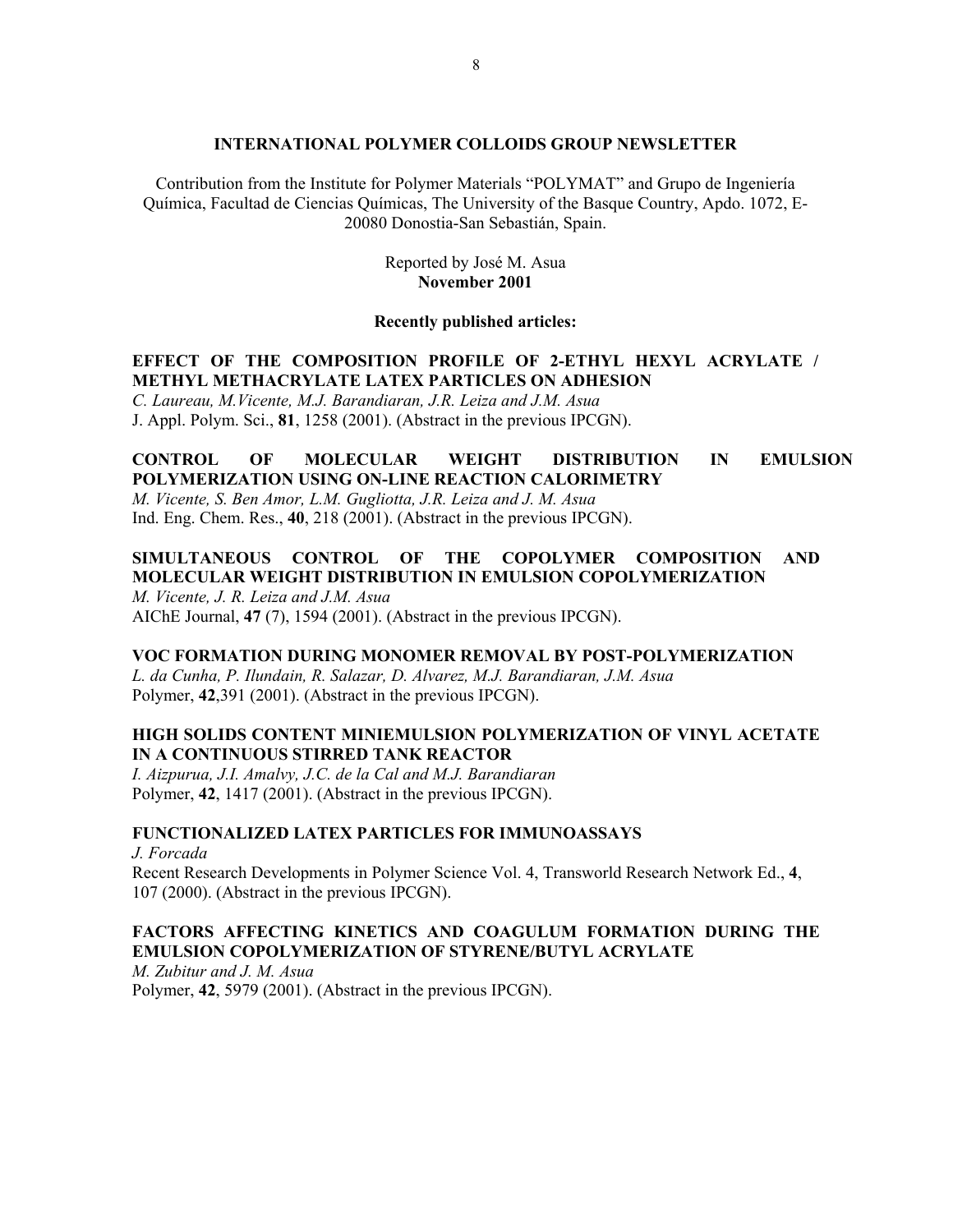# **USING MULTIPLICITY TO IMPROVE REACTOR PERFORMANCE AND PRODUCT QUALITY IN EMULSION POLYMERIZATION IN CONTINUOUS LOOP REACTORS**

*Pedro H. H. Araújo, Carlos Abad, José C. de la Cal, José C. Pinto, José M. Asua* Polym. React. Eng. J., **9**(1), 1 (2001). (Abstract in the previous IPCGN).

# **PARTICLE SIZE DISTRIBUTION MEASUREMENTS OF POLYMERIC DISPERSIONS: A COMPARATIVE STUDY.**

*O. Elizalde, G.P. Leal and J.R. Leiza* Particle and Particle Size Characterization Journal, **17** (5,6), 236 (2000). (Abstract in the previous IPCGN).

# **INTRAMOLECULAR CHAIN TRANSFER TO POLYMER IN THE EMULSION POLYMERIZATION OF 2-ETHYL HEXYL ACRYLATE**

*C. Plessis, G. Arzamendi, J.M. Alberdi, M. Agnely, J.R. Leiza, and J.M. Asua* Macromolecules, **34**(17), 6138 (2001). (Abstract in the previous IPCGN).

# **KINETICS AND POLYMER MICROSTRUCTURE OF THE SEEDED SEMIBATCH EMULSION COPOLYMERIZATION OF n-BUTYL ACRYLATE AND STYRENE**

*C. Plessis, G. Arzamendi, J.R. Leiza, H.A.S. Schoonbrood, D. Charmot and J.M. Asua* Macromolecules, 34(15), 5147 (2001). (Abstract in the previous IPCGN).

# **MODELING EMULSION POLYMERIZATION STABILIZED BY POLYMERIZABLE SURFACTANTS**

*J.C. de la Cal, J.M. Asua*  J. Polym. Sci., Part A: Polym. Chem., **39** (4), 585, (2001). (Abstract in the previous IPCGN).

# **SEEDED SEMIBATCH EMULSION POLYMERIZATION OF BUTYL ACRYLATE: EFFECT OF CHAIN TRANSFER AGENT ON THE KINETICS AND THE STRUCTURAL PROPERTIES**

*C. Plessis, G. Arzamendi, J.R. Leiza, J.M. Alberdi, H.A.S. Schoonbrood, D. Charmot and J.M. Asua*  J. Polym. Sci., Part A: Polym. Chem., **39** (7), 1106 (2001). (Abstract in the previous IPCGN).

# **KINETICS AND PROPERTIES IN METALLOCENE CATALYSED PROPENE POLYMERIZATIONS**

*E. Ochoteco, M. Vecino, M. Montes, J.C. de la Cal* Chem. Eng. Sci., **56**, 4169 (2001). (Abstract in the previous IPCGN).

#### **CONTROL OF EMULSION POLYMERIZATION REACTORS USING A HIERARCHICAL FUZZY LOGIC/MODEL BASED CONTROLLER**

*J.M. Asua*  Polym. React. Eng. **9** (1), 37 (2001). (Abstract in the previous IPCGN).

# **AGITATION EFFECTS IN THE SEMICONTINUOUS EMULSION POLYMERIZATION OF STYRENE AND BUTYL ACRYLATE**

*M. Zubitur, J.M. Asua*  J. Appl. Polym. Sci., **80** (6), 841 (2001). (Abstract in the previous IPCGN).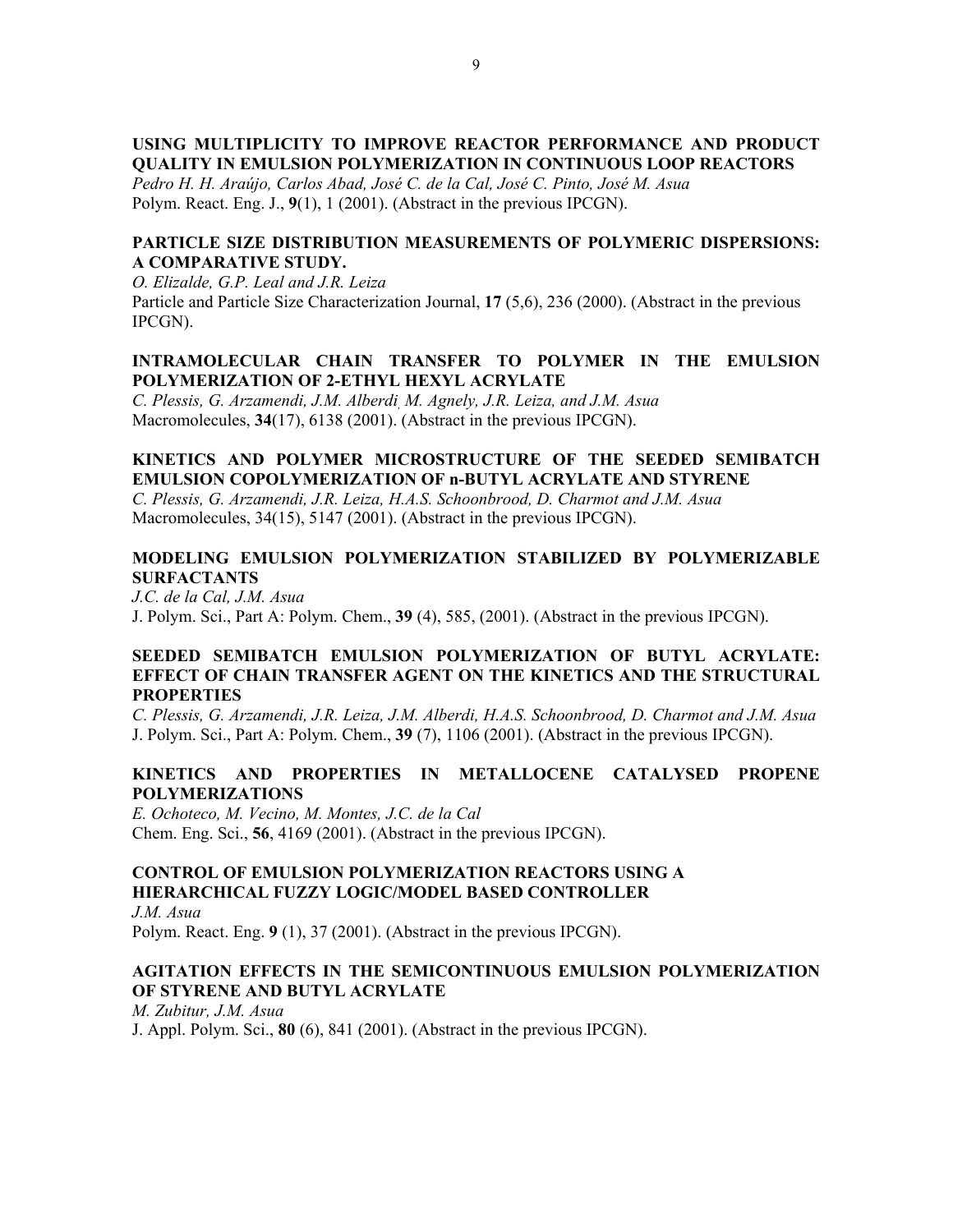#### **New Contributions:**

#### **ELEMENTAL MAPPING BY ESI-TEM., DURING STYRENE EMULSION POLYMERIZATION**

*J.I. Amalvy, J.M. Asua, C.A. Paula Leite, F. Galembeck* Polymer, **42**, 2479 (2001).

The elemental distribution in latex particles during the ab-initio and seeded emulsion polymerization of styrene was studied by electron spectroscopy imaging, in an analytical transmission electron microscope. Surface anchoring effect, chain migration and the extent of burying of the sulfate groups from the initiator were investigated by comparing the distributions of the different elements.

# **ACETAL-FUNCTIONALIZED POLYMER PARTICLES USEFUL FOR IMMUNOASSAYS. III. PREPARATION OF LATEX-PROTEIN COMPLEXES AND THEIR APPLICATIONS**

*R.M. Santos, J. Forcada* 

Journal of Materials Science: Materials in Medicine, **12** (2), 173 (2001).

Monodisperse polymer colloids with dimethyl and diethyl acetal functionalities synthesized by a two-step emulsion polymerization process were chosen as the polymeric support to carry out the covalent coupling with the antibody IgG anti C-reactive protein, and to test the utility of the latex-protein complexes formed in immunoassays with the specific CRP antigen. More than the 80% of the initially linked protein was covalently coupled in all of the latexes. The agglutination reaction was followed by turbidimetry. With the aim of analyzing the effect of some of the variables

of the immunological reaction, the reaction time, the particle concentration and the coverage degree of protein in the complexes were varied.

# **DYNAMIC OPTIMIZATION OF SEMICONTINUOUS EMULSION COPOLYMERIZATION REACTIONS: COMPOSITION AND MOLECULAR WEIGHT DISTRIBUTION**

*C. Sayer,, G. Arzamendi, J.M. Asua, E.L. Lima, J.C. Pinto* 

Comp. Chem. Eng., **25**, 4-6, 839 (2001).

Time optimal monomer and chain-transfer agent feed profiles were computed and implemented experimentally for the simultaneous control of copolymer composition and molecular weight distribution in non-linear emulsion copolymerization systems. Iterative dynamic programming was used for the off-line calculation of the optimal feed policies. This approach can deal with constrained optimization of systems described by complex mathematical models, as those needed for the emulsion copolymerization kinetics, especially when the computation of the whole molecular weight distribution is included. The proposed approach was applied to the semibatch methylmethacrylate (MMA) / nbutylacrylate (n-BA) emulsion copolymerization, using n-dodecanethiol as chain transfer agent, and allowed the production of copolymers with constant composition and with well-defined molecular weight distributions.

#### **ULTIMATE PROPERTIES OF RUBBER AND CORE-SHELL MODIFIED EPOXI MATRICES WITH DIFFERENT CHAIN FLEXIBILITIES**

# *M. Ormaetxea, J. Forcada, F. Mugika, A. Valea, M.D. Martin, C. Marieta, S. Goyanes, I. Mondragon*

J. of Materials Science, **36**, 845-852 (2001).

Performed polystyrene-co-butylacrylate (PscoBu) core-shell particles and polystyrene microspheres as well as amineterminated butadiene nitrile (ATBN) rubber have been used for modification of both rigid and more flexible crosslinked DGEBA-based epoxy networks having significantly different crosslinking densities. Some variations in cure kinetics have been shown by both thermal and rheological measurements. Independently of the crosslink density of the neat epoxy matrix, function of the cycloaliphatic or aliphatic hardener used, the toughening effect via core-shell modification has been found as good as that for rubber modification but with a better retention of thermal properties. Results are investigated as a function of the morphologies obtained by scanning electron microscopy (SEM) but also by atomic force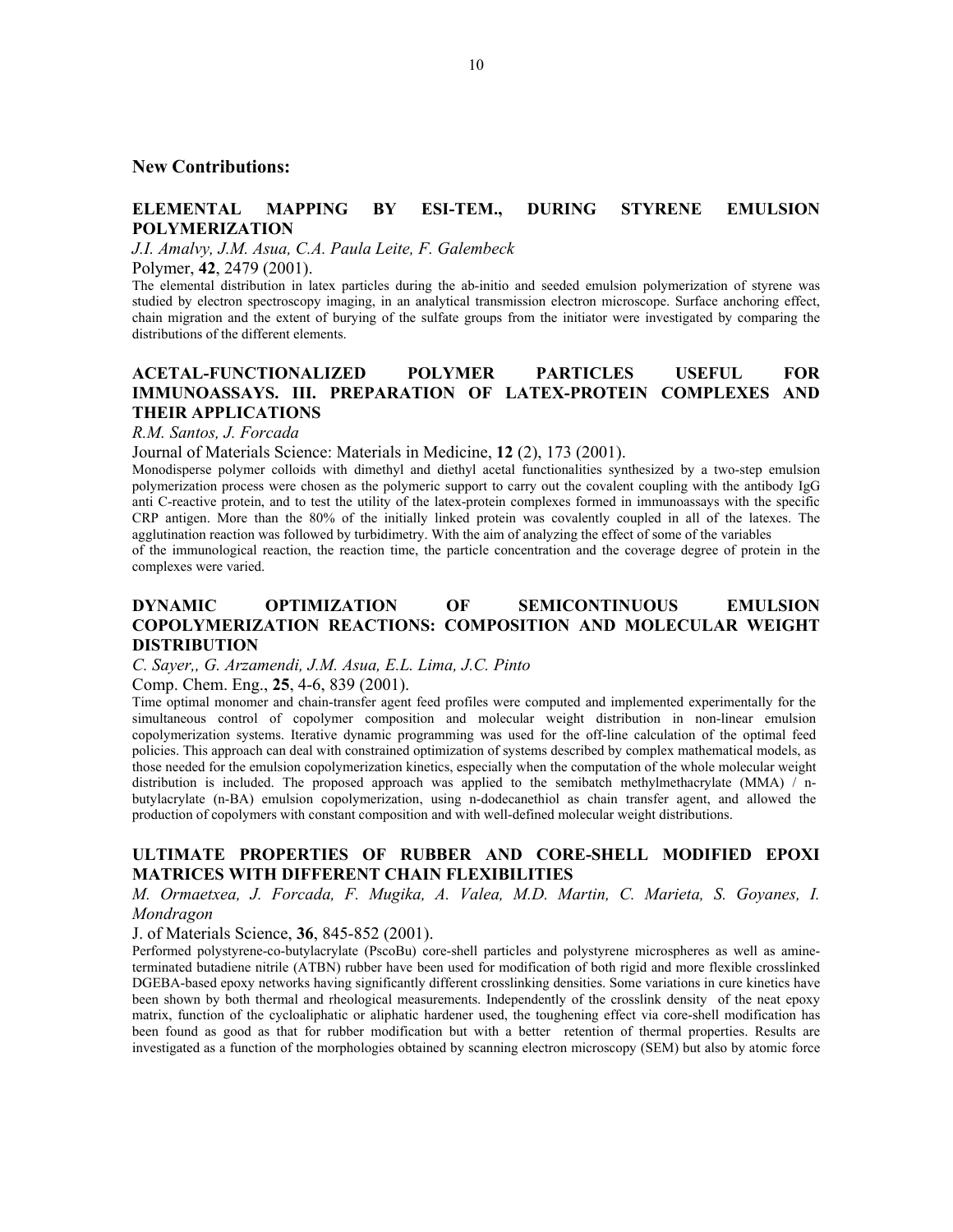microscopy (AFM). Larger fracture toughness was obtained for every –unmodified and modified-epoxy matrices cured with the aliphatic hardener as a consequence of the lower crosslink density of the corresponding mixtures.

# **SURFACTANTS CHARACTERISTICS OF PS-PEO MACROMONOMERS IN AQUEOUS SOLUTION AND ON POLYSTYRENE LATEX PARTICLES. TWO-STEP EMULSION POLYMERIZATIONS**

*S. Gibanel, V. Heroguez, J. Forcada* 

J. Polym. Sci. Part A: Polym. Sci. **39**(16), 2767 (2001).

Macromonomers were synthesized by anionic "living" polymerization. They comprised a poly(ethylene oxide) hydrophilic block and a hydrophobic block or sequence terminated with an unsaturation. The surface activity properties of these materials (critical micelle concentration and parking area) were determined, and the values were compared and discussed in terms of the molecular structure of these new surfactants. Some of the macromonomers were employed as emulsifiers in two-step emulsion polymerizations. The data obtained were discussed while taking into account the different chemical structures of the macromonomers and the efficiency of these species as emulsifiers in the polymerization recipes.

## **NOVEL GEMINI-TYPE REACTIVE DISPERSANTS BASED ON PS/PEO BLOCK COPOLYMERS: SYNTHESIS AND APPLICATION**

*S. Gibanel, J. Forcada, V. Heroguez, M. Schappacher, Y. Gnanou* 

Macromol., **34**, 4451 (2001).

In this paper, the possibilities offered by anionic polymerization were exploited to engineer well-defined PS-*b*-PEO<sub>2</sub> gemini-type dispersants that were fitted with terminal styrenic groups. Two routes were explored to obtain this novel generation of surfactants whose thorough characterization indicated that they exhibit the expected molecular structure. These reactive block copolymers have been subsequently used as surfactants in the emulsion polymerization of styrene to stabilize the colloidal particles formed. The kinetics of polymerization in the presence of such reactive surfactants were shown to differ from the case involving PS-*b*-PEO linear macromonomers as surfactants.

# **SYNTHESIS OF AMINO FUNCTIONALIZED LATEX PARTICLES BY A MULTY-STEP METHOD**

*I. Miraballes-Martínez, A. Martín-Molina, F. Galisteo-González, J. Forcada*

# J. Polym. Sci. Part A: Polym. Chem., **39**(17), 2929 (2001).

Cationic latex particles with surface amino groups were prepared by a multistep batch emulsion polymerization. In the first one or two steps, monodisperse cationic latex particles to be used as the seed were synthesized, and in the third step, two different amino-functionalized monomers [aminoethylmethacrylate hydrochloride (AEMH) and vinylbenzylamine hydrochloride (VBAH)] were used to synthesize the final functionalized latex particles. 2,2 -Azobisisobutyramidine dihydrochloride was used as the initiator, and different concentrations of two quaternary ammonium emulsifiers with hydrophobic chains of different lengths were examined. To characterize the final latexes yields were obtained gravimetrically, and particle size distributions and average particle diameters were determined by transmission electron microscopy and photon correlation spectroscopy. The amount of amino groups was determined by fluorimetry. The effect of the amino-functional monomer used on the final latexes and the colloidal behavior of the system were studied. The influence of the different conditions utilized to synthesize the latexes on the colloidal stability of the particles was evaluated in terms of the Fuchs stability ratio and electrophoretic mobility. High yields of the amino-functional monomers were obtained. Surface amino, amidine, and quaternary ammonium groups provided the cationic character. The colloidal stability behavior of the products obtained was compatible with their cationic character.

# **MONODISPERSE POLYSTYRENE LATEX PARTICLES FUNCTIONALIZED BY THE MACROMONOMER TECHNIQUE. II. APPLICATION IN IMMUNODIAGNOSIS**

*S. Gibanel, V. Heroguez, Y. Gnanou, E. Aramendia, A. Bucsi, J. Forcada* 

Polym. For Adv. Techn., **12** (8), 494 (2001).

Monodisperse polymer colloids with aldehyde and acetal functionalities, introduced by the macromonomer technique, were synthesized by a two-step emulsion polymerization process. The latexes so formed were chosen as the polymeric support to carry out covalent coupling with the antibody IgG anti C-reactive protein, to test the utility of the latex-protein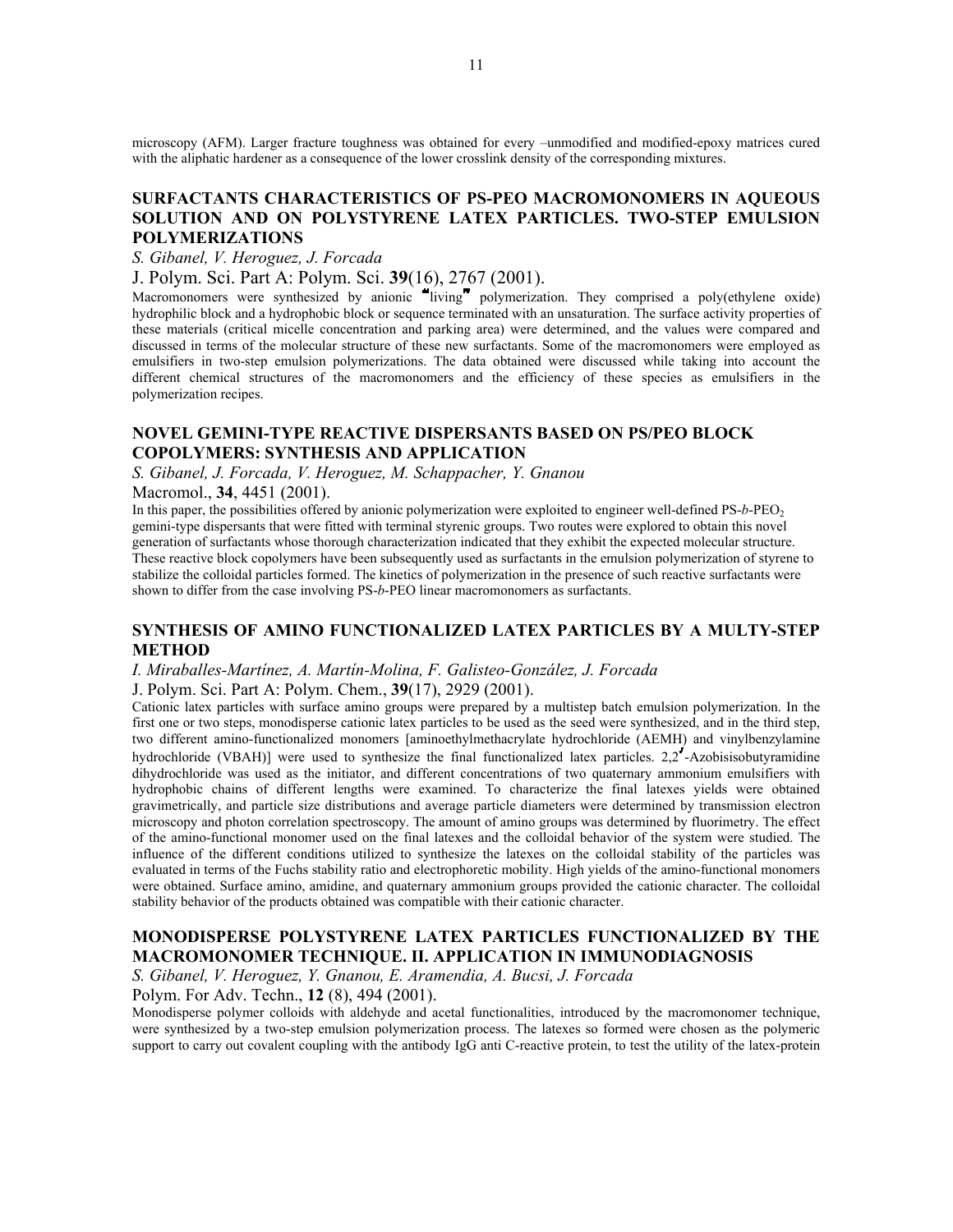complexes formed in immunoassays. More than the 45% of the initially linked protein was covalently coupled in the acetal latexes.

# **MODELING MWD IN EMULSION POLYMERIZATION REACTIONS WITH TRANSFER TO POLYMER**

*C. Sayer, P. H. Hermes de Araujo, G. Arzamendi, J.M. Asua, E.L. Lima, J.C. Pinto*

J. Appl. Polym. Sci. **39** (20), 3513 (2001). A mathematical model was developed for the computation of the dynamic evolution of molecular weight distributions (MWDs) during nonlinear emulsion polymerization reactions. To allow the direct computation of the whole MWD, an adaptive orthogonal collocation technique was applied. The model was validated with experimental methyl methacrylate/butylacrylate (BuA) semicontinuous and vinyl acrylate (VA)/Veova10 continuous emulsion polymerization results. Both systems considered introduce significant chain-transfer reactions to polymer chains as a result of the presence of BuA and VA, respectively. The model developed was able to represent quite properly the kinetics and MWD of polymer samples during emulsion polymerizations.

# **IMPROVING CHAIN TRANSFER AGENT MASS TRANSFER IN THE SEMICONTINUOUS EMULSION COPOLYMERIZATION OF VINYL ACETATE/BUTYL ACRYLATE**

#### *M. Zubitur, J.M. Asua*

Macromol. Mat. & Eng., **286**, 362 (2001).

In this paper the conditions to improve the chain transfer agent mass transfer in the semicontinuous emulsion polymerization of vinyl acetate/butyl acrylate were investigated. Experiments varying agitation speeds and monomer feed type were carried out in order to determine the experimental conditions where an efficient mass transfer of the chain transfer agent was achieved without any deleterious side effect. It was found that the mass transport of CTA was quite efficient and in contrast with observations using less water-soluble monomers and lower solid contents no significant effect of the agitation was observed. However, high agitation rates may cause coagulation.

#### **MODELING OF SEEDED SEMIBATCH EMULSION POLYMERIZATION OF N-BA**

*C. Plessis, G. Arzamendi, J.R. Leiza, D. Charmot, J.M. Asua* 

Ind. Eng. Chem. Res. **40**(18), 3883 (2001).

A mathematical model for the computation of kinetics, branching frequency, sol molecular weight distribution, and gel fraction for the seeded semicontinuous emulsion polymerization of n-BA is presented. The model incorporates mechanistic features that have been found to play an important role in the polymerization of n-BA, such as the intramolecular transfer to polymer, so called backbiting, and the low reactivity of the tertiary radicals obtained in such reaction. Model parameters for which values are not available in the literature were obtained by fitting the model predictions to the kinetic data and structural properties of the polymer (fraction of gel, sol molecular weight distribution and level of branches) gathered in seeded semicontinuous emulsion polymerizations of n-BA carried out at 75ºC using potassium persulfate as initiator. The model fits all these experimental data quite well.

#### **Coming Articles:**

# **FEEDBACK CONTROL OF COMPOSITION AND MWD OF NONLINEAR EMULSION COPOLYMERS**

*M. Vicente, J.R. Leiza, J.M. Asua*

ACS Symp. Ser. (accepted).

The applicability of the control strategies developed for the simultaneous control of copolymer composition and MWD of linear polymers to nonlinear polymers is investigated. It was shown that a reasonable control of both properties could be achieved for the emulsion copolymerization of methyl methacrylate and butyl acrylate when the process was carried out under semi-flooded conditions. The industrial implications of this process are discussed.

#### **IMPROVING LATEX PERFORMANCE BY USING POLYMERIZABLE SURFACTANTS**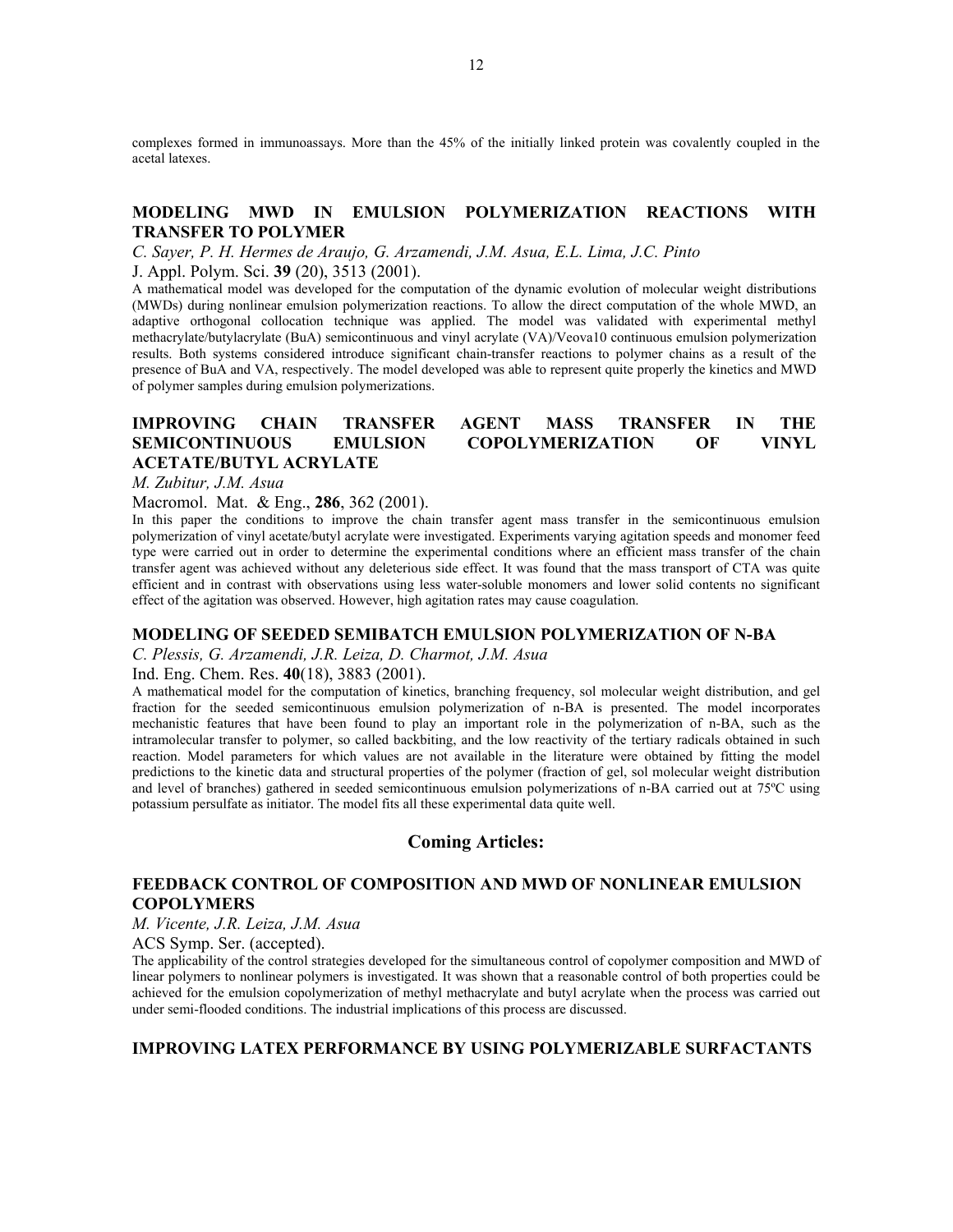*E. Aramendia, M.J. Barandiaran, J.C. de la Cal, J. Grade, T. Blease, J.M. Asua*  ACS Symp. Ser. (accepted). (Abstract in the previous IPCGN).

#### **POST-POLYMERIZATION OF VINYL ACETATE CONTAINING LATEXES**

*P. Ilundain, L. da Cunha, R. Salazar, D. Alvarez, M. J. Barandiaran, J. M. Asua*

J. Appl. Polym. Sci. (accepted).

The post-polymerization of vinyl acetate (VAc) containing latexes using tert-butyl hydroperoxide (TBH)-ascorbic acid (AsA) as redox initiation system was investigated. Volatile organic compounds (VOCs) such as acetone and tert-butyl alcohol are produced in this process. The influence of the TBH/AsA ratio, initiator concentration, reaction temperature and feeding time on the reduction of residual VAc and VOC formation during the post-polymerizations was investigated. It was found that it is possible to achieve a total reduction of residual VAc monomer, keeping the formation of VOCs under acceptable limits.

# **UTILIZATION OF NEURAL NETWORKS AS SOFT SENSORS TO MONITOR EMULSION POLYMERIZATION REACTIONS (AVERAGE PARTICLE DIAMETER AND CONVERSION)**

*P.H. Hermes de Araujo, C. Sayer, J.C. de la Cal, J.M. Asua, E.L. Lima, J.C. Pinto*  Latin American Appl. Res. (accepted).

To properly control emulsion polymerization reactions in a closed loop procedure, it is necessary to monitor important process variables, as conversion and average particle diameter. Conversion can be measured or inferred in-line by densimetry, gas chromatography, or calorimetry, but many industrial plants do not have the necessary equipment. Monitoring particle size in-line during emulsion polymerization reactions is still much more complex. Up to date, there are very few equipments available to measure this variable in-line, but only for lab scale application. Due to monitoring difficulties and the requirement of quite complex mathematical models presenting high computational costs that are inadequate for in-line simulation and control, artificial neural networks are winning more importance in the polymer reaction engineering area. Experimental data of vinyl acetate and Veova 10 emulsion copolymerization reaction with 55% solids content carried out in a continuous loop reactor were used to train and to validate these networks. In order to improve robustness stacked neural networks were used. The networks were trained with experimental data of several reactions capturing a large range of operational conditions and were validated with experimental data of other reactions presenting a quite complex dynamic behavior as strong oscillations in average particle diameter and conversion. The results obtained by the neural networks demonstrated a good agreement with experimental data.

# **MAXIMIZING PRODUCTION AND POLYMER QUALITY (MWD AND COMPOSITION) IN EMULSION POLYMERIZATION REACTORS WITH LIMITED CAPACITY HEAT REMOVAL**

*M. Vicente, J.R. Leiza, J.M. Asua* 

Chem. Eng. Sci. (accepted).

In this work, an on-line control strategy based on reaction calorimetry was used to maximize the production of styrene/nbutyl acrylate latex with desired copolymer composition and molecular weight distribution under safe conditions. For this purpose, nonlinear model-based controllers were used to maximize the production maintaining simultaneously the ratios of each comonomer concentration and of the overall unreacted monomer concentration to chain transfer agent (CTA) at the required values.

# **DYNAMIC OPTIMIZATION OF NON-LINEAR EMULSION COPOLYMERIZATION SYSTEMS: OPEN-LOOP CONTROL OF COMPOSITION AND MOLECULAR WEIGHT DISTRIBUTION**

*M. Vicente, C. Sayer, J.R. Leiza, G. Arzamendi, E.L. Lima, J.C. Pinto, J.M. Asua*  Chem. Eng. J. (accepted).

Time optimal monomer and chain-transfer agent feed profiles were computed and implemented experimentally for the simultaneous control of copolymer composition and molecular weight distribution in non-linear emulsion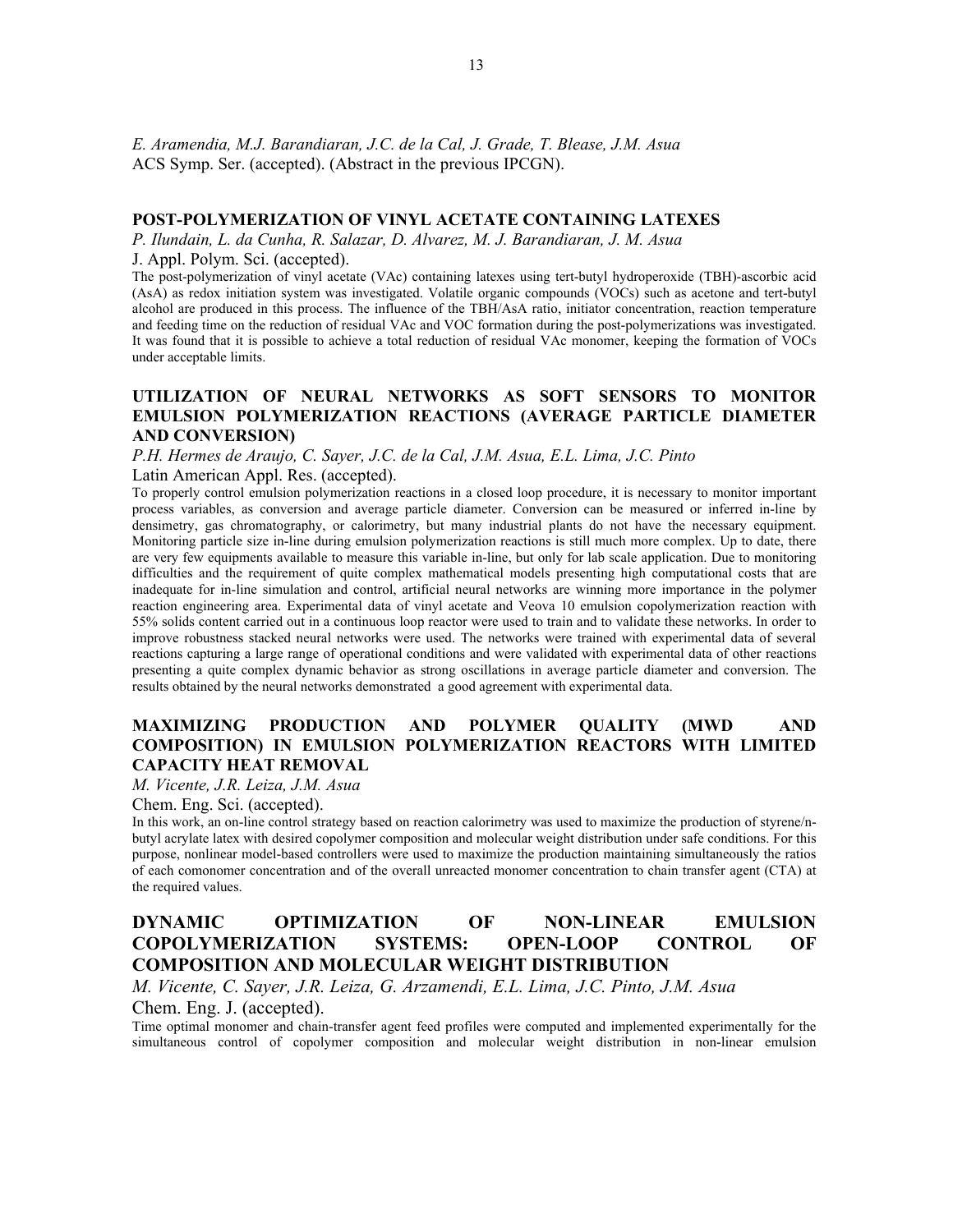copolymerization systems. Iterative dynamic programming was used for the off-line calculation of the optimal feed policies. This approach can deal with constrained optimization of systems described by complex mathematical models, as those needed for the emulsion copolymerization kinetics, especially when the computation of the whole molecular weight distribution is included. The proposed approach was applied to the semibatch methylmethacrylate (MMA) / nbutylacrylate (n-BA) emulsion copolymerization, using n-dodecanethiol as chain transfer agent, and allowed the production of copolymers with constant composition and with well-defined molecular weight distributions.

# **Submitted articles:**

# **CONTROL OF MICROESTRUCTURAL PROPERTIES IN EMULSION POLYMERIZATION SYSTEMS.**

*M. Vicente, J.R. Leiza, J.M. Asua* 

#### Macromol. Symp. (submitted).

Control strategies for the simultaneous control of microstructural properties of copolymer latexes (copolymer composition and molecular weight distribution) are presented. For linear polymers, on-line control strategies based on calorimetric measurements allowed to produce styrene/n-butyl acrylate emulsion polymers of predefined copolymer compositions and MWDs. The strategy failed for nonlinear polymers because the polymer produced at a certain process time might later in the process become active varying its molecular weight. Alternative open-loop control policies were developed for nonlinear polymers. These strategies required a mathematical model of the process that is used in an off-line optimization to determine the trajectories of the manipulated variables (feed flow rates of monomer and CTA) that allow producing the desired copolymers. The implementation of the open-loop control allowed the production of nonlinear MMA/n-BA emulsion copolymers of well-defined copolymer composition and MWD.

# **MINIEMULSION POLYMERIZATION**

#### *J.M. Asua*

#### Progress in Polym. Sci. (submitted).

Polymeric dispersions are used in a wide variety of applications such as synthetic rubber, paints, adhesives, binders for non-woven fabrics, additives in paper and textiles, leather treatment, impact modifiers for plastic matrices, additives for construction materials and flocculants. They are also used in biomedical and pharmaceutical applications such as diagnostic tests and drug delivery systems. The rapid increase of this industry is due to environmental concerns and governmental regulations to substitute solvent-based systems by water-borne products, as well as to the fact that polymeric dispersions have unique properties that meet a wide range of market needs. Commonly, these products are produced by means of conventional emulsion polymerization. In this process, monomer is dispersed in an aqueous solution of surfactant with a concentration exceeding the critical micelle concentration (c.m.c.) and polymerization is started by means of an (most often water-soluble) initiator system. In principle, polymer particles can be formed by entry of radicals into the micelles (heterogeneous nucleation), precipitation of growing oligomers in the aqueous phase (homogeneous nucleation), and radical entry in monomer droplets. However, monomer droplets are relatively large (1-10

m) compared to the size of monomer-swollen micelles (10-20 nm), and hence the surface area of the micelles is orders of magnitude greater than that of the monomer droplets. Consequently, the probability for a radical to enter into the monomer droplets is very low, and most particles are formed by either homogeneous or heterogeneous nucleation. Once they are nucleated, the polymer particles undergo substantial growth by polymerization. The monomer required for the polymerization must be transported from the monomer droplets by diffusion through the aqueous phase. In some cases, this represents a severe limitation of the conventional emulsion polymerization. Thus, water resistance of coatings prepared from dispersed polymers is significantly improved if very hydrophobic monomers, e.g., lauryl and stearyl methacrylates, are incorporated into the polymer backbone. However, mass transfer of these monomers from monomer droplets to polymer particles through the aqueous phase is diffusionally controlled, and hence they cannot be readily incorporated into the polymer in conventional emulsion polymerization.

The need of mass transport of monomer through the aqueous phase would be greatly diminish if all (or at least a large fraction) the monomer droplets were nucleated. Prevalent droplet nucleation can only occur if the surface area of the monomer droplets is large as compared with that of the micelles, and this requires submicron droplet size. The word miniemulsion has been coined to describe submicron oil-in-water dispersions that are stable for a period ranging from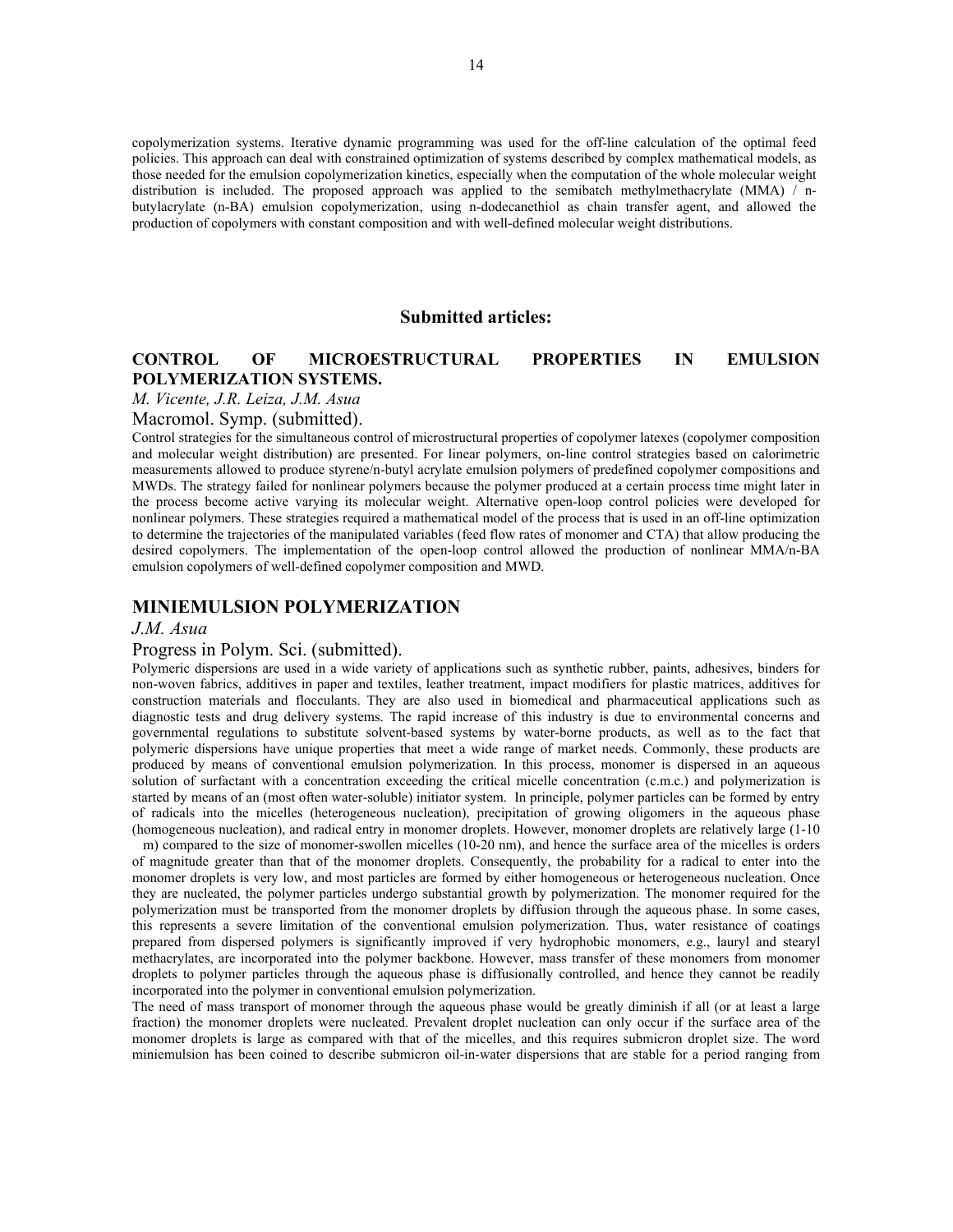hours to months. This paper reviews the main aspects concerning the preparation and polymerization of monomer miniemulsions.

# **SEEDED SEMIBATCH EMULSION POLYMERIZATION OF n-BA: EFFECT OF THE SEED PROPERTIES**

*C. Plessis, G. Arzamendi, M. Agnely, J.R. Leiza and J.M. Asua* 

J. Polym. Sci. Part A: Polym. Chem. (submitted).

The effect of the properties of the seed (molecular weight and gel content) on the kinetics and structural properties of the polymer produced by seeded semibatch emulsion polymerization of n-BA using potassium persulfate as initiator at 75ºC was studied. It was found that the amount of gel and the molecular weights formed were independent of the initial gel contents present in the seed because the instantaneous generation of gel polymer is independent of the gel present in the polymer particles. On the other hand, when the initial molecular weight of the seed was varied, the fraction of gel and the molecular weights formed were partially affected. A comparison between experimental and model prediction results is also presented.

**+ 2001 Ph. D. Thesis: Matías, Christophe.**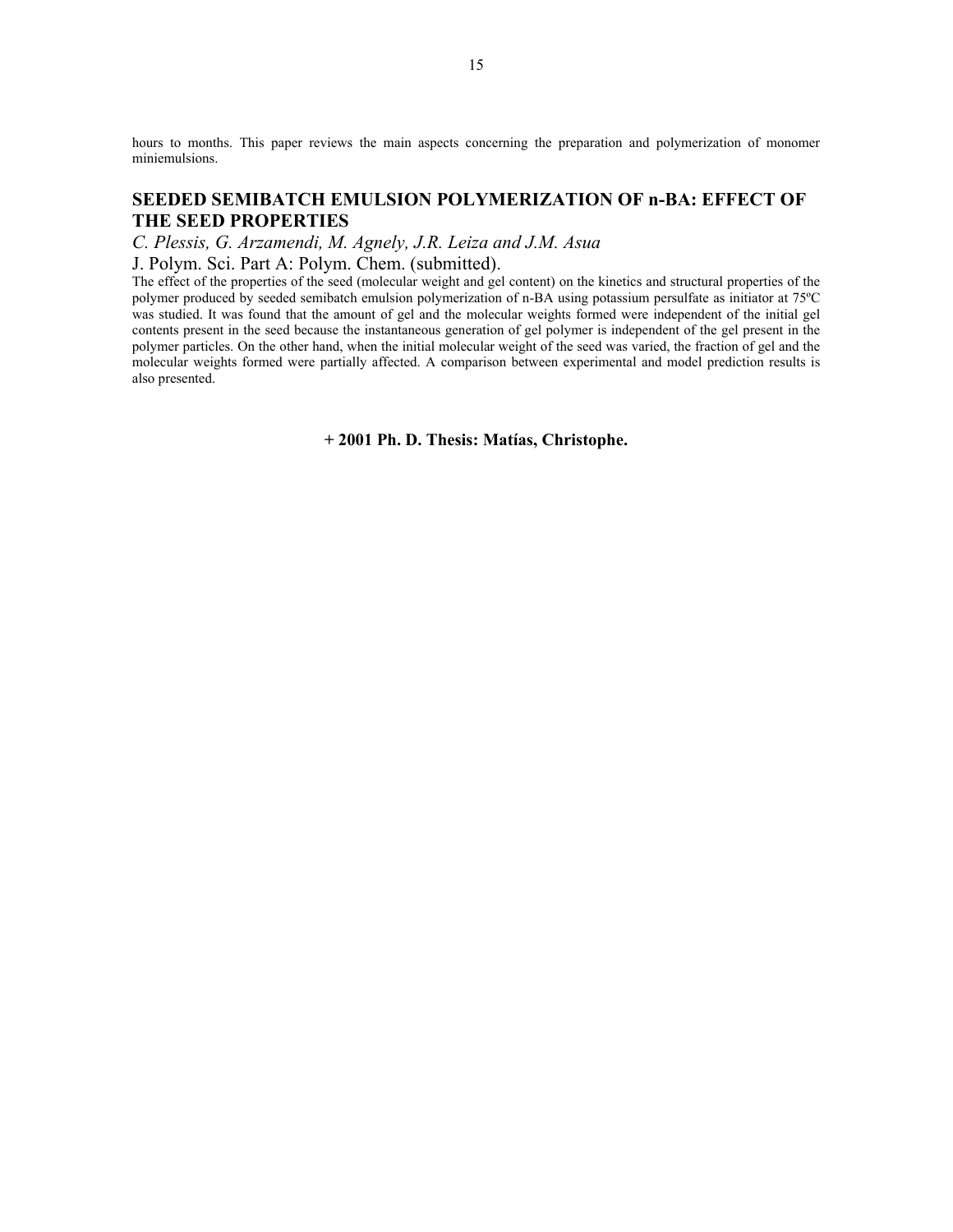# **C.C. Ho**

# **5 Jalan SS4/8, 47301 Petaling Jaya, Selangor, Malaysia Tel/fax 60-3-7876 6251, e-mail : cc1ho@pd.jaring.my**

1. M.C. Chow and **C.C. Ho** "Rheological Properties of palm oil/monoglycerides/water system" in *"*Physical Properties of Fats, Oils and Emulsifiers with Application to Foods", AOCS Press, Champaign, USA, 184 - 208 (2000)

2.**. C.C. Ho**, M.C. Khew and Y.F. Liew "Surface morphology of asymmetric latex film prepared from blends of natural rubber and poly(**32***,* 133-143 (2001) methyl methacrylate) latexes" *Surface & Interface Analysis* 

3. **C.C. Ho** and M.C. Khew "A reappraisal of the prevulcanisation mechanism of natural rubber latex as revealed by atomic force microscopy", Proceedings Second International Workshop on Green Polymers, *Indonesian Polymer Associations,* p 28 - 38 (2001)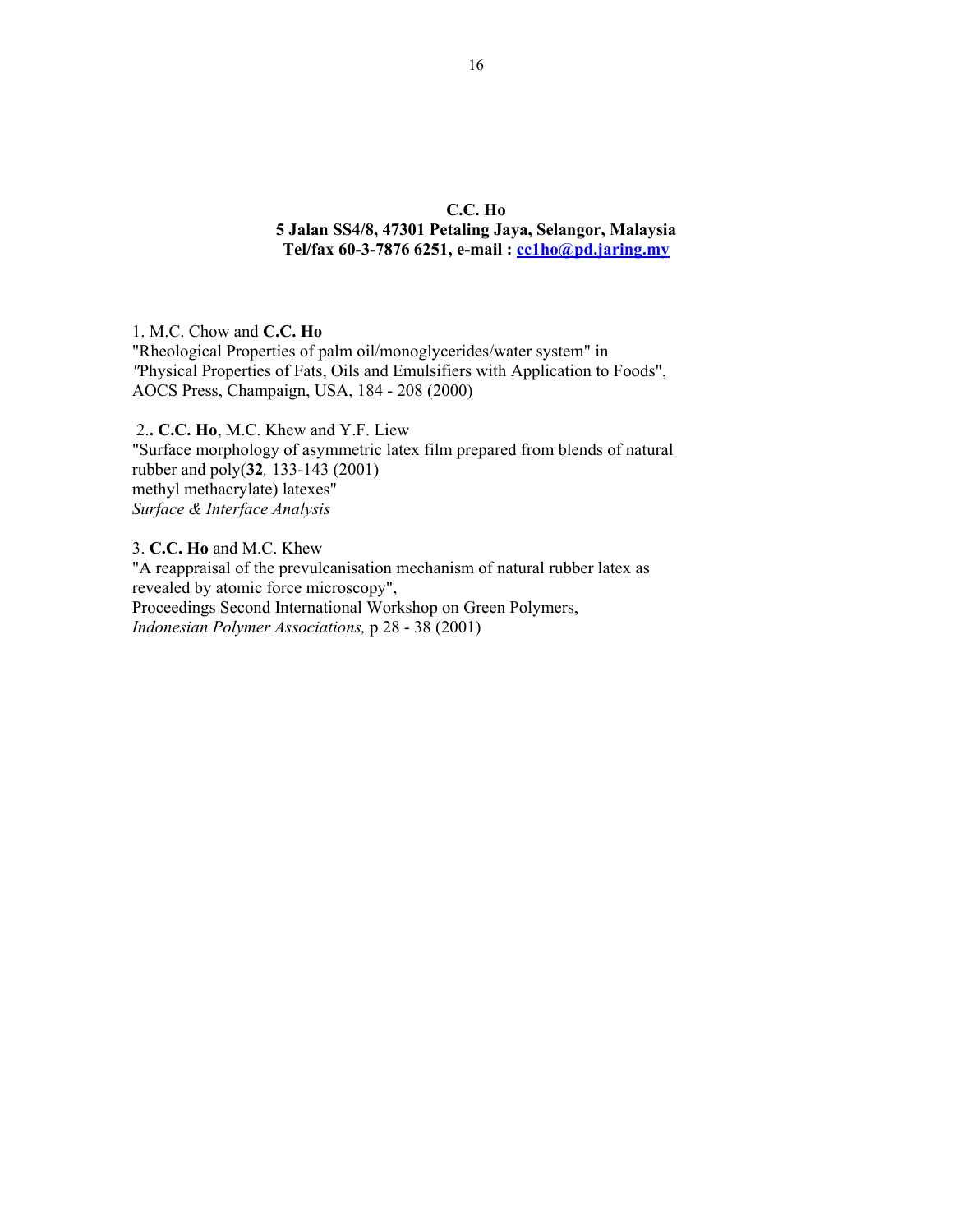# **Laboratoire de Chimie des Polymères Université Pierre et Marie Curie, Paris**

January, 2002

| Contribution of | Chimie des Polymères<br>University Pierre and Marie Curie<br>Tour 44, 1er étage<br>4, Place Jussieu<br>75252 Paris cedex 05 - FRANCE |
|-----------------|--------------------------------------------------------------------------------------------------------------------------------------|
| Reported by:    | Bernadette Charleux (charleux @ccr.jussieu.fr)<br>François Ganachaud (ganachau@ccr.jussieu.fr)                                       |

#### **1- Work in progress**

#### **B. Charleux**

**Poly(n-Butyl Acrylate) Homopolymer and Poly[n-Butyl Acrylate-***b***-(n-Butyl Acrylate-***co***-Styrene)] Block Copolymer Prepared via Nitroxide-Mediated Living/Controlled Radical Polymerization in Miniemulsion.** 

*C. Farcet, B. Charleux, R. Pirri Macromolecules*, **34**, 3823 (2001)

This communication presents the synthesis of poly(n-butyl acrylate) (PBA) homopolymer and poly[n-butyl acrylate-*b*-(n-butyl acrylate-*co*-styrene)] (PBA-PS) block copolymer obtained via nitroxide-mediated polymerization in miniemulsion at a temperature of 115 °C. The initiator used was an alkoxyamine derived from methyl acrylate and from an acyclic beta-phosphonylated nitroxide: the N-*tert*-butyl-N-(1-diethylphosphono-2,2-dimethylpropyl nitroxide (also called SG1). Stable latexes were prepared and the various analyses showed that narrowly distributed macromolecules were obtained, that exhibited the predicted molar masses throughout the reaction. Moreover, a diblock copolymer could be prepared with a high blocking efficiency and a low amount of the respective homopolymers.

**Atom Transfer Radical Polymerization of n-Butyl Acrylate From Silica Nanoparticles.**  G. Carrot, S. Diamanti, M. Manuszak, B. Charleux and J.P. Vairon *J. Polym. Sci.: Polym. Chem.* **39**, 4294 (2001)

This paper reports the synthesis of ATRP active initiators from well defined silica nanoparticles and the use of these ATRP initiators in the grafting of poly-n-butyl acrylate from the silica particle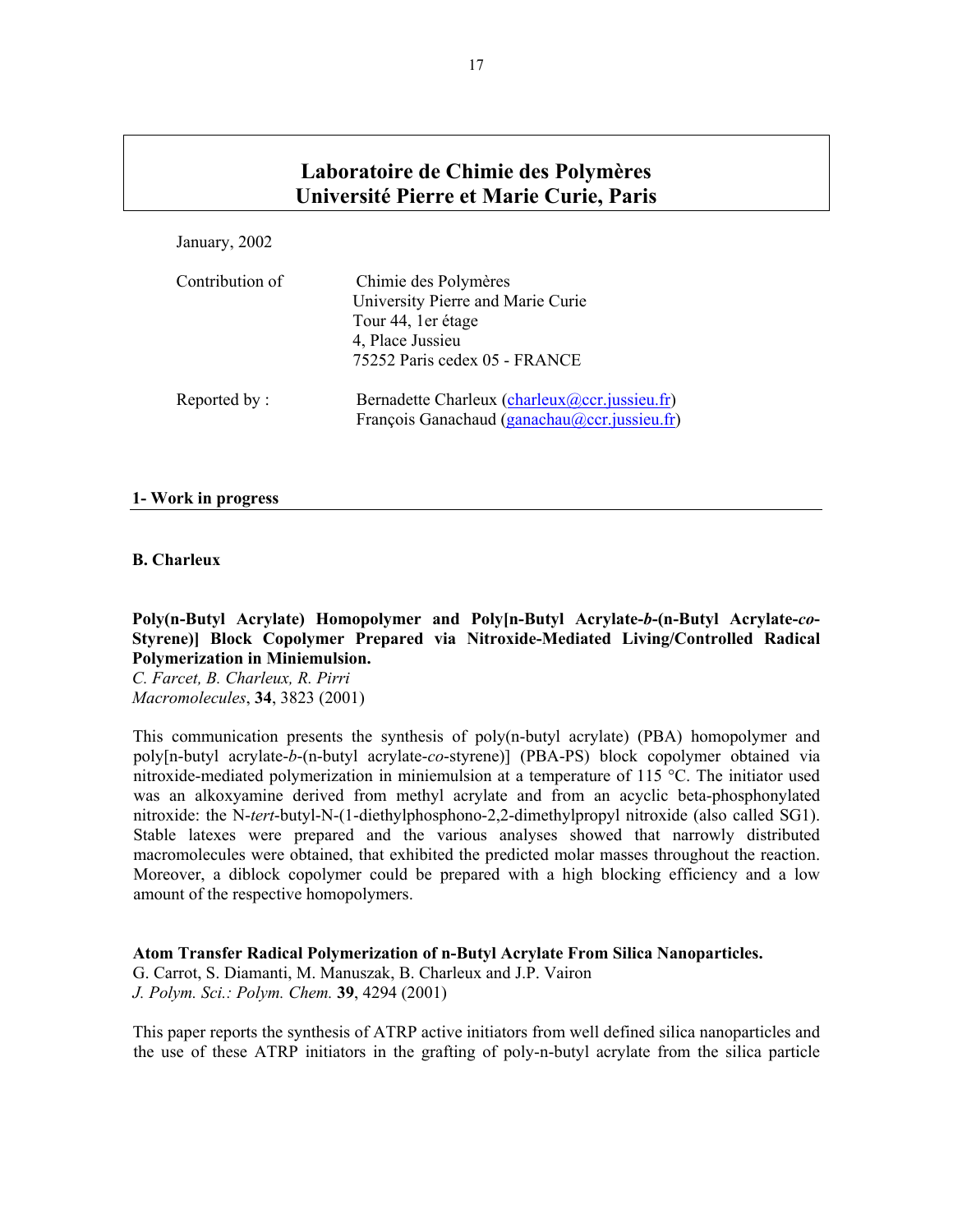surface. ATRP does not require difficult synthetic conditions and the process can be carried out in standard solvents in which the nanoparticles are suspended. This "grafting from" method ensures the covalent binding of all polymer chains to the nanoparticles, because polymerization is initiated from moieties previously bound to the surface. Model reactions have first been carried out to account for possible polymerization in diluted conditions as it was required to ensure the suspension stability. The use of n-butyl acrylate as the monomer permits one to obtain nanocomposites with a hard core and a soft shell where film formation is facilitated. Characterization of the polymergrafted silica has been done from NMR and FT-IR spectroscopy, dynamic light scattering and DSC.

# **Controlled/Living Radical Polymerization in the Presence of Water : Homogeneous and Heterogeneous Systems**

J. Qiu, B. Charleux, K. Matyjaszewski *Prog. Polym. Sci.* 26/10 pp 2083-2134 (2001)

Controlled/living radical polymerizations carried out in the presence of water have been examined. These aqueous systems include both the homogeneous solutions and the various heterogeneous media, namely dispersion, suspension, emulsion and miniemulsion. Among them, the most common methods allowing control of the radical polymerization, such as nitroxide-mediated polymerization, atom transfer radical polymerization and reversible transfer, are presented in detail.

# **Diblock, triblock and star block copolymers : light scattering study of micellar solutions**

C. Burguiere, B. Charleux, J.P. Vairon, C. Chassenieux, K. Davis, K. Matyjaszewski

Ionic-amphiphilic-block copolymers of various nature, composition and structure were synthesized by controlled radical polymerization. Particularly, the most important part of this work was devoted to block copolymers based on polystyrene and poly(potassium acrylate) of different structures : PSt-PAK diblocks, PAK-PSt-PAK and PSt-PAK-PSt triblocks and three-armed star-block copolymers of the type  $(PSt-PAK)_{3.}$ 

The aqueous micellar solutions of those copolymers were characterized by transmission electron microscopy, by light scattering and by size-exclusion chromatography. The micelles were composed of a polystyrene core surrounded by a polyelectrolyte shell. Aggregation number was higher for the diblocks. It decreased when the hydrophilic block length increased and increased when the hydrophobic block length increased.

Block copolymers, especially the diblocks, appeared to be good stabilizers in radical emulsion polymerization. Their efficiency was shown to depend on their structure and on the length of the different blocks. The mechanism of particle nucleation was strongly influenced by the composition of the copolymers. Hydrophilic copolymers acted similarly to conventional surfactants. It was different in the presence of more hydrophobic copolymers. The micelles were exclusively involved in the creation of new latex particles and did not dissociate to participate in the stabilization of growing particles. The final number of latex particles was proportional to the initial number of micelles. Those micelles acted as seed in radical emulsion polymerization.

# **Crosslinked films from acetal functionalized latexes : relationship between crosslinking and film properties**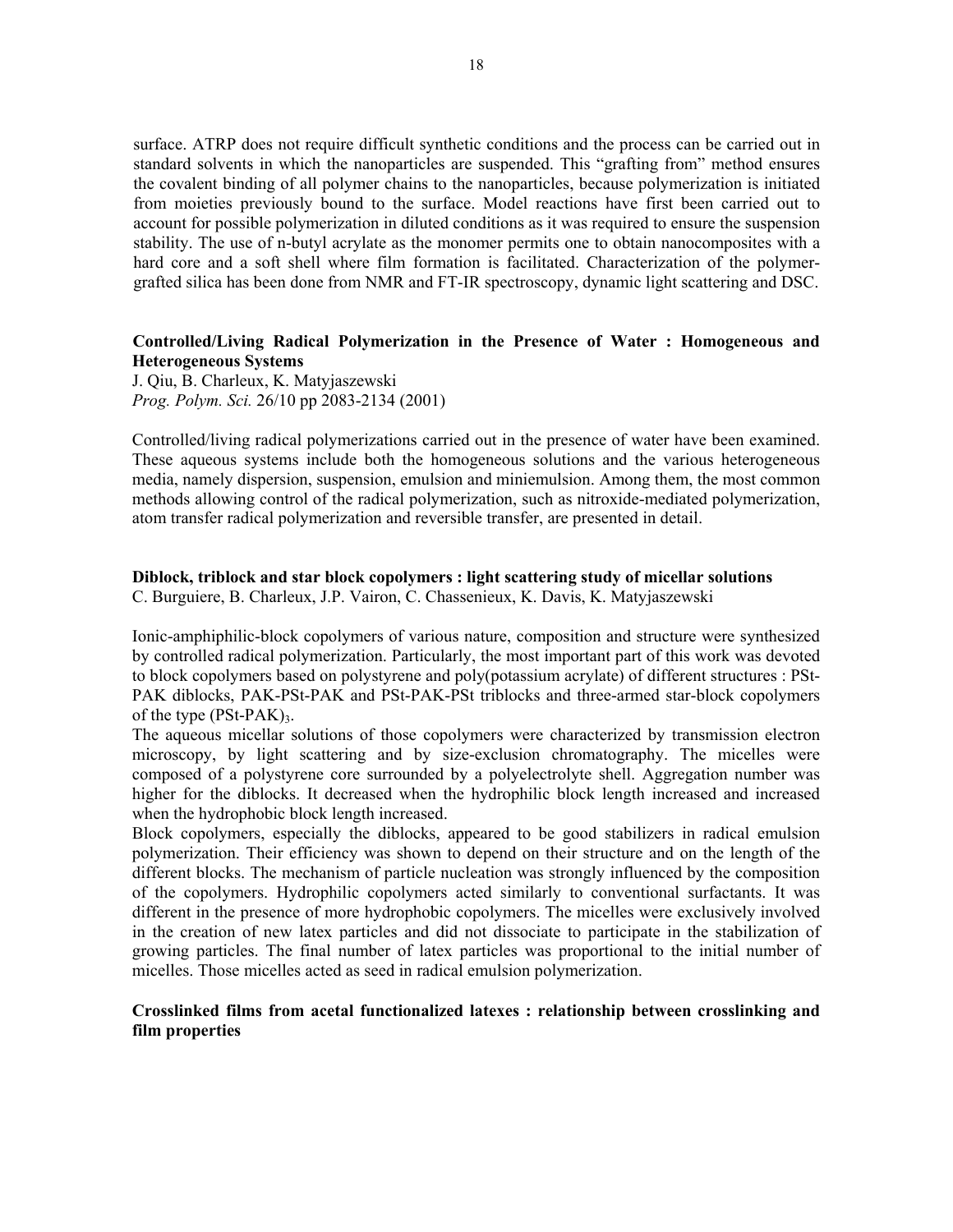# F. Mazuel, B. Charleux, J.P. Vairon, C. Bui, K. Loyen, C. Vergé

This work compares the efficiency of various acetal functional monomers used to induce crosslinking in latex films. Under acidic conditions the acetal group hydrolyses into the corresponding aldehyde, the ability of which to react with some functions at ambient temperature was used to induce crosslinks formation in the polymer films. Several acetal functionalized monomers were synthesized. According to their structure, those monomers were able to selfcrosslink or to react either with the functional group of another monomer incorporated into a second latex or with a water-soluble di-functional crosslinker. Functionalized latexes were obtained via emulsion polymerization of 2-ethylhexyl methacrylate, methyl methacrylate and the functional monomers. Polymerizations were performed under alkaline conditions, in order to keep the acetal group stable and thus to prevent early crosslinking during polymerization and storage. Kinetics of hydrolysis of the acetal functions in the latexes was studied by NMR, at different acidic pH and was compared for the various monomers. Films were formed at room temperature and crosslink formation was induced by acidification of the latex prior to film formation. The evolution with time of crosslink density in the films (NMR, IR, swelling experiments), the final mechanical properties (DMA, tensile strengh) and final film morphologies (AFM) were determined and compared for the three systems according to the initial concentration of functional monomers and pH. Because of the different initial localizations of the reactive groups, the competition between polymer diffusion and chemical reaction during the film formation process can lead to a variety of morphologies, and therefore to different mechanical properties.

#### **Nitroxide-Mediated Miniemulsion Polymerization of n-Butyl Acrylate : Synthesis of Controlled Homopolymers and Gradient Copolymers with Styrene.**  C. Farcet, B. Charleux, R. Pirri

*(Macromol. Symp, in press ; presented at SML'01 – June 2001)* 

 Controlled free-radical homopolymerization of n-butyl acrylate and its copolymerization with styrene have been studied in aqueous miniemulsion, using an acyclic beta-phosphonylated nitroxide as a mediator, the N-*tert*-butyl-N-(1-diethylphosphono-2,2-dimethylpropyl) nitroxide, also called SG1. Polymerization kinetics have been studied and characterization of the (co)polymers has been performed, demonstrating the successful synthesis of well-defined poly(n-butyl acrylate) homopolymers and poly(n-butyl acrylate-*co*-styrene) gradient copolymers.

# **Synthesis of Water-Soluble Nitroxides and their Use as Mediators in Aqueous Phase Controlled Radical Polymerization.**

Wenli Huang, Robert Chiarelli, Bernadette Charleux, André Rassat, Jean-Pierre Vairon *(Submitted to Macromol. Chem. Phys.)* 

Water-soluble nitroxides with different structures were tested as mediators in the controlled free radical polymerization of sodium 4-styrenesulfonate carried out in water at 130 °C. Nitroxides based on 1,1,3,3-tetramethylisoindolin-2-oxyl and 1,1,3,3-tetraethylisoindolin-2-oxyl with an ionic group on the aromatic ring (either a quaternary ammonium or a sulfonate substituent) exhibited better efficiency than water-soluble derivatives of TEMPO. The steric hindrance at the nitroxide site (ethyl or methyl substituent) had a much larger influence on the activation-deactivation equilibrium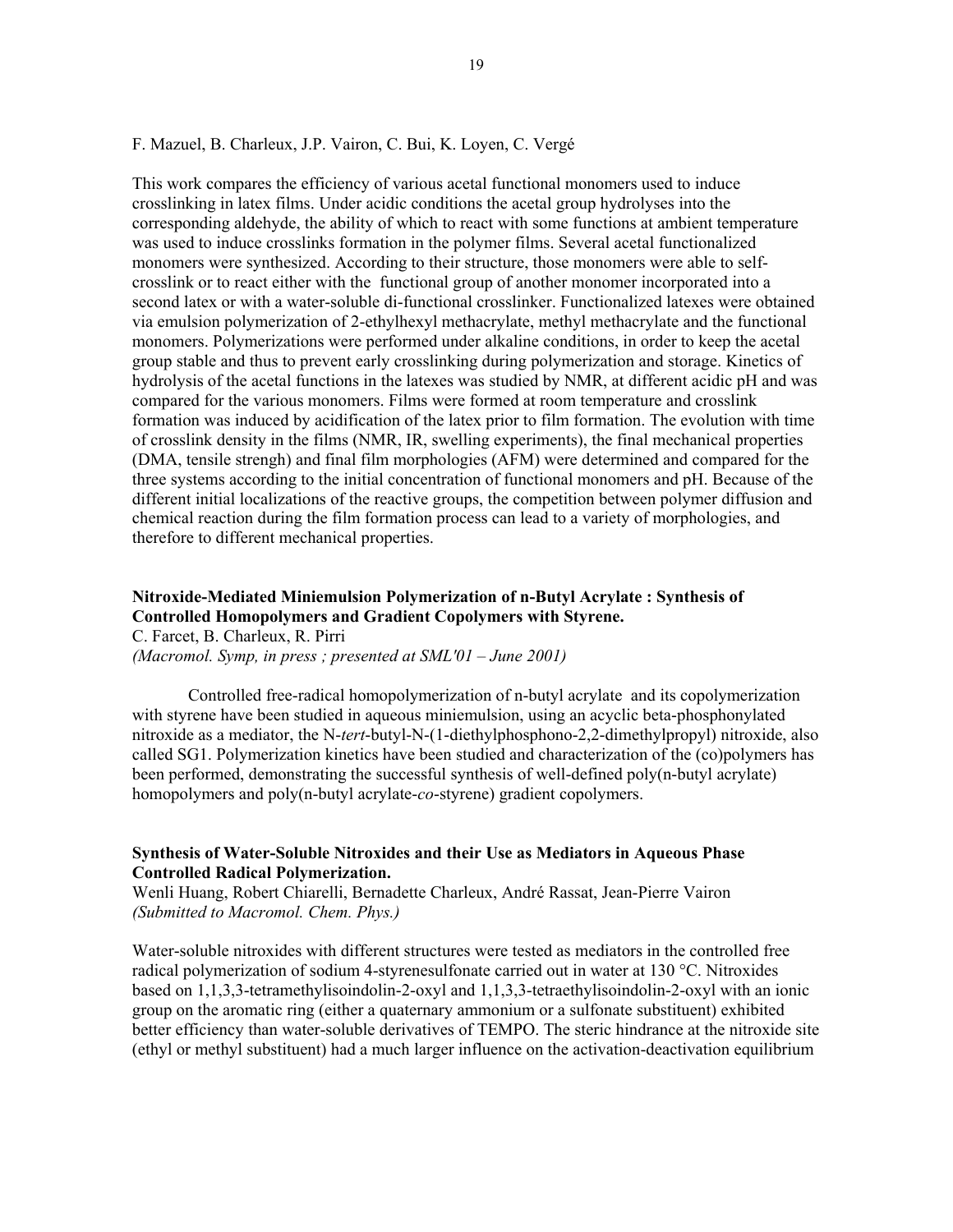than the type of ionic group. With nitroxides bearing four ethyl substituents, the equilibrium constant was one order of magnitude larger than that obtained for nitroxides with four methyl substituents. Final molar masses matched the predicted values, with narrow distribution. Livingness of the poly(sodium 4-styrenesulfonate)s was confirmed by successful reinitiation of sodium acrylate in water solution at 130 °C.

# **Structural Characterization of Nitroxide-terminated Poly(n-butyl acrylate) prepared via bulk or miniemulsion polymerizations**

Céline Farcet, Joël Belleney, Bernadette Charleux, Rosangela Pirri *(To be submitted)* 

The structure of "living" poly(n-butyl acrylate) homopolymers prepared via nitroxide-mediated controlled radical polymerization in bulk and in miniemulsion at 112 °C has been examined by SEC, NMR, and MALDI-TOF mass spectrometry. The purpose was to study the influence on chain structure of chain transfer to polymer, generally observed in free-radical polymerization of n-butyl acrylate.

F. Ganachaud

Unpublished work

# **Preparation of polyorganosiloxane latexes**

François Ganachaud To be submitted to *Advance in Colloid and polymer Science* 

This review based on exhaustive patent and literature articles is a first attempt to present concisely the various methods currently used to prepare tailored polyorganosiloxane-based latexes: emulsification of (low viscosity) polysiloxane oils, ionic polymerization in (mini or micro)emulsion of cyclosiloxane and hydrolysis/condensation of alkoxysilanes, this latter producing highly crosslinked nanoparticles. Post-reaction on pre-prepared latexes, e.g. condensation or crosslinking reactions are also briefly reviewed. A separated chapter is devoted to specifically attractive subjects, e.g. silicone-based core-shell particles. Prospects on the current trends in this area are finally proposed on behalf of the new siloxane surfactants available on the market.

# **Mechanistic Studies on the Anionic Polymerization of n-Butylcyanoacrylate (BCA) in Miniemulsion**

Robert Balic, François Ganachaud

The very high reactivity of cyanoacrylates has so far limited their polymerization in dispersed medium to a suspension process, i.e. dropwised monomer addition. Even at very low pH (typically between 0 to 2), rapid formation of aggregates limited this process to low weight content emulsion preparation. We showed previously that stable cyanoacrylate miniemulsions prior to starting the polymerization could be reached using a surfactant bearing a strong acid. The proton located at the interface allows for controlling the polymerization by reversible termination, and well-defined nanoparticles composed of low molar mass oligomers were obtained. This work pursues the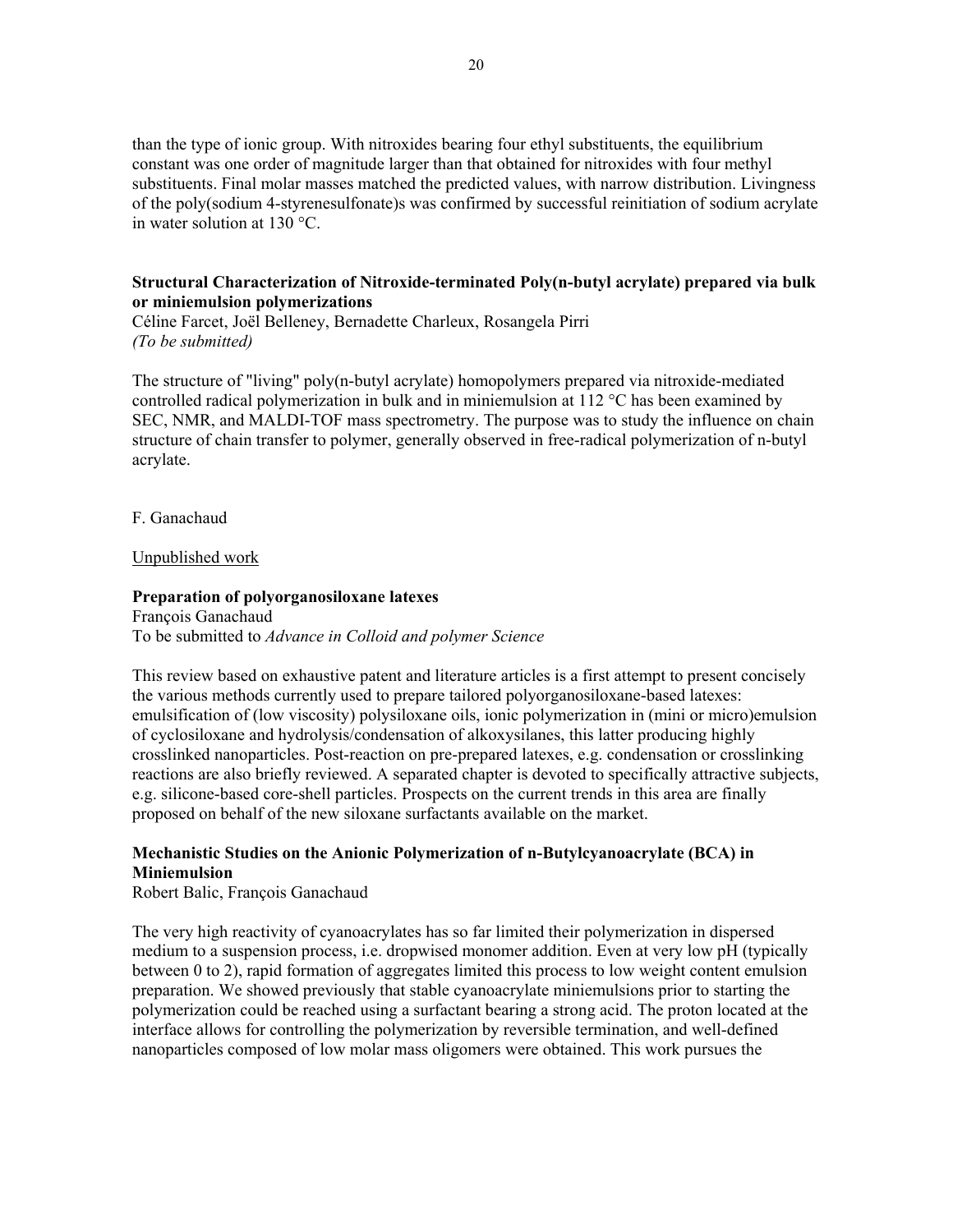experimental study performed in our lab by drawing a mechanism from oligomer variations with time. Absolute oligomer concentrations were obtained from RI and viscosimetry signal in triple detection SEC. Monomer +  $DP_1$  oligomer (e.g.HO-CH<sub>2</sub>-CH(CN)-(CH<sub>2</sub>)<sub>4</sub>-CH<sub>3</sub>) concentration decreases linearly with time, showing that this latter species (located in water) is in equilibrium with the monomer.  $DP_2$  is partitioned between water and the particles, whereas longer species ( $DP_3$  and over) are located at the particle interface. Addition onto these latter chains occurs step by step and at a constant rate, whereas depropagation reaction increases with increasing chain-length. Work is in progress to extract rate coefficients from simulation.

# Papers under submission

# **Cationic Polymerization of** *p***-Methoxystyrene in Miniemulsion**

Séverine Cauvin, Amel Sadoun, Rosalina Dos Santos, Joël Belleney, François Ganachaud and Patrick Hémery

# Submitted to *Macromolecules*

The cationic polymerization of p-methoxystyrene (PMOS) in miniemulsion in the presence of dodecylbenzene sulfonic acid (DBSA) was studied. This latter plays the role of both initiator through the proton and surfactant (INISURF). The recipe was first optimized to generate stable miniemulsions, i.e. droplets/particles of constant size throughout the polymerization. The emulsion polymerization process was found to be highly reproducible, quite fast at high temperatures (8 hours at 60°C) and controllable even at high monomer content (typically 40wt.%). Poly(PMOS) of small average molar masses (at about  $1000 \text{ g.mol}^{-1}$ ), low polydispersity and controlled functionality were synthesized. The increase in molar masses during the polymerization reaction could not be explained by reversible termination with water (i.e. controlled polymerization). Inversely, building up at the particle surface a layer made of hydrophobic chains decreased the (interfacial) water concentration. A kinetic simulation was proposed confirming these hypotheses. At final conversion, polymer degradation occurred as revealed by SEC, MALDI-TOF and <sup>1</sup>H NMR. The particles quickly coalesced unless adding a cosurfactant to the emulsion.

# **Preparation of monodisperse polydimethylsiloxane micro and macro-emulsions**

M. Barrère, S. Capitao da Silva, R. Balic, F. Ganachaud *Langmuir*, ASAP (2002)

The anionic and cationic polymerization of octamethylcyclotetrasiloxane  $(D_4)$  in a starved feed emulsion process is reported and compared to the batch procedure. Very fine dispersions (PDI < 1.01) with high polymer content (up to 40wt. % polymer) and low particle diameters (typically 25nm) were obtained. Various parameters were studied, that showed that the type of surfactant and feed rate controlled the final diameter of polydimethylsiloxane (PDMS) particles. Ripening of these low-particle size emulsions in the presence of the catalyst and at high temperature led to an increase of the particle diameter together with a decrease in the polydispersity index. It was proposed that difference in monomer partitioning between particles with particle diameter and reversible polymerization, induced both the observed growth of the large particles and rapid disappearance of the small ones.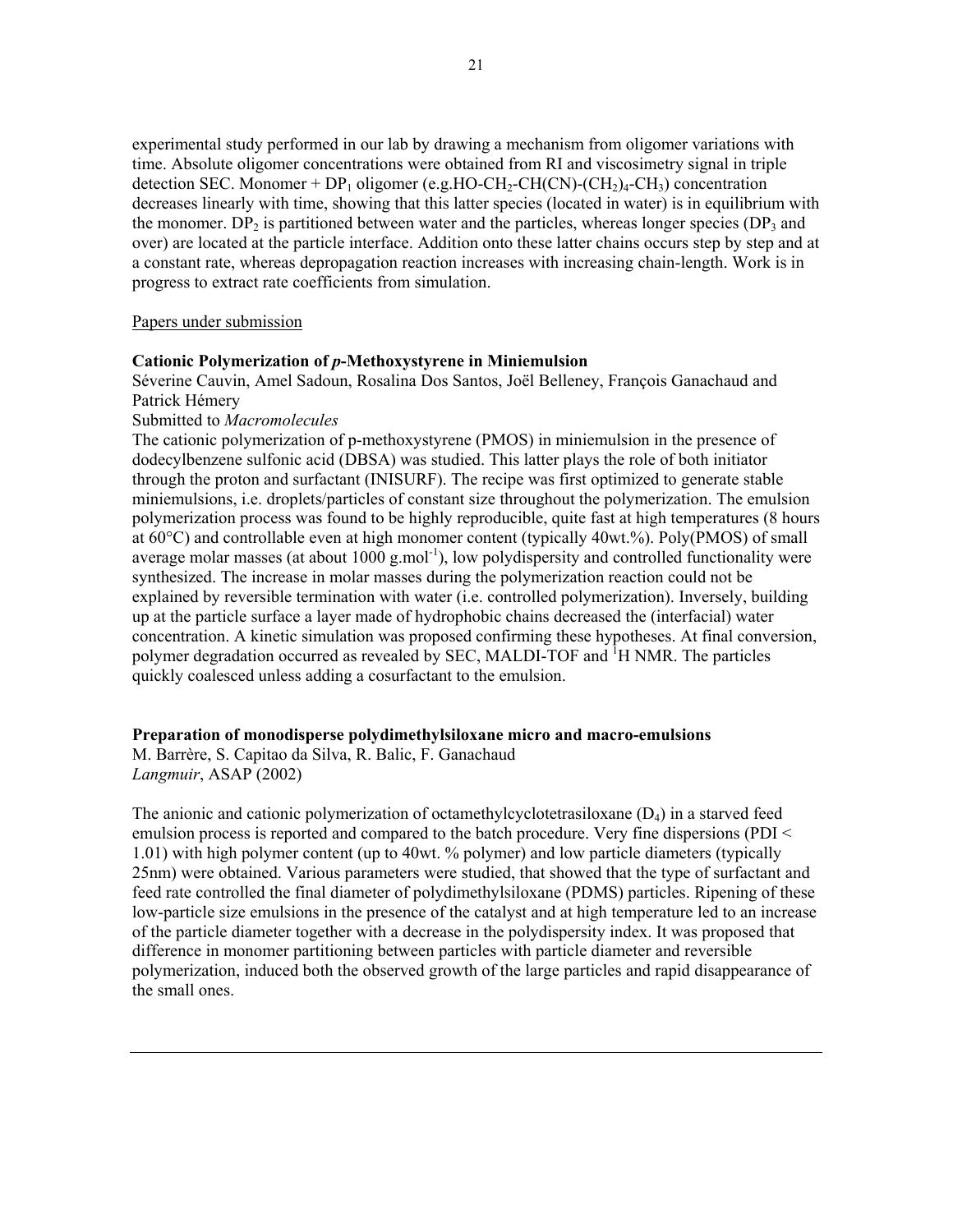**2- Thesis** 

| <b>B.</b> Charleux   |                                                                                        |
|----------------------|----------------------------------------------------------------------------------------|
| Florence Mazuel      | Design of new functional monomers to be used as crosslinking<br>agents in latex films. |
| Céline Farcet        | Nitroxide-mediated controlled radical polymerization in<br>miniemulsion and emulsion   |
| Patrice Castignolles | Pulsed laser polymerization (PLP) of acrylic esters                                    |
| Laurence Couvreur    | PLP and controlled radical polymerization of acrylic acid                              |
| F. Ganachaud         |                                                                                        |
| Séverine Cauvin      | Cationic polymerization in miniemulsion using rare earth triflate<br>catalysts         |

#### **3- List of recently published papers**

# **B. Charleux**

New Acetal Functionalized Latex Films Capable of Crosslinking at Ambiant Temperature C. Soares, B. Charleux, J.-P. Vairon, C. Vergé, K. Loyen *Am. Chem. Soc., Symp. Series* **790** *(Th. Provder Ed.) : "Film Formation in Coatings : Mechanisms, Properties and Morphology"* Chap. 9, p. 157 (2001)

Atom Transfer Radical Polymerization of n-Butyl Methacrylate in Aqueous Dispersed System : a Miniemulsion Approach J. Qiu, N.V. Tsarevsky, K. Matyjaszewski, B. Charleux *J. Polym. Sci.: Part A: Polym. Chem.,* **38**, 4724 (2000)

Mechanistic Aspects of Nitroxide-Mediated Controlled Radical Polymerization of Styrene in Miniemulsion. C. Farcet, M. Lansalot, B. Charleux, R. Pirri, J.P. Vairon *Macromolecules*, **33**, 8559 (2000)

Poly(n-Butyl Acrylate) Homopolymer and Poly[n-Butyl Acrylate-*b*-(n-Butyl Acrylate-*co*-Styrene)] Block Copolymer Prepared via Nitroxide-Mediated Living/Controlled Radical Polymerization in Miniemulsion. C. Farcet, B. Charleux, R. Pirri

*Macromolecules*, **34**, 3823 (2001)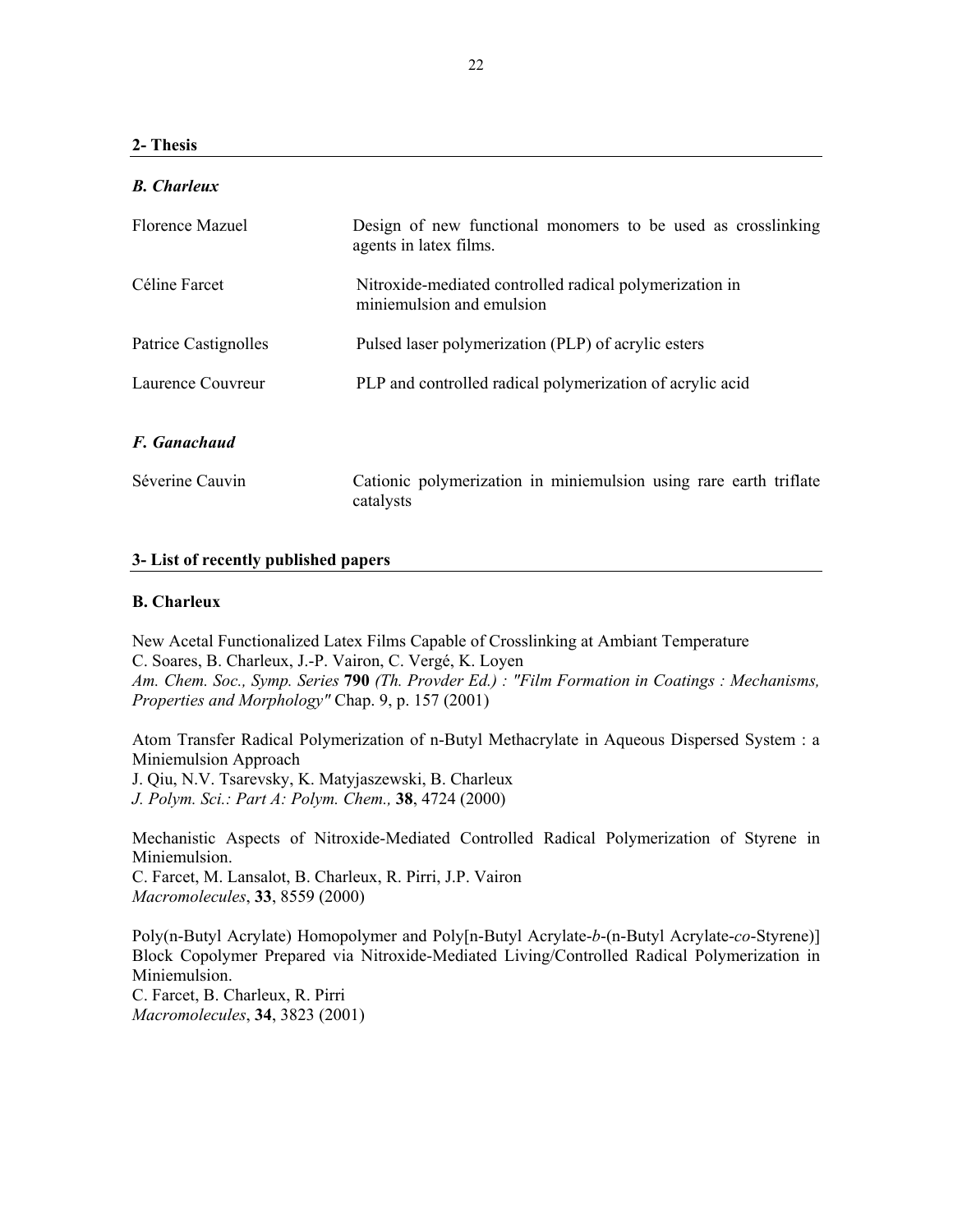Block Copolymers of Poly(styrene) and Poly(acrylic acid) of Various Molecular Weights and Topologies Applied as Stabilizers in Styrene Emulsion Polymerization. C. Burguière, S Pascual, C Bui, J.P. Vairon, B Charleux, K. Davis, K. Matyjaszewski, I. Bétremieux *Macromolecules*, **34**, 4439 (2001)

Pulsed-laser Radical Polymerization and Propagation Kinetic Parameters of some Alkylacrylates L. Couvreur, G. Piteau, P. Castignolles, M. Tonge, B. Coutin, B. Charleux, J.-P. Vairon *Macromol.Symp.***174,**197 –207 (2001)

Atom Transfer Radical Polymerization of n-Butyl Acrylate From Silica Nanoparticles**.**  G. Carrot, S. Diamanti, M. Manuszak, B. Charleux and J.P. Vairon *J. Polym. Sci.: Polym. Chem.* **39**, 4294 (2001)

# **Emulsions Stabilized by Polyelectrolytes**

P. Perrin, F. Millet, B. Charleux "Physical Chemistry of Polyelectrolytes" *Surfactant Science Series, Marcel Dekker Inc. New-York*  T. Radeva Ed., Chap. 13, p. 363-445 (2001)

Progress in controlled/living polymerization in aqueous media. Part I. Principles and methods. J. Qiu, B. Charleux, K. Matyjaszewski *Polymery* tome XLVI, n°7/8 , p.453 (2001)

Progress in controlled/living polymerization in aqueous media. Part II. Conv entional polymerization in aqueous media. J. Qiu, B. Charleux, K. Matyjaszewski *Polymery* tome XLVI, n° 9, 575 (2001)

Progress in controlled/living polymerization in aqueous media. Part III. Controlled/living polymerization in aqueous media. J. Qiu, B. Charleux, K. Matyjaszewski *Polymery* tome XLVI, n°10, p. 663-746 (2001)

Controlled/Living Radical Polymerization in the Presence of Water : Homogeneous and Heterogeneous Systems J. Qiu, B. Charleux, K. Matyjaszewski *Prog. Polym. Sci.* 26/10 pp 2083-2134 (2001)

The Unique Behavior of Nitroxide Biradicals in Controlled-Radical Polymerization of Styrene W. Huang, R. Chiarelli, B. Charleux, A. Rassat, J.-P. Vairon *Macromolecules (in press)* 

#### *F. Ganachaud/P. Hémery*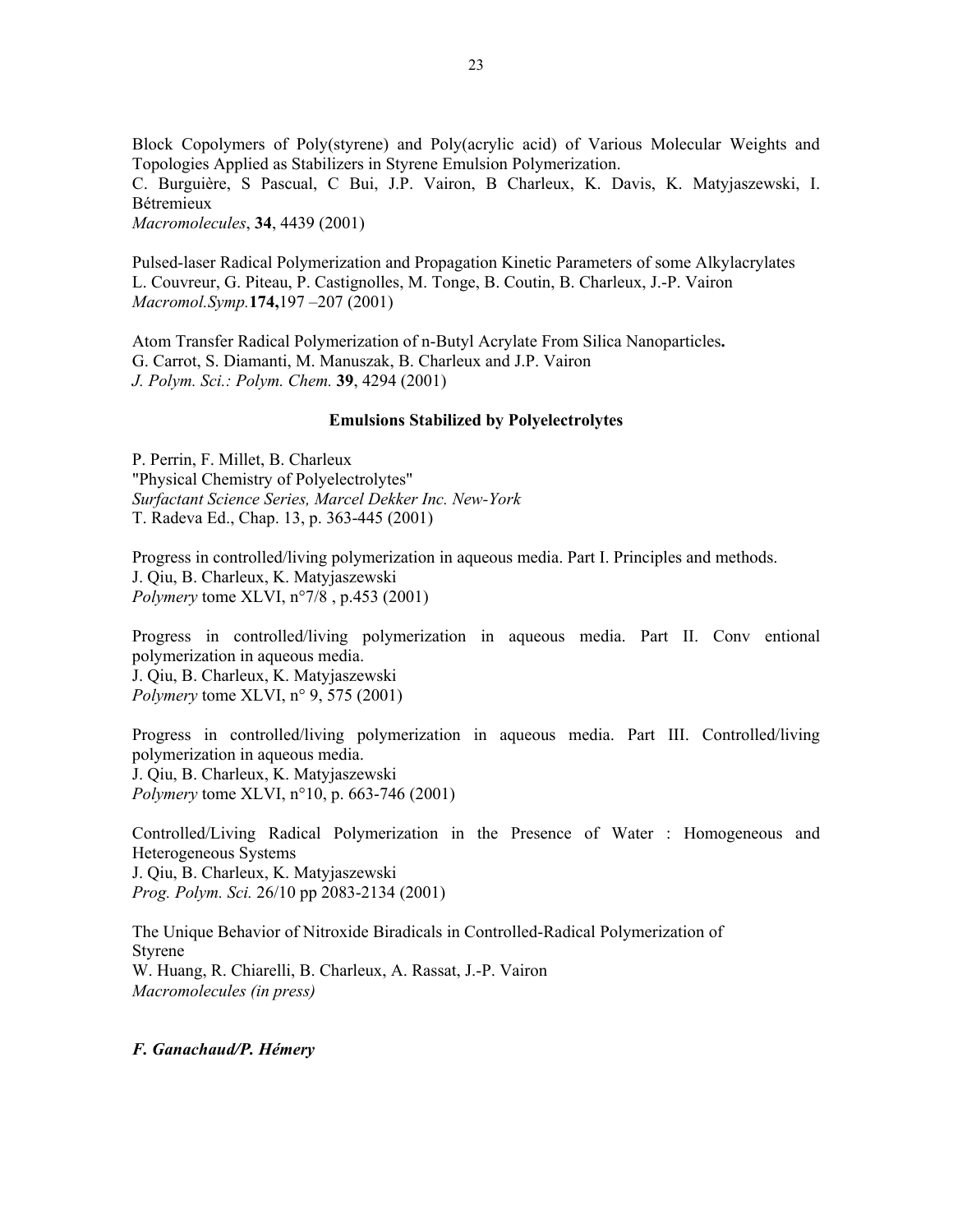Anionic polymerization of octamethylcyclotetrasiloxane in miniemulsion II. Molar mass analyses and mechanism scheme

M. Barrère, F. Ganachaud, D. Bendejacq, M.-A. Dourges, C. Maitre, P. Hémery *Polymer*, 42, 7239-7246 (2001)

Monodisperse microemulsions and emulsions based on polysiloxanes M. Barrère, S. Capitao da Silva, F. Ganachaud French patent application 0102529, 21<sup>st</sup> February 2001

Anionic Polymerization of 1,3,5-Tris(trifluoropropylmethyl)cyclotrisiloxane (F3) in Miniemulsion M. Barrère, C. Maitre, M. A. Dourges, P. Hémery *Macromolecules* 34, 7276-7280 (2001)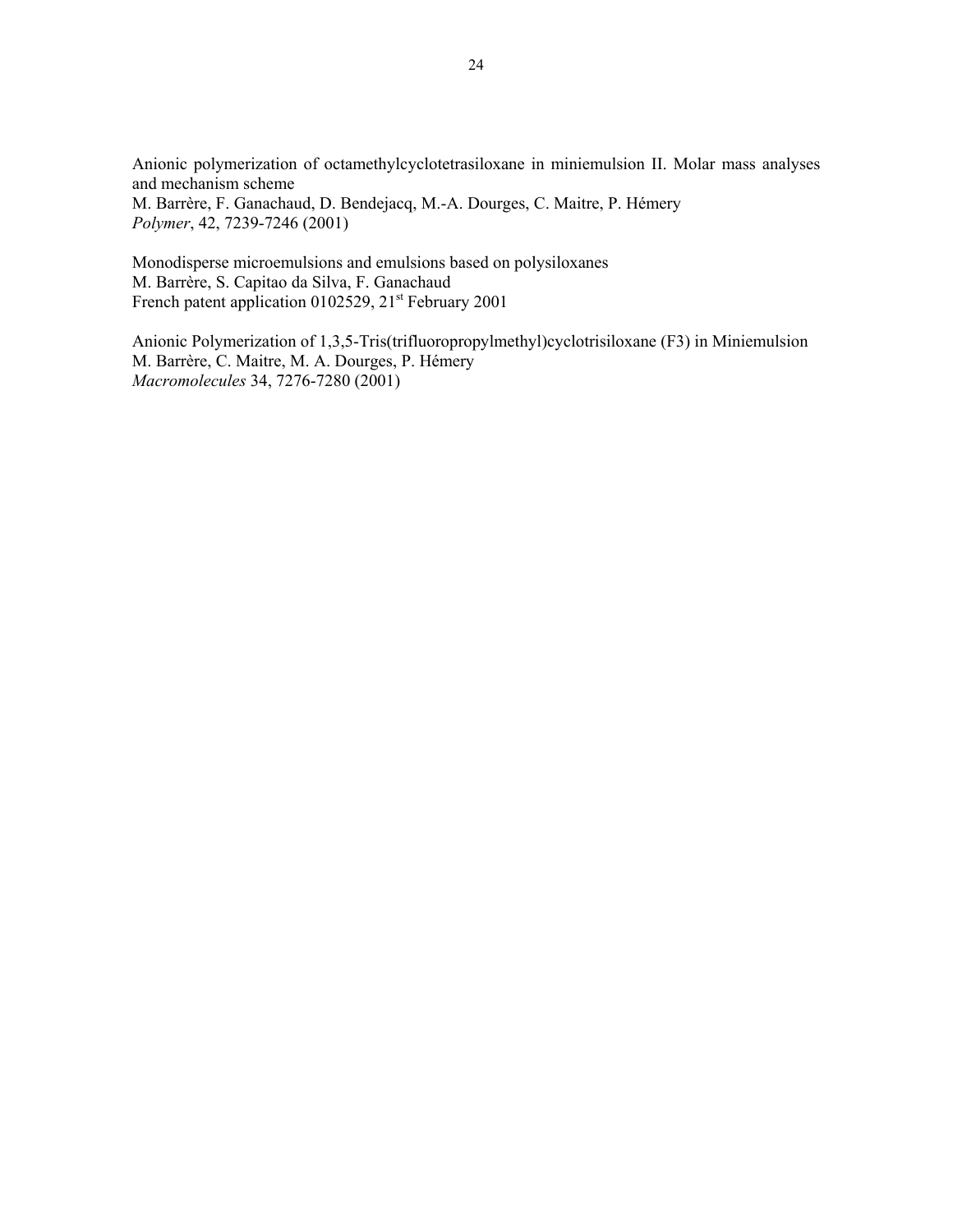# Contribution to the IPCG Newsletter January 9, 2002

#### **Tsuneo Okubo**

Department of Applied Chemistry and Graduate School of Material Science, Gifu University, Gifu, 501-1193, Japan Phone: +81-58-293-2620, Fax: +81-58-293-2628(Office) & +81-58-230-1893(Department), e-mail: okubotsu@apchem.gifu-u.ac.jp

Main activities of our group are on colloidal crystals, their morphology, crystal structure, crystal growth kinetics and effect of external fields such as an gravitational field, electric field, and centrifugal field. Microgravity effect on colloidal dispersions has been studied systematically using dropping, aircraft and rocket techniques. Dissipative structures of colloidal dispersions, multilayered complexation phemomena of colloidal spheres with macroions, and seed polymerization of TEOS are also included in our research fields.

#### **Publications** (2001-)

#### Colloidal Crystals and Colloidal Liquids

(1)"**Rigidity of Colloidal Alloys As Studied by Reflection Spectroscopy in Sedimentation Equilibrium**", T. Okubo and H. Ishiki, *Colloid Polymer Sci*., **279**, 571-578 (2001).

(2)"**Rheological Properties of Sodium Montmorillonite in Exhaustively Deionized Dispersions and in the Presence of Sodium Chloride**", H. Kimura and T. Okubo, *Colloid Polymer Sci.*, in press.

(3)"**Kinetics Analysis of Colloidal Crystallization of Silica Spheres Modified with Polymers on Their Surfaces in Acetonitrile**", T. Okubo, H. Ishiki, H. Kimura, M. Chiyoda and K. Yoshinaga, *Colloid Polymer Sci.*, in press.

(4)"**Colloidal Crystallization of Monodisperse and Polymer-Modified Colloidal Silica in Organic Solvents**", K. Yoshinaga, M. Chiyoda, H. Ishiki and T. Okubo, *Colloid Surfaces*, in press.

(5)"**Electro-optics of Colloidal Crystals Studied by the Electric Potential and Reflection Spectroscopy**", A. Tsuchida, M. Kuzawa and T. Okubo, *Colloid Surfaces*, in press.

(6)"**Crystalline Colloids**", T. Okubo, *Encycopedia Surf. Colloid Sci.*, Marcel Kekker, in press.

(7)"**Structural and Dynamic Properties of Colloidal Liquids and Gases of Silica Spheres (29 nm in Diameter) As Studied by the Light Scattering Measurements**", T. Okubo and A. Tsuchida, *Colloid Polymer Sci.*, in press.

(8)"**Rigidity of Colloidal Crystals of Silica Spheres Modified with Polymers on Their Surfaces in Organic Solvents**", T. Okubo, H. Ishiki, H. Kimura, M. Chiyoda and K. Yoshinaga, *Colloid Polymer Sci*., in press.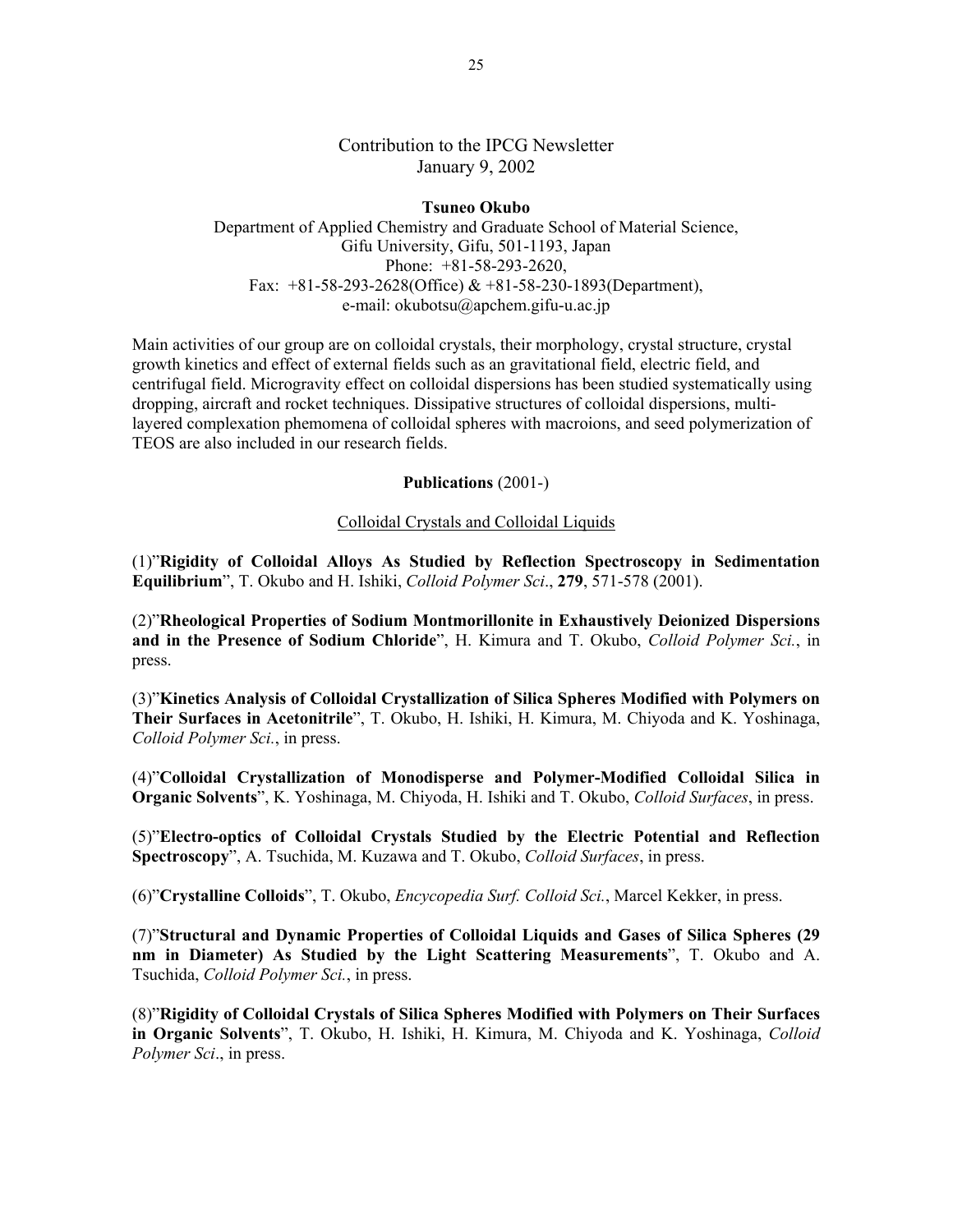(9)"**Rheo-optical Study of Colloidal Crystals**", T. Okubo, H. Kimura, T. Hatta and T. Kawai, *Phys.Chem.Chem.Phys.*, in press.

#### Microgravity Experiments

(10)"**Rotational Diffusion of Tungstic Acid Colloids in Microgravity Studied by Free-Fall Experiments. Effects of Sodium Chloride and Ethyl Alcohol**", A. Tsuchida, H. Yoshimi, K. Ohiwa and T. Okubo, *Colloid Polymer Sci*., **279**, 427-433 (2001)

(11)"**Microgravity Experiments on Colloidal Crystallization of Silica Spheres in the Presence of Sodium Chloride**", A. Tsuchida, K. Taguchi, E. Takyo, H. Yoshimi, S. Kiriyama, T. Okubo and M. Ishikawa, *Colloid Polymer Sci*., in press.

(12)"**Rotational Diffusion of Tungstic Acid Colloids in Microgravity as Studied by Aircraft Experiments**", T. Okubo, A. Tsuchida, H. Yoshimi, K. Taguchi and S. Kiriyama, *Colloid Polymer Sci.*, in press.

(13)"**Microgravity Effects on Some Thermodynamic and Kinetic Properties of Colloidal Dispersions**", T. Okubo and A. Tsuchida, Proceedings of the Microgravity Transport Processes in Fluid, Thermal, Biological and Material Sciences II, Banff, Canada 2001, Academic Press, in press.

# **Dissipative Structures**  (14)"**Dissipative Structures Formed in the Course of Drying the Colloidal Crystals of Silica Spheres on a Cover Glass**", T. Okubo, S. Okuda and H. Kimura, *Colloid Polymer Sci.*, in press.

## Colloid-Macroion Complexation

(15)"**Synchronous Multi-layered Adsorption of Macrocations and Macroanions on Colloidal Spheres. Influence of Foreign Salt and Basicity or Acidity of the Macroions**", T. Okubo and M. Suda, *Colloid Polymer Sci.*, in press.

#### Seed Polymerization

(16)"**Seed Polymerization of Tetraethyl Orthosilicate in the Presence of Colloidal Silica Spheres**", T. Okubo, T. Miyamoto, K. Umemura and K. Kobayashi, *Colloid Polymer Sci.*, in press.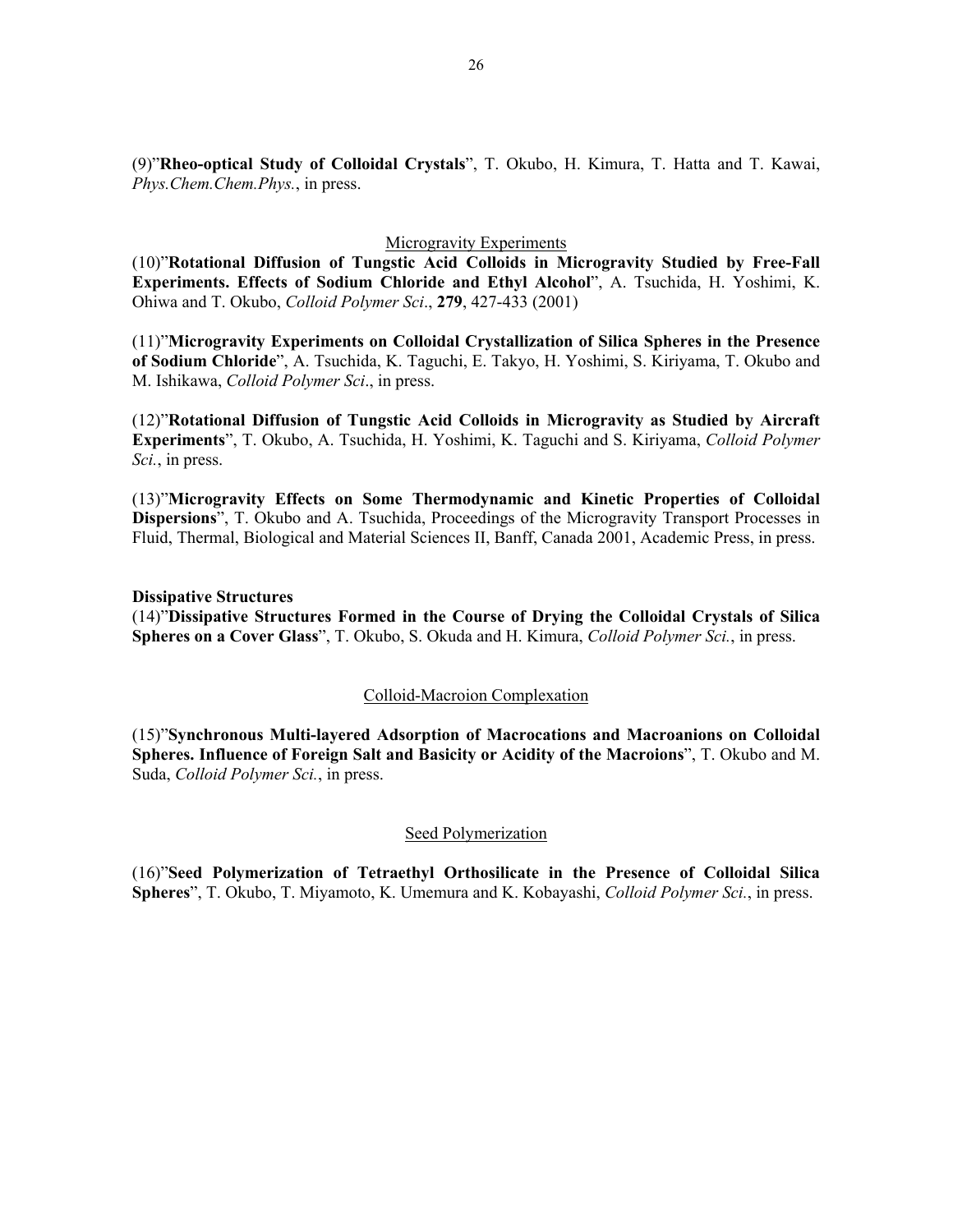# **Contribution to the IPCG Newsletter**

Prof. Dr. J (Hans) Lyklema Laboratory of Physical Chemistry and Colloid Science Wageningen University Dreijenplein 6 6703 HB Wageningen, Netherlands tel. +(31) 317 482279, fax.+(31) 317 483777

R.Barchini, H. P. van Leeuwen, J.Lyklema. Langmuir 16 (2000) 8238. ELECTRODYNAMICS OF LIPOSOME DISPERSIONS.

J.Lyklema,

FUNDAMENTALS OF INTERFACE AND COLLOID SCIENCE. VOLUME III, LIQUID-INTEFACES. ca. 750 pages, with help from G.J.Fleer, F.A.M.Leermakers, J.M.Kleijn, W.Norde and T van Vliet. Acad. Press, (2000)

J.Lyklema, OVER LEVEN, OVERLEVEN EN ENTROPIEPRODUCTIE. NVOX 6 (2000) 288

J.Lyklema, ANGENTIAL MOTION OF FLUIDS NEAR CHARGED SURFACES; CONSEQUENCES FOR WETTING. Oil and Gas Science and Technology 56 (2001) 41

J.Lyklema, SURFACE CONDUCTION. J.Phys.Condens. Matter 13 (2001)5027

J.Lyklema, A DISCUSSION ON SURFACE ENTROPIES. Colloids Surfaces A186 (2001), 11

J.Duval, J.Lyklema, J.M.Kleijn and H.P van Leeuwen, AMPHIFUNCTIONAL ELECTRODE INTERFACES: COUPLING OF ELECTRONIC AND IONIC SURFACE PROCESSES. LANGMUIR 17 (2001) 7573

J.Lyklema.

THE ROLE OF SURFACE CONDUCTION IN THE DEVELOPMENT OF ELECTROKINETICS. in 'Interfacial Electrokinetics and Electrophoresis' A.V.Delgado, Ed., Marcel Dekker (2001)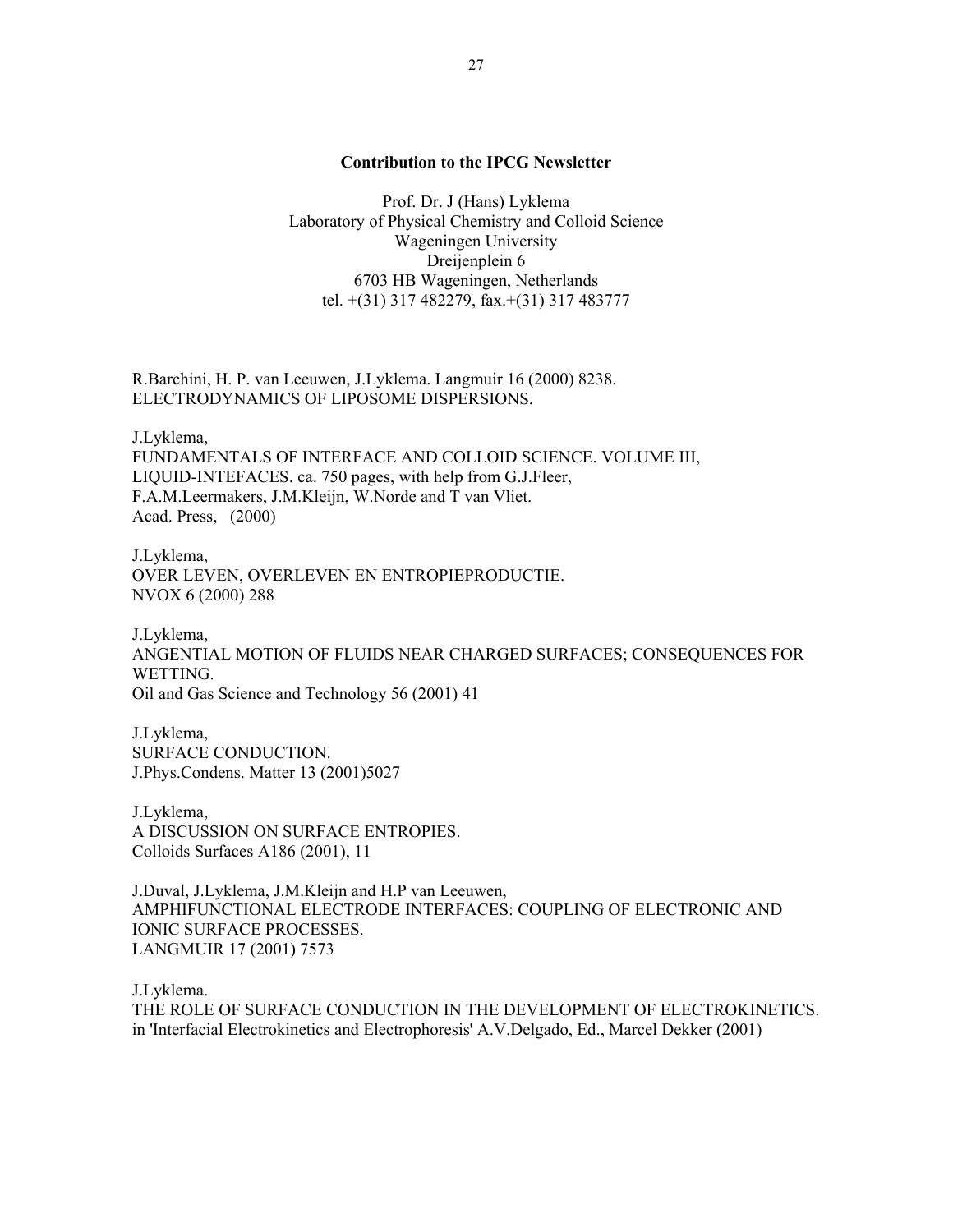# **CONTRIBUTION TO THE INTERNATIONAL POLYMER COLLOIDS GROUP NEWSLETTER**

# **GÉRARD RIESS**

Ecole Nationale Supérieure de Chimie de Mulhouse Institut de Chimie des Surfaces et Interfaces 3 rue Alfred Werner, 68093 MULHOUSE CEDEX (France) Fax (33) 03 89 33 68 54 E-mail G.Riess@uha.fr

During 2001 2 PhD students working in our group on block copolymers and colloidal systems submitted their thesis :

P. STUDER synthesized amphiphilic poly(ethylene oxide)-block-poly(methylidene malonate 2.1.2) diblock copolymers with various end-functionalities and examined their micellization behaviour.

R. KRIKORIAN was interested in the study of non-aqueous emulsions of polyethylene glycols in aliphatic hydrocarbon media by using hydrogenated polybutadiene-PEO block copolymers as stabilizers.

A review article "Block Copolymer Micelles and Assemblies" by G. RIESS, Ph. DUMAS and G. HURTREZ will appear shortly in MML Series vol. 5, Citus Books 2002.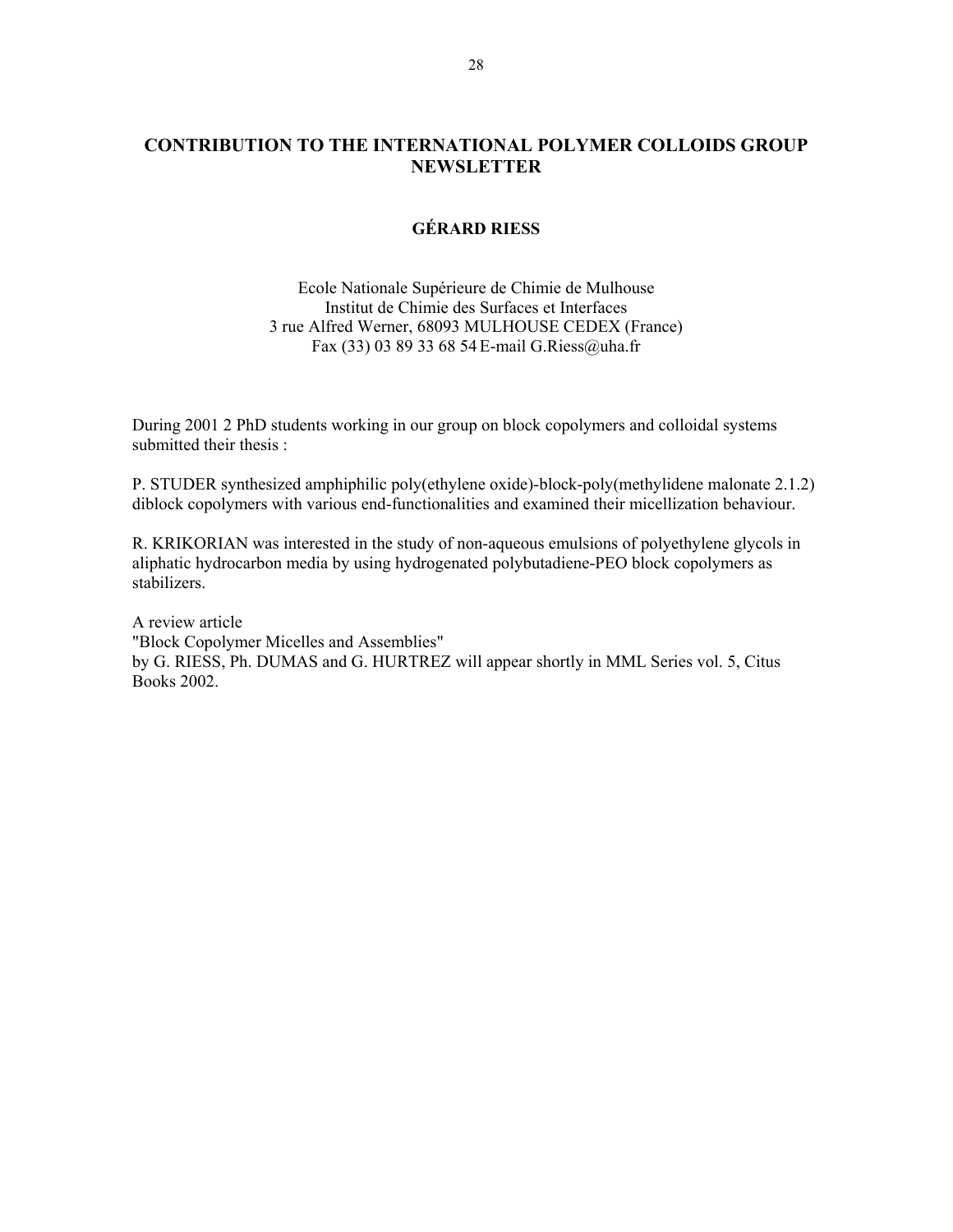# **Recent (2001) Publications for F. Joseph Schork School of Chemical Engineering Georgia Institute of Technology**

Milani, M., F. J. Schork, C. L. Liotta and G. W. Poehlein, "Model Compound Studies on the Devulcanization of Rubber via Phase Transfer Catalysis," *Polymer Reaction Engineering* 9(1), 19- 36 (2001).

Dong, H., J. W. Gooch, G. W. Poehlein, S.T. Wang, X. Wu and F.J. Schork, "Novel Water-Borne Coatings via Hybrid Miniemulsion Polymerization," in *Green Engineering*, ACS Symposium Series No. 766, P. T. Anastas, L. G. Heine and T. C. Williamson, Eds., ACS, Washington, 2001.

Hipps, H. N., G. W. Poehlein and F. J. Schork, "Developing A Continuous Emulsion pBD-*Graft*-SAN Polymerization Process: Factors Impacting Morphology Control," *Polymer Reaction Engineering* 9(2), 135-160 (2001).

de Brouwer, Hans, Michael J. Monteiro, John G. Tsavalas and F. Joseph Schork, "Living Radical Polymerization in Miniemulsion using Reversible Addition-Fragmentation Chain Transfer (RAFT)," *Macromolecules* 33, 9239-9246 (2000).

Luo, Yingwu, F. Joseph Schork**,** Yulin Deng and Zegui Yan, " Emulsion/Miniemulsion Polymerization of Butyl Acrylate with the Cumene Hydroperoxide/Tetraethlenepentamine Redox Initiator" Polymer Reaction Eng. 9(3), 91-106 (2001).

Tsavalas, J.G.; Schork, F.J.; de Brouwer, H. Monteiro, M.J., "Living Radical Polymerization by Reversible Addition-Fragmentation Chain Transfer(RAFT) in Ionically Stabilized Miniemulsions", Macromolecules, 34, 5501-5507 (2001).

Luo, Yingwu and F. Joseph Schork, "Emulsion Copolymerization of Butyl Acrylate With Cationic Monomer Using An Interfacial Redox Initiator System," J. Polymer Science Part A: Polymer Chemistry, 39(16), 2696-2709 (2001).

Wu, X. Q, and F. J. Schork, "Kinetics of Miniemulsion Polymerization of Vinyl Acetate with Nonionic and Anionic Surfactants," J. Appl. Polym. Sci. 81, 1691-1699 (2001).

Luo, Yingwu, and F. Joseph Schork, "Theoretical Aspect of Particle Swelling in 'Living' Free Radical Miniemulsion Polymerization," Macromolecules, 34, 5501-5507 (2001).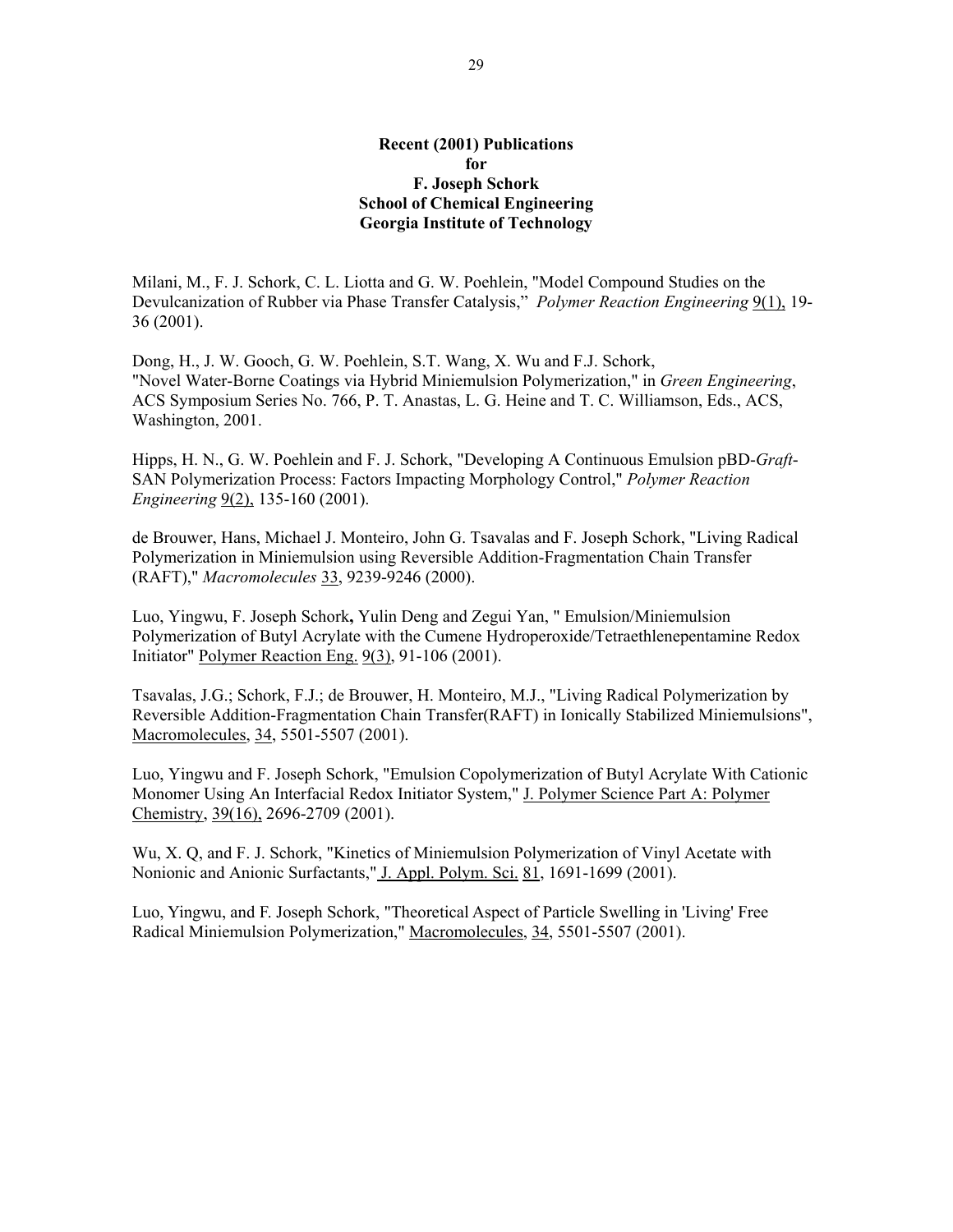#### Unpublished Recent Work

# **A Molecular Level Investigation Of Hybrid Miniemulsion Polymerization by John George Tsavalas, PhD Thesis, School of Chemcial Engienering Georgia Institute of Technology December, 2001**

In the field of hybrid miniemulsion polymerization, work prior to this thesis was dominated by proof-of-concept studies. The incentive and objective of the current research was to address lingering issues from those prior studies and to develop a more fundamental understanding of the hybrid grafting mechanism and the connections between reaction phenomena and product characteristics.

A strong dependence was found between monomer structure and the degree of grafting possible in hybrid miniemulsion polymerization. Monomers that had a sterically hindered radical center were found to prefer resin attack through chain transfer where monomers with an uninhibited radical center were found to favor direct addition to resin double bonds. Based solely on those routes of attack, virtually complete grafting was achieved with direct addition to double bonds where a lower degree of grafting was observed when attack was facilitated through chain transfer. The lower degree of grafting in those systems was also exacerbated by homogeneous nucleation (from hydrophilic monomer) inherently creating particles absent of alkyd (due to its hydrophobicity and inability to transport to those new particles).

Particle morphology was found most influenced by compatibility of the comprising components. A type of core/shell morphology was observed, when there was incompatibility between the acrylic polymer and resin, where the shell was a glassy acrylic phase. With better component compatibility, aided in part by more efficient grafting, a particle morphology developed consisting of a continuous acrylic/polyacrylic particle phase with internal island domains of resin. Those particle morphologies were found directly correlated to different limiting conversion phenomena observed for the acrylic monomer. In systems where radicals were derived in the aqueous phase and a glassy shell developed after intermediate conversion, newly formed radicals encountered a barrier to entry and monomer solubilized in the resin core of the particle was thus residual; hence a limiting conversion. Instead, when the island domain morphology developed, monomer conversion was found limited by the rate of transport out of the island domains to the local sites of polymerization in the continuous particle phase along with the viscosity of that phase.

The proposed use of living polymerization was to create model compounds of the hybrid grafted polymer with which to compare to those created under normal conditions. Living polymerization via a miniemulsion had yet to be documented and it was quickly found that the original intention of that portion of study would not be able to be pursued. Miniemulsions were found unstable when the living agent was present during polymerization. In light of this, pioneering research was performed which led to fruitful observations and a better understanding of that field. It was first found by experiment that substitution of a nonionic surfactant for ionic led to stable miniemulsions and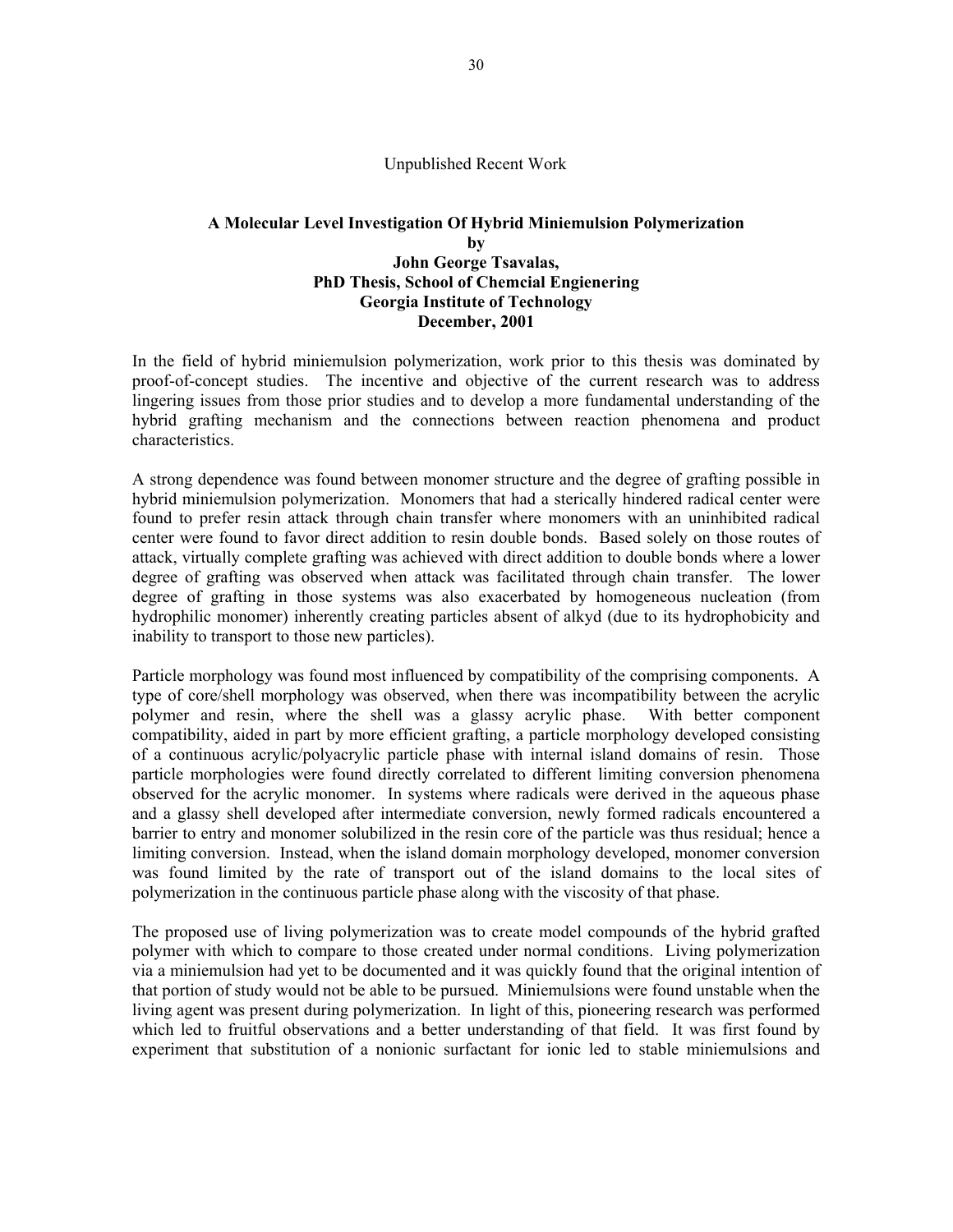polymers of controlled architecture. Next, it was observed that the domination of early molecular weight distribution by oligomeric species was largely contributing to miniemulsion instability. Finally, through a theoretical analysis, it was confirmed that the presence of oligomers could lead to conditions where monomer droplets might achieve a super-swelling state, after which coalescence and hence instability was inevitable. The theoretical analysis also accounted for the beneficial effect of substituting the nonionic surfactant through a lowering of the monomer chemical potential in the droplets. Under those conditions, a super-swelling state was unfavorable and miniemulsion stability could be retained.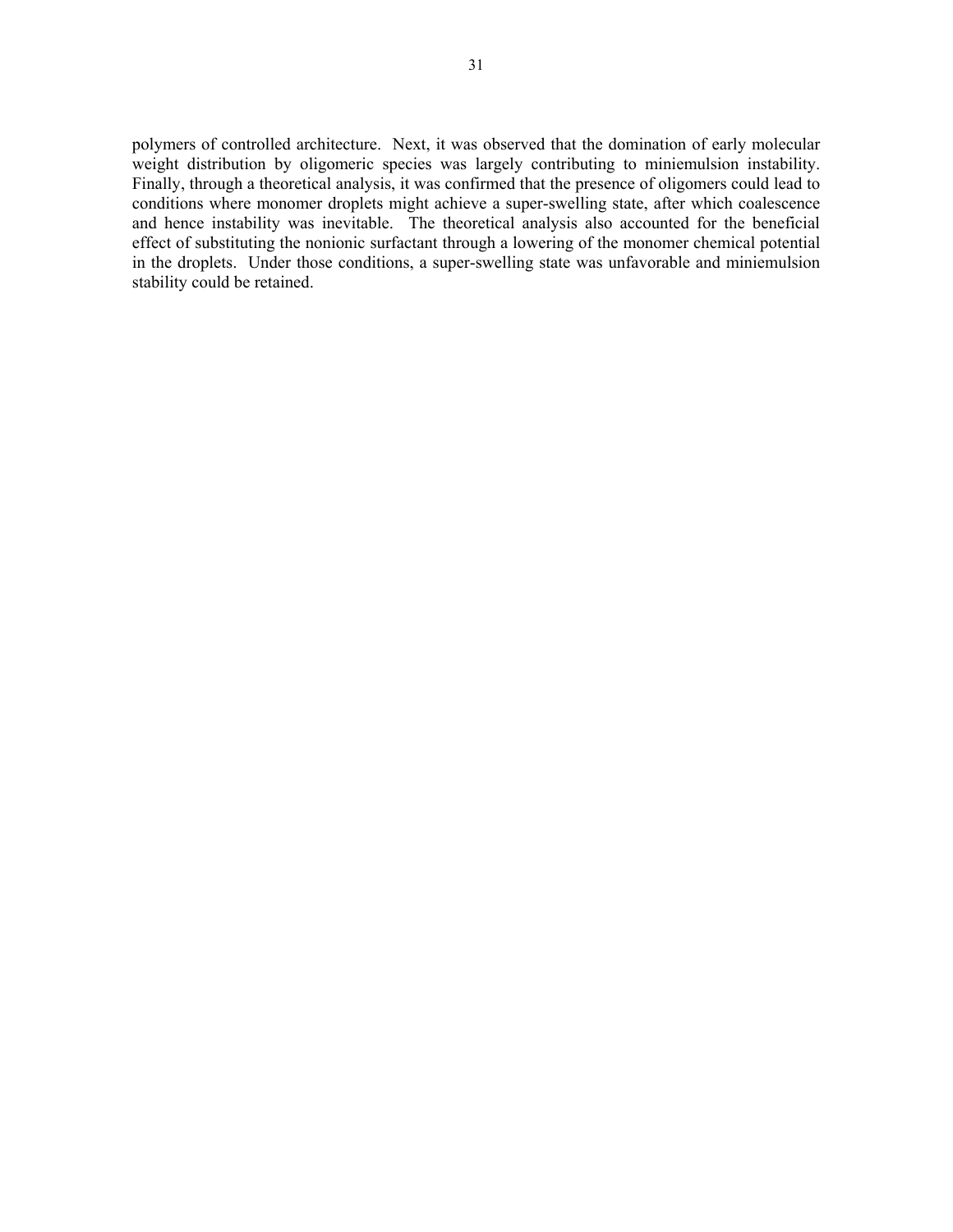# **Miniemulsion and Macroemulsion Copolymerization of Vinyl Acetate with Vinyl Versatate**

**X. Q. Wu1 , X. M. Hong<sup>2</sup> , Cajetan Cordeiro<sup>3</sup> and F. J. Schork1\*** 1**.** School of Chemical Engineering, Georgia Institute of Technology, Atlanta, Georgia, 30332 2. School of Chemistry and Biochemistry, Georgia Institute of Technology 3. Air Products and Chemicals, Inc.

#### (JAPS: In Press)

The miniemulsion and macroemulsion polymerization of vinyl acetate with vinyl versatate in batch and semibatch systems was investigated. Vinyl versatate was added either as an emulsion with the vinyl acetate, or as a neat liquid stream. In the batch runs, there is a poor dispersion of vinyl versatate during the nucleation period for the runs in which the vinyl versatate was added neat at the beginning of the polymerization. This led to smaller particles, lower polymerization rate and different polymer composition evolution when compared with runs in which the vinyl versatate was emulsified with the vinyl acetate. In seeded semibatch runs, residual surfactant in the seed latex, along with the propensity for homogeneous nucleation in vinyl acetate emulsions resulted in continuing nucleation during the entire semibatch interval. The polymerization rate was primarily affected by monomer feedrate rather than the feeding mode. The effect of monomer feeding mode on copolymer composition was weak when the semibatch feedrate was low, indicating some level of vinyl versatate mass transfer resistance. In all runs, only one glass transition temperature was observed, indicating effective copolymerization.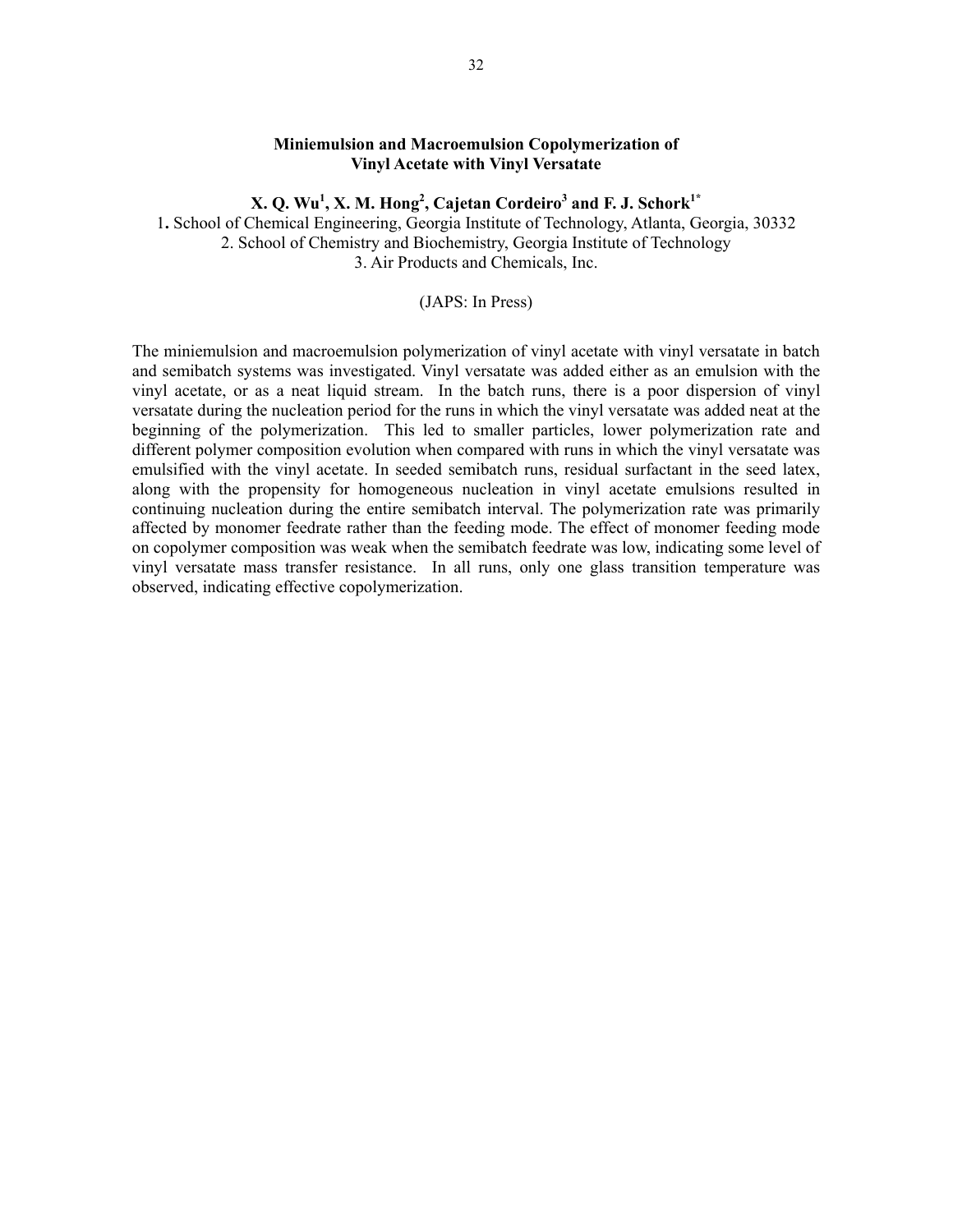# **Emulsion And Miniemulsion Polymerization With Oil Soluble Initiator In The Presence/Absence Of Water Phase Radical Scavenger**

Yingwu Luo and F. Joseph Schork School of Chemical Engineering, Georgia Institute of Technology Atlanta, GA 30332 (to be submitted)

Butyl acrylate macro- and mini- emulsion polymerization were carried out with AIBN as initiator in the presence or absence of water-phase radical scavenger. For macroemulsion polymerization, it was found that in the presence of water-phase radical scavenger, there is no particle nucleation happened whereas in the absence of water-phase radical scavenger, particle nucleation occurred. For miniemulsion polymerization, polymerization rate is much higher in the absence of water-phase radical scavenger than that in the presence of water-phase radical scavenger. Furthermore, in the absence of water-phase radical scavenger, the miniemulsion polymerization rate increase with reduce of droplet size while in the presence of water-phase radical scavenger, the trend is reversed. It is concluded that:

- a. For the macro-emulsion polymerization, the contribution from water-phase born free radical is decisive in the micelle nucleation of particles;
- b. Particle-born free radical partly makes contribution to polymerization and the contribution increase with increase of particle size;
- c. For particles of 162 nm, polymerization is mainly ascribed to water-phase born free radical.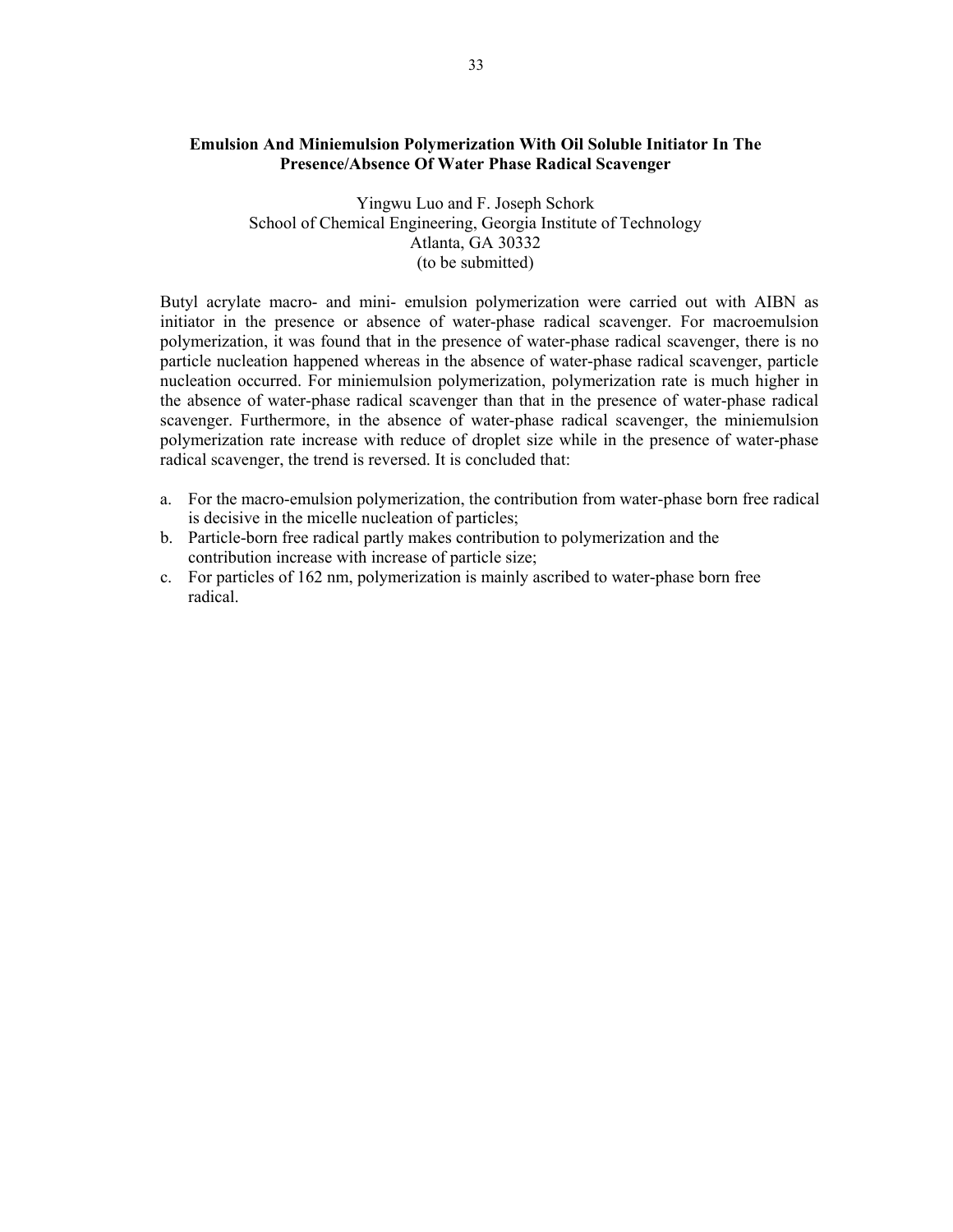# **Contribution to IPCG Newsletter**

# **Stan Slomkowski Center of Molecular and Macromolecular Studies Lodz, Poland**

Recently published papers

- 1. J.Buchenska, S.Slomkowski, J.W.Tazbir, E.Sobolewska Poly(ethylene terephthalate) yarn with antibacterial properties J.Biomater.Sci., Polym.Edn., 12, 55-62 (2001)
- 2. T. Basinska, S. Slomkowski, A. Dworak, I. Panchev, M.M. Chehimi Synthesis and characterization of poly(styrene/-*t*-butoxy--vinylbenzyl-poliglicydol) microspheres Colloid Polym Sci, 279, 916-924 (2001)
- 3. L. Brauge, A.-M. Caminade, J.-P. Majoral, S.Slomkowski, M. Wolszczak Segmental mobility in phosphorus containing dendrimers. Studies by fluorescent spectroscopy. Macromolecules, 34, 5599-5606 (2001)

Papers in press

# **Mechanism of dispersion polymerization of L-lactide initiated with 2,2-dibutyl-2-stanna-1,3-dioxepane**

Stanislaw Sosnowski<sup>1</sup>, Stanislaw Slomkowski<sup>1</sup>, Alexandra Lorenc<sup>2</sup>, and Hans R. Kricheldorf<sup>2</sup>

<sup>1</sup>Center of Molecular and Macromolecular Studies, Polish Academy of Sciences, Sienkiewicza 112, 90-363 Lodz, Poland

<sup>2</sup>Institut für Technische und Makromolekulare Chemie der Universität Hamburg, Bundesstrasse 45, D-20146 Hamburg, Germany

*Colloid Polym Sci., galley proof* 

#### **Abstract**

Biodegradable polyester microspheres were synthesized directly by ring-opening polymerization L-lactide initiated with 2,2-dibutyl-2-stanna-1,3-dioxepane. Polymerizations were carried out at 95 °C in a mixture of organic solvents (heptane:1,4-dioxane 4:1 v:v), in a presence of poly(dodecyl  $\text{acrylate}-g\text{-poly}(\epsilon\text{-caprelated})$  used as a surface active agent. At these conditions synthesized poly(L-lactide) was shaped into microspheres. Absence of new particles in polymerizations with a multistep monomer addition indicated that after formation of particle seeds propagation proceeds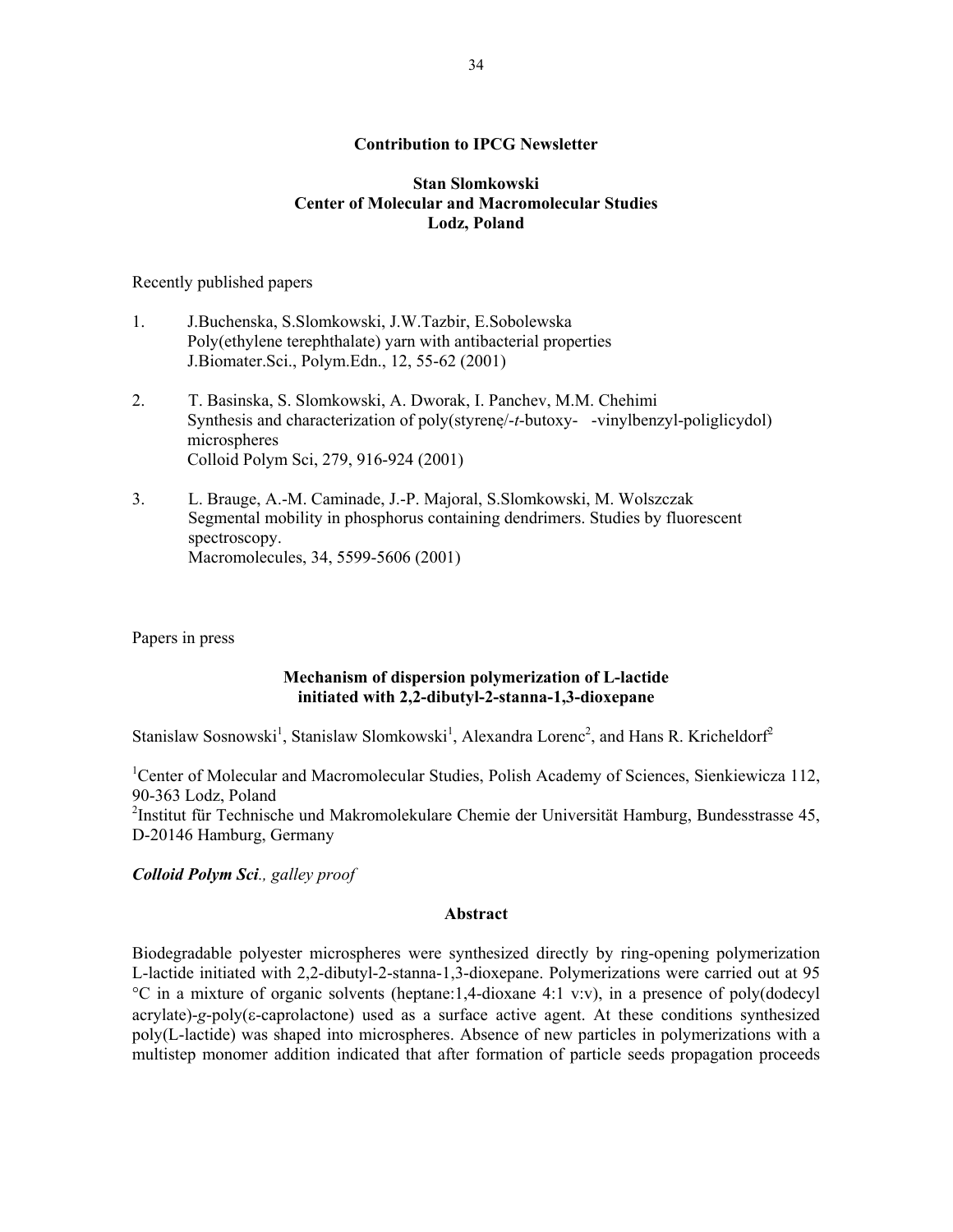exclusively inside of microspheres. The mean volume of these microspheres was proportional to monomer conversion. It was found that regardless of the initiator concentration the average number of poly(L-lactide) macromolecules in one microsphere was 1.84·10<sup>8</sup>. MALDI-TOF spectroscopy of poly(L-lactide) in microspheres indicated that propagation in particles was accompanied with intraand intermolecular transesterification side reactions resulting in reshuffling of polymer segments and formation of cyclic oligomers.

# **Polymer Microspheres with Immobilized Enzymes and other Proteins as Materials for Biosensors**

Stanislaw Slomkowski<sup>1\*</sup>, Beata Miksa<sup>1</sup>, Teresa Basinska<sup>1</sup>, Anamika G.Gambhir<sup>2</sup>, Arun Kumar<sup>2</sup>, Bansi D. Malhotra<sup>2</sup>

<sup>1</sup>Center of Molecular and Macromolecular Studies, Polish Academy of Sciences, Sienkiewicza 112, 90-363 Lodz, Poland

<sup>2</sup> Biomolecular Electronics and Conducting Polymer Research Group, National Physical Laboratory, KS Krishnana Marg, New Delhi 110012, India

# *Biocybernetics and Biomedical Engineering, galley proof*

#### **Abstract**

Poly(styrene/acrolein) (P(S/A)), poly(styrene/α-*t*-butoxy-ω-vinylbenzyl-polyglycidol)  $(P(S/VB-PGL))$ , and poly(pyrrole/acrolein)  $(P(A))$  microspheres were synthesized by emulsifierless emulsion-precipitation copolymerization (P(S/A) and (P(S/VB-PGL)) and/or by sequential redox emulsion and precipitation polymerizations  $(P(P/A))$ . These microspheres were used for immobilization of glucose oxidase (GOD), urease (Urs) and human serum albumin (HSA). Activity of immobilized enzymes has been determined. Model biosensor elements, based on microsphereenzyme conjugates, for oximetric (glucose) and potentiometric (urea) detection has been investigated. A new type of antibody (anti-HSA) detection system based on changes in electrophoretic mobility of microspheres with immobilized antigens (HSA) was designed and its effectiveness was experimentally verified.

#### **Dispersion Polymerization of Lactides and** ε**-Caprolactone**

Stanislaw Slomkowski, Stanislaw Sosnowski, Mariusz Gadzinowski Center of Molecular and Macromolecular Studies, Polish Academy of Sciences, Sienkiewicza 112, 90-363 Lodz

*Polimery, submitted* 

**Summary**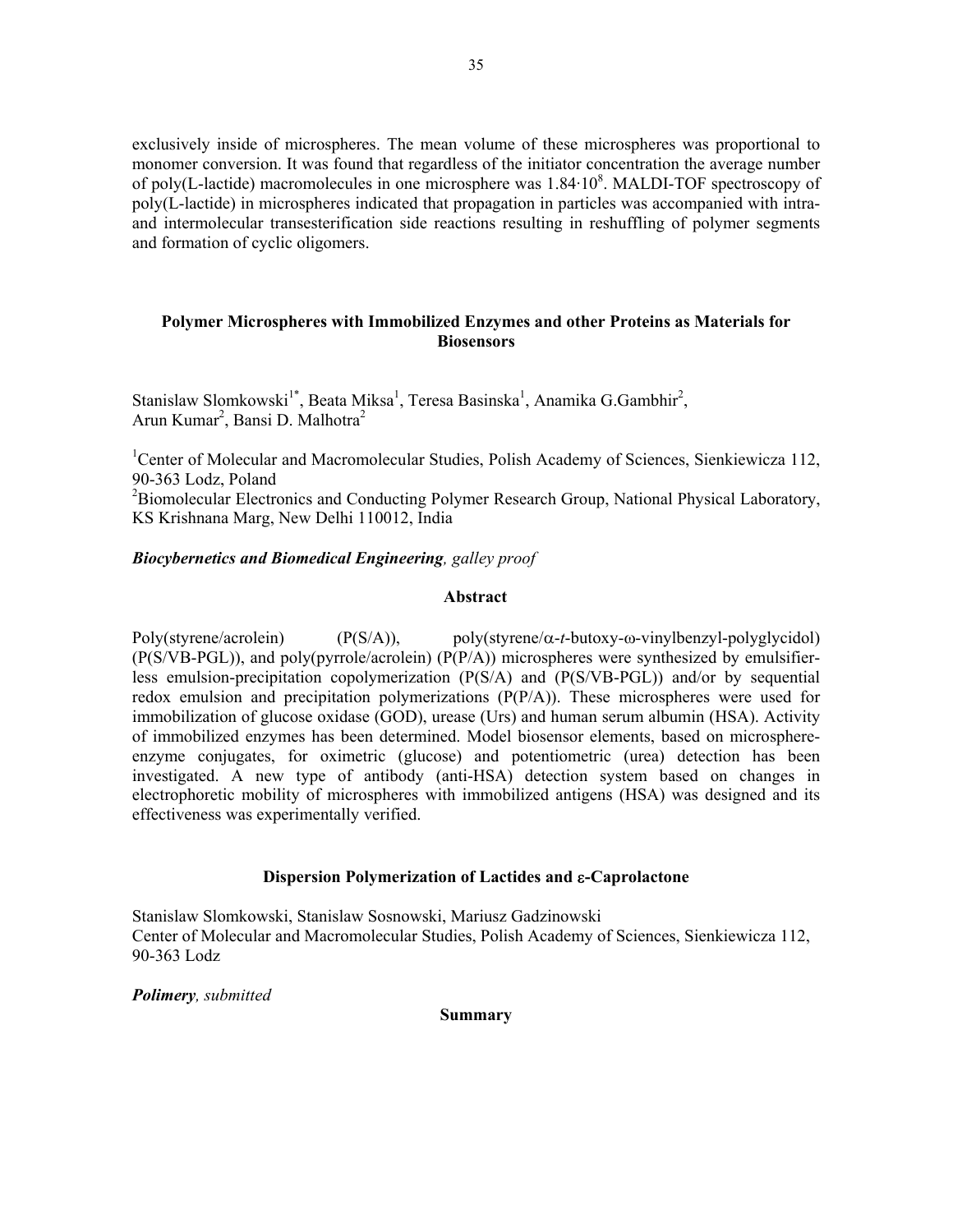Ring-opening polymerization of lactides and ε-caprolactone carried on in 1,4-dioxane – heptane mixed solvent in the presence of poly(dodecyl acrylate)-*g*-poly(ε-caprolactone) surface active agent led to formation of polyesters shaped into microspheres with diameters from 0.6 to 7.4  $\mu$ m. For the ratio of molecular weight of poly(ε-caprolactone) grafts to the overall molecular weight of poly(dodecyl acrylate)-*g*-poly(ε-caprolactone) surfactant that was close to 0.25 the synthesized polylactide particles had uniform diameters ( $\overline{D}_w / \overline{D}_n \approx 1.03$ ). Studies of the mechanism of particle formation revealed that all growing chains became incorporated into microspheres at the very beginning, when monomer conversion was low  $( \leq 10\%)$  and that the number of the initially formed microspheres did not change with time. Thus, subsequent monomer additions resulted in increasing volumes of particles without affecting their number in suspension. It has been found also that in the polymerization of lactide the average number of propagating macromolcules per microsphere was independent from the initial initiator concentration and the increased initiator concentration resulted in increased number of particles. This observation conformed to the model illustrating formation and growth of microspheres according to which new particles are formed by collision of two polyester chains with molecular weight exceeding the critical ones and subsequently other chains are incorporated into existing particles by accretion. Thus, by selection of the required initial initiator and total monomer concentration (introduced in one or in more steps to the polymerizing mixture) it was possible tailoring of particle concentration and particle diameters.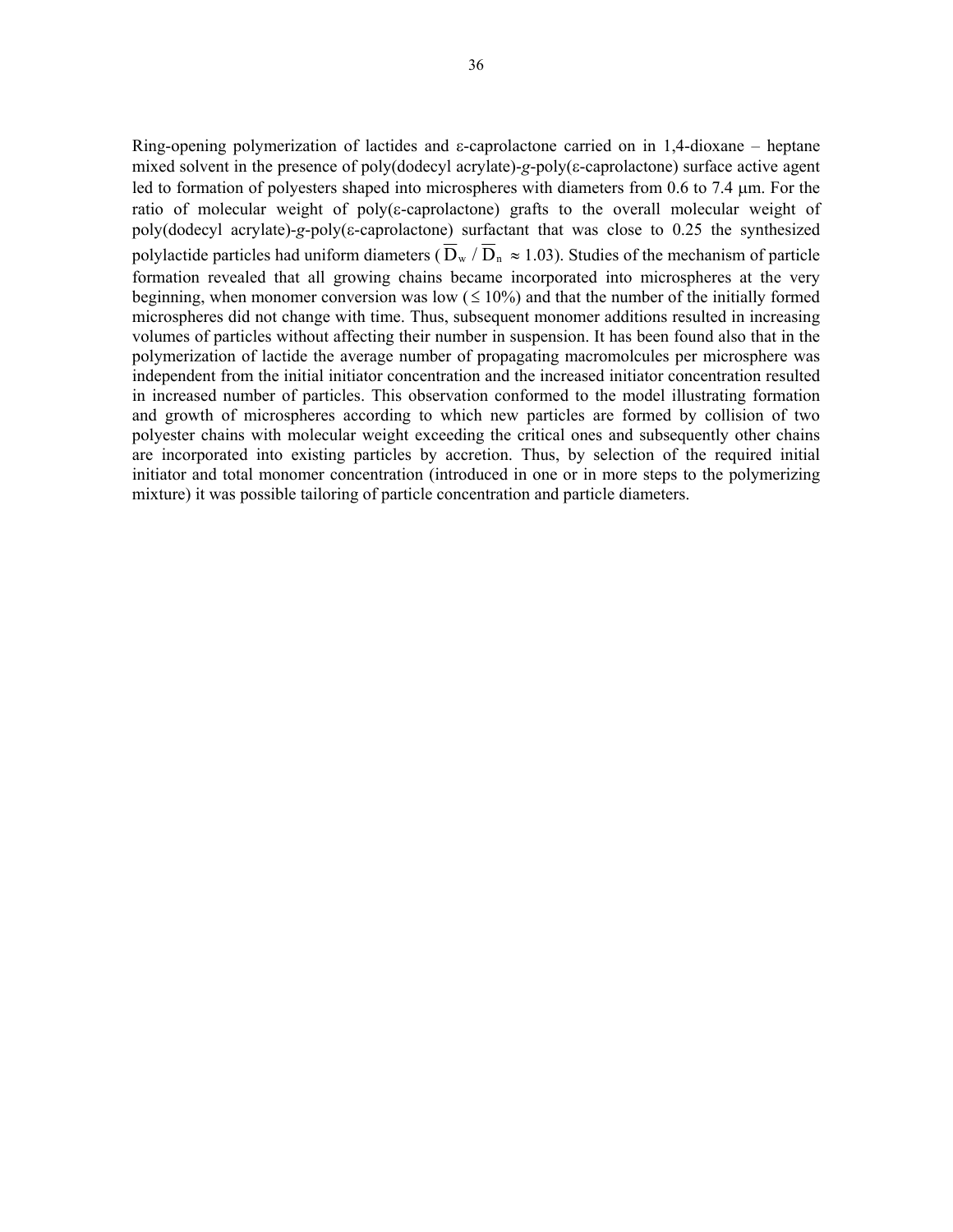## **The hydrophobic protein-polypyrrole interactions : the role of van der Waals and Lewis acidbase forces as determined by contact angle measurements**

Ammar Azioune<sup>1</sup>, Mohamed M. Chehimi<sup>1</sup>, Beata Miksa<sup>2</sup>, Teresa Basinska<sup>2</sup> and Stanislaw Slomkowski2

<sup>1</sup> Interfaces, Traitement, Organisation et Dynamique des Systèmes (ITODYS), Université Paris 7 -Denis Diderot, associé au CNRS (ESA 7086), 1 rue Guy de la Brosse, 75005 Paris (France) <sup>2</sup> Center of Molecular and Macromolecular Studies, Polish Academy of Science, Sienkewicza 112, Łódź 90-363 (Poland)

### *Langmuir, accepted*

### **Abstract**

Adsorption of human serum albumin (HSA) onto conducting polypyrrole powders; doped with chloride (PPyCl), dodecyl sulfonate (PPyDS) and tosylate (PPyTS); has been monitored in 0.1 M phosphate buffer saline (PBS) and pH 7.4 using UV-visible spectroscopy in conjunction with the depletion method. The decreasing trend of adsorption was : PPyTS > PPyDS > PPyCl and was interpreted in terms of hydrophobic interactions. Electrochemically synthesized PPyCl, PPyDS and PPyTS films were used as model surfaces for contact angle measurements. Both static, advancing and receding, water contact angle  $(\theta_W)$  suggested that the PPyTS is the most hydrophobic polymer among the three under test. The simple measure of  $\theta_W$  permitted to qualitatively interpret the adsorption trend in terms of hydrophobic protein-PPy interactions. The van Oss-Good-Chaudhury (VOGC) method was further used to determine the dispersive, acidic and basic components of the surface free energy ( $\gamma_s^d$ ,  $\gamma_s^+$  and  $\gamma_s^-$ , respectively) of the conducting polypyrroles. These components show that polypyrrole generally behaves as a strong Lewis acid. The three surface free energy components were subsequently used to assess the absolute hydrophobicity of the substrates  $(\Delta G_{1W1})$ , that is the PPy-PPy interaction in water, the trend of which is that of protein adsorption. More importantly, the VOGC theory permitted to determine  $\Delta G_{1W2}$ , the free energy of protein-PPy in water, that is the extent of hydrophobic interaction forces. The decreasing trend of  $\Delta G_{1W2}$  values (absolute) was found to be : PPyTS > PPyDS > PPyCl. This is a quantitative evidence for the role of hydrophobic interactions at the protein-PPy interface. In the case of PPyTS and PPyDS, acid-base force contribution was much more important than the van der Waals one. In contrast, for the HSA-PPyCl system, the van der Waals forces predominantly contributed to  $\Delta G_{1W2}$ .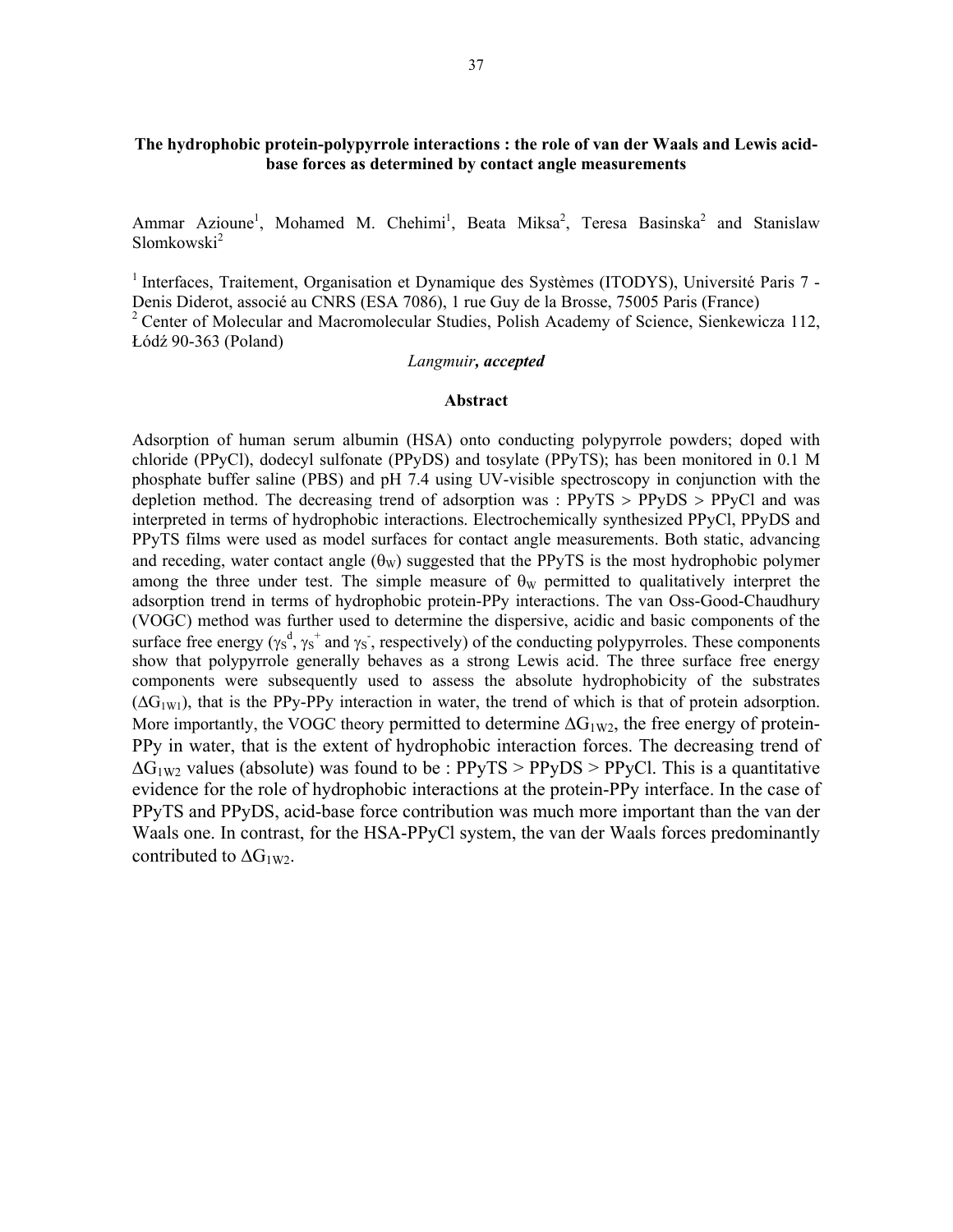## *International Polymer Colloids Group Newsletter*

# Report from the Institute of Polymeric Materials, University of Pardubice Reporter: Jaromir Snuparek

Activity of the group has been focused mainly on synthesis of binders for water-borne paints by emulsion polymerization. Acrylic monomers have been investigated predominantly. The investigation is focused on preparation of copolymers containing higher contents of functional comonomers as AA, MAA, HEMA, AAm, MAAm, on copolymerization of monomers with different polarity in semi-continuous process as well as on the particle growth. Structured core-shell particles with different degree of core and/or shell crosslinking and copolymer composition have been synthesized. Film-formation properties of binders, properties of cured films and basic properties of water-borne paints have been investigated mainly from the point of view of their corrosion protection efficiency. The rheological behavior of highly carboxylated copolymers and interaction of associative thickeners with different copolymer particles has been studied with support by Grant Agency of the Czech Republic and in collaboration with IMC CAS Prague.

### **Graduate research (PhD.) in polymer colloids and their applications**

Butyl Acrylate/Styrene/Methacrylamide Copolymer Latices - copolymerization, particle formation, properties. (M. Kaska – finished 2001)

Effect of Structured Particles Hydroplasticization in Water Borne Coatings. (B. Kadrnka)

### **Recent papers**

Horský J., Quadrat O., Porsch B., Mrkvičková L., Šňupárek J.: Effect of Alkalinization of Carboxylated Latices Prepared with Various Amount of a Non-ionogenic Hydrophilic Comonomer 2-Hydroxyethyl Methacrylate. Colloids Surf. A 180, 75 – 84 (2001). ISSN 0927-7757.

Benda D., Šňupárek J., Čermák V.: Oxygen Inhibition and the Influence of pH on the Inverse Emulsion Polymerization of the Acrylic Monomers. Eur. Polym. J. 37, 1247 – 1253 (2001). ISSN 0014-3057.

Quadrat O., Horský J., Mrkvičková L., Mikešová J., Šňupárek J.: Thickening of Butyl Acrylate/Styrene/2-Hydroxyethyl Methacrylate/Acrylic Acid Latices with an HEUR Associative Thickener. Progr. Org. Coat.  $42$ , 110 – 115 (2001).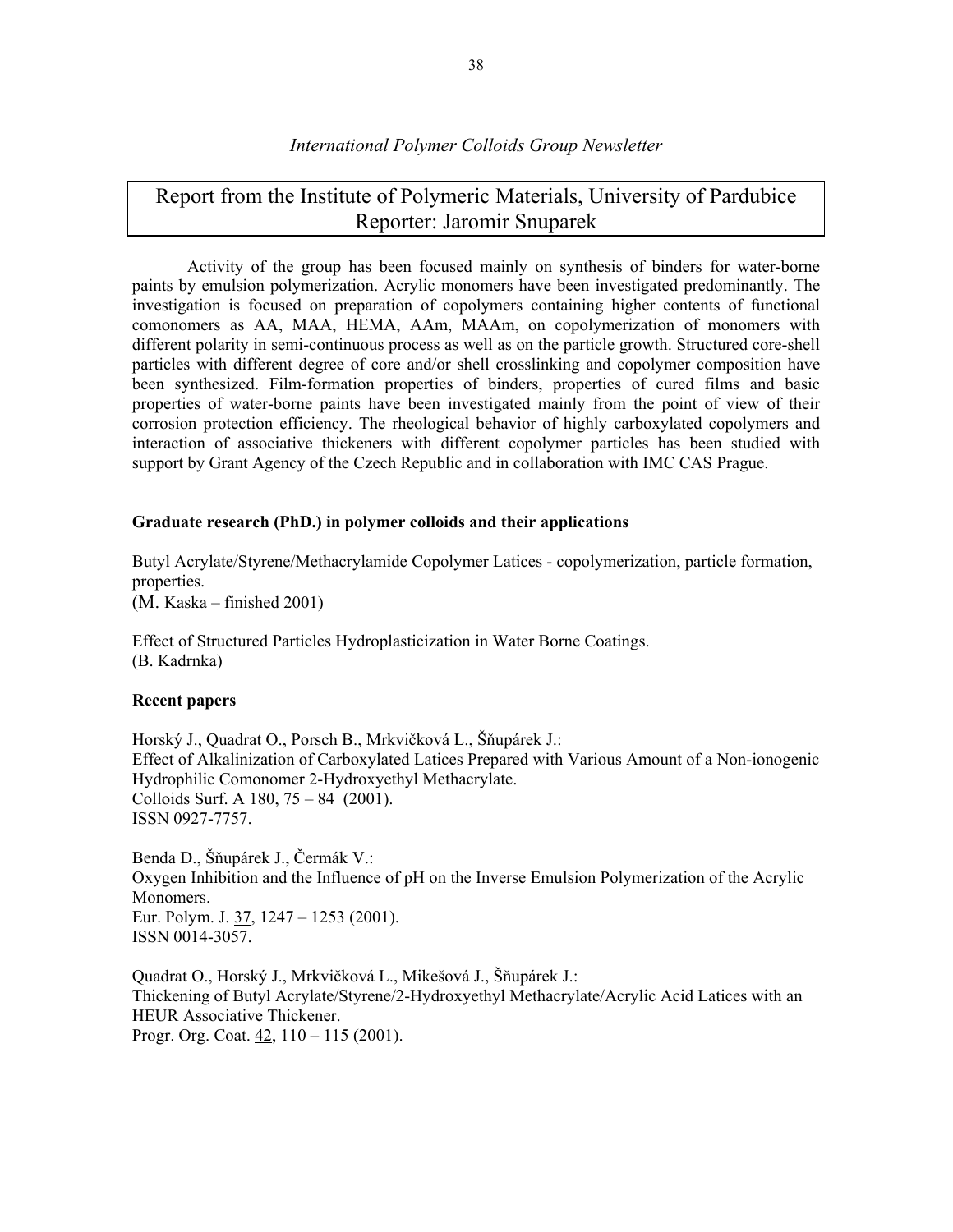ISSN 0300-9440.

Socha F., Dobáš I., Šňupárek J.: Cyclic Acetals: Synthesis and Polymerization. J. Appl. Polym. Sci. 81, 2875 – 2880 (2001). ISSN 0021-8995.

Quadrat O., Horský J., Šňupárek J., Baghaffar G.: Thickening of Butyl Acrylate/Styrene/2-Hydroxyethyl Methacrylate/Acrylic Acid Latices with Crosslinked Ethyl Acrylate/Methacrylic Acid Copolymer. Progr. Org. Coat. 42, 188 - 193 (2001). ISSN 0300-9440.

 $\mathcal{L}_\text{max} = \frac{1}{2} \sum_{i=1}^n \mathcal{L}_\text{max} = \frac{1}{2} \sum_{i=1}^n \mathcal{L}_\text{max} = \frac{1}{2} \sum_{i=1}^n \mathcal{L}_\text{max} = \frac{1}{2} \sum_{i=1}^n \mathcal{L}_\text{max} = \frac{1}{2} \sum_{i=1}^n \mathcal{L}_\text{max} = \frac{1}{2} \sum_{i=1}^n \mathcal{L}_\text{max} = \frac{1}{2} \sum_{i=1}^n \mathcal{L}_\text{max} = \frac{1}{2} \sum_{i=$ 

### **Submitted papers:**

## **Thickening effect of commercial associative thhickeners on the latices of copolymers of acrylic monomers carrying hydrophilic reactive groups**

Otakar Quadrat<sup>1</sup>, Jiří Horský<sup>1</sup> and Jaromír Šňupárek<sup>2</sup>

- *1)Institute of Macromolecular Chemistry,, Academy of Sciences of the Czech Republic, 162 06 Prague, Czech Republic*
- *2) Institute of Polymer Materials, University of Pardubice, 532 10 Pardubice, Czech Republic*

### ABSTRACT

Investigation of flow properties of butyl acrylate/styrene/2-hydroxyethyl methacrylate/acrylic acid latices thickened by commercial associative thickeners based on hydrophobic ethoxylated urethane (HEUR) or hydrophobically modified alkali-soluble emulsions (HASE) showed that the apparent viscosity at a constant medium shear rate increased with the increasing content of 2-hydroxyethyl methacrylate (HEMA). In contrast, the relative change in latex viscosity after the thickener addition (thickening efficiency) expressed as the ratio of viscosities of the thickened and untreated latices decreased. This indicates that the increase in viscosity of the thickened latex with a higher HEMA content is caused by the increasing viscosity of the untreated latices due to rising hydrodynamic volume of alkalinized latex particles and not by higher particle bridging with the thickener macromolecules. The HEMA monomer clearly increases hydrophilicity of the particle surface which reduces adsorption of hydrophobic ends of the thickener on latex particles and the thickening efficiency decreases.

Submitted to *J. Dispersion Sci. Technol.* 

## **The Rheology of Solutions of Telechelic Associative Polymers and Their Inclusion Complexes**

Jiří Horský, Jana Mikešová, Otakar Quadrat and J. Šňupárek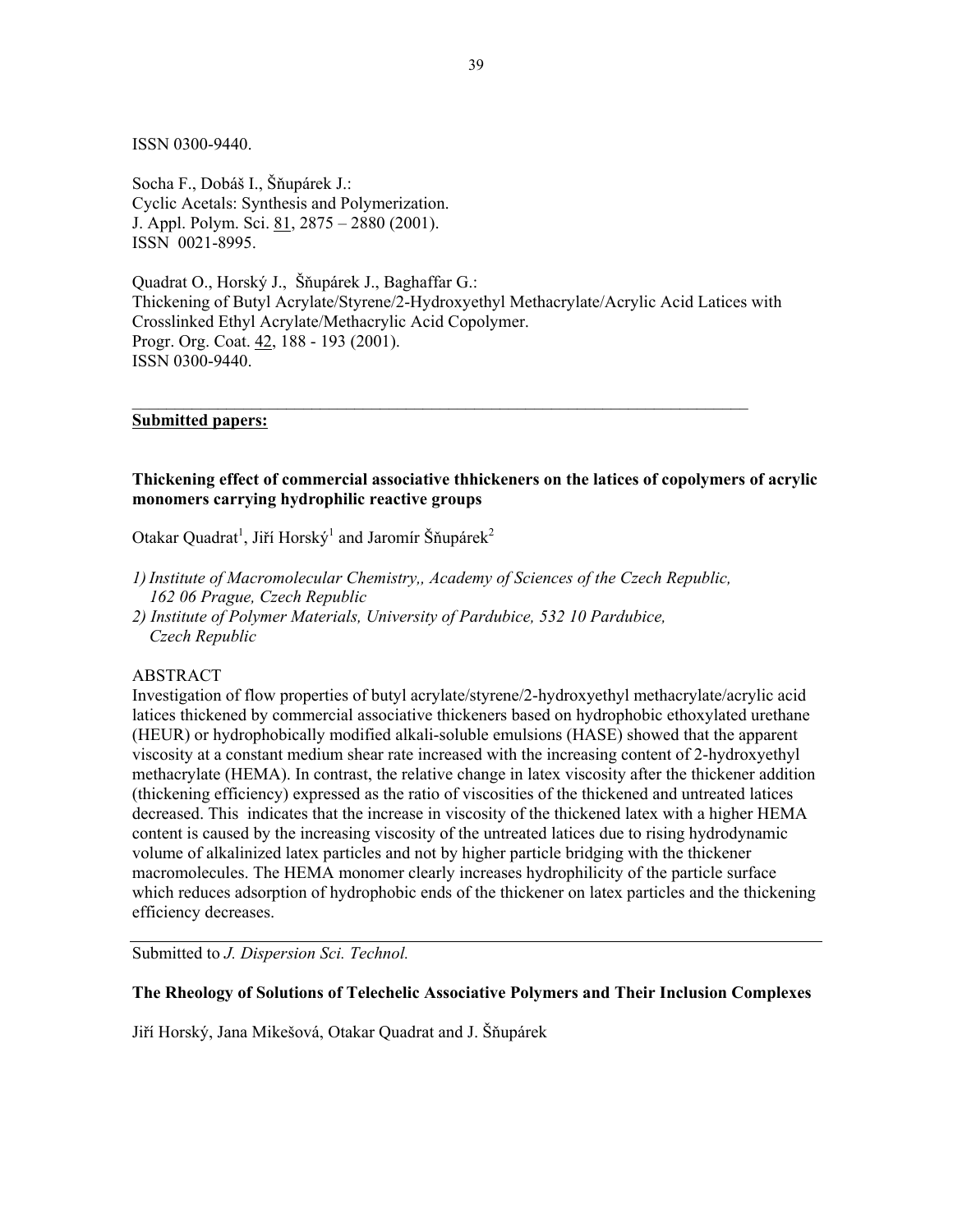## **Synopsis**

(2-Hydroxypropyl)-β-cyclodextrin (HPBCD), a modified cyclic oligosacharide, decreases the solution viscosity of a model telechelic associative polymer; this behavior is consistent with the expected formation of an inclusion complex between HPBCD and hydrophobic end-capping groups, which interferes with micellization of the polymer. However, analysis of results of the oscillatory measurements using a single Maxwell model revealed that the drop in viscosity is primarily due to the decrease in the relaxation time rather than in a high frequency modulus related to the number of effectively elastic chains. Consequently, the Newtonian region extends to higher shear rates in the presence of HPBCD than in polymer only solutions of the same low frequency viscosity. HPBCD also made more prominent the departure of the storage modulus from the Maxwell model at low frequencies ("secondary plateau") which has escaped notice so far.

Submitted to *Colloids Surf.* 

# **Synthesis and Some Properties of Functionalized Film Forming Latexes**

*Jaromír Šňupárek\*, Martin Kaška<sup>1</sup> , Gameel Baghaffar2 , Otakar Quadrat*a)

University of Pardubice, Institute of Polymeric Materilas, 532 10 Pardubice, Czech Republic a)Institute of Macromolecular Chemistry CAS, 162 06 Prague, Czech Republic

**Summary:** Semi-continuous emulsion copolymerization was used for preparation different colloid copolymers containig hydroxyl, carboxyl and amide functional groups. Copolymerization of hydroxyethyl methacrylate with styrene and butyl acrylate was investigated. Molecular weight increase in the copolymerization of methacrylamide indicated an extensive branching of macromolecules. Functionalized latexes have been used as binders in water borne paints. In addition to the crosslinking ability the hydrophilic functional monomers positively affect the film formation. The effect of dissociated carboxylic groups on lowering the minimum film forming temperature was much more pronounced if the polymer chains were more polar and softer. Some relationships between the latex flow properties and the film forming ability have been illustrated in this paper.

Submitted to *Polymer Symp.*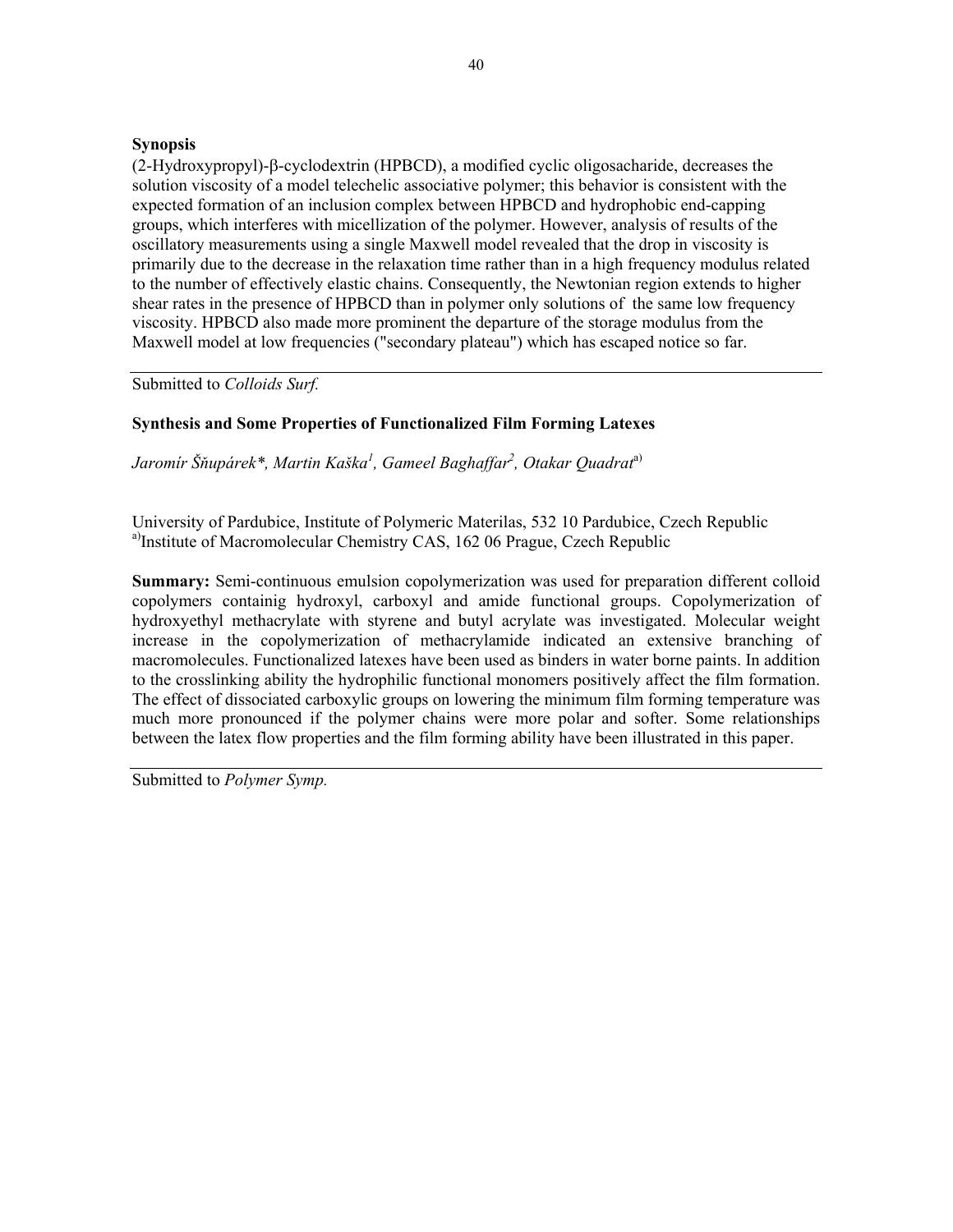### **New reactive block copolymers as stabilizers in emulsion polymerization**

Klaus Tauer<sup>1, \*</sup>, Arvid Zimmermann<sup>2</sup>, and Helmut Schlaad<sup>1)</sup> 1) Max Planck Institute of Colloids and Interfaces, Am Mühlenberg D-14476 Golm, Germany 2) Fit GmbH, Am Werk 9, 02788 Hirschfelde, Germany

Summary: The synthesis and application of partly sulfonated polybutadiene-*b*-poly(ethylene glycol) copolymers as a new class of stabilizers for emulsion polymerizations is reported. These stabilizers combine all known stabilization mechanisms - electrostatic, steric, and electrosteric - together with the ability to participate in radical polymerization in a single molecule. It was found that the kind of initiator has a strong influence on the latex properties. Due to the polyelectrolyte nature of the new stabilizers, nonionic water soluble poly(ethylene glycol)-azo-initiators lead to smaller particles and less coagulum compared to water soluble ionic initiators. The investigations surprisingly revealed that the poly(ethylene glycol)-azo-initiators accumulate in the small particle size fraction due to side reactions leading to an incorporation. The efficiency of the new stabilizers in a radical emulsion polymerization of styrene is the highest if the degree of sulfonation is between 20 and 40 %. Compared to low molecular weight stabilizers like sodium dodecylsulfate, the reactive block copolymer stabilizers are much more efficient especially at stabilizer concentrations below 0.1 % relative to the mass of monomer. The almost complete covalent binding of the reactive polymeric stabilizers to the particles is proved by a combination of ultrafiltartion, elemental analysis, GPC, and FT-IR investigations.

Keywords: surfactant, reactive polymeric stabilizer, emulsion polymerization, electrolyte stability, poly(ethylene glycol)-azo-initiators, side reactions

**Macromolecular Chemistry and Physics in press**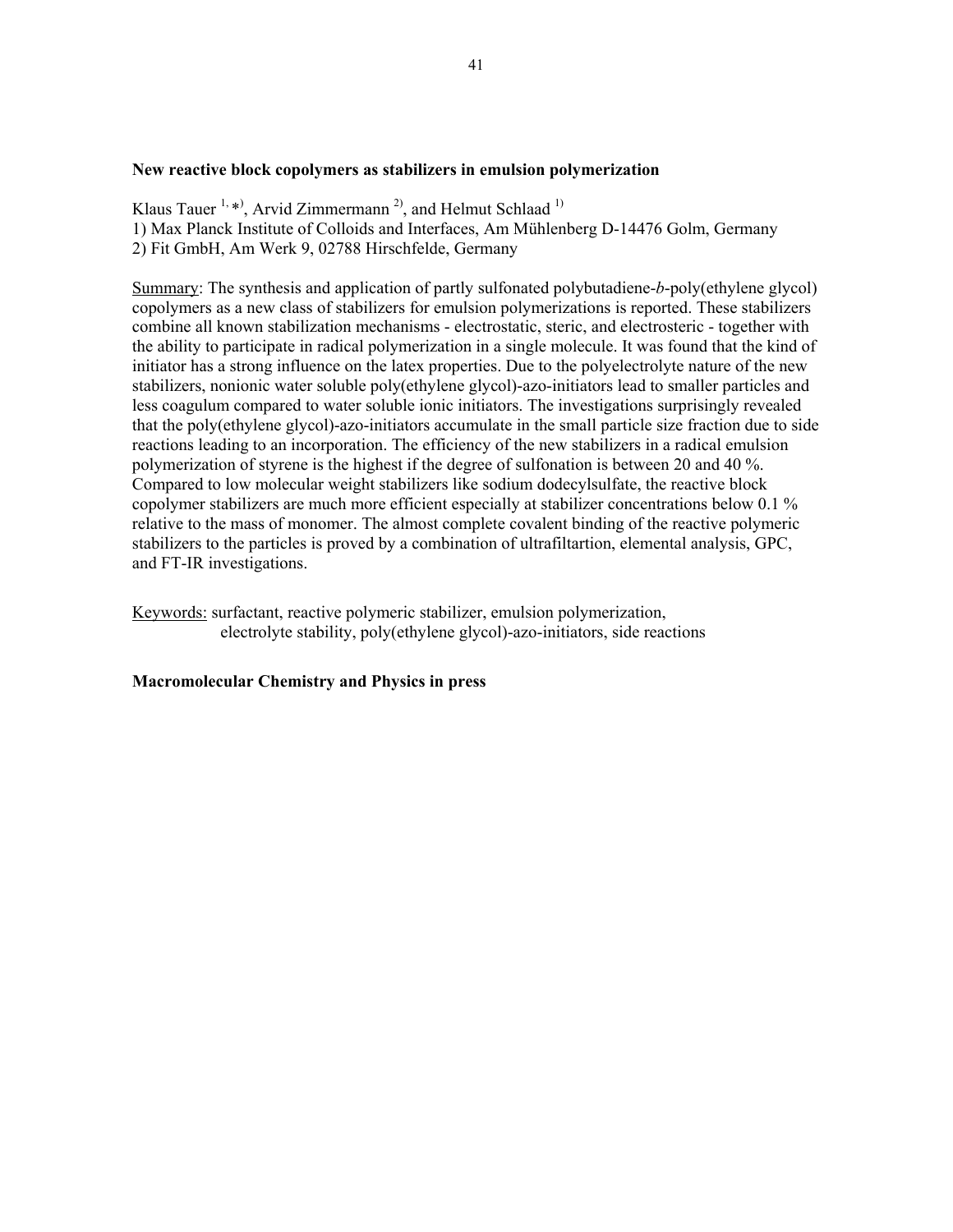# **Linear and star-shaped polystyrene-***block***-poly(sodium glutamate)s as emulsifiers in the heterophase polymerization of styrene**

Hildegard Kukula, Helmut Schlaad\*, Klaus Tauer

*Max-Planck-Institut für Kolloid- und Grenzflächenforschung, Abteilung Kolloidchemie, Am Mühlenberg 1, D-14476 Golm, Germany* 

### *Abstract*

Linear and hetero multi-arm polystyrene–*block*–poly(sodium D,L-glutamate) copolymers were used as emulsifiers in the radical emulsion polymerization of styrene in order to investigate the impact of the stabilizer topology on the main latex properties, namely average particle size, polydispersity, electrolyte stability, and electrophoretic mobility of particles in dependence of the electrolyte concentration and pH. Compared to the linear analogues ( $d_H = 100-220$  nm, PDI < 1.04), the starshaped stabilizers yield smaller latexes particles ( $d_H$  = 70–130 nm) with broad or even bimodal distributions (PDI  $> 1.13$ ) which indicates a higher stabilizing efficiency and the ability to stabilize a second generation of particles. The topology of the stabilizer affects as well the critical coagulation concentration of the latex which is 1.0 M NaCl for linear and 0.2 M for branched copolymer. The observed stability of the latexes against electrolytes and the mobility of particles support an electrosteric stabilization of the particles.

Types of stabilizers:





Linear stabilizer Multi-arm stabilizer

**Macromolecules in press**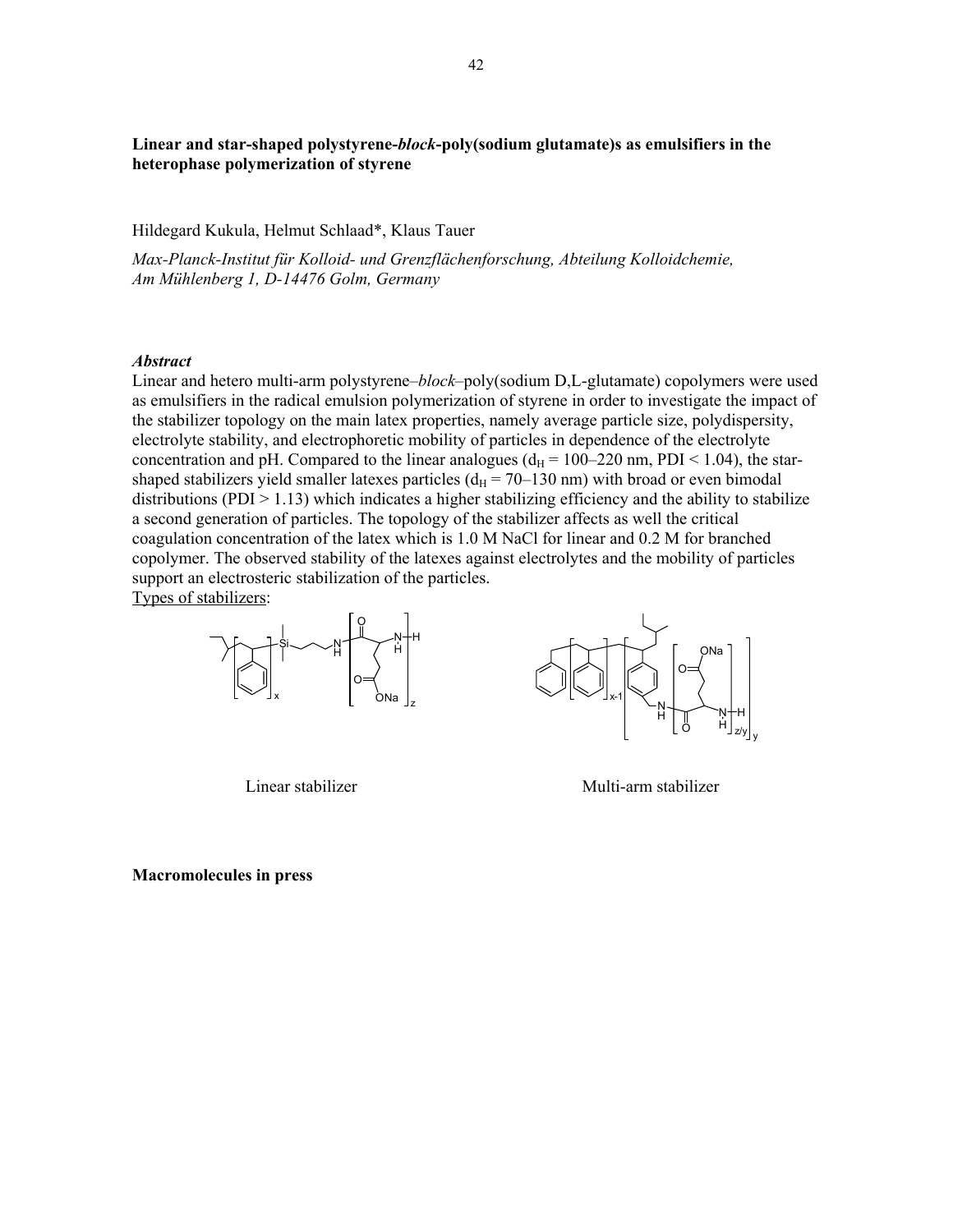## **Polymer Dispersions As Intermediate State During the Synthesis of Specialty Polymers**

Klaus Tauer \* , Victor Khrenov Max Planck Institute of Colloids and Interfaces Am Mühlenberg, D 14476 Golm, Germany

SUMMARY: Heterophase polymerization in combination with ceric ion redox initiation offers some unique features with respect to the preparation of block copolymers and block copolymer particles. Various kinds of amphiphilic multiblock copolymers as well as electrosterically or sterically stabilized particles are easy accessible. A special feature of these particles is that they may consists of two different hydrophilic blocks and thus, leading to particles with a structured hydrophilic shell. The amphiphilic multiblock copolymers are used to form a new class of polymer dispersions by self-organization so-called polymeric colloidal complexes. In general, the particles of these complexes are structured and exhibit very often multiple morphologies. This principle of formation of polymer colloids is an easy way to prepare particles with an unusual morphology such as Janus-type particles.

## **Macromolecular Symposia, submitted**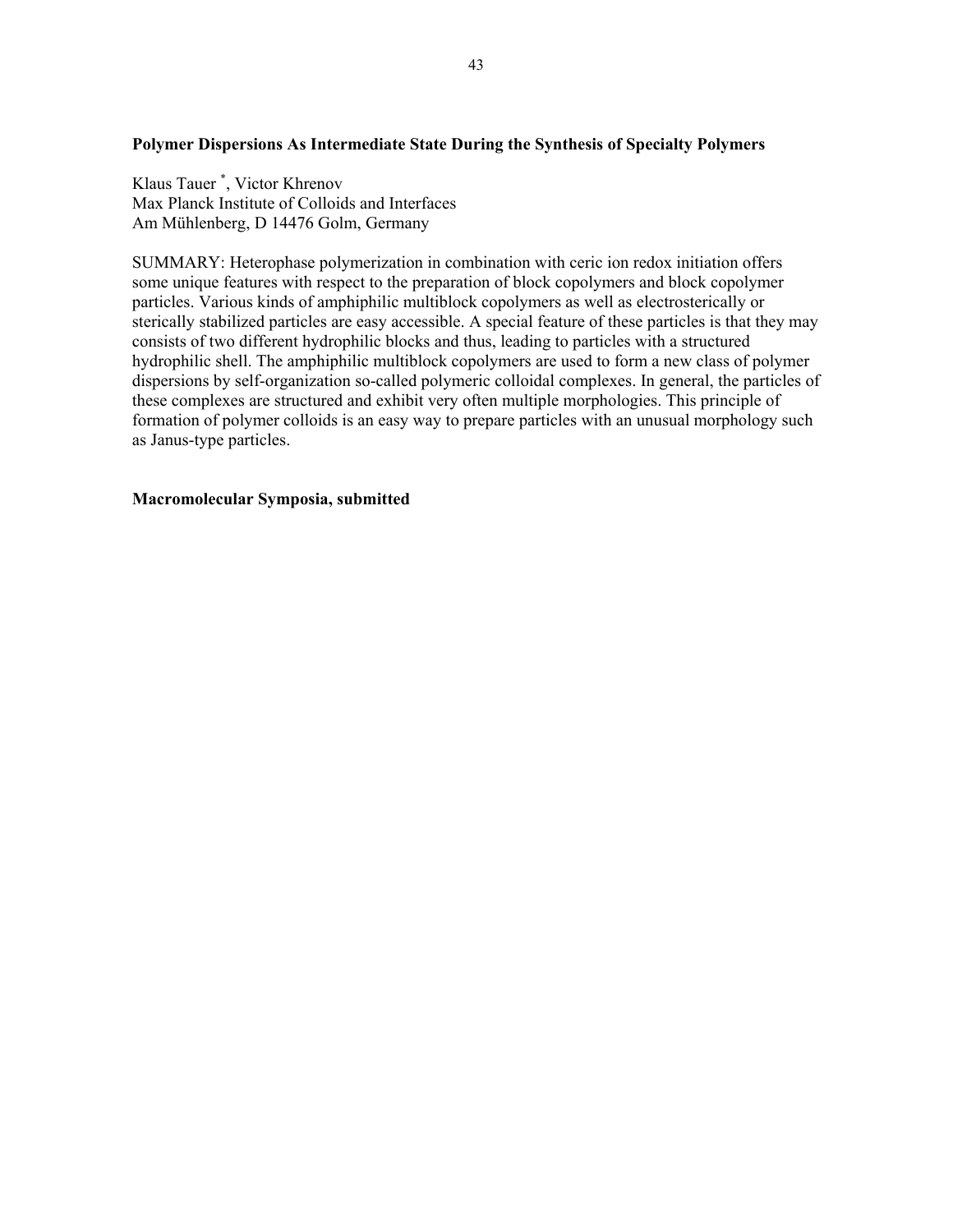## **Contribution to the International Polymer Colloid Group Newsletter December 2001**

from

Finn Knut Hansen *University of Oslo, Dept. of Chemistry P.O.Box 1033 Blindern, 0315 OSLO, Norway* 

### **Work in progress.**

The two papers cited below are both on work done with the Drop Shape instrument. The latter paper [2] is on results with hydrophobically modified poly(acrylamide) (HM-PAM) polymers, most of them kindly donated by F.Candau. I will not go into lengthy descriptions of this work, as it can be read from the paper, but it suffices to say that we found that the HM-PAM polymers adsorb onto the air-water interface. Initially, we did not believe these polymers would adsorb, as we could not see any affect on the air/water surface tension, but we discovered later that adsorption does take place, but is very slow. We now believe that adsorption of parts of the molecule is relatively fast, but that the hydrophobic blocks then are adsorbed one at a time leading to a slow rearrangement of the molecules. This block adsorption leads to a slow decrease in air/water surface tension. In a large part of the adsorption regime, the rate is exponentially dependent on the surface pressure. By means of a 2-dimensional scaling treatment it can be predicted that the surface elasticity should be proportional to the surface pressure, something indeed found for these polymers. The Π-E relationship is a straight line over the measured surface pressure region, up to ca 20 mNm<sup>-1</sup>, with a slope of ca 4.0. The slope is the scaling exponent in the Π−Γ dependency and can be connected to the critical exponent of the excluded volume. The results show that the air/water interface is a medium to good "solvent" for the HM-PAM polymers, and better than pure PAM (which also adsorbs to a very small degree). The critically exponent is 0.7 (theta conditions ca 0.51).

These results have initiated further work in 2 areas: One is the measurement of the surface pressure/elasticity relationship of other polymers and oligomers; the other is the effect of surfactants on this relationship. On the latter topic, we already have earlier results from EHEC-SDS interaction, where we detected a more surface active surfactant/EHEC complex. We have now done some work also on HM-PAM – SDS interaction. This work is not published, except in H.M.Kopperud's thesis [3]. The difficulty with these systems is the dominating effect of SDS and strong effect of SDS impurities, but we have managed to extract some important information. One is that the HM-PAM, contrary to EHEC, does **not** form a surface active complex, even if it is observed (Candau et al., ourselves) that the polymers strongly associate with SDS in solution. In HM-PAM-SDS mixtures, it seems SDS obstructs HM-PAM adsorption, but not completely, this is especially observed in the elasticity measurements (pure SDS alone has very low elasticity). The slope of the Π-E relationship goes down to ca 2.5, which means the solubility of the polymer in the surface layer is **improved**, the resulting critical exponent increases to 0.8, corresponding to a good solvent (0.77).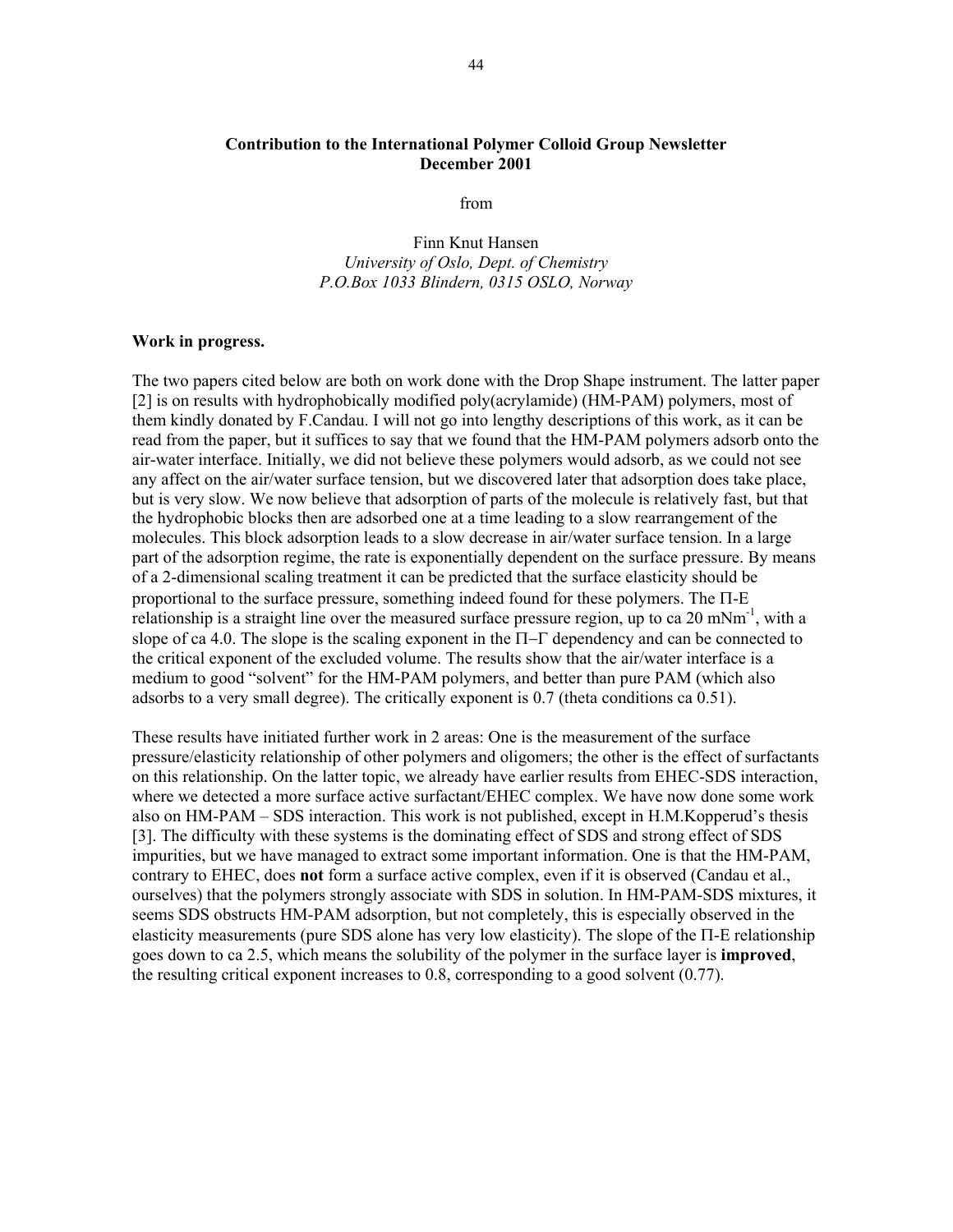HM-PAM differs from may other surface active polymers in that surface elasticity increases liearly with surface pressure up to "high" pressures (ca 25 mNm<sup>-1</sup>). Many other polymers, including proteins, have a more complex Π-E relationship. After an initial increase, the elasticity may level off, and even decrease, then even to increase a second time. For instance EHEC goes thru such a maximum. We have now measured the protein Human Serum Albumiun (HSA), which displays the even more complex S-type relationship at low pH. This is shown in the figure below.



Results from Intermittent Oscillation runs with HSA at  $pH = 4.0$ . Electrolyte concentration 0.05M, temperature  $25^{\circ}$ C.

E' is the storage and E'' the loss surface elasticity. Data from 3 repeated runs.

These data were measured by the "intermittent oscillation" method, where the instrument runs an oscillation measurement at predetermined time or surface tension intervals during an adsorption experiment. The experiment above was oscillated at 0.5 Hz every 2 minutes during a 20 hour period. Each oscillation run lasted 12 seconds. The 3 different curve pairs from repeated runs show the problem of reproducibility with proteins. The very interesting results show the varying configuration of the protein at the surface. This work is now continued with other polymers too. **Our group is grateful for donations of interesting polymers**!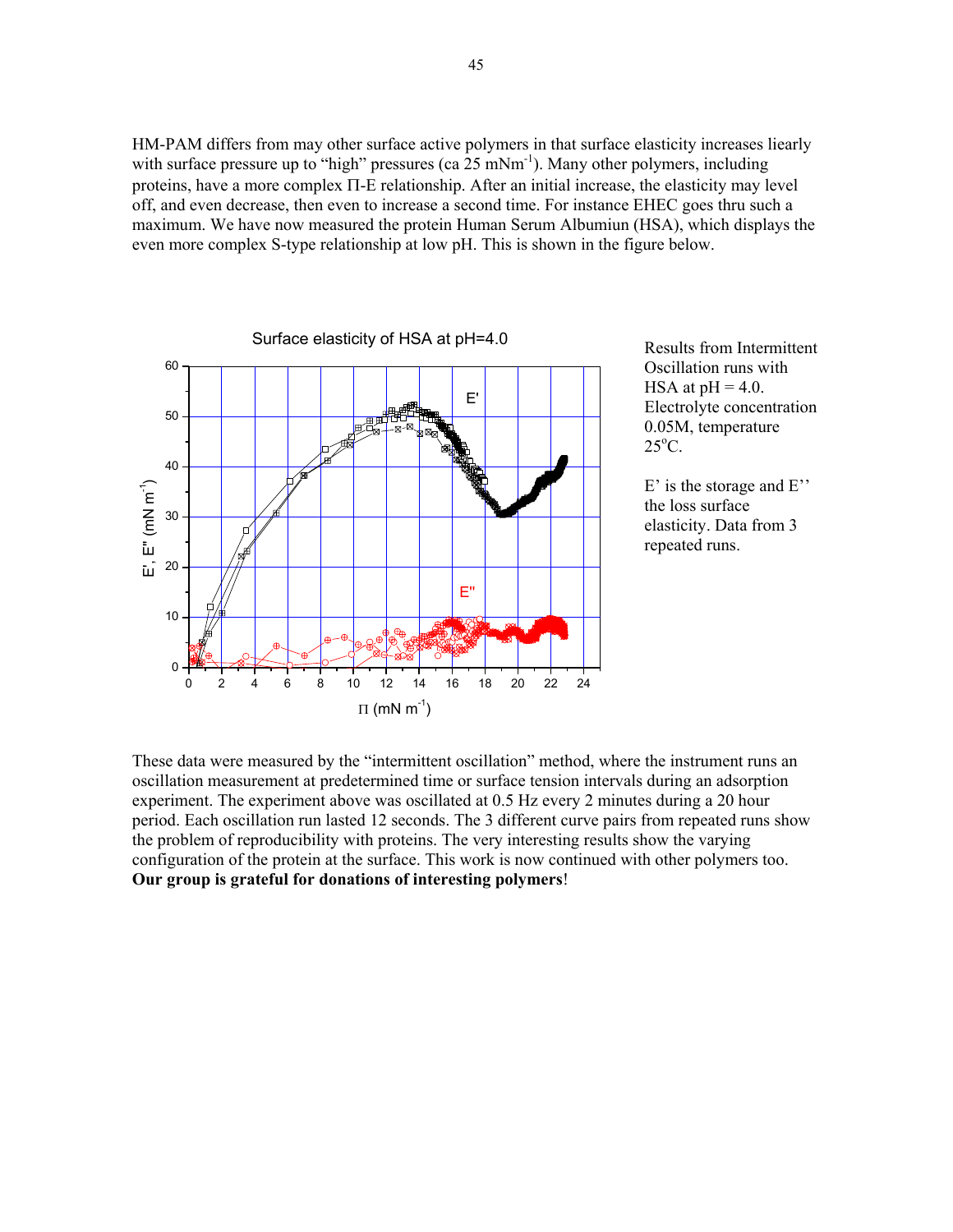## **Recently published papers (2001).**

- 1. T.Frømyr, F.K.Hansen, A.Kotzev, and A.Laschewsky, Adsorption and surface elastic properties of corresponding fluorinated and non-fluorinated cationic polymer films measured by drop shape analysis, Langmuir 17, 5256-5264 (2001) .
- 2. H.B.M.Kopperud and F.K.Hansen, Surface tension and surface dilatational elasticity of associating hydrophobically modified polyacrylamides in aqueous solutions, Macromolecules 34, 5635-5643 (2001).
- 3. H.M.Kopperud, Solution and surface properties of hydrophobically modified polyacrylamide. Thesis, University of Oslo, 2001.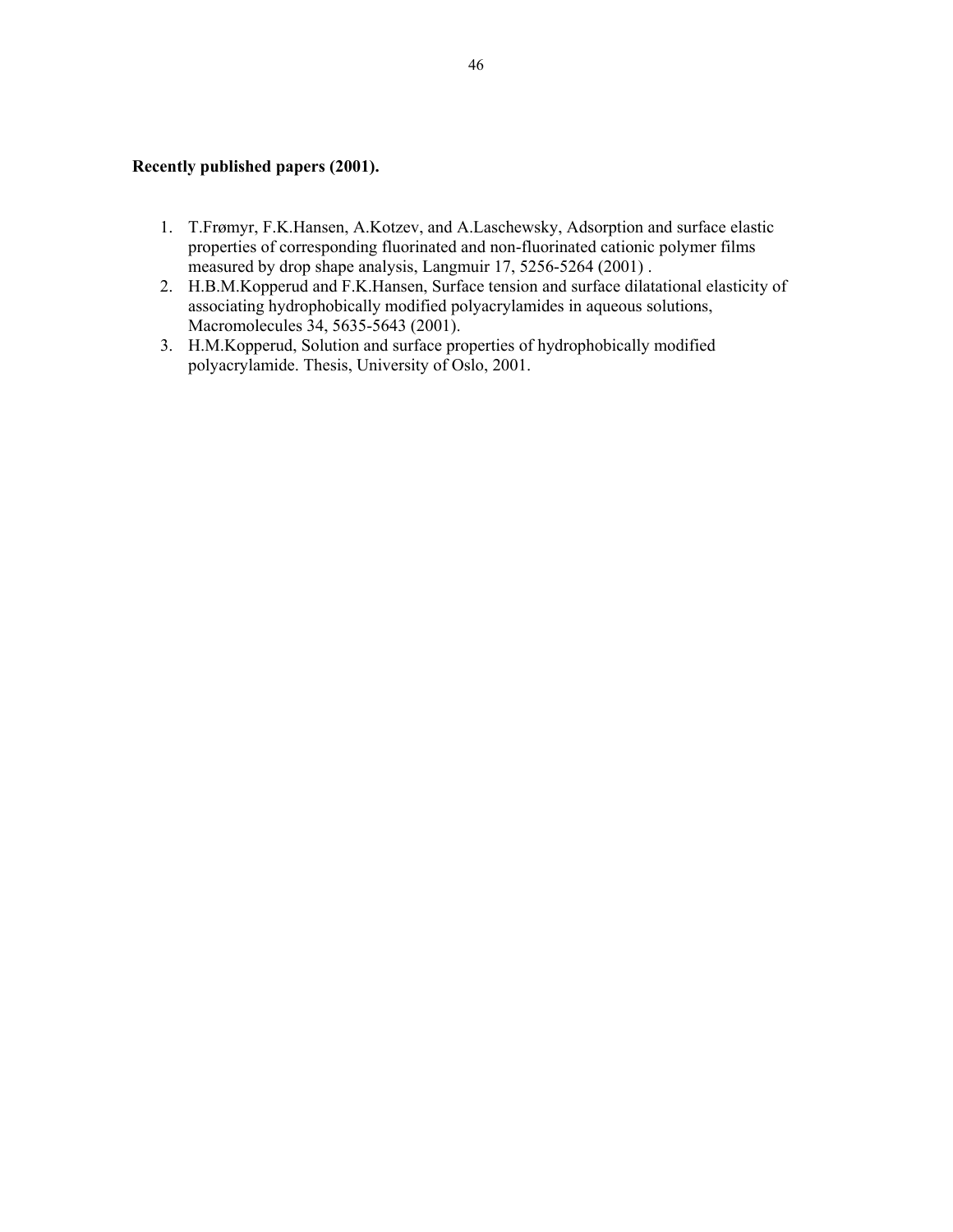# **Contribution from the Department of Polymerization Reactions, Polymer Institute, Slovak Academy of Sciences, 842 36 Bratislava, Slovak Republic**

Reported by **Jaroslav Barton**  (January 15, 2002)

### **Work in progress :**

#### **(Mini)emulsion Polymerization of Butyl Acrylate**

**(**Viera Juraničová, Ignác Capek)

 The homogenization of monomer emulsion increased the final conversion and polymerization rate, decreased amount of coagulum and changed the shape of the polymerization rate vs. conversion curve (Fig. 1, Table 1). The rate of polymerization increased to the first maximum  $(R_{p,max1})$ , then decreased to the minimum and thereafter increased again to the second maximal rate  $(R_{p,max2})$  (or levelled off) and finally strongly decreased (Fig. 1). The first maximal rate (at ca. 10%) conversion) was attributed to the strong particle nucleation, the polymerization proceeding under monomer-saturated conditions and the presence of small amount peroxide content in Tween 20 (Tw 20). The rate of blank emulsion polymerization (without APS) of BA was ca. by one order in magnitude lower than that initiated with APS. In the terms of the four-rate interval approach (miniemulsion) the second maximal rate can be attributed to the gel effect [C. M. Miller, E. D. Sudol, C. A. Silebi, M. S. El-Aasser, J. Polym. Sci. Polym. Chem. Ed **33**, 1391 (1995]. In the miniemulsion polymerization of styrene the first rate maximum was located at ca. 20% conversion and the second one at ca. 60% conversion.



**Fig. 1.** Variation of the rate of polymerization with conversion and Tw 20 concentration in the (mini)emulsion polymerization of BA initiated by APS. Recipe: 100 g water, 40 g BA, 0.025 g NaHCO<sub>3</sub>, [APS] = 1 x 10<sup>-3</sup> mol.dm<sup>-3</sup>, 60 <sup>o</sup>C.

The reaction order  $x = 0.57$  ( $R_{p, max, 1}$  vs. [Tw 20]<sup>x</sup>) was in a good agreement with the micellar model ( $x = 0.6$ ) because all Runs contained enough high amount of emulsifier to get stable polymer particles (Table 2). The trend of second maximal rates (the constant rate), however, deviated from the micellar model. The slight dependence of  $R_{p,max2}$  on [Tw 20] (the reaction order x  $= 0.17$ ) could result from the shortage of emulsifier for particle stabilization. The effect of gel effect on polymerization can not ruled out. It depresses the variation of polymerization rate with the concentration of reactants.

The shelf-life and the time necessary for appearance of a visible monomer phase on the top of the sample were much shorter for the homogenized SDS/butyl acrylate (BA)/water emulsion than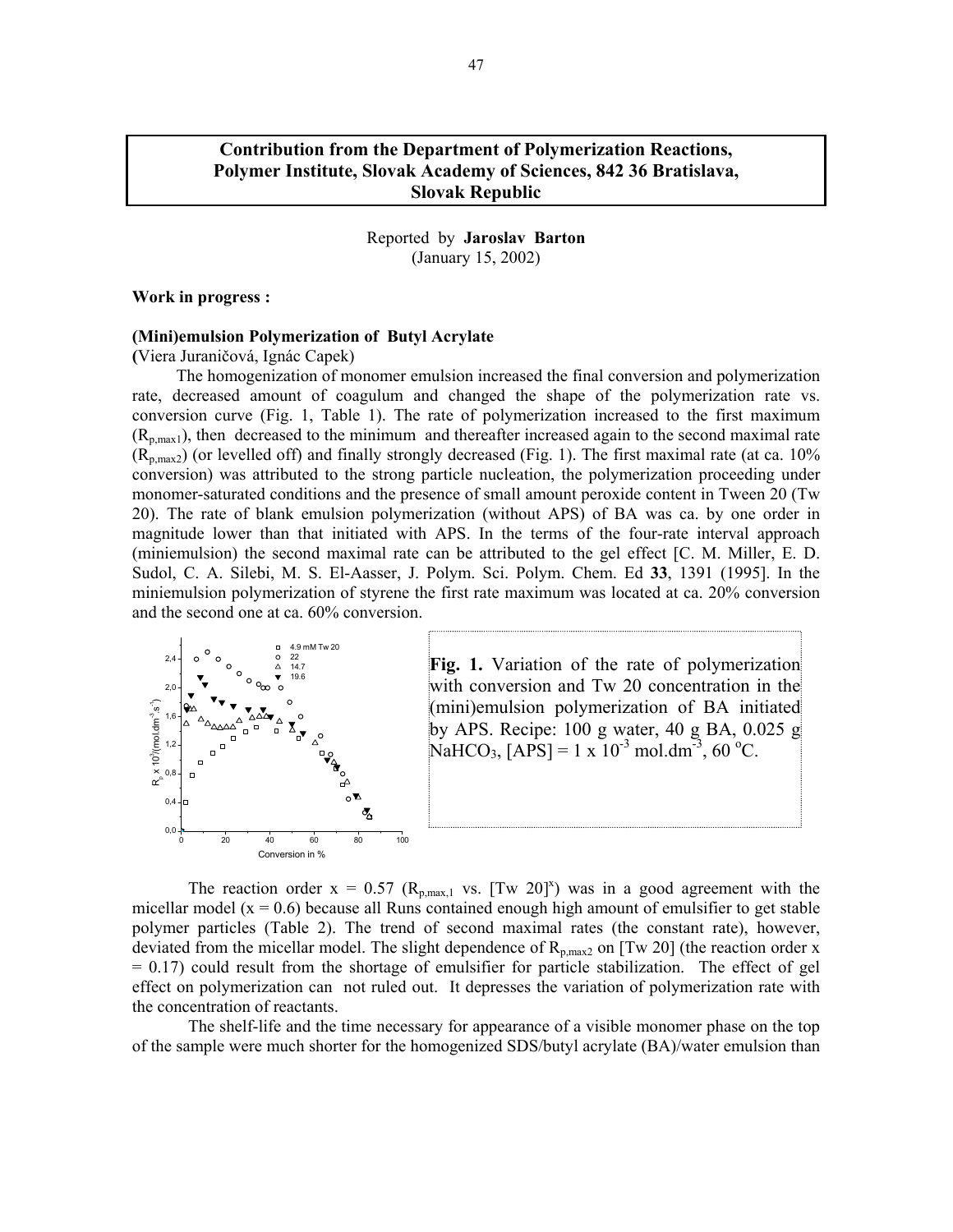for the homogenized Tw 20/BA/water emulsion ((mini)emulsion) (Table 3). A visible monomer phase on the top of Tw 20/BA/water sample did not appear even after three months. The diluted BA (mini)emulsion, however, underwent the monomer droplet degradation:

D<sub>drop</sub>(nm)/time(min): 500/1, 600/1.5, 700/2, 700/2, 850/2.5, 900/3, 1000/4, 1050/5, 1050/6, 1000/7, 1000/8, 1000/9, 950/10

**Table 1.** Variation of kinetic and colloidal parameters of emulsion and (mini)emulsion polymerization of BA with  $Tw 20$  concentration.<sup>a)</sup>

| [Tw 20] $x10^2$  |      | $R_{p,max}$ x $10^4$ |    |      |     | $N_p$ x 10 <sup>-16</sup> /dm <sup>3</sup> |     | $Con.$ fin |                | Coagulum |             |
|------------------|------|----------------------|----|------|-----|--------------------------------------------|-----|------------|----------------|----------|-------------|
| $(mod.dim^{-3})$ |      | $(mol.dm-3.s-1)$     |    | (nm) |     |                                            | 2)  |            | (0/0)          |          | $(wt. \% )$ |
| Initiator        |      |                      |    |      | ∠   |                                            |     |            | $\overline{ }$ |          | ∠           |
| <b>APS</b>       | 0.49 | 3.0                  | 15 | 500  | 330 | 0.2                                        | 1.7 | 58         | 86             |          | Traces      |
| <b>APS</b>       | 0.98 | 4.4                  | -  | 300  | ۰.  | ن. 1                                       | ۰   | 59         |                |          | ۰           |
| <b>APS</b>       | .96  | 10.5                 | 18 | 70   | 225 | 7.8                                        | 5.4 | 63         | 88             | 10       |             |

a) Recipe: 100 g water, 40 g BA, 0.023 g NaHCO<sub>3</sub>, 60 °C, [APS] = 1 x 10<sup>-3</sup> mol.dm<sup>-3</sup>; b) Total coagulation, 1) 400 rpm, 20 min, 2) 25 000 rpm, 10 min.

**Table 2.** Variation of kinetic and colloidal parameters of (mini)emulsion polymerization of BA with Tw 20 concentration. $a^{(a)}$ 

| [Tw 20] x $10^2$ |                                                                | D                   | $N_{p}x$ 10 <sup>16</sup> | Con. <sub>fin</sub> |
|------------------|----------------------------------------------------------------|---------------------|---------------------------|---------------------|
| $(mol.dim^{-3})$ | $R_{p,max} x 10^3$<br>(mol.dm <sup>-3</sup> .s <sup>-1</sup> ) | (nm)                | $\dim^3$                  | $(\%)$              |
|                  | 2                                                              | $\mathfrak{Z}$      | 3)                        |                     |
| 0.49             | 1.5<br>1.0                                                     | $450 \pm 50$<br>330 | 1.7                       | 86                  |
| 1.47             | 17<br>1.6                                                      | $430 \pm 50$<br>320 | 1.8                       | 87                  |
| 1.96             | 1.8                                                            | $400 \pm 50$<br>225 | 5.4                       | 88                  |
| 2.2              | 2.0<br>2.5                                                     | $380 \pm 50$<br>210 | 6.4                       | 86                  |

a) 100 g water, 40 g BA (= 3.1 mol.dm<sup>-3</sup>), 60 °C, [APS] = 1 x 10<sup>-3</sup> mol.dm<sup>-3</sup>, 1) R<sub>p,max1</sub>

 $2)$  R<sub>p,max2</sub>, 3) Final size and number of polymer particles, 4) Initial size of monomer droplets – extrapolated to zero aging time.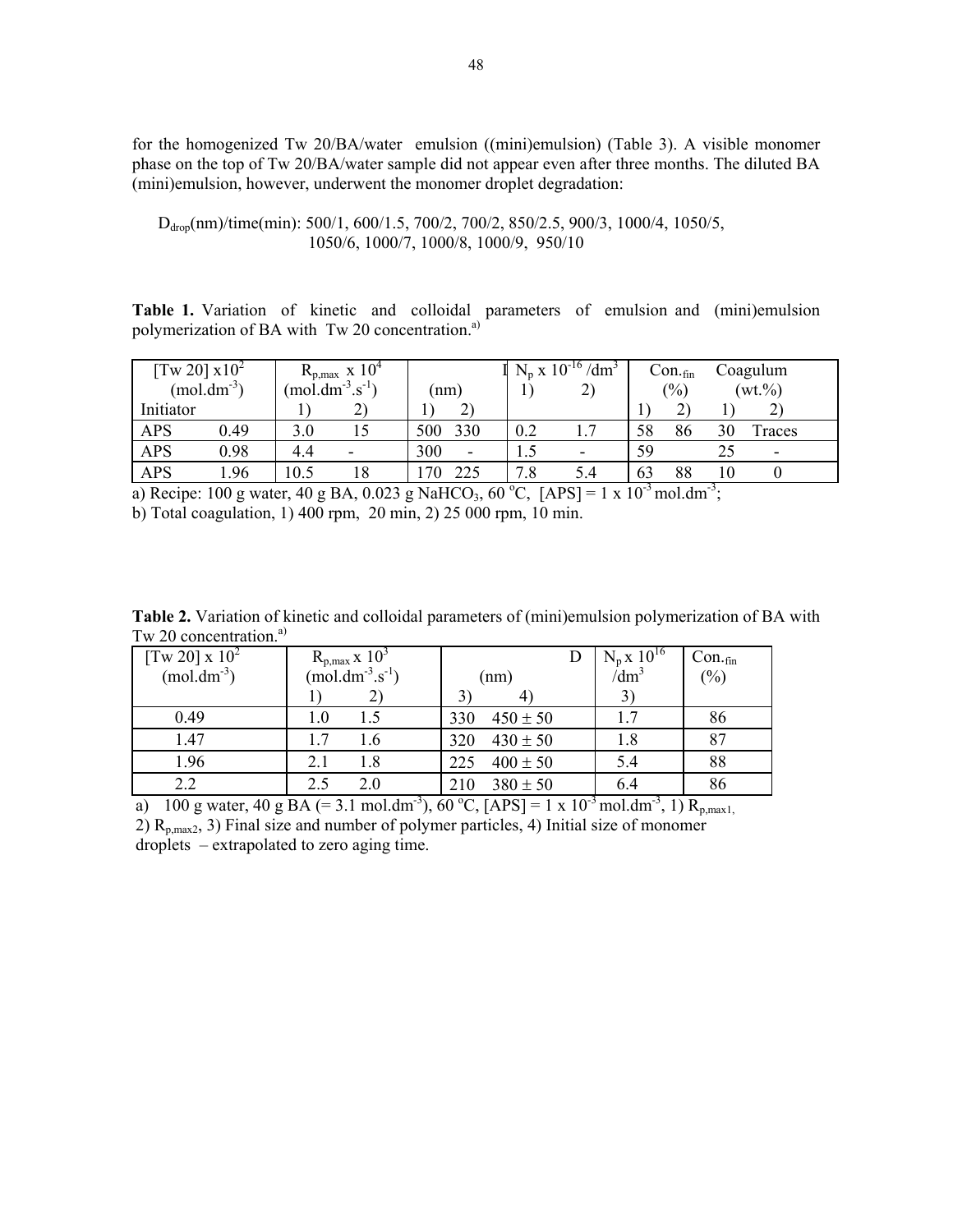| Run Monomer Emulsifier |           |            | Shelf-life                 | g water, 40 g<br>100<br>a)                           |
|------------------------|-----------|------------|----------------------------|------------------------------------------------------|
|                        |           |            | $\mathbf{b}$<br>C)         | monomer, [Tw 20] = 1 x 10 <sup>-3</sup>              |
|                        | St        | <b>SDS</b> | $1-2$ min                  | mol.dm <sup>-3</sup> ; [SDS] = 10 x 10 <sup>-3</sup> |
|                        | ВA        | <b>SDS</b> | 9 <sub>hr</sub>            | mol.dm <sup>-3</sup> ;rpm = 25 000, 25               |
|                        | <b>St</b> | Tw 20      | 10 <sub>hr</sub><br>20 s   |                                                      |
|                        |           | Tw 20      | $>$ 2 months no separation |                                                      |

Table 3. Colloidal parameters of homogenized monomer emulsion  $((\text{mini})$ emulsion).<sup>a)</sup>

The dilution of original emulsion was accompanied by the fast transport of ingredients (Tw 20) from the oil phase to the interface and the aqueous phase and, subsequently, the external phase would be saturated with emulsifier [M. Ferrari, L. Ligtgieri, F. Ravera, C. Amodio, R. Miller, J. Colloid Interface Sci. 40, 186 (1997)]. Furthermore, the monomer droplets generated by the homogenization of Tw 20/St/water emulsion ((mini)emulsion) were less stable than the Tw 20/BA/water (mini)emulsions (Table 1). The hydrophobic St was expected to produce more stable monomer emulsion than polar BA. The results showed that the reverse was true. A visible monomer phase on the top of sample (capillary) did not appear in the BA (mini)emulsion even at 80 °C. The St (mini)emulsions were relatively stable at low temperature (20 °C) but they degradated strongly already at 60 °C. The clouding temperature of the monomer  $(1.3 \text{ g})$ /Tw 20  $(0.8 \text{ mol.dm}^{-1})$ <sup>3</sup>)/water (100 g) solution was much lower for St (cloud point,  $CP = 42^{\circ}$ C) than for BA ( $CP = 62^{\circ}$ C). This was one of reasons why the dreplet flocoulation was much more stronger in the St <sup>o</sup>C). This was one of reasons why the droplet flocculation was much more stronger in the St containing emulsion than in the BA containing emulsion.

## **Inverse Microemulsion Polymerization of Oil Soluble Monomers in the Presence of Hydrophilic Polyacrylamide Nanoparticles**.

(Jaroslav Barton)

A new method for preparation of modified polymer particles in two steps was proposed. Free radical polymerization of an oil soluble vinyl monomer like butyl acrylate in inverse microemulsion containing polyacrylamide particles led to the formation of modified, partly hydrophobized, polyacrylamide particles. For the first step of the process (preparation of polyacrylamide particles in inverse microemulsion) is typical a very high polymerization rate while for the second step (polymerization of an oil soluble monomer (methyl acrylate, ethyl acrylate, butyl acrylate 2-ethylhexyl acrylate, methyl methacrylate, styrene) in the presence of polyacrylamide particles in inverse microemulsion, the reverse is true. The polymerization of an oil soluble monomer in some instances leads to the formation of 2- phase or even 3-phase disperse systems. The polymeric products obtained after precipitation of the polymer particles from the inverse microemulsions by ethanol were extracted by water and/or toluene and analyzed for acrylamide content The separated polymer product contained high content of acrylamide, AAm/oil soluble monomer (butyl acrylate BA, or styrene, S) copolymer (85 % of AAm/BA,  $\approx$  99 % of AAm/S) besides relatively small amounts of homopolymers of oil soluble monomers (15 % of BA,  $\approx$  1 % of S homopolymers).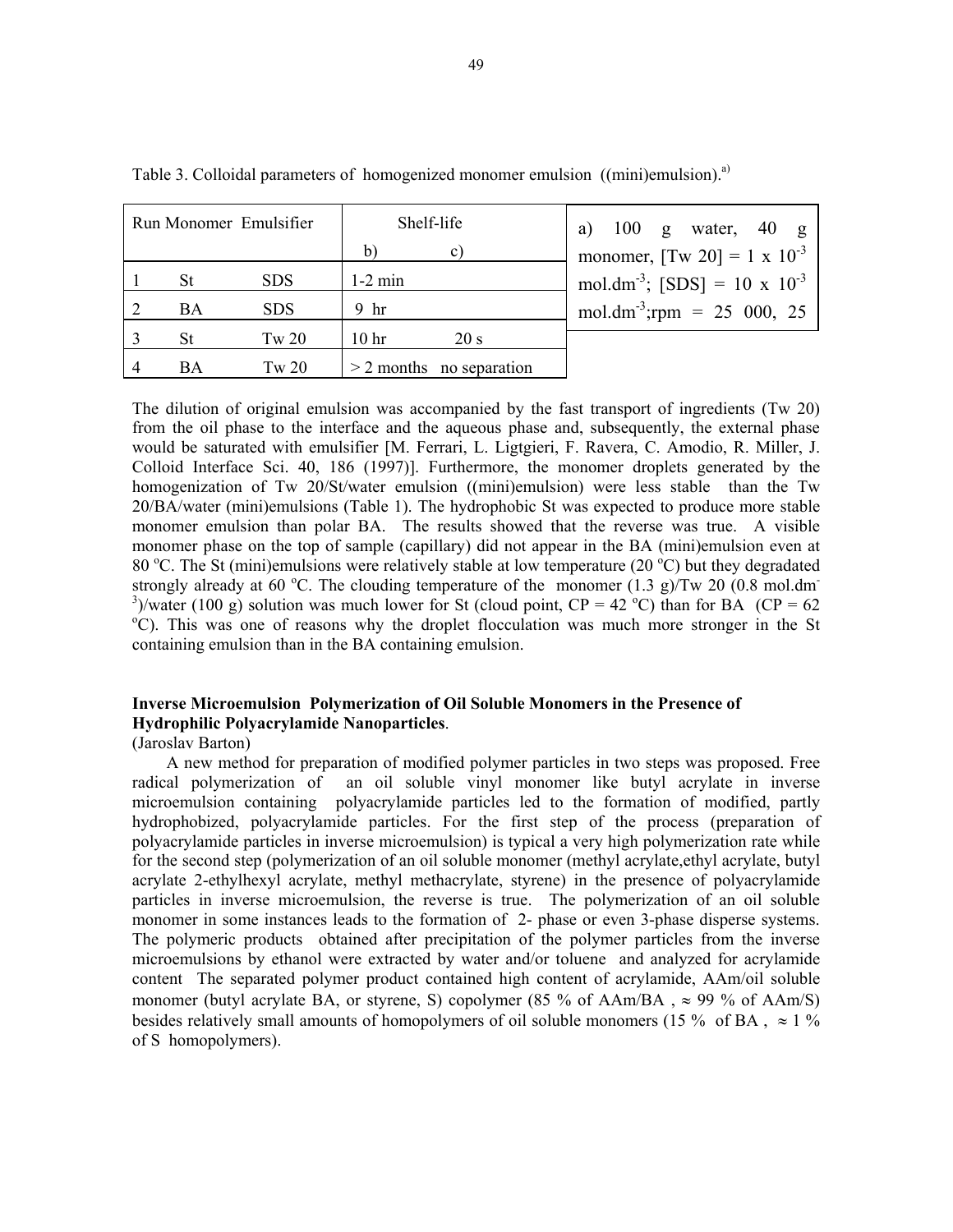# **Norio Ise**  Emeritus Professor, Kyoto University 23 Nakanosaka, Kamigamo, Kita-ku, Kyoto 603-8024, Japan **tel & fax: 075-701-3833 e-mail: norioise@ip.media.kyoto-u.ac.jp**

List of Publications by Norio Ise and his Associates

- (1) N.Ise, T. Konishi, J. Yamanaka, X-Ray Scattering Study of Ionic Colloidal Crystals, Current. Opinion in Colloid & Interface Science 6, 126, (2001).
- (2) G. V. Rama Rao, T. Konishi, N. Ise, Ordered Structures in Poly(Allylamine Hydrochloride) Gel and Sodium Dodecylbenene-sulfonate, Surfactant Complexes, Polymer, 42, 6817 (2001).
- (3) A. Ohshima, T. Konishi, J. Yamanaka, N. Ise, "Ordered" Structure in Ionic Dilute Solutions: Dendrimers with Univalent and Bivalent Counterions, Phys. Rev. E. 64, 051808 (2001).
- (4) T. Shinohara, T. Yoshiyama, I. S. Sogami, T. Konishi, N. Ise, Measurements of Elastic Constants of Colloidal Silica Crystals by Kossel Line Analysis, Langmuir, 17, 8010 (2001).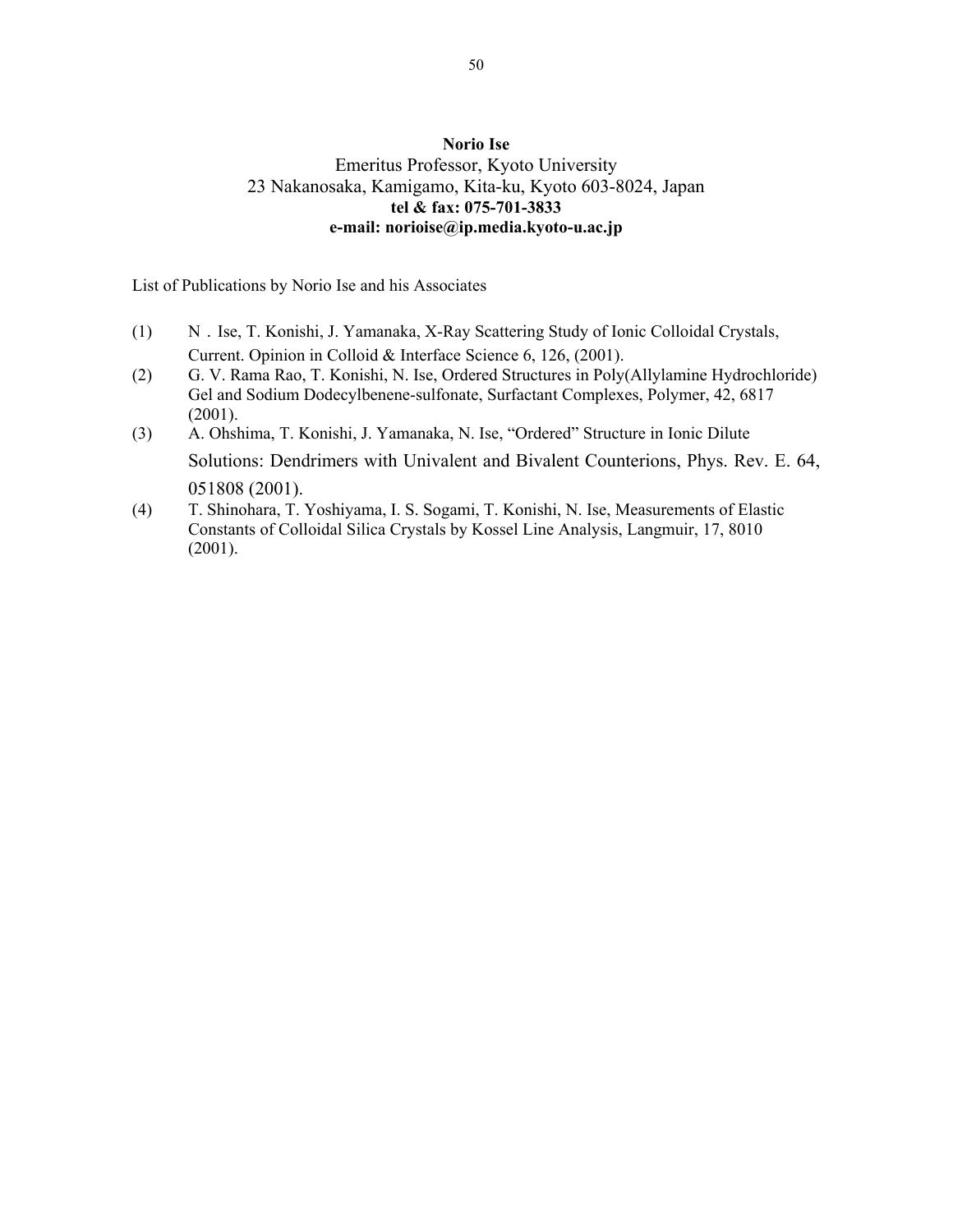# **International Polymer Colloids Group Newsletter**

Haruma Kawaguchi Faculty of Science & Technology, Keio University Hiyoshi, Yokohama 223-8522 JAPAN

Submitted Papers

## **1. Hairy Particles Prepared by Living Radical Graft-Polymerization**

Haruma Kawaguchi, Yoko Isono and Sakiko Tsuji Submitted to Macromolecular Symposia

Summary: Novel microspheres having designed hairs were prepared by living radical graftpolymerization on core microspheres. The living radical species used in this study was a kind of photo-iniferter, N,N-diethylthiocarbamate. Main component of hair was poly(Nisopropylacrylamide) (PNIPAM) which was a representative thermo-sensitive polymer. The polymerization was carried out by UV irradiation at room temperature that was lower than the transition temperature of PNIPAM. Incorporation of a small amount of acrylic acid into the hair caused significant change of the properties of hairy microspheres. The mode of comonomer charge enabled to design the hair structure on the microspheres.

## **2. High-Performance Affinity Beads for Identify anti-NF-kappa-B Drug Receptors**

Masaki Hiramoto, Noriaki Shimizu, Mamoru Hatakeyama, Haruma Kawaguchi, Hiroshi and Handa

Submitted to Enzymology

Summary: Anti-NF-kappa-B drug was immobilized onto styrene-glycidyl methacrylate copolymer particles through a proper spacer. The haybrid particles were used for the recovery of anti-NF-kappa-B drug from a cell membrane extract. The performance was compared to that of affinity column chromatography and it was confirmed that the affinity latex system was much superior to the column methods.

# **3. FerritePlating of Styrene^Glycidyl Methacrylate Latex Particles for Bioseparation and DNA Diagnosis**

M. Sakai, M. Matsushita, Y. Kitamoto, H.Kawaguchi, H. Handa, and M. Abe Summary: Styrene- glycidyl methacrylate copolymer latex particles were successfully coated with magnetite, to enable magnetic separation of the particles, thus expediting the bioseparation. The magnetite coatings were synthesized at 80 from a ferric and ferrous solution mixed with an oxidizing solution. Ferric ions in the reaction solution facilitated ferrite formation and decreased the gain size of the ferrite coating. Hydrolyzing the surfaces of the particles (which increased the number of OH groups on the surfaces) also facilitated the ferrite formation

# **4. Detection of a K-ras point mutation employing peptide nucleic acid at the surface of an SPR biosensor**

Yasunobu Sato and Haruma Kawaguchi Submitted to Colloids & Surfaces, B. Biointerfaces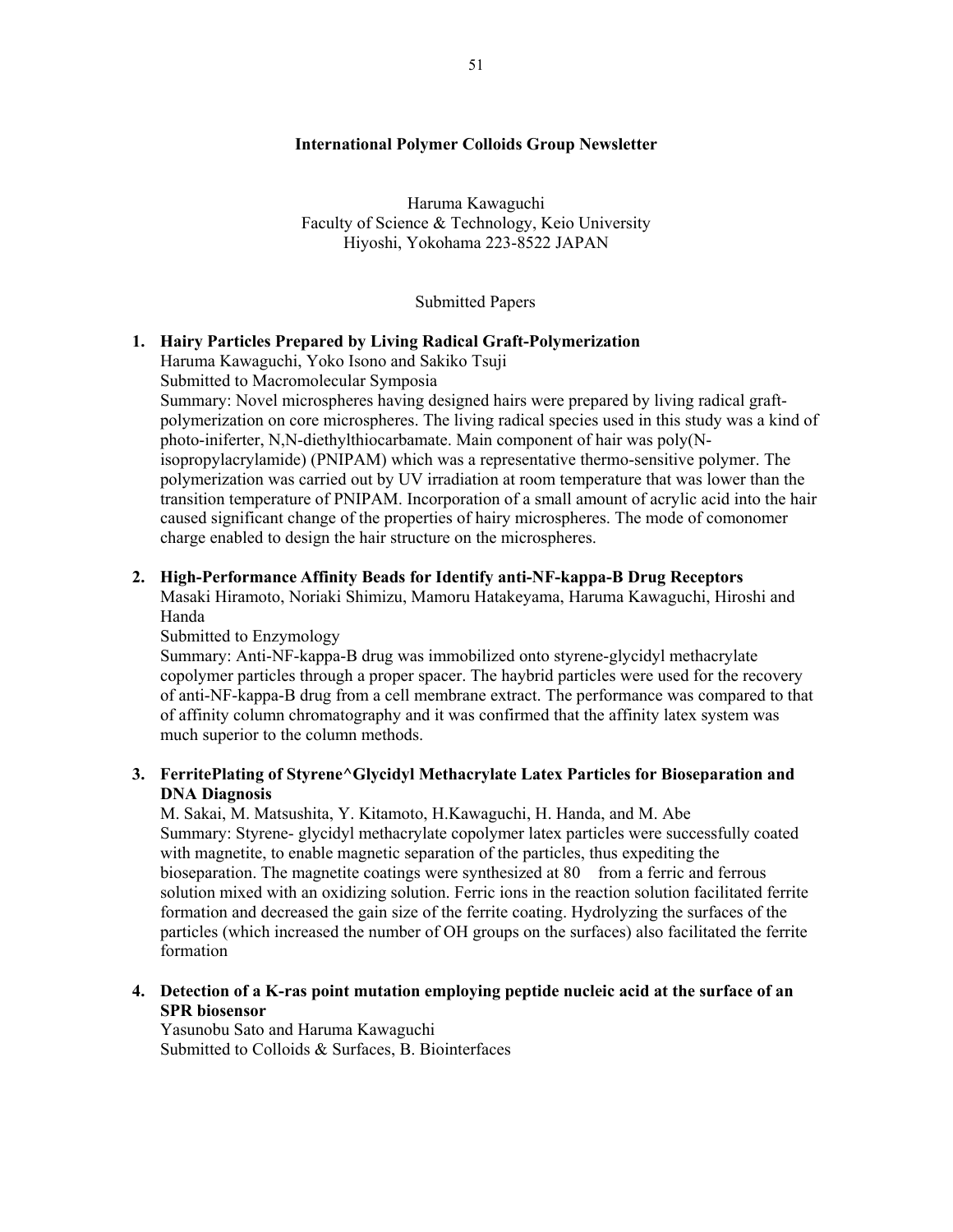Summary: The peptide nucleic acid (PNA) fragment complementary to K-ras point mutation was immobilized on an SPR chip and the ability of the surface to distinguish the complementary DNA from mismatched DNA. 11-base DNAs were more effectively separated by PNA than longer DNAs. This was attributed to the difference of the association constant between PNA /complementary DNA and PNA/mismatched DNA. The result was compared with that for DNA/DNA hybridization. The obtained data suggested the chemical and physical structure of SPR chip affected the recognition and separation of DNAs significantly.

# 5. **Thermosensitive amphoteric microspheres and its potential application as a biological carrier**

Shi-Jiang Fang and Haruma Kawaguchi

Colloid & Polym. Sci., in press.

Summary: Thermosensitive poly(N-isoprpylacrylamide) (PNIPAM) moieties were introduced into an amphoteric microspheres using the soap-free seeded emulsion polymerization. The resulting microspheres exhibited thermosensitive and amphoteric behavior so that dual responsiveness to both pH and temperature was observed. The thermosensitive and amphoteric particles were confirmed to be a unique absorbent and carrier for proteins whose character significantly depended on the pH and temperature.

# **Recent Publications**

- 1. H. Kawaguchi Functional Polymer microspheres Prog. Polym. Sci., 25, 1171-1210 (2000)
- 2. S. –J. Fang, K. Fujimoto, S. Kondo, K. Shiraki, and H. Kawaguchi Amphoteric initiators suitable for emulsifier-free emulsion polymerization and the properties of the resulting lattices Colloid Polymer Sci., 279, 589-596 (2001)
- 3. Haruma Kawaguchi and Keiji Fujimoto Smart latexes for bioseparation and bioprocessing In "Smart Polymers for Bioseparation and Bioprocessing" I. Y. Galaev, et al. ed. Tailor & Francis, London (2002) pp.191-206
- 4. Haruma Kawaguchi, Yoko Isono, Reiko Sasabe Temperatere sensitive hairy particles In "Polymer Colloids" E. S. Daniels, E.D.Sudol, M.S.El-Aasser, ed ACS Sym. Ser. 801, Washington D. C. (2002) pp.307-322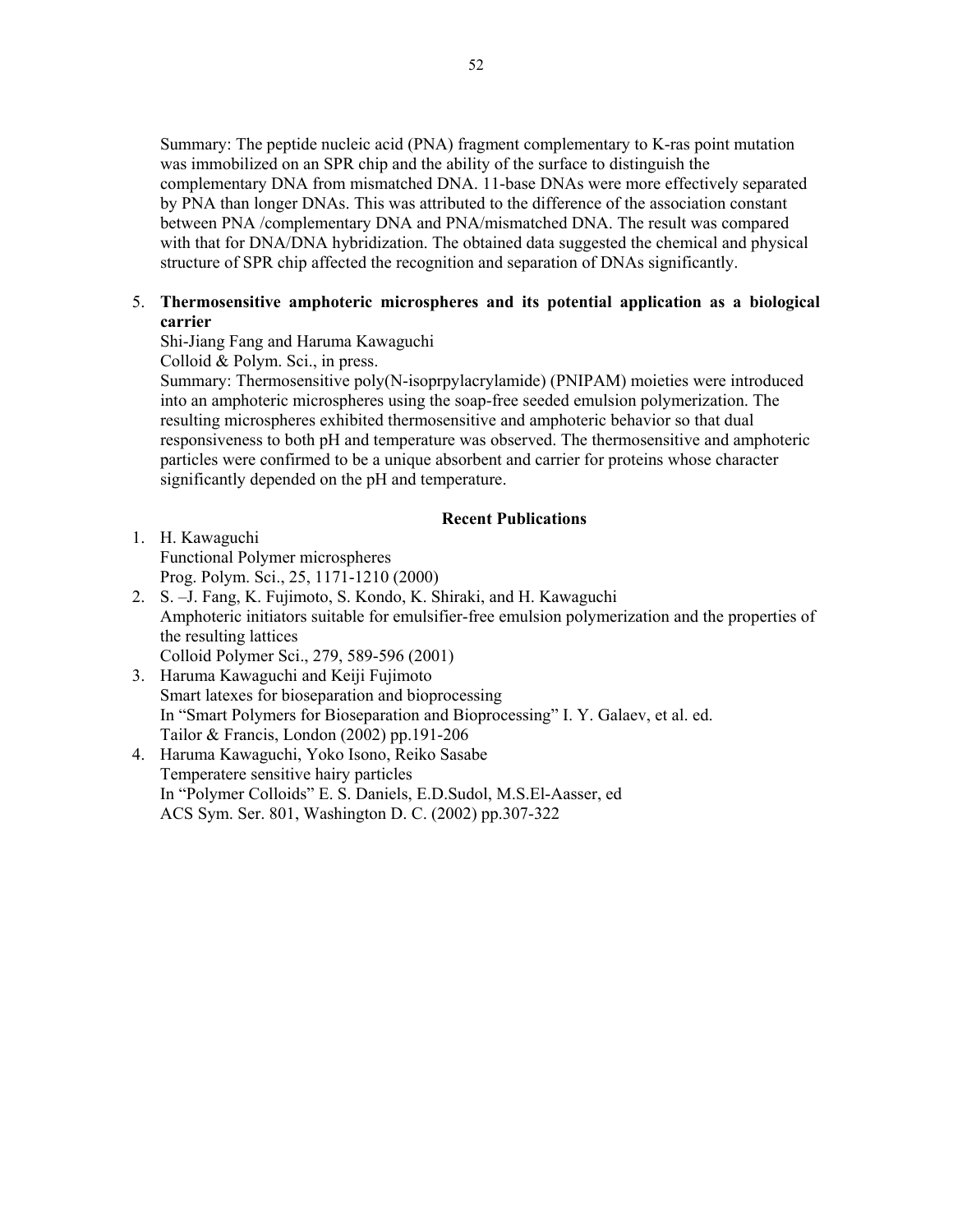## **International Polymer Colloids Group 2001 Newsletter Contribution University of New Hampshire Donald C. Sundberg**

### **New Instrumental Capabilities**

 We have recently purchased a ChemiSens Reaction Calorimeter, model CPA 200. This reactor is proving to be invaluable by allowing us to obtain accurate and detailed rate data, as opposed to relying on gravimetric analysis of samples in order to monitor kinetics. This allows for much more useful comparisons to simulations of emulsion polymerization kinetics that are made using software that we are developing (described below), and gives us the ability to evaluate the quality of the model predictions. We have also purchased a new Microtrac S3000 particle analyzer, which uses multi angle laser light scattering to determine particle size. This instrument covers a size range from 20nm to 3mm and can handle both wet and dry samples. This provides a good compliment to our existing CHDF in that it operates by light scattering (thus requiring no calibration), handles a much larger range of particle sizes and can handle both wet and dry samples.

### Software for Predicting Particle Morphology Development Under Kinetically Controlled Conditions **Jeffrey Stubbs, Ola Karlsson\*, Robert Carrier and Donald Sundberg \*now at Lund University and Perkstorp-Clariant, Sweden.**

 It is well known that particle morphology is controlled by either thermodynamic or kinetic factors. Under thermodynamic control the equilibrium morphology is developed and is controlled by minimization of surface energies. On the other hand, kinetic control occurs when diffusion and phase separation within the particles is slow compared to the rate of polymerization, and this prevents the equilibrium morphology from being reached. Our previous work**[1]** has shown that in many cases the morphology is controlled by penetration (or lack thereof) of radicals into particles after entry from the aqueous phase. We have previously developed software, called UNHLATEX EQMORPH, to predict equilibrium morphology. This is accomplished through estimation of the interfacial tensions and calculation of the surface energies for various possible morphologies.

 We have also recently developed software, called UNHLATEX KMORPH, to predict particle morphology under conditions of kinetic control. This is based on estimating the depth into the particles that the second stage radicals can penetrate during polymerization. This requires a knowledge of the diffusion rates of radicals as a function of chain length, which is estimated based on reptation concepts along with the value of the diffusion coefficient for the monomer at the given conditions. Monomer diffusion coefficients are estimated based on a simple method we have developed<sup>[2]</sup> which requires knowledge of only the temperature, glass transition temperature, and monomer concentration.

 The penetration of radicals is affected by the polymerization kinetics for two reasons. First is that the diffusion coefficient is dependant on the monomer concentration within the particles. Second, the penetration is affected by the rate at which single radicals grow through propagation, which causes their diffusion coefficient to decrease continuously. Thus, in order to simulate morphology control under kinetic conditions, one must first simulate the polymerization kinetics. Due to this requirement, KMORPH has developed into a fairly complete model for the simulation of the kinetics of seeded emulsion polymerization.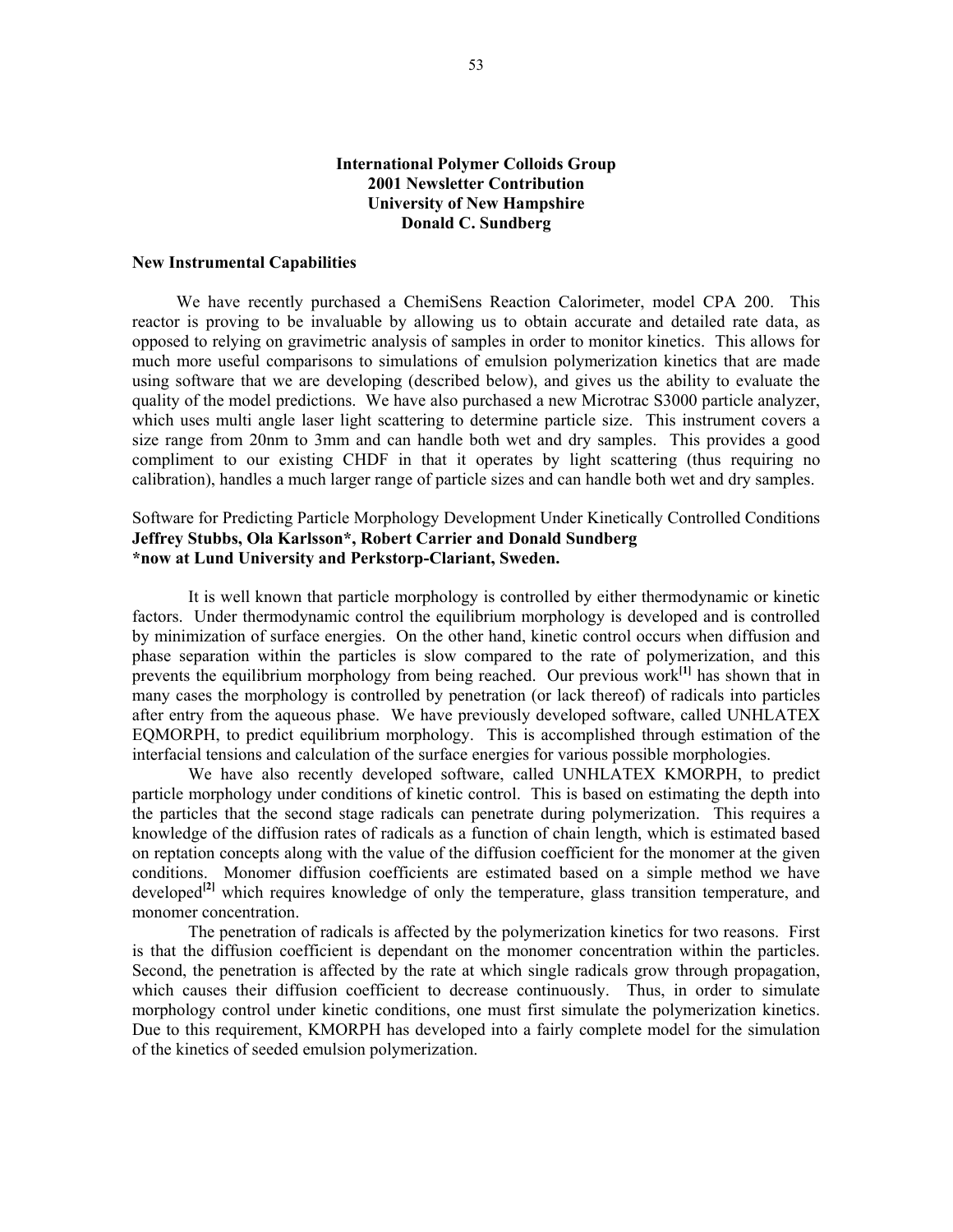The program takes into account both the aqueous phase and particle phase kinetics. Differential equations for the concentrations of radicals in the water phase, considering both propagation and termination, are solved and once a radical reaches the critical length of z, entry occurs. In the particle phase, the effects of short-long termination are fully accounted for. The individual concentrations of radicals of various lengths are computed up to a value deemed as "maximum short", above which they behave as "long" radicals. From these individual concentrations, and from values of the diffusion coefficients for the radicals of various chain lengths, the overall termination rate coefficient,  $\langle k \rangle$ , is calculated according to the methods described throroughly by the Sydney group**[3]**. The monomer partitioning between the water and particle phases is determined according to the Vanzo equation. The program is capable of handling either a single monomer or a copolymerization in the second stage, and the seed polymer can be a copolymer as well. The second stage monomer can be added either under batch or semibatch conditions, or a combination of the two. The user can choose from seven possible monomers (or their polymers for the seed) and all the relevant parameters (kinetic constants, physical constants, and interaction parameters) are automatically loaded from a built in database. It is also possible to simulate other monomers by entering the parameters manually.

 Prediction of the particle morphology is accomplished by considering the penetration of radicals into the seed particles. After entry from the water phase, the radicals follow a random walk within the particle with the diffusion coefficient decreasing continuously as the radical grows through propagation. The radial distance where each radical undergoes termination is tabulated throughout the polymerization, and this results in a radial density distribution of termination events at the end of the polymerization. This distribution is used as a guide for where the second stage polymer is formed within the seed particles. A prediction of the particle morphology is developed based on this distribution by forming small domains of second stage polymer within the seed polymer.

 Three simulations are shown below for semi-batch polymerizations of styrene in three different seed latices of P(MA-co-MMA). The equilibrium morphology for these systems, as predicted by EQMORPH, is an inverted core shell. The glass transition of the seed copolymer is varied for the three cases, between values of 30, 70 and 100C. The reaction is carried out at 70C using equal amounts of seed and second stage polymers, with the monomer fed continuously over a period of 2 hours. The three figures below shows the particle morphologies as predicted by KMORPH. It is seen that for the seed with a Tg of 100C, penetration of radicals is restricted and



the morphology is limited to a core-shell. When the seed Tg is 70C, the particle is somewhat softer but diffusion is still somewhat limited. In this case the morphology is an "occluded core-shell", with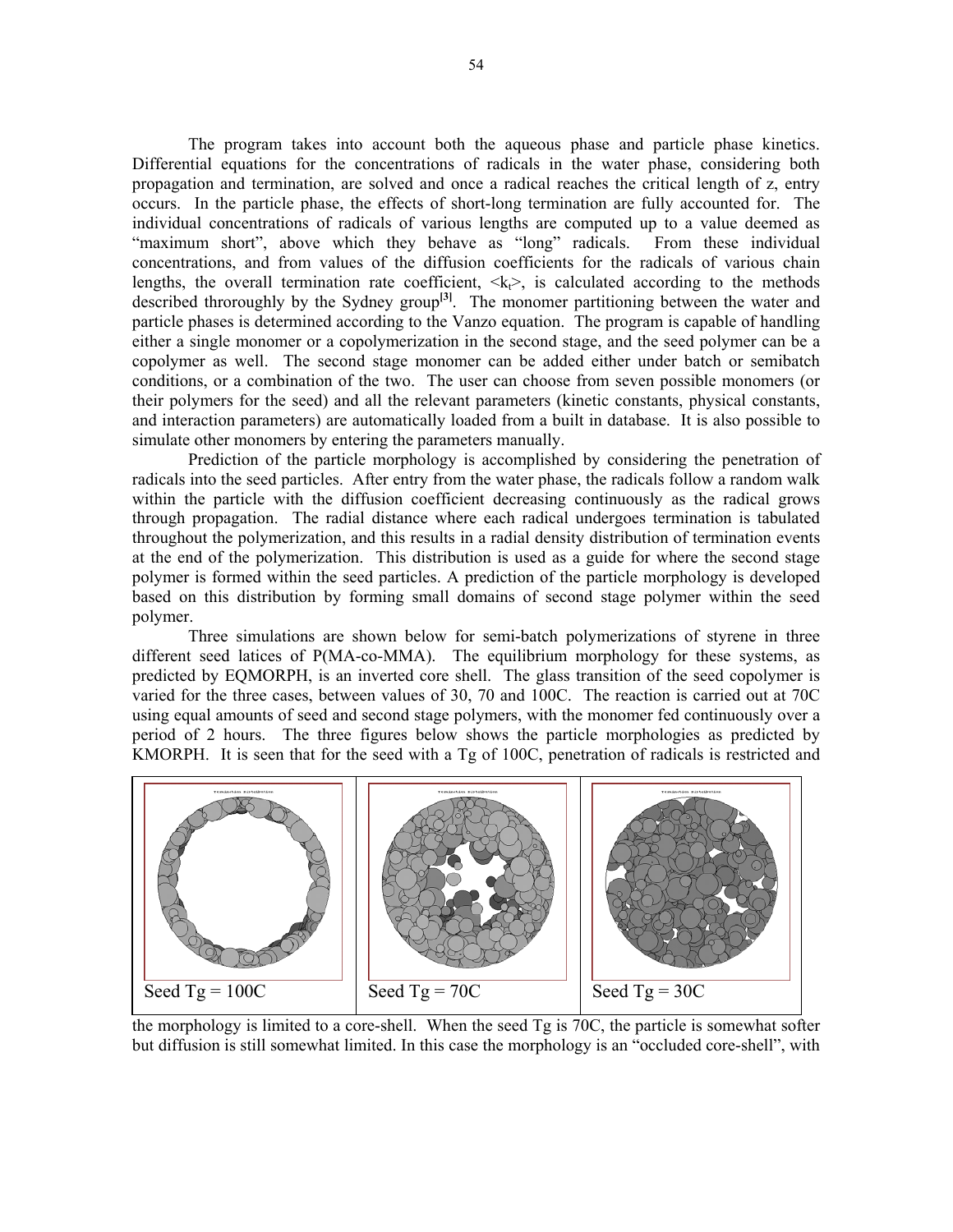a diffuse shell of second stage domains that are more concentrated towards the outside of the particle but extend somewhat into the particle center. Finally, when the seed Tg is 30C and the particle is rubbery at the reaction conditions, full penetration of the radicals into the seed is possible and a fully occluded morphology is predicted. In addition to seed Tg, the predicted morphology can also be affected by any variable that affects the kinetics of the reaction (initiator concentrations, monomer feed rates, temperature, monomer type etc.) since this determines the monomer concentrations and hence the diffusional conditions for the radicals.

 It should be noted that the KMORPH program does not consider the effects of thermodynamic driving forces for phase rearrangement. As shown above for the Tg=30C case, in some cases full penetration of the radicals into the particles is possible, resulting in fully occluded morphologies. Then it becomes necessary to consider the predictions of EQMORPH for the equilibrium morphology (inverted core-shell for the cases above) in order to predict the likely particle morphology, because under these conditions of faster diffusion phase rearrangement is more likely.

 Future efforts in the development of KMORPH will be focused on improving the quality of the kinetic predictions through comparison to experiments performed in a highly accurate ChemiSens reaction calorimeter. In addition we will begin to consider the effects that phase separation within the particles during polymerization may have on the kinetics of the polymerization and the distribution of radicals throughout the particles.

**[1]** Stubbs, J; Karlsson, O; Jönsson, J; Sundberg, E; Durant,Y; Sundberg, D. Colloids and Surfaces A: Physiochemical and Engineering Aspects **1999**, 153, p.255-270.

**[2]** Karlsson, O; Stubbs, J; Karlsson, L; Sundberg, D. Polymer 2001, 42, p.4915-4923.

**[3]** Gilbert, R. *Emulsion Polymerization: A Mechanistic Approach.* Academic Press, San Diego, 1995.

# **Morphology Control in Carboxylated Latices**

Daisuke Fukuhara\* and Donald Sundberg \*Now at Asahi Chemical Company, Yokahama, Japan

 The goal of this work was to conduct a systematic study of the influence of MAA incorporated within a styrene/butyl acrylate (S/BuA) seed copolymer on the subsequent reaction kinetics and particle morphology of second stage polymerizations of methyl methacrylate (MMA) and, separately, butyl methacrylate. The effect of the pH during the second stage polymerization was also studied. The present discussion is limited to the MMA reactions for seed polymers containing 0-10% (wt) methacrylic acid.

All seed latices were designed to have the same Tg as measured on a Perkin-Elmer Pyris 1 DSC at 10C/min. The latex properties are shown in Table 1.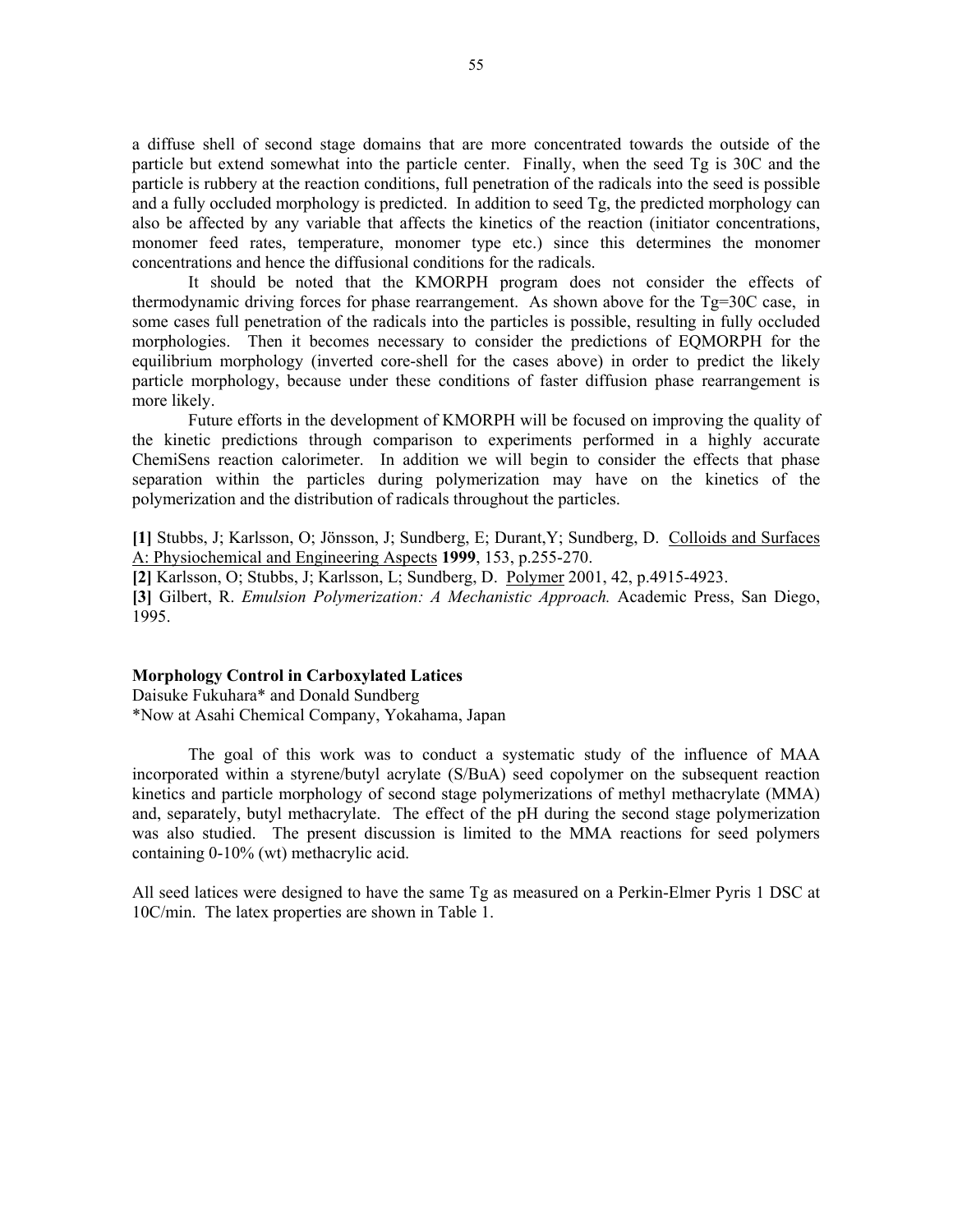| <b>Seed</b>   | $St, wt\%$ | BuA,   | MAA,   | Particle | Mn      | Mw/Mn | $Tg_{,2}$ °C |
|---------------|------------|--------|--------|----------|---------|-------|--------------|
|               |            | $wt\%$ | $wt\%$ | Size, nm |         |       |              |
| <b>DF3-54</b> | 70         | 30     |        | 153      | 353,000 | 3.2   | 54           |
| <b>DF3-50</b> | 60         | 35     |        | 151      | 338,000 | 4.4   | 54           |
| <b>DF3-63</b> | 50         | 40     | 10     | 153      | 298,000 | 5.3   | 53           |

# **Table 1 Characterization of Seed Latices**

 With the intention that the incorporation of the MAA would alter the interfacial energy at the surface of the seed latex particle, we measured the equilibrium adsorption area of SDS on the latex particles at room temperature using conductivity methods. At  $pH = 4.1$ , the adsorption area  $(\AA^2/molecule)$  changed substantially with MAA content, varying from 59 to 87 to 93 as the acid content varied from 0 to 5 to 10 %.

 The second stage latices were produced via batch and semi-batch processing, although we only report on the former in this communication. All seed latices were passed through a column filled with mixed ion-exchange resins to remove any water soluble oligomers as well as residual initiator and buffer. The monomer was allowed to swell the seed particles for 2 hours prior to the addition of KPS, the final solids level was 15%, the pH at 2.8-3.1, and the temperature at 70C. All reactions contained small amounts of additional SDS (final surface coverage was 5-10% of saturation) and were carried out for a period of 3 hours. The composite latices were later analyzed by TEM, DSC and GPC (subtracting the seed polymer distribution from the total to obtain the PMMA molecular weight distributions).

 In reviewing the TEM micrographs all of the particles appear to have essentially achieved equilibrium morphologies, as evidenced by the nearly complete phase separations. Figures 2 and 3 show the stained (with reuthenium tetroxide) microtomed sections of the particles for the 0 and 5% MAA containing seed latex particles, respectively. Here the seed polymer containing the styrene appears dark and the second stage PMMA appears bright. Both of the figures indicate that the morphologies are core-shell with relatively few occlusions in the core. However as the acid content increases to 10%, the core-shell structure is no longer evident, as seen in Figure 4. The exact structure of these particles is not readily apparent, with the particles almost appearing to be of a single phase.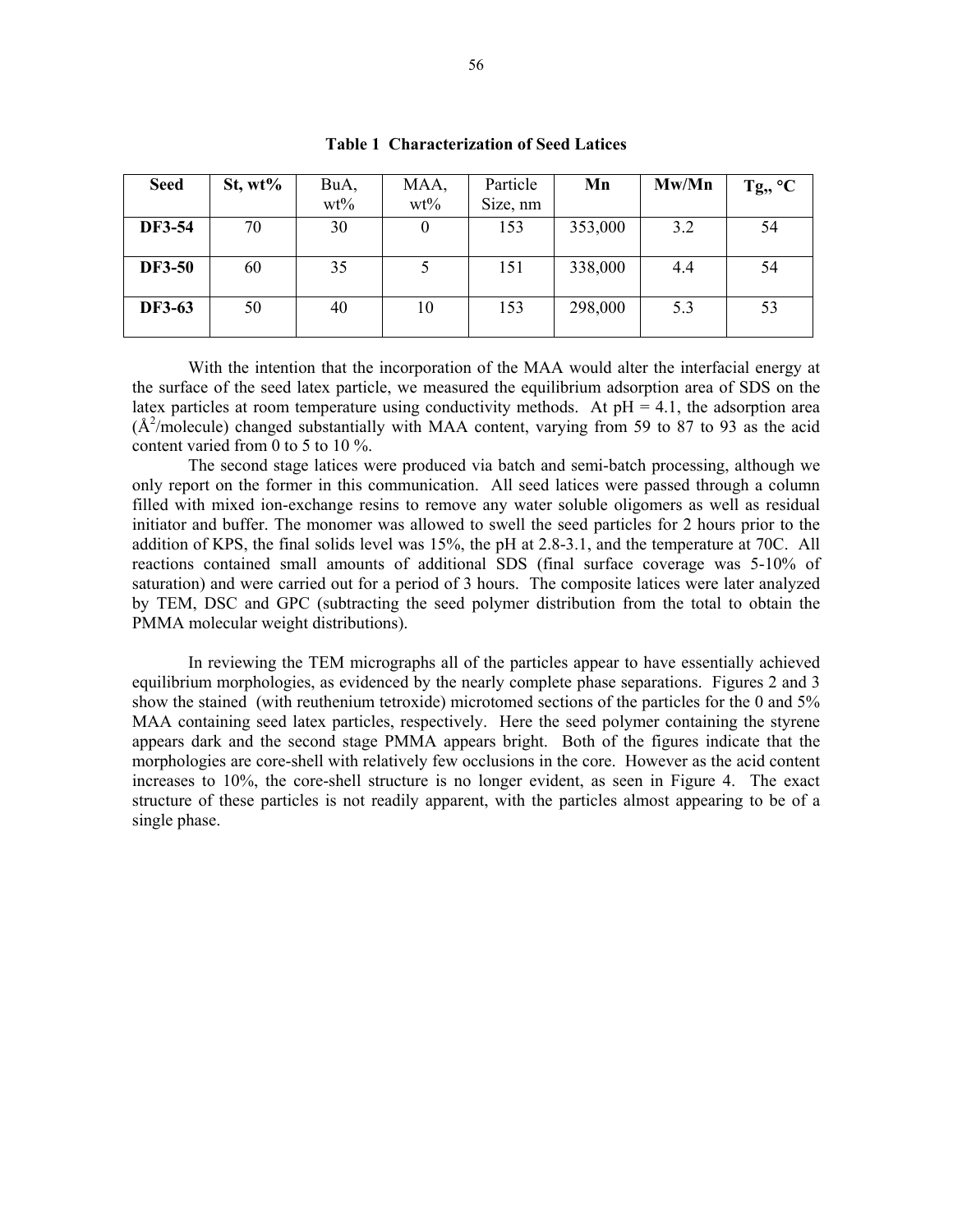

Figure 2 TEM micrograph showing the composite morphology for the non-acid seed latex



Figure 3 TEM micrograph showing the composite morphology for the 5% acid seed latex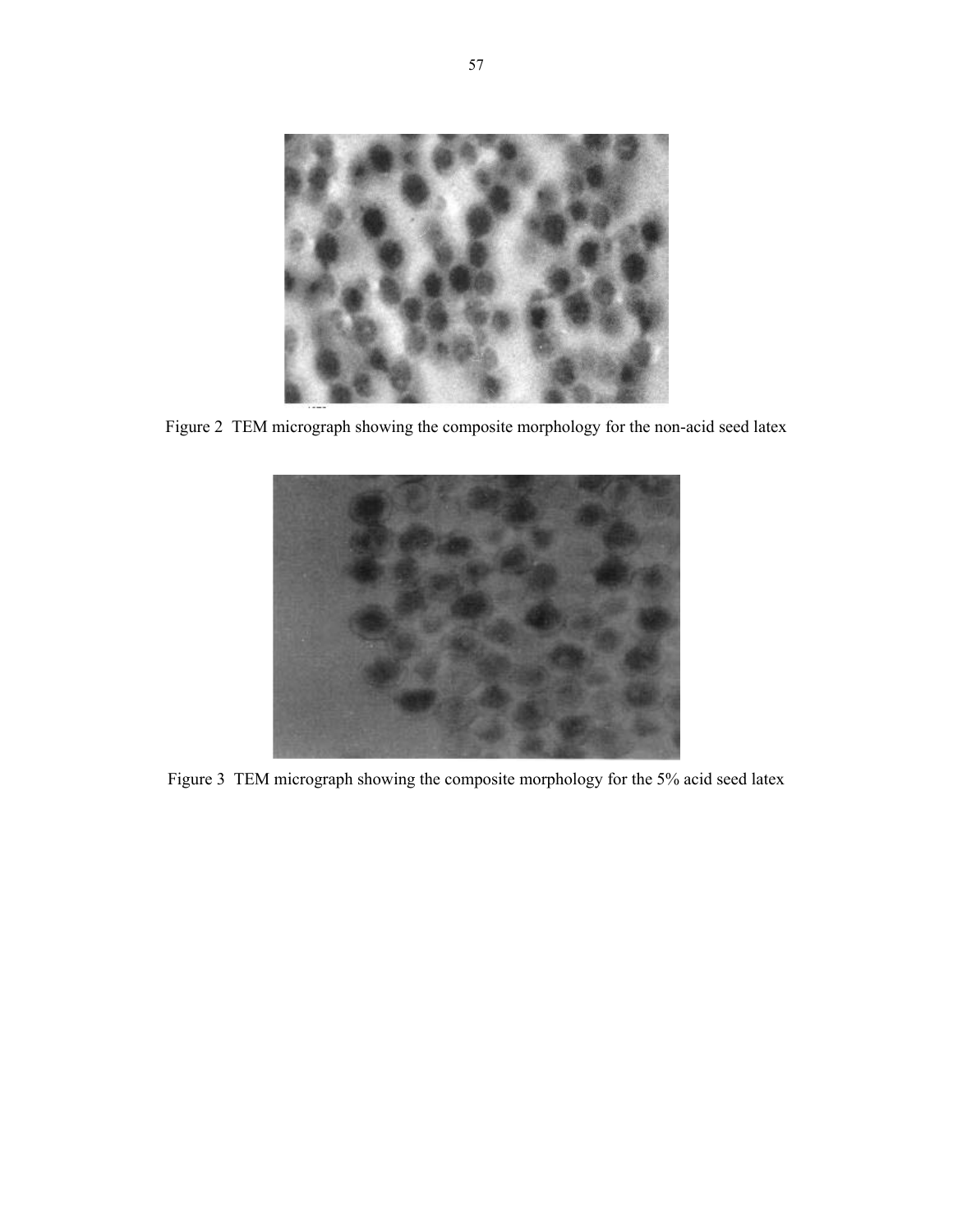

Figure 4 TEM micrograph showing the composite morphology for the 10% acid seed latex

The DSC results for all of these particles, using the ∆Cp values at the normal glass transitions of the seed (54C) and second stage (119C) polymers to estimate the amount of internal polymer interface, showed that with increases in MAA content the miscibilty of the two polymers increased significantly. Thus it is possible that at the 10% MAA level there could be enough intermixing of the polymers to render the morphology determination via TEM inconclusive.

 In order to help in the understanding of the morphology changes caused by the acid copolymer, we determined the particle structure that corresponds to the minimum Gibbs free energy. These calculations were performed with UNHLATEX<sup>TM</sup> software which determines the various interfacial tensions and produces a Gibbs free energy surface from which the minimum point is determined. The results of these calculations are shown in Figure 5 and indicate agreement with experiment at the 0 and 5% acid levels. At the 10% acid level the predicted morphology is that of a hemisphere, while that from the TEM is unclear, as noted above. What is evident at this point is that the inclusion of MAA in the seed latex has created an increasingly polar seed polymer such that its interfacial tensions with both the water and the second stage PMMA polymer are lowered as the MAA content increases. At the appropriate level of MAA (between 5 and 10% for the S/BuA copolymer) this influence is strong enough to have the seed polymer effectively compete with the PMMA for the water interface.



Figure 5 Predicted morphologies for (a) 0% MAA, (b) 5% acid, (c) 10% acid. The darker phase is the seed polymer and the lighter phase is the second stage PMMA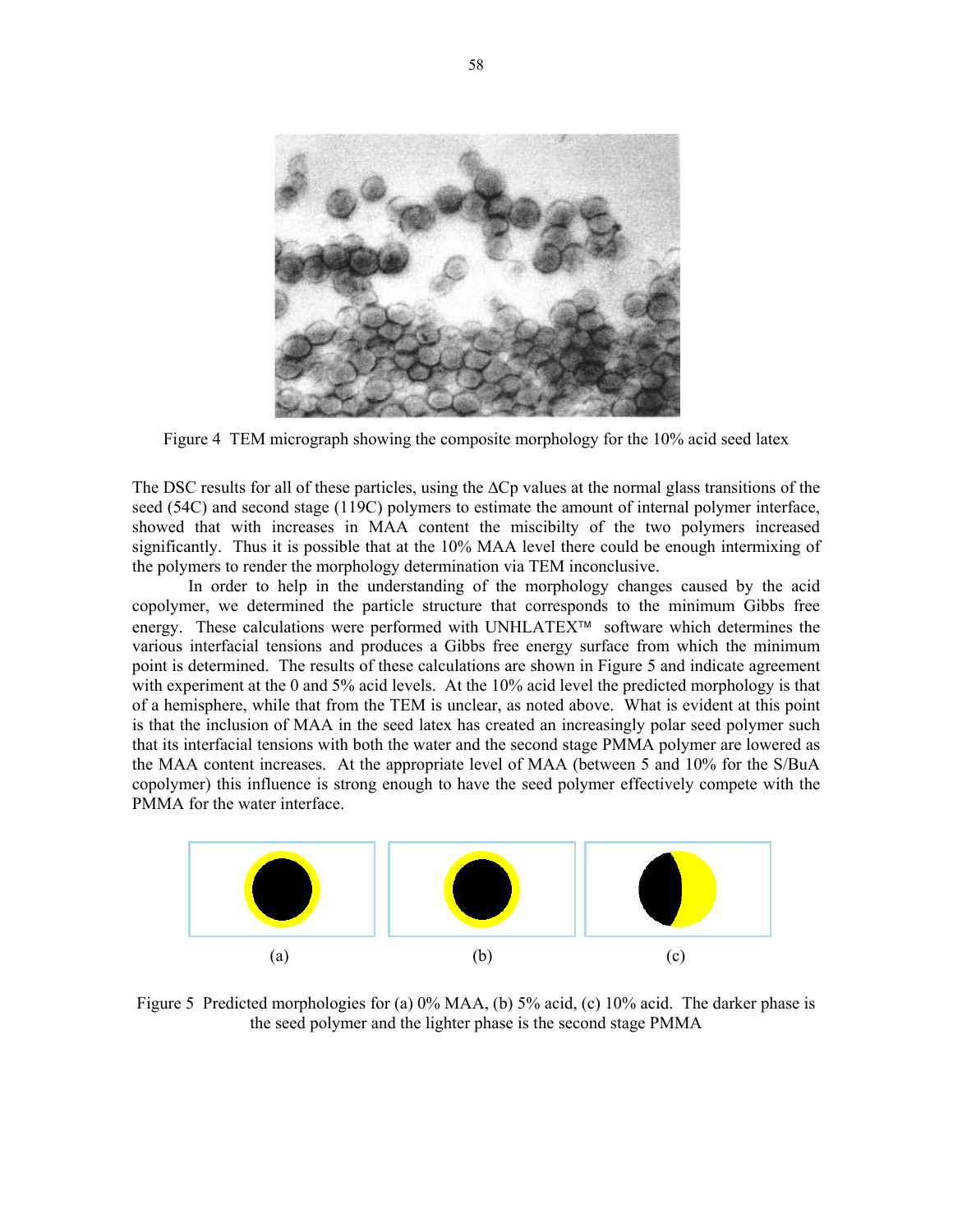It is also interesting to observe the effect of the reaction pH level (3-7) on the resulting particle morphology. For the non-acid case, the particle morphology was not effected by the pH levels. Such was not the case for the 10% MAA latex in which we found morphologies trending towards partial engulfment or hemispheres as the pH level was increased above 5 or 6. Figure 7 shows the TEM micrograph for the reaction at  $pH = 6.8$ .

Two things are likely to have caused the changes we see here. The first is that the seed latex was likely to have been swelled with water at this pH, given that the Tg of the polymer was below the reaction temperature. Although we do not know the exact location of the water in such swollen particles, we do know via DSC analysis that the seed polymer is somewhat plasticized with water under these conditions. Thus we are likely to have had somewhat larger and softer seed polymer particles under these conditions. Secondly, and certainly more important, the acid groups in the seed polymer will be predominately ionized under these conditions. Our calculations suggest that the degree of ionization is 0.91 at a pH of 6.8. This leads us to anticipate a marked decrease in the interfacial tension at the ionized (and plasticized) seed polymer/water interface, and an *increase* in the interfacial tension between the seed and second stage polymers. With the UNHLATEX<sup>™</sup> software we estimated a reduction of the seed polymer/water interfacial tension from 16.3 to 7.3 mN/m for the 3-7 pH level change, and an increase in the polymer/polymer interfacial tension from 1 to 6 mN/m over the same pH change. Without the suggested change in the polymer/polymer interfacial tension, the highly polar seed polymer would certainly encapsulate the PMMA, creating an inverted core-shell particle. Figure 7 clearly shows partially engulfed, or nearly hemispherical, particles which is nearly consistent with the predicted structure.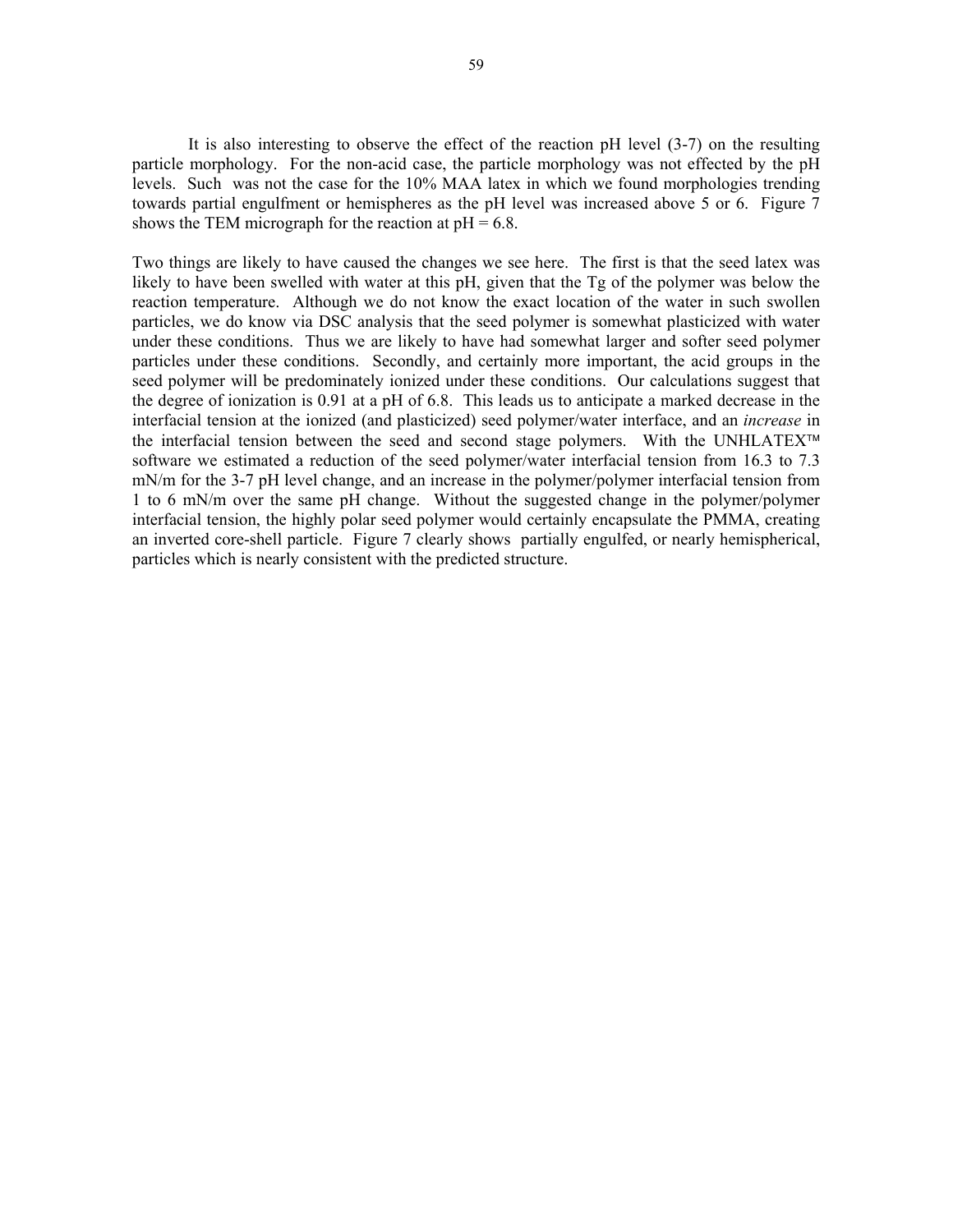## **Preparation of Water-in-Oil-in-Water Double Emulsion**

Weihong Guo, Valerie Gunn, Yvon Durant Advanced Polymer Laboratory, University of New Hampshire

We are using double emulsion of water in oil in water (WOW) to contain water soluble drugs. The oil barrier of WOWs can used to increase the shelf stability of the drug. In our specific project we contain small peptides with a mixture of cotton seed oil and a proprietary permeation enhancer. The specific of the WOW morphology allow us to insure delivery on mucosa membranes of both the permeation enhancer and the peptide, in a 1-2 fashion. The WOWs are made by emulsifying a water phase containing a low HLB surfactant such as sorbitan monoleate into the oil phase. This emulsification is done typically with a homogenizer. Droplet size are typically 2 to 6  $\mu$ m. The

second emulsification is done by dispersing slowly this first emulsion into a second water phase with a higher HLB surfactant such as nonylphenyl(polyethleneoxide) with 30 repeating units of ethylene oxide (NP30). The second emulsification is done through a needle of small diameter, under mild magnetic stir bar agitation. Droplet size typically reaches 50 to 100  $\mu$ m. Typically the final double emulsion is stabilized with a microgel such as Pemulen. Shelf stability over 30 days has been successfully obtained. Thermal stability has also been reported to be good in the range of 5°C to 60°C. We have been able to create proton gradients differentials between the inside aqueous phase and the



outside (continuous) aqueous phase. pH differences of 3 are possible, which in turns allow us to keep the peptide from migrating from a favorable (but concentrated) phase into an instable (but depleted) phase.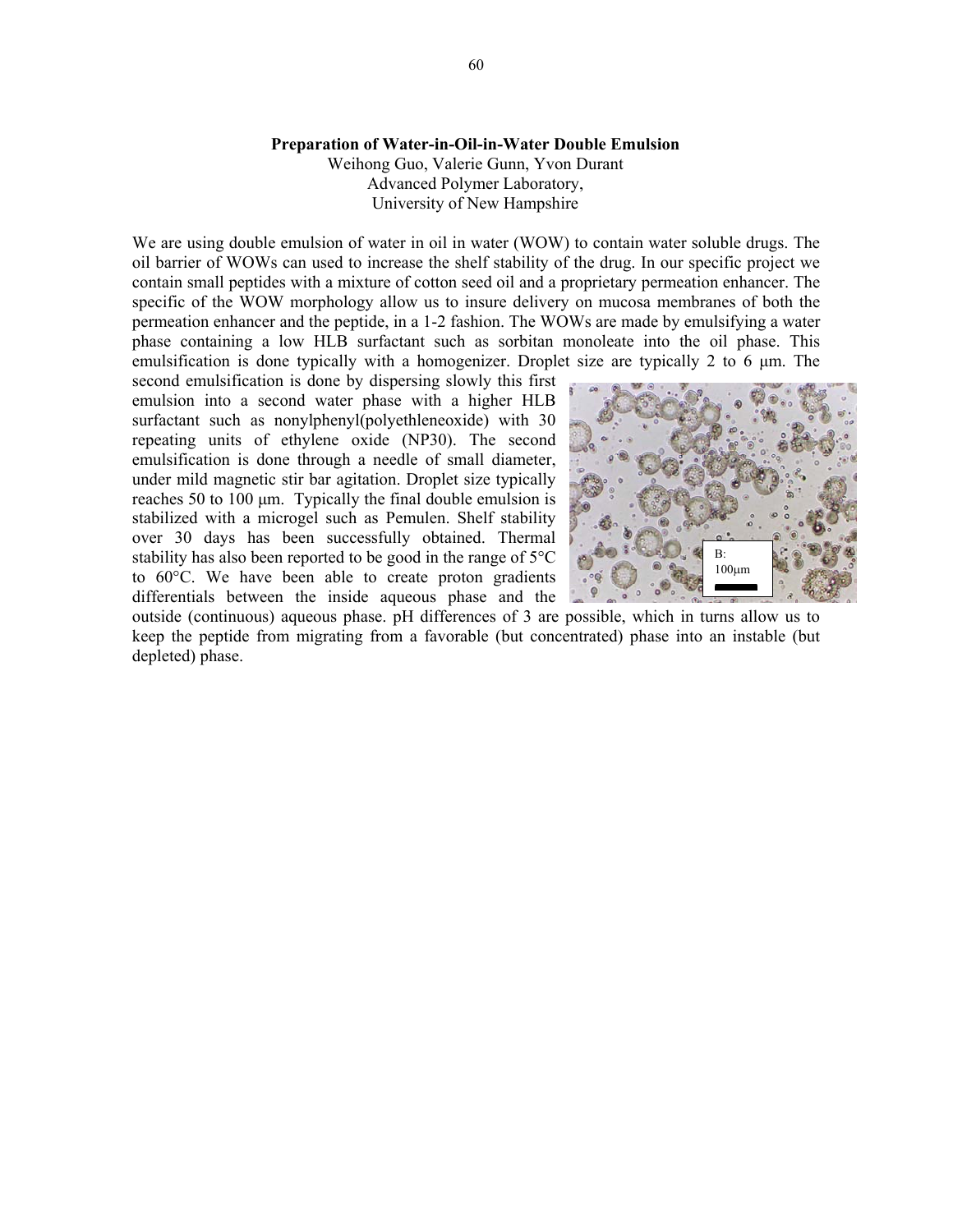# **Contribution to the International Colloid and Interface Science Group Newsletter**

## **Norman J. Wagner, Professor, Center for Molecular and Engineering Thermodynamics, Department of Chemical Engineering, University of Delaware, Newark, DE 19716 (wagner@che.udel.edu)**

# **January 17, 2002**

### **Research areas covered by the following publications include:**

- 1. Polyampholyte adsorption to and stabilization of colloids  $\&$  rheology of such systems
- 2. Use of high frequency rheology to separately probe hydrodynamic and interparticle interactions in concentrated colloidal dispersions
- 3. Modeling of polymer-stabilized colloids; thermodynamics and rheology.
- 4. Tests of DLVO theory by studies of electrolyte-induced aggregation.
- 5. Colloidal adsorption on surfaces
- 6. Shear Thickening of concentrated colloidal dispersions; experiments and theory.

A more complete description of research programs in my group can be found at www.che.udel.edu/wagner

### **Relevant, Recent Publications:**

- 1. "Colloidal Stabilization by Adsorbed Gelatin." By C.N. Likos, A. Vaynberg, H. Löwen, and N.J. Wagner, Langmuir, 16(9), 4100-4108, 2000.
- 2. "Hydrodynamic and Colloidal Interactions in Concentrated, Charge-Stabilized Polymer Dispersions." By F.M. Horn, W. Richtering, J. Bergenholtz, N. Willenbacher, and N.J. Wagner, J. Colloid. Int. Sci., 255, 166-178, 2000.
- 3. "The Smoluchowski Equation for Colloidal Suspensions Developed and Analyzed through the GENERIC Formalism." By N.J. Wagner: J. NonNewt. Fluid Mech., (special issue for Oxford Workshop 2000), 96, 177-201, 2000.
- 4. "Thermodynamic Properties and Rheology of Sterically Stabilized Colloidal Dispersions" by B.J. Maranzano and N.J. Wagner, Rheologica Acta, 39, 483-494, 2000.
- 5. "Polyampholyte (Gelatin) Adsorption to Colloidal Latex: pH and Electrolyte Effects on Acrylic and Polystyrene Latices." by K. Abe Vaynberg, Norman J. Wagner, and Ravi Sharma, Biomacromolecules, 1(3); 466-472, 2000.
- 6. "Plasmon Resonance Measurements of the Adsorption and Adsorption Kinetics of a Biopolymer onto Gold Nanocolloids," by Dirk Eck, Christiane A. Helm, Norman J. Wagner, and K. Abraham Vaynberg, Langmuir, 17(4); 957-960, 2001.
- 7. "Rheology of Polyampholyte (Gelatin) Stabilized Colloidal Dispersions: The Tertiary Electroviscous Effect." By K. Abe Vaynberg and Norman J. Wagner, Journal of Rheology, 45(2); 451-466, 2001.
- 8. " Electrolyte-Induced Aggregation of Acrylic Latex I. Dilute Particle Concentrations" by Leo H. Hanus, Robert U. Hartzler and Norman J. Wagner, Langmuir, 17: (11) 3136-3147, 2001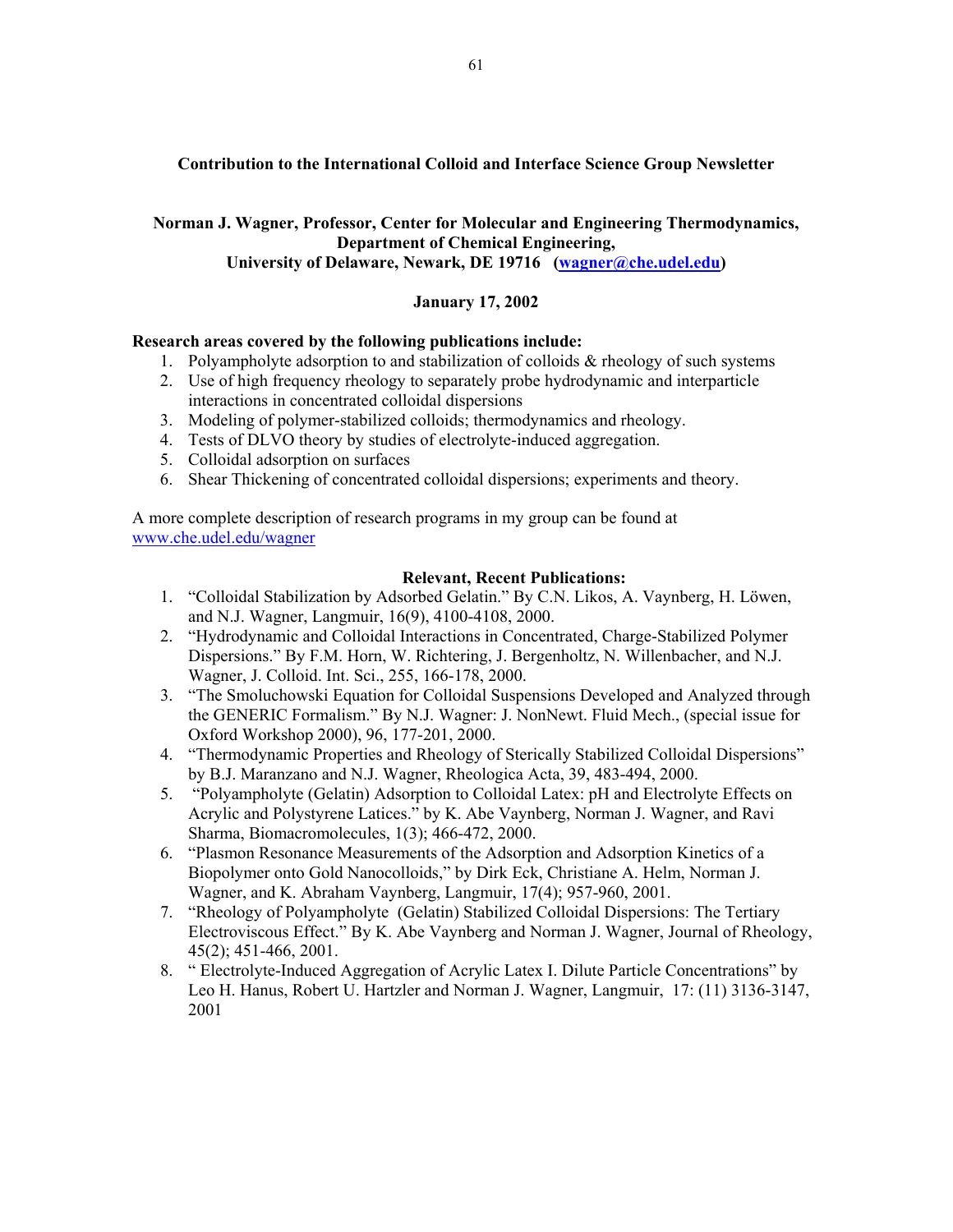- 9. "Surface Charge of 3-(trimethoxysilyl) propyl methacrylate (TPM) Coated Stöber Silica Colloids by Zeta-PALS and SANS", Brent J. Maranzano, Norman J. Wagner, Gerhard Fritz, and Otto Glatter, Langmuir, 16; 10556-10558, 2000.
- 10. "The Effects of Particle Size on Reversible Shear Thickening of Concentrated Colloidal Dispersions" by Brent J. Maranzano & Norman J. Wagner, J. Chem. Phys., 114(23), 10514- 10527, 2001.
- 11. "Effect of Gravity on Colloidal Adsorption Studied by Atomic Force Microscopy" by Eleni Dokou, Mark A. Barteau, Norman J. Wagner and Abraham M. Lenhoff, Journal of Colloid and Interface Sci., 240(1), 9-16 , 2001.
- 12. "The effects of interparticle interactions and particle size on reversible shear thickening: hard-sphere colloidal dispersions" by Brent J. Maranzano & Norman J. Wagner, Journal of Rheology, 45(5) 1205-1222, 2001.
- 13. "High Frequency Rheology of a Colloidal Dispersion measured with a Torsional Resonator", by G. Fritz, B.J. Maranzano, N.J. Wagner, and N. Willenbacher, JNNFM, 102(2) 149-156, 2001.

### **Publications Submitted for Review**

 "Characterizing Complex Fluids with High Frequency Rheology using Torsional Resonators at Multiple Frequencies," by Gerhard Fritz, Wolfgang Pechhold, Norbert Willenbacher, and Norman J. Submitted to: J. Rheol., Dec. 2001

#### **Abstract**

A set of torsional resonators is used to characterize the linear viscoelastic behavior of complex fluids in the kHz range. The frequency dependence of the elastic and loss modulus of a hard sphere dispersion, electrostatically and electrosterically stabilized particles, worm-like micelles, polystyrene microgels and polymer solutions is studied. The results are compared to theoretical predictions for these systems. The utility of the instrument for characterizing the high frequency rheology of complex fluids is demonstrated. This is especially relevant for suspensions or dilute solutions and gels, where time-temperature superposition often fails and the relaxation spectrum is inaccessible from conventional oscillatory shear rotational rheometry.

"Electrosteric Stabilization of Colloidal Dispersions," by Gerhard Fritz, Volker Schädler, Norbert Willenbacher and Norman J. Wagner, Submitted to Langmuir, Dec., 2001

### **Abstract**

The electrosteric stabilization of model colloidal dispersions is quantified through high frequency rheometry and complementary techniques. Model aqueous dispersions with a poly(butyl acrylate) – polystyrene core and a layer of poly(methacrylic acid) grafted onto the surface are prepared and characterized. The influence of pH, electrolyte concentration and amount of polymer in the stabilizing layer on dispersion stability and rheology is investigated. Dynamic light scattering, electrophoretic mobility and rheology are used to quantify thick-ness, hydrodynamic permeability and charge density of the stabilizing shell. The colloidal interaction potential is deduced from measurements of the high frequency elastic modulus using torsional resonators. The complex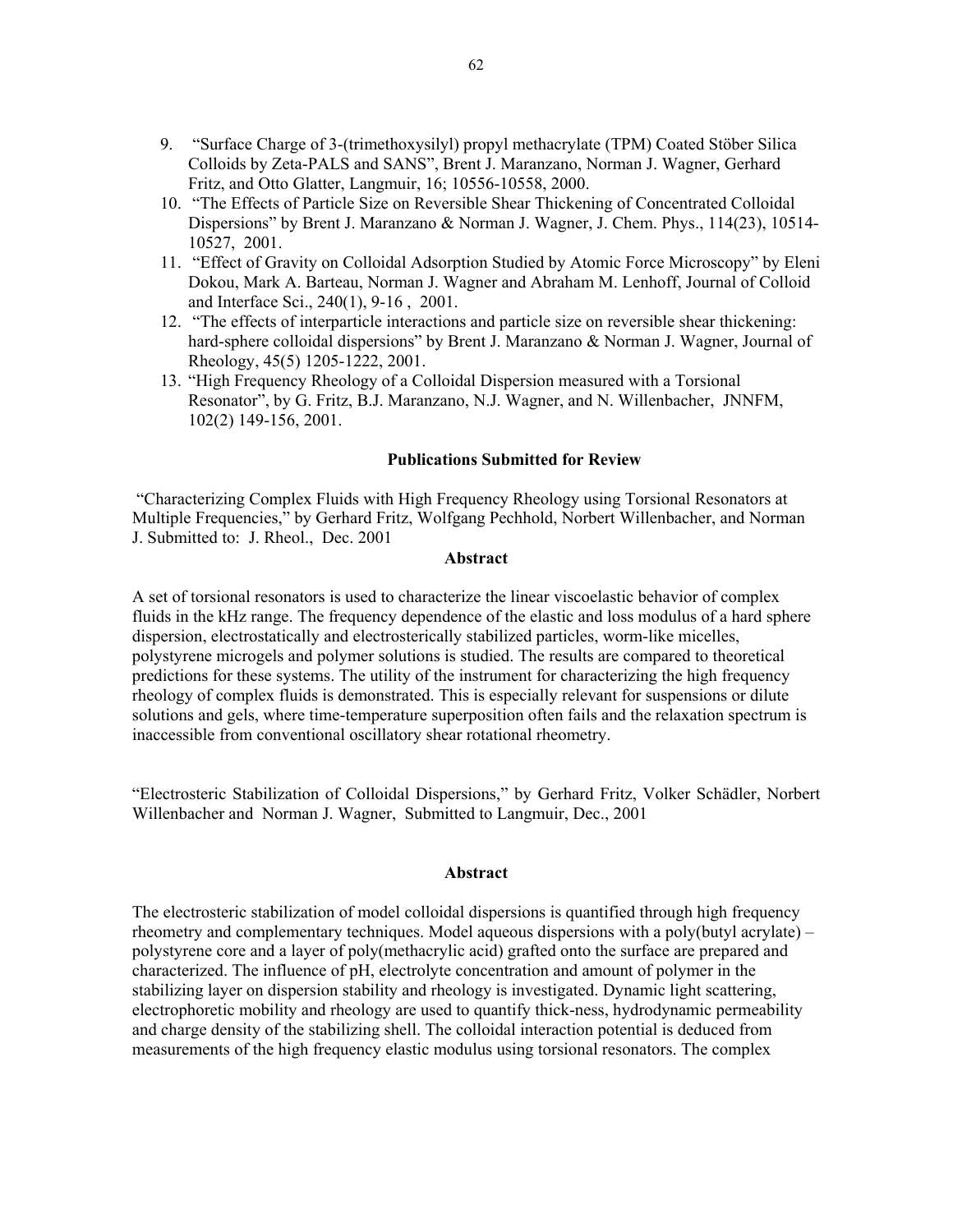electro-steric forces are shown to be dominated by the excess osmotic pressure created by overlap of the electrosteric layer for particles in con-tact. The measured moduli can be predicted quantitatively based on a simple model for the osmotic repulsion introduced by Vincent et al. [J. Colloid Interface Sci. 18, 261 (1986)] without adjustable parameters.

"E-FiRST: Electric Field Responsive Shear Thickening Fluids", by Jonathan W. Bender, Sudhir S. Shenoy, and N.J. Wagner, submitted to: Phys. Rev. Lett., Dec. 2001

### **Abstract**

A novel electrorheological (ER) effect is presented where the application of an orthogonal electric field increases the critical hydrodynamic stress required to shear thicken concentrated, colloidal dispersions (E-FiRST effect).

A mechanism is proposed whereby the applied, orthogonal field disrupts the self-organized hydrocluster microstructure responsible for shear thickening, thus delaying the onset of shear thickening to higher applied shear stresses.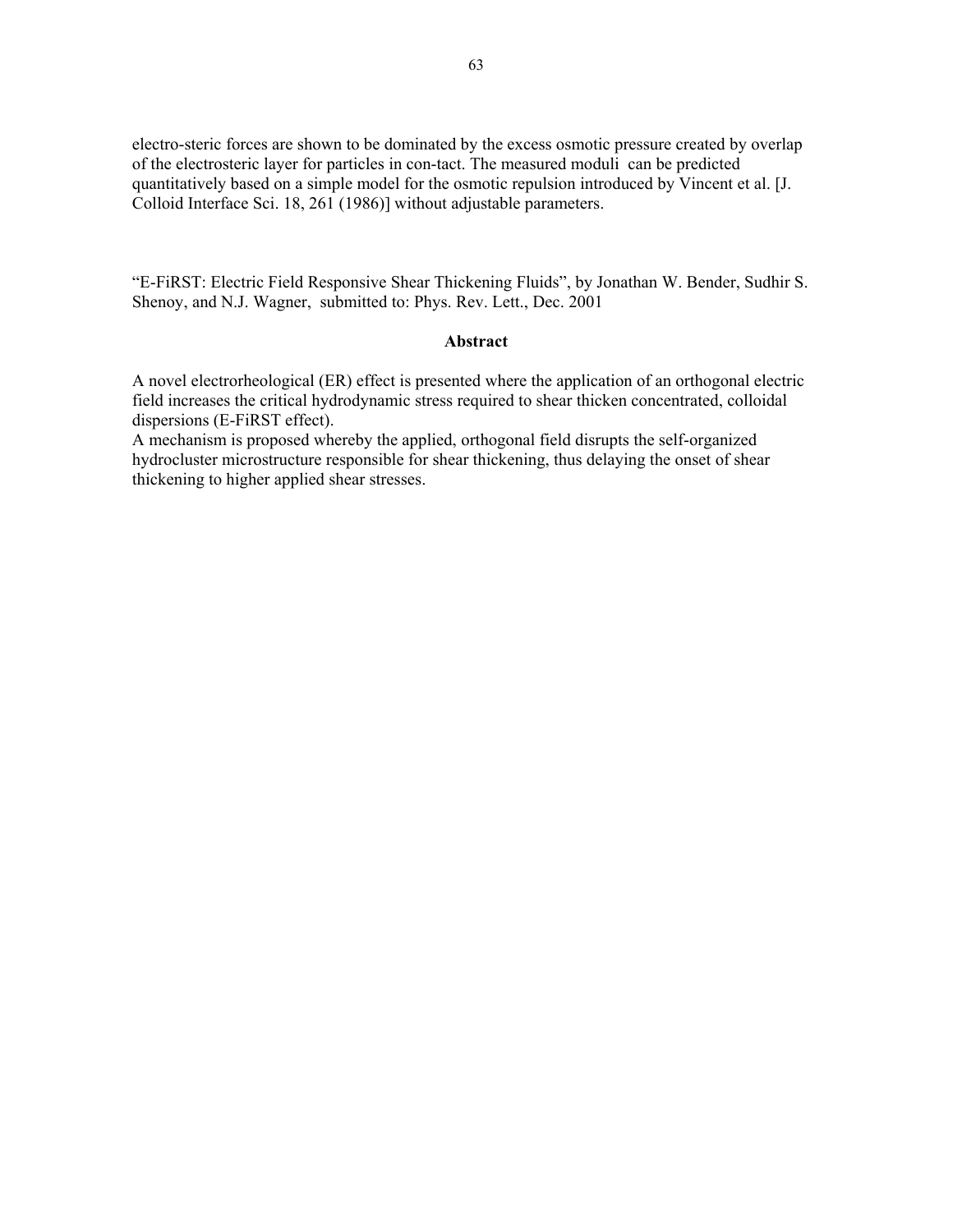# **Contribution to IPCG newsletter 2001**

from

Dr. Eckhard Bartsch Institut für Physikalische Chemie Universität Mainz Jakob-Welder-Weg 15 D-55099 Mainz, Germany phone: +49 6131 39 2 2490 fax: +49 6131 39 2 4196 email: bartsch@aak.chemie.uni-mainz.de

# **Titles and Abstracts of unpublished papers**

## **Length Scale Dependent Probe Diffusion in Drying Acrylate Latex Films**

A. Veniaminov<sup>#</sup>, T. Jahr, H. Sillescu, E. Bartsch\* *Institut für Physikalische Chemie, Johannes Gutenberg-Universität, Jakob-Welder-Weg 15, D-55099 Mainz, Germany # S.I. Vavilov Optical Institute, Birzhevaya line 12, St.Petersburg 199034, Russia* 

### **Abstract**

Applying Forced Rayleigh scattering to monitor the drying behavior of Poly(n-butyl-methacrylateco-acrylic acid) dispersions  $(T > T_g + 5 K)$  via the diffusion of a hydrophobic dye, we find a characteristic length scale dependence of the tracer diffusion coefficient  $D_{app}(\Lambda)$  ( $\Lambda = 0.17 -$  10 µm), which allows to quantitatively describe the transition from a wet, inhomogeneous to a dry, homogenous polymer latex film within a two-state diffusion model.

 $D_{app}(\Lambda)$  showed an enhancement of up to two orders of magnitude when increasing the length scale. These findings can be quantitatively rationalized within the two-state model assuming Fickian diffusion proceeding slowly in the latex cores and fast diffusion in a heavily plasticized, interfacial phase. From the water content dependence of the model parameters we conclude that the drying process proceeds first by exclusive water loss from the interfacial phase, while the properties of the particle cores remain unchanged. When the Λ-dependence of *Dapp*(Λ) disappears, water withdraws also from the cores and a homogeneous polymer film forms. Our approach allows to quantitatively follow property changes in the different compartments of a drying latex dispersion.

*Macromolecules, in press* 

<sup>\*</sup> To whom all correspondence should be addressed E-Mail: bartsch@aak.chemie.uni-mainz.de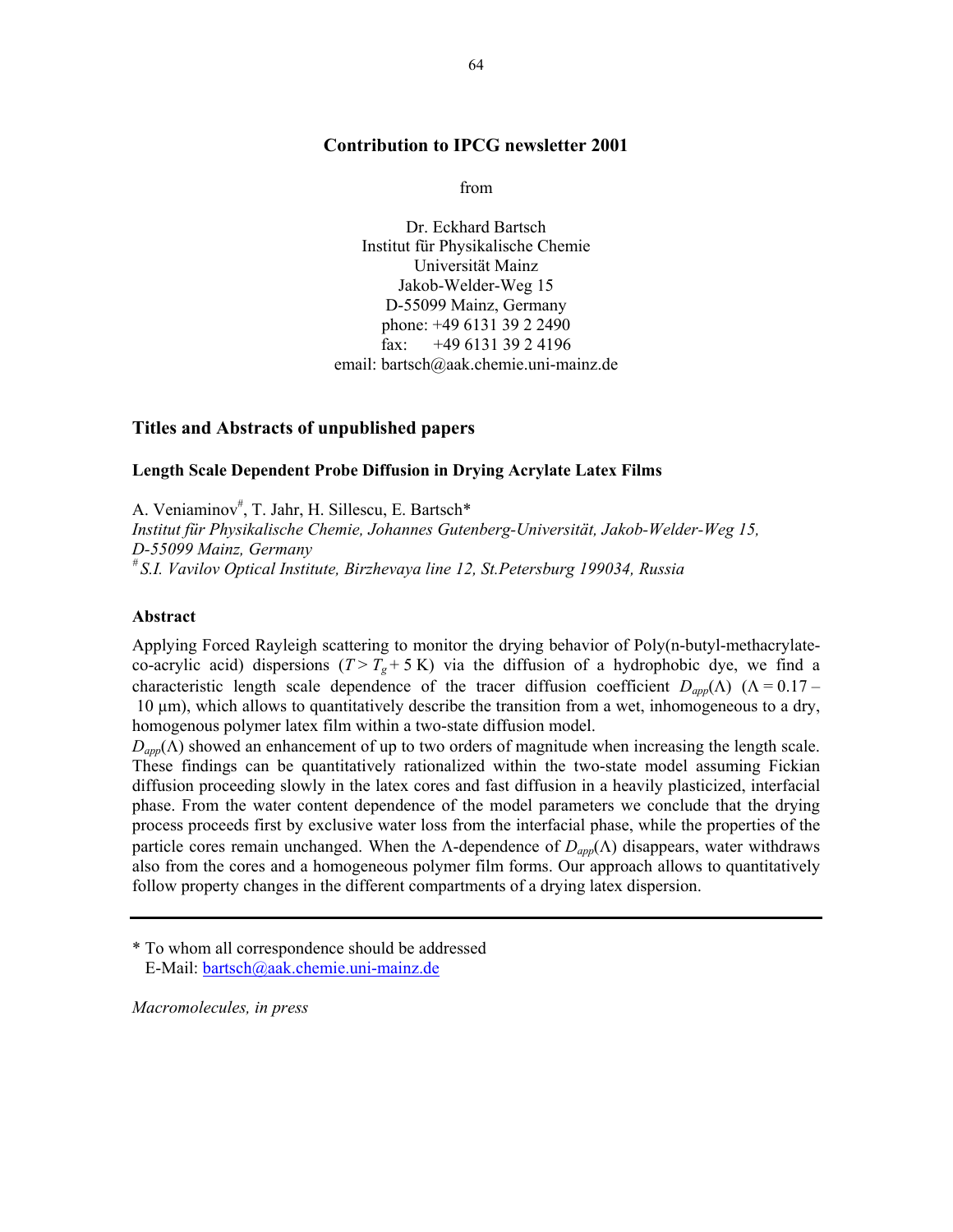## **The effect of free polymer on the glass transition dynamics of microgel colloids**

E. Bartsch, T. Eckert, C. Pies, H. Sillescu Institut für Physikalische Chemie, Universität Mainz Jakob-Welder-Weg 15, D-55099 Mainz

## **Abstract**

From the phase behavior we establish that 1:10 crosslinked polystyrene microgel colloids in a good solvent can be considered as hard spheres whereas 1:50 crosslinked particles are slightly softer. Nevertheless, the glass transition dynamics of 1:10 microgels and a binary mixtures of 1:50 microgels can be described in both cases within the mode coupling theory for hard spheres. The only difference is that the increase of the polydispersity from about 7% to about 13% when going from the one-component system to the mixture is accompanied by a shift of the glass transition from  $\varphi_{\rm o} \approx 0.56$  to  $\varphi_{\rm o} \approx 0.595$ . On addition of linear polystyrene to the 1:50 binary mixture we find a tremendous acceleration of the density fluctuations and the melting of a colloidal glass. This is accompanied by a significant decrease of the first peak of the static structure factor and its shift to higher scattering vectors. The presence of free polymer in colloidal dispersions is known to act as an effective attraction via the "depletion effect". Thus, our observations are consistent with the predictions of recent extensions of mode coupling theory [K. Dawson et al., Phys. Rev. E 63, 1401 (2001)] where the inclusion of short-ranged attractions has been found to shift the glass transition line to significantly higher volume fractions.

*J. Non-Cryst. Solids, submitted* 

# **Diffusional enhancement of holograms: phenanthrenequinone in polycarbonate**

Andrei Veniaminov<sup> $*$ +</sup> and Eckhard Bartsch<sup>+</sup>

\* *S.I.Vavilov Optical Institute, Birzhevaya line 12, St.Petersburg 196033, Russia*  + *INSTITUT FÜR PHYSIKALISCHE CHEMIE; JOHANNES GUTENBERG-UNIVERSITÄT, JAKOB-WELDER-WEG 15, MAINZ D-55099, GERMANY E-mail: veniamin@aak.chemie.uni-mainz.de*

### **Abstract**

As an outgrowth of the holographic media with development of the gratings due to diffusion of phenanthrenequinone in polymer glass, the traditionally employed Poly(methyl methacrylate) is replaced by Poly(bisphenol-A-carbonate). The postexposure growth and decay of the gratings in the two materials are compared at different spatial periods and temperatures. The medium with polycarbonate demonstrates a fortunate combination of significantly improved stability of the gratings and their faster development. Our results indicate that the polycarbonate materials promise to be suitable media for holographic optical elements and data storage.

## **Journal of Optics A: Pure and Applied Optics, submitted**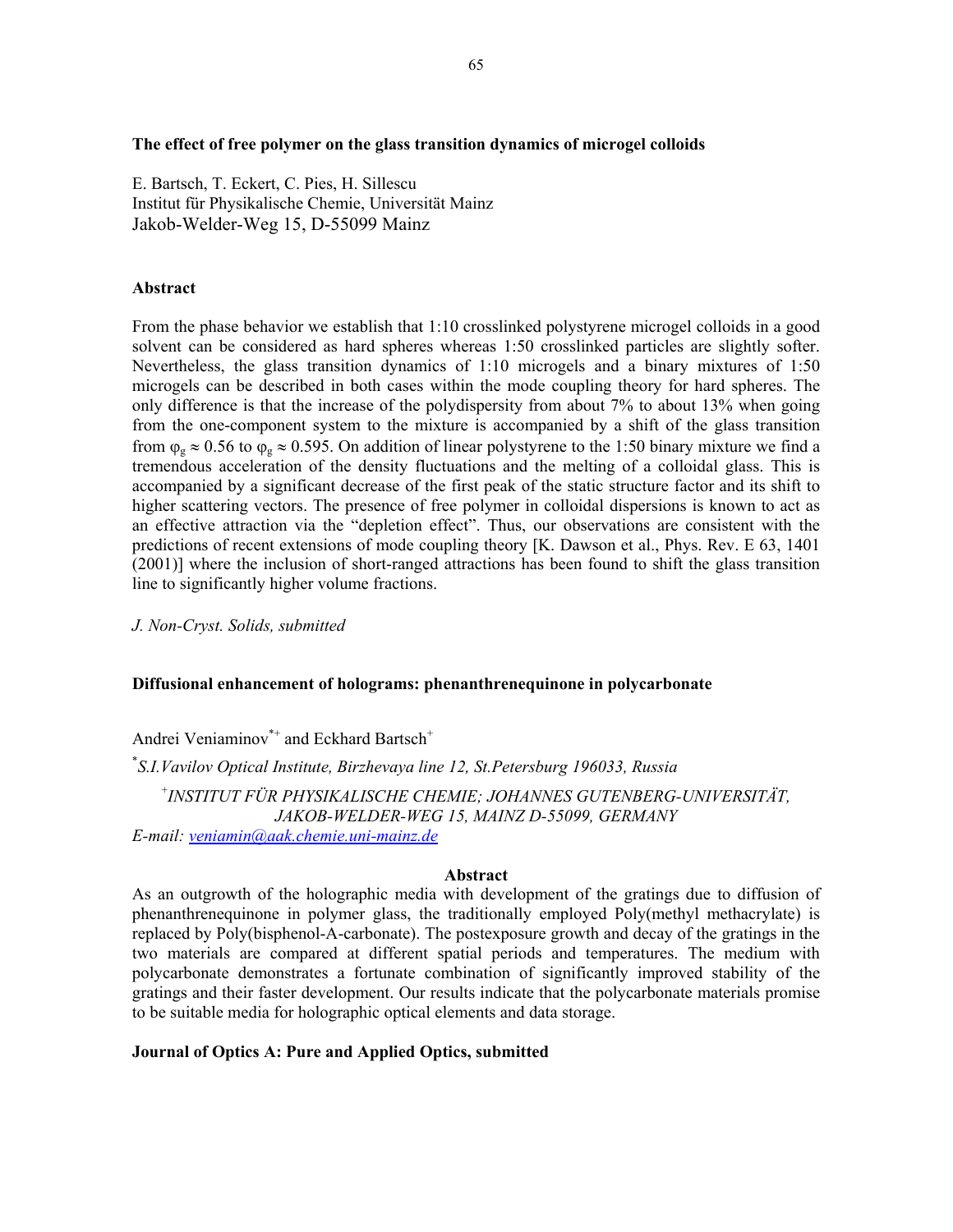## **Work in progress**

- Glass transition dynamics of highly crosslinked polystyrene microgel colloids (Ph.D. thesis)
- Phase behaviour and short-range order of polystyrene microgel colloids of varying crosslink density (Ph.D. thesis)
- On the crosslink density distribution in polstyrene microgel particles A SANS study
- Particle coalescence in film forming colloidal dispersions studied by forced Rayleigh scattering (Ph.D. thesis)
- Long-time self-diffusion and rheology of microgel particles (Ph.D. thesis)
- Synthesis and characterization of core-shell colloids with fluorocarbon cores (Ph.D. thesis)
- Phase behaviour, short-range order and dynamics of mixtures of polystyrene microgel colloids and linear polstyrene (Ph.D. thesis)

## **Recent publications**

S. Kirsch, A. Dörk, E. Bartsch, H. Sillescu, K. Landfester, H.-W. Spiess, W. Mächtle **Synthesis and Characterization of Highly Crosslinked, Monodisperse Core-Shelland Inverted Core-Shell Particles. Polystyrene/Poly-t-Butylacrylate Core-Shell and Inverse Core-Shell Particles.** 

Macromolecules **32**, 4508 (1999)

## **Synthesis and characterization of core-shell colloids with fluoro-carbon cores**

J. Othegraven, R. Piazza<sup>#</sup>, E. Bartsch<sup>\*</sup> Macromol. Symp. **151**, 515 (2000)

### **Film-forming Colloidal Dispersions Studied by Tracer Methods**

Tobias Baumgart<sup>1</sup>, Sibylle Cramer<sup>2</sup>, Thilo Jahr<sup>3</sup>, Andrei Veniaminov<sup>3</sup>, Jörg Adams<sup>1</sup>, Jürgen Fuhrmann<sup>1</sup>, Gunnar Jeschke<sup>2</sup>, Uli Wiesner<sup>2</sup>, Hans W. Spiess<sup>2</sup>, Eckhard Bartsch<sup>\*,3</sup>, Hans Sillescu<sup>3</sup> Macromol. Symp. **151**, 451 (2000)

### **Crystallizing Polystyrene-Microgel-Colloids**

A. Stipp<sup>1</sup>, C. Sinn<sup>1</sup>, T. Palberg<sup>1</sup>, I. Weber<sup>2</sup>, E. Bartsch<sup>2</sup> Progr. Colloid Polym. Sci. **115**, 59 (2000)

### **Anomalous tracer diffusion in film forming colloidal dispersions**

E. Bartsch, T. Jahr, A. Veniaminov, H. Sillescu J. Phys. IV France **10**, Pr7-289 (2000)

## **Diffusion and Mobility of Solutes in Viscous and Glassy Systems Studied by Optical Techniques**

E. Bartsch, T. Eckert, T. Jahr, A. Veniaminov, H. Sillescu Proceedings of ISOPOW 2000, 8th International Symposium on the Properties of Water, 16-21 September 2000, Zichron Yaakov, Israel (Lillford P.J. Ed.) Technomic Publishing Co, Lancaster PA, 2001.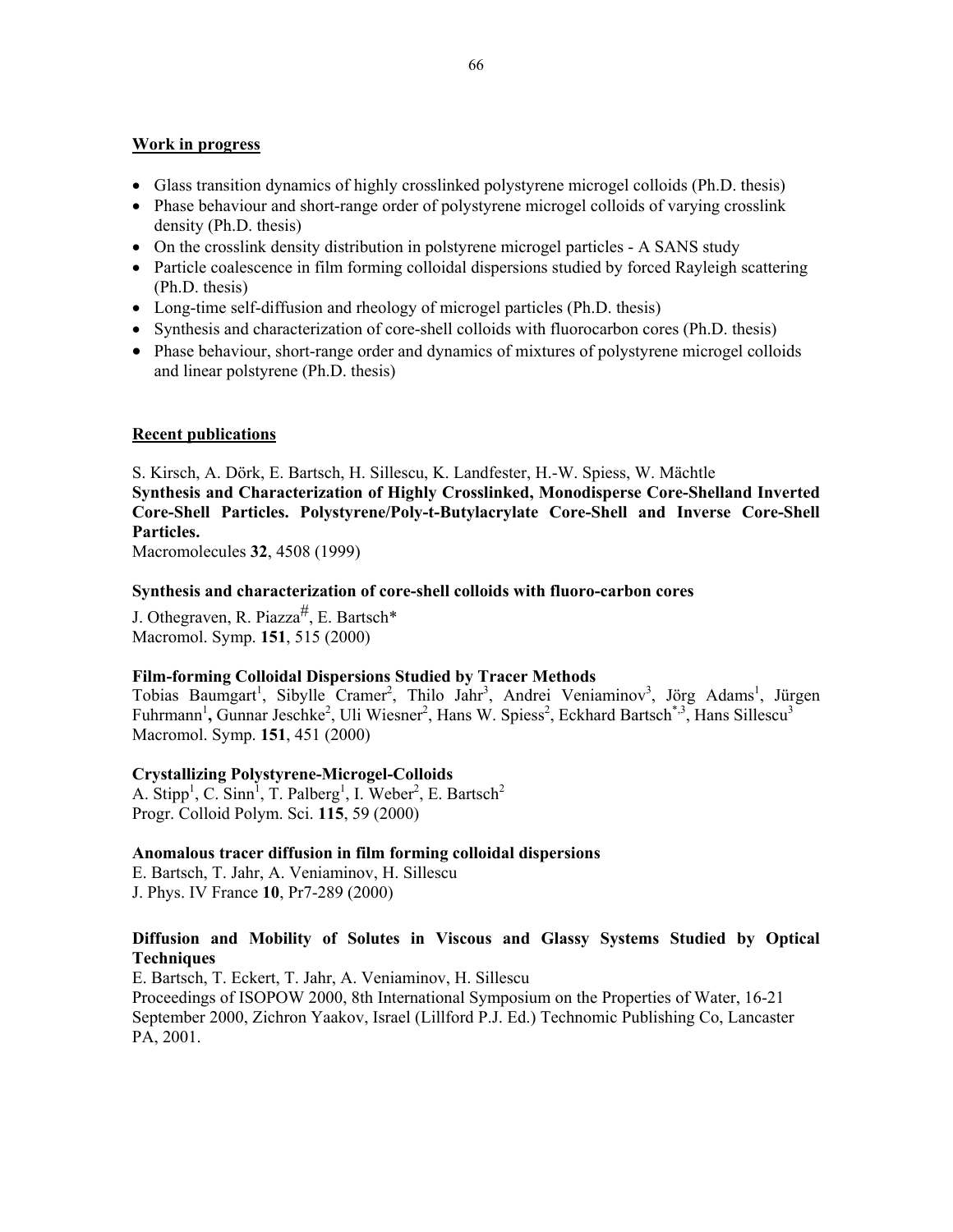## **Contribution of the research group Van Herk/Meuldijk, Eindhoven University of Technology The Netherlands**

In the year 2001 Prof. Anton German retired. He is still active in the foundation emulsion polymerization. Prof. Alex van Herk is continuing the research in the field of emulsion polymerization and related topics (as shown in the scheme).

A small account of results obtained in 2001 is given below, followed by a list of publications.



*Process strategies* have been developed to obtain homogeneous copolymers or copolymers of welldefined heterogeneity. It was shown that copolymers with the same average chemical composition but different CCDs show dramatic differences in mechanical properties.

The implementation of *on-line Raman spectroscopy* in emulsion copolymerization has been successful for several systems. Pulses of radicals (through light or electron beam) have been used to obtain the *local monomer concentration* in for example latices and vesicles.

Mechanistic studies towards the elucidation of RAFT, CCTA and ATRP have supported the development of strategies to synthesize block copolymers, both in homogeneous and heterogeneous systems.

 *Living radical polymerizations* were studied, since these may open very interesting perspectives for the preparation of (multi)block copolymers and in preparing narrow molar mass distributions. There is a strong incentive to apply 'living' radical polymerization (LRP) in water based emulsion polymerizations to produce *block copolymer latexes* in a cost-efficient way. LRP methods based on *dithiocompound reversible chain transfer agents*, such as MADIX and RAFT appear to be the most significant breakthrough in the field next to *Atom Transfer Radical Polymerization* (ATRP). Both mechanisms have been implemented in emulsion polymerizations and have led to successful reactions and interesting morphologies.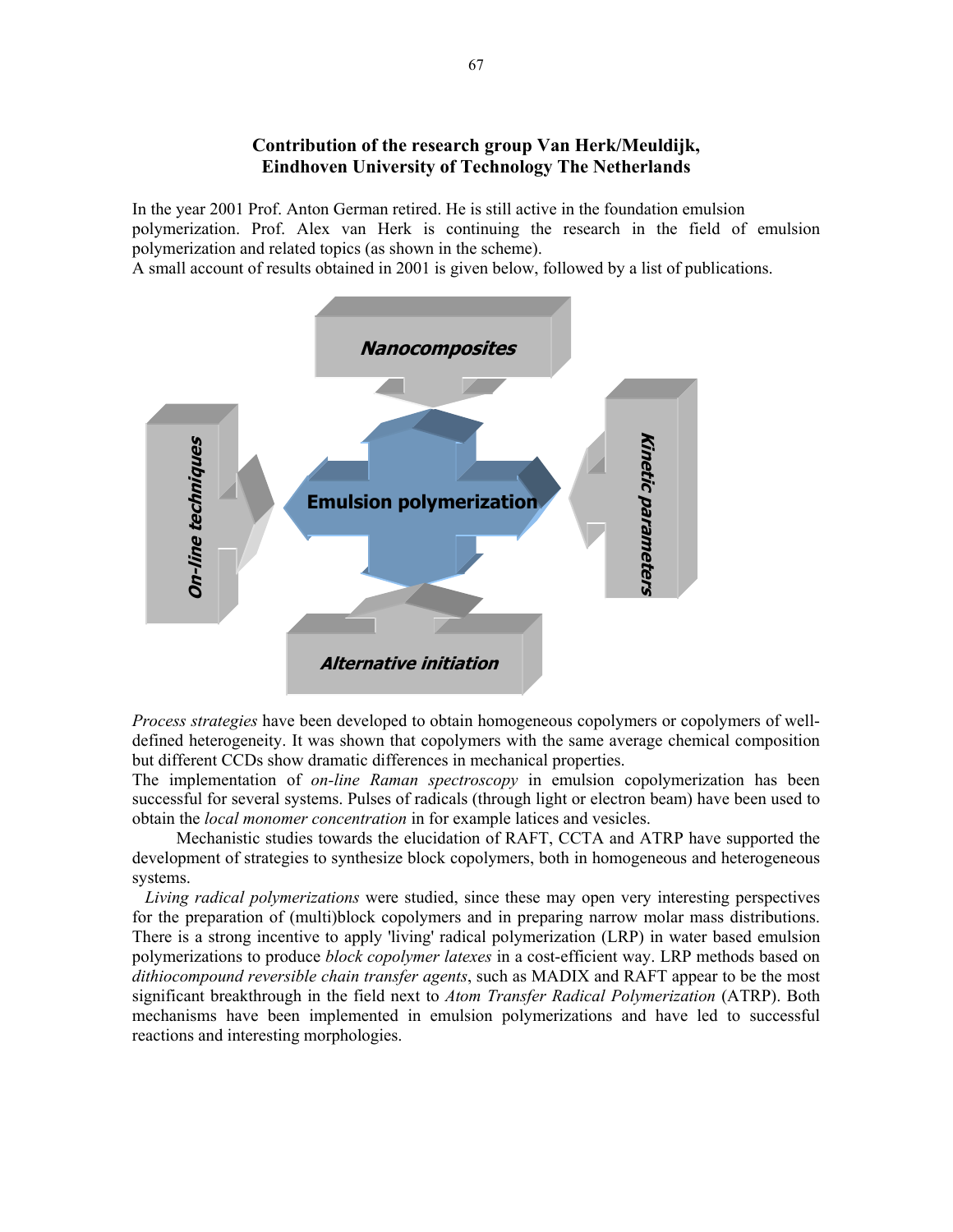The replacement of conventional chain transfer agents by catalytic chain transfer agents in emulsion polymerization has been investigated.

 Through *electron beam initiation* optically transparent latices have been prepared without high levels of surfactant as normally necessary. The bio-optical applications of

these latices are currently under investigation together with the biomedical industry.

Latex production is in general carried out in large scale (semi-) batch processes. Research in the field of (semi-) batch processes was focused on the influence of operation and scale on the particle nucleation process. We have demonstrated that scale sensitivity of emulsion polymerisation reactors is mainly governed by the quality of emulsification which has a large influence on the course of the nucleation process and so on the particle size distribution of the product. We have also demonstrated that the rate of heating of the reaction mixture at the beginning of the emulsion polymerisation process is an essential parameter for the particle size distribution of the final product.

We have shown that the pulsed packed column (PPC) is a very useful reactor for the production of seed particles. The pulsed packed column combines low net flow rates with intensive radial mixing. Oscillation free production of seed latex without fouling is possible in the PPC. Homogeneous copolymers and copolymers with a bimodal chemical composition distribution can be produced in the PPC and a series of CSTRs

### **References 2001 in the area of emulsion polymerization**

Mark van den Brink, Michel Pepers, Alex M. van Herk and Anton L. German On-line monitoring and composition control of the emulsion copolymerization of VeoVa 9 and butyl acrylate by raman spectroscopy Polymer Reaction Engineering, 9(2) (2001) 101-133

Martin Jung, Eelco M.S. van Hamersveld, Thibault Julien, Alex M. van Herk Pulsed-laser polymerization in compartmentalized liquids, 2a Miniemulsions Macromol. Rapid. Commun., 22 (2001) 978-982

Bas Pierik, Desiree Masclee, Alex M. van Herk Catalytic chain transfer copolymerization of methyl methacrylate and methyl acrylate Macromol. Symp., 165 (2001) 19-27

Rainer Vollmerhaus, Bas Pierik and Alex M. van Herk Tying up loose ends: Some mechanistic aspects of catalytic chain transfer Macromol. Symp., 165 (2001) 123-131

Terence S. Wilkinson, Armin Boonstra, Amaia Montoya-Goni, Steven van Es, Michael J. Monteiro and Anton L. German Synthesis and characterization of a novel addition-fragmentation reactive surfactant (TRANSURF) for use in free-radical emulsion polymerizations Journal of Colloid and Interface Science, 237 (2001) 21-27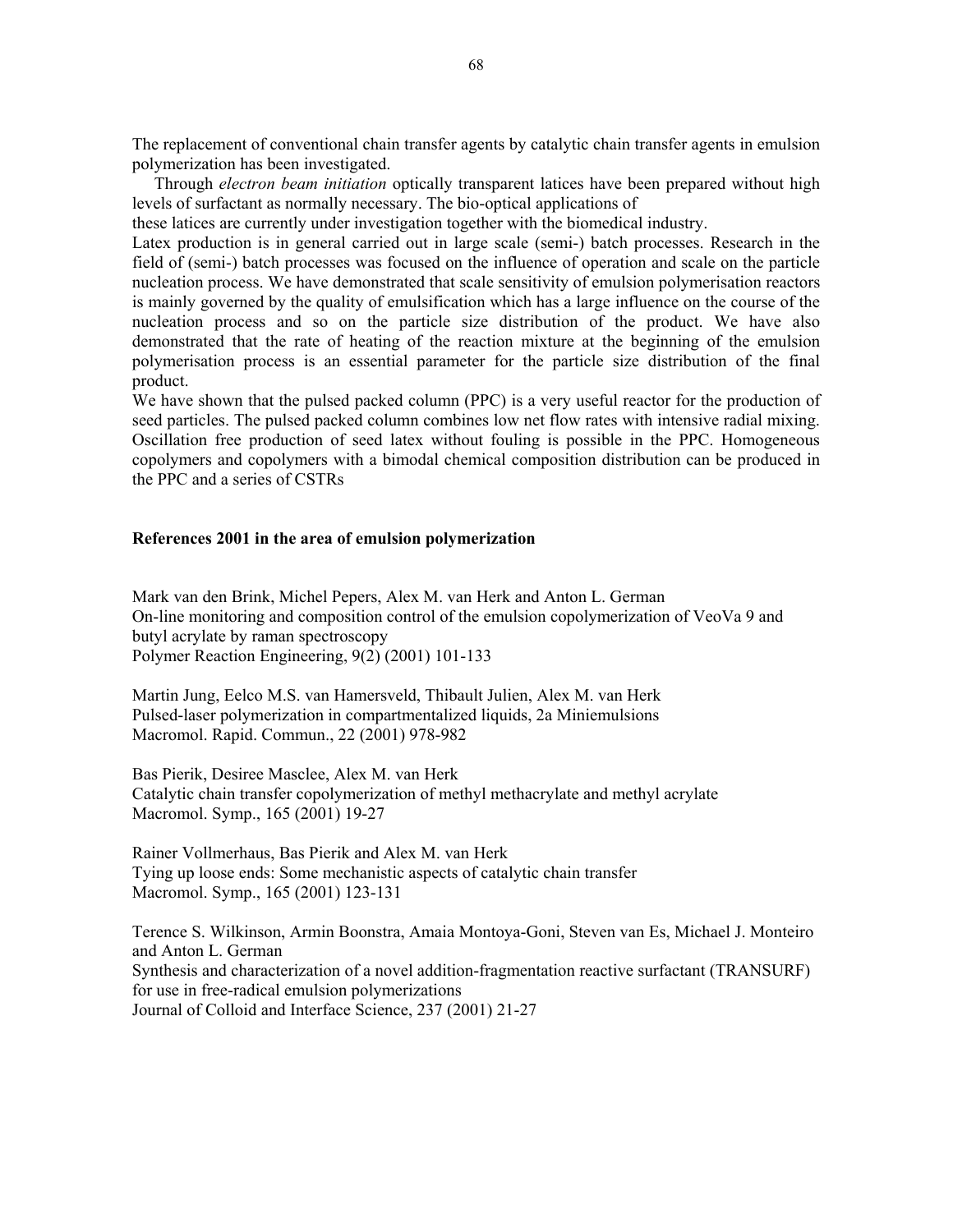M. Jung, A.L. German, H.R. Fischer Polymerisation in lyotropic liquid-crystalline phases of dioctadecyldimethylammonium bromide Colloid Polym. Sci., 279 (2001) 105-113

Young-Jun Park, Michael J. Monteiro, Steven van Es, Anton L. German Effect of ambient crosslinking on the mechanical properties and film morphology of PSTY-P(BAco-AAEMA) reactive composite latexes Eur. Polym. J., 37 (2001) 965-973

F.LS. Geurts, A.M. van Herk and A.L. German Encapsulation of aluminium hydroxide fillers with poly-methyl-methacrylate J. Microencapsulation, vol. 18 (2001) 533-543

C.A. Scholtens, J. Meuldijk, and A.A.H. Drinkenburg Chem. Engng. Sci., 56 (2001) 955 Production of Copolymers with a Predefined Intermolecular Chemical Composition Distribution by Emulsion Polymerisation in a Continuously Operated Reactor

M.F. Kemmere, J. Meuldijk, A.A.H. Drinkenburg, and A.L. German J. Appl. Polym. Sci., 79 (2001) 944 A reaction calorimetric study on emulsification effects during emulsion polymerization of styrene and vinyl acetate

M.F. Kemmere, J. Meuldijk, A.A.H. Drinkenburg, and A.L. German Chemical Engineering Communications, 186 (2001) 217 Development of batch emulsion polymerization processes

J. Meuldijk, C.A. Scholtens, F.H.A.M. van den Boomen, and A.A.H. Drinkenburg Chimia, 55 (2001) 242 Production of Copolymer Latexes in Continuously Operated Reactors

J. Meuldijk, C.A. Scholtens, X.E.E. Reynhout, A.A.H. Drinkenburg Dechema Monographien, 137 (2001) 633 Polymer Latex Production: from (Semi-)Batchwise to Continuous Operation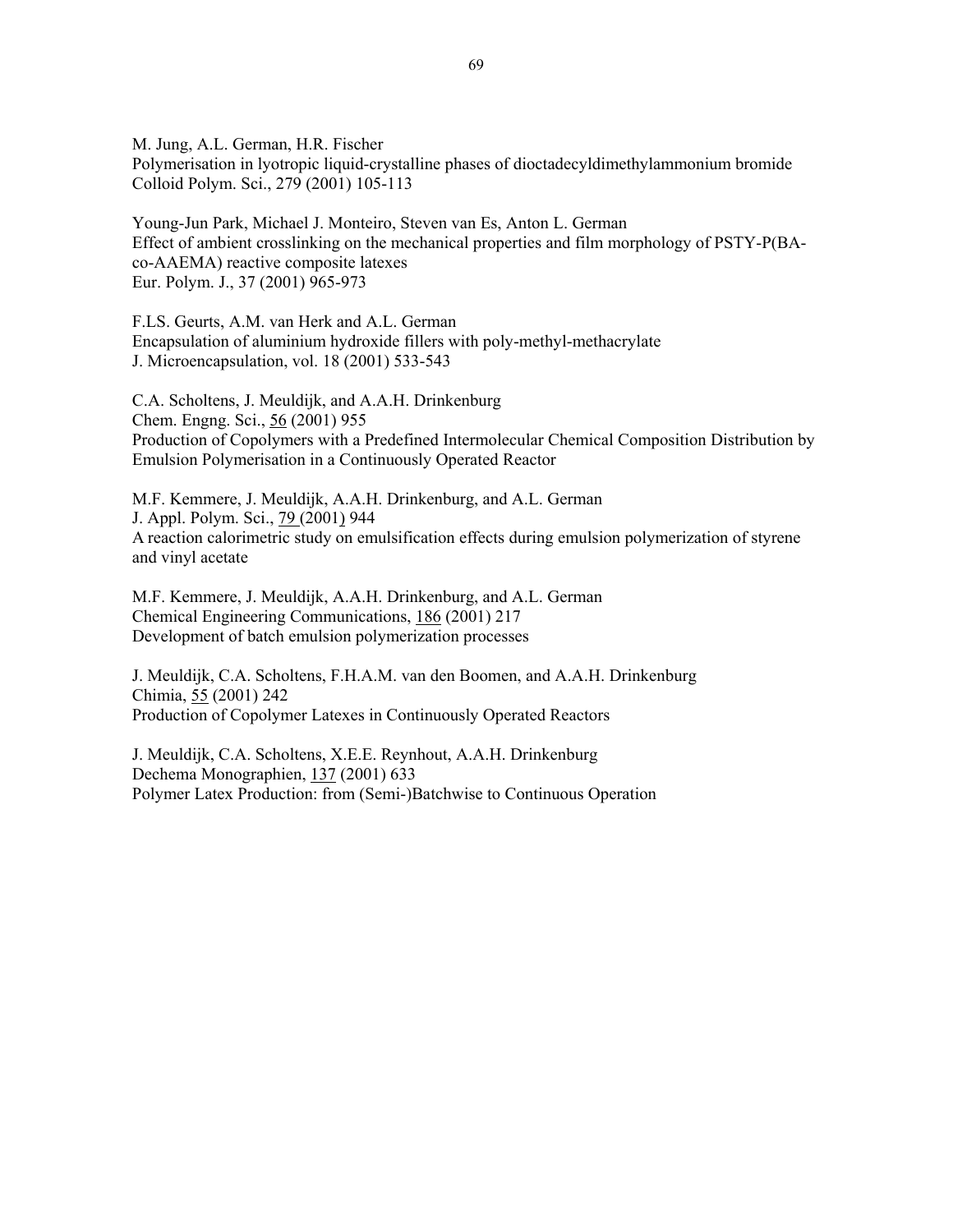## **Contribution to IPCG Newsletter From Laboratoire de Chimie des Procédés de Polymérisation( LCPP-CNRS) and Unité Mixte CNRS-bioMérieux Lyon-France**

### **(submitted by A. Guyot and C. Pichot)**

### **Picosecond Fluorescence Studies of the Surface Morphology of Charged Polystyrene Latex Particles**

J. P. S. Farinha, M.-T. Charreyre, J. M. G. Martinho, M. A. Winnik, and C. Pichot, *Centro de Qu*ý*´mica-F*ý*´sica Molecular, Instituto Superior T*e*´cnico, Av. Rovisco Pais, 1049-001 Lisboa, Portugal.* 

 *Unit*e´ *Mixte CNRS-bioM*e*´rieux, ENSL, 46 All*e*´e d'Italie 69364 Lyon Cedex, Franc. Department of Chemistry, University of Toronto, 80 St. George St., Toronto, Ontario, Canada M5S 3H6* 2617.

**Abstract**: Two negatively charged polystyrene latex dispersions with particles of similar diameter (around 100 nm) but different surface charge density (1.7  $\mu$ C/cm 2 for CG18 and 2.3  $\mu$ C/cm 2 for CG5) were compared in terms of their surface morphology. Since they were synthesized in the presence of a redox initiator (potassium persulfate/sodium metabisulfite), particles bore sulfate and sulfonate charged groups at the surface. Fluorescence decay measurements were performed in situ on these latex samples, using a pair of fluorescent cationic dyes adsorbed onto the surface: Rhodamine 6G (R6G) as the energy transfer donor and malachite green carbinol hydrochloride (MG) as the acceptor. Since the kinetics of the direct nonradiative energy transfer process between the dyes is sensitive to the donor and acceptor distributions, fluorescence decay measurements provide information about the binding distribution of the cationic dyes, which reflects the distribution of the negative charges at the latex particle surface. For the highly charged sample (CG5), we found a dye distribution reflecting an interface thickness with an average value of  $\delta = 2.9 \pm 0.2$  nm. For the CG18 sample, having a lower surface charge density, a thinner dye distribution was evidenced, with an interface thickness  $\delta = 2.0 \pm 0.1$  nm. The broadening of the distribution with the increase of surface charge density was interpreted in terms of the steric hindrance and the electrostatic repulsion between the charged polymer chain ends extending into the aqueous medium.

*(Langmuir 2001, 17, 2617-2623)* 

## **Hydrophilic magnetic latex for nucleic acid extraction, purification and concentration**

A. Elaïssari<sup>a</sup>, M. Rodrigue<sup>b</sup>, F. Meunier<sup>a</sup>, C. Herve<sup>b</sup>

<sup>a</sup> UMR-2142 CNRS-bioMérieux, ENS de Lyon, 46 allée d'Italie, 69364 Lyon cedex 07, France.

b bioMérieux Laboratory, Parc d'activité de Moulin à Vent Bât. 20, 33 rue Dr Levy, 69200 Vénissieux, France

**Abstract** : Core-shell magnetic latex particles bearing poly(N-isopropylacrylamide) in the shell were prepared by encapsulation of magnetic core using precipitation polymerization process. The cationic character of the particles surface is favorable for nucleic acid adsorption-desorption by controlling the pH and salinity of the medium. The concentration process of nucleic acids was presented and proven using DNA as a model.

**(Journal of Magnetism and Magnetic Materials, 225, 127-133, 2001)**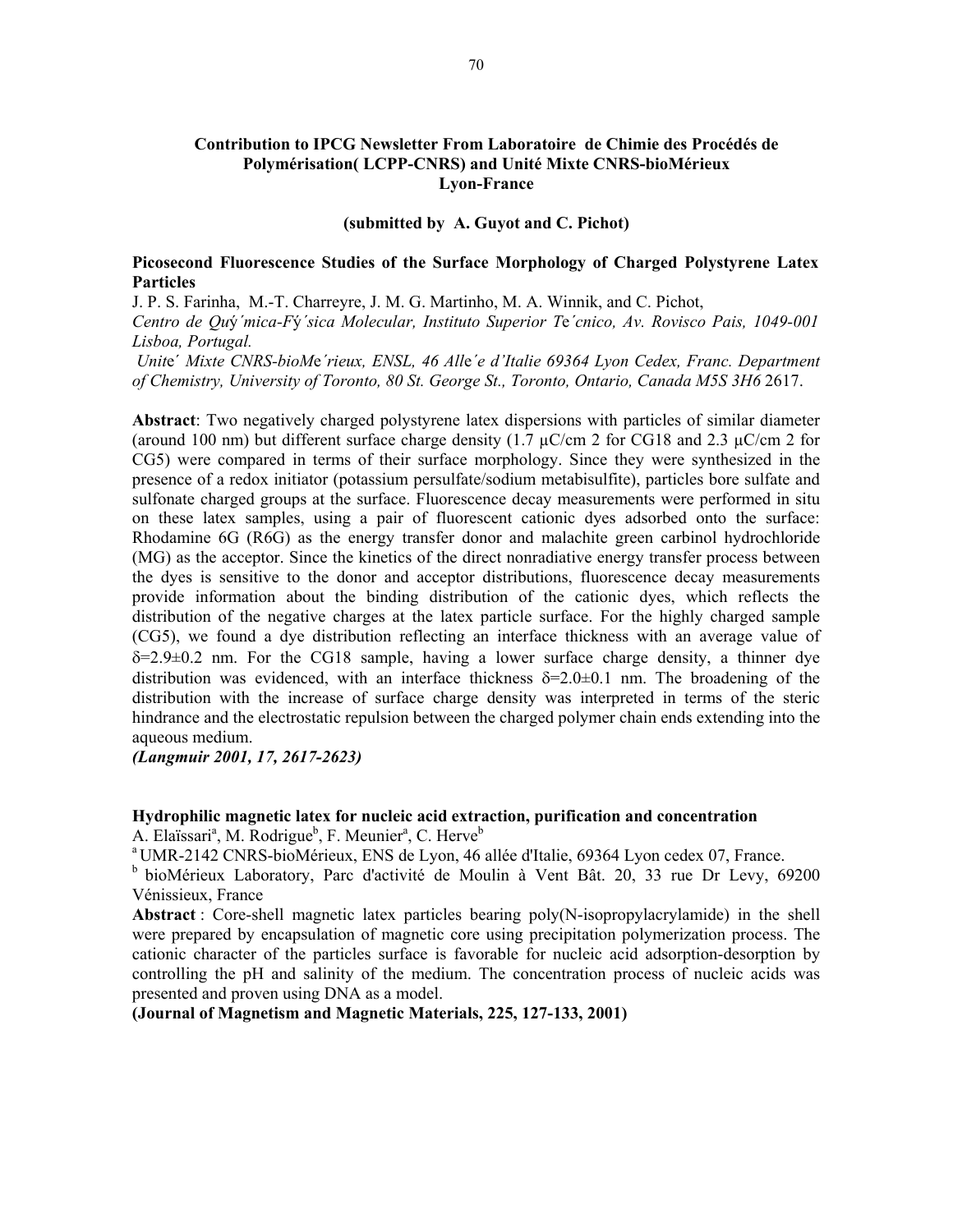# **Thermosensitive magnetic latex particles for controlling protein adsorption-desorption ,**A. Elaïssari, V. Bourrel

UMR-2142 CNRS-bioMérieux, ENS de Lyon, 46 allée d'Italie, 69364 Lyon cedex 07, France.

**Abstract**: Thermosensitive core-shell magnetic latex with a magnetic polystyrene core and a rich poly(N- isopropylacrylamide) shell layer was prepared via the seed precipitation polymerization process using magnetic polystyrene particles (as the seed). The adsorption and desorption of Human Serum Albumin (HSA) onto the prepared thermosensitive magnetic latex particles were examined as a function of temperature, incubation time, pH and ionic strength. *(Journal of Magnetism and Magnetic Materials, 225, 151-155, 2001)* 

## **Oligonucleotide-polymer nanoparticles conjugates: applications to diagnostics**

M.H. Charles, M.T. Charreyre, T. Delair, A. Elaïssari, C. Pichot, Unité Mixte CNRS-bioMérieux, 46 Allée d'Italie, ENS Lyon, 69364, Lyon Cedex 07 - France

Abstract: The paper aims at reviewing on recent studies investigated in this lab on the preparation, properties and applications in the biomedical field of oligodesoxyribonucleotides (ODN)-latex conjugates. Hydrophobic and hydrophilic nanoparticles proved to be suitable supports for such ss-DNA fragments, preferentially when they are cationically charged regarding to the negatively charge phosphates of ODNs in a broad range of pH. The adsorption and desorption behavior of these ODNs onto latex particles needed to be investigated before carrying out their covalent grafting. Several parameters were found to play a role on the adsorption behavior such as pH, ionic strength, surface charge density and HLB of the particle interface. Covalent coupling of ODNs was performed through the amino terminated alkyl spacer of the ODN, the efficiency of grafting being monitored by selecting pH, salinity and adequate nonionic surfactant. Conformation of immobilized oligonucleotides can be analyzed both by fluorescence energy transfer and neutron scattering techniques, indicating that basic pH, high ionic strength and high surface grafting of ODNs favored a brush conformation. Such ODN bearing nanoparticles were found suitable for enhancing the sensitivity of diagnostic test involving DNA capture and detection.

(STP. Pharma Science 11 (4) 251-263, 2001)

## **Oligodeoxyribonucleotide Activation with 2,4-Phenylene diisothiocyanate and their Covalent Grafting onto Amine-Functionalized Latex Microspheres**

F. Ganachaud<sup>1#</sup>, A. Laayoun<sup>2</sup>, C. Chaix<sup>1</sup>, Th. Delair<sup>1</sup>, C. Pichot<sup>1</sup>, A. Elaïssari<sup>1</sup>

<sup>1</sup> Unité Mixte CNRS/bioMérieux, Ecole Normale Supérieure de Lyon, 46 Allée d'Italie 69364 Lyon Cedex 07.

<sup>2</sup> bioMérieux SA, Parc d'Activité de Moulin à Vent, 33 Rue du Docteur Lévy, 69693 VENISSIEUX Cedex.

**Abstract**: The activation of various synthetic oligodeoxyribonucleotides (ODNs), bearing an hexamethyl amine arm at their 5'-end, with the 2,4-phenylenediisothiocyanate (PDC) was studied. The activation reaction had to be performed within 40 min, because of competitive hydrolysis of the isothiocyanate functions. ODN modifications were then characterized by different analytical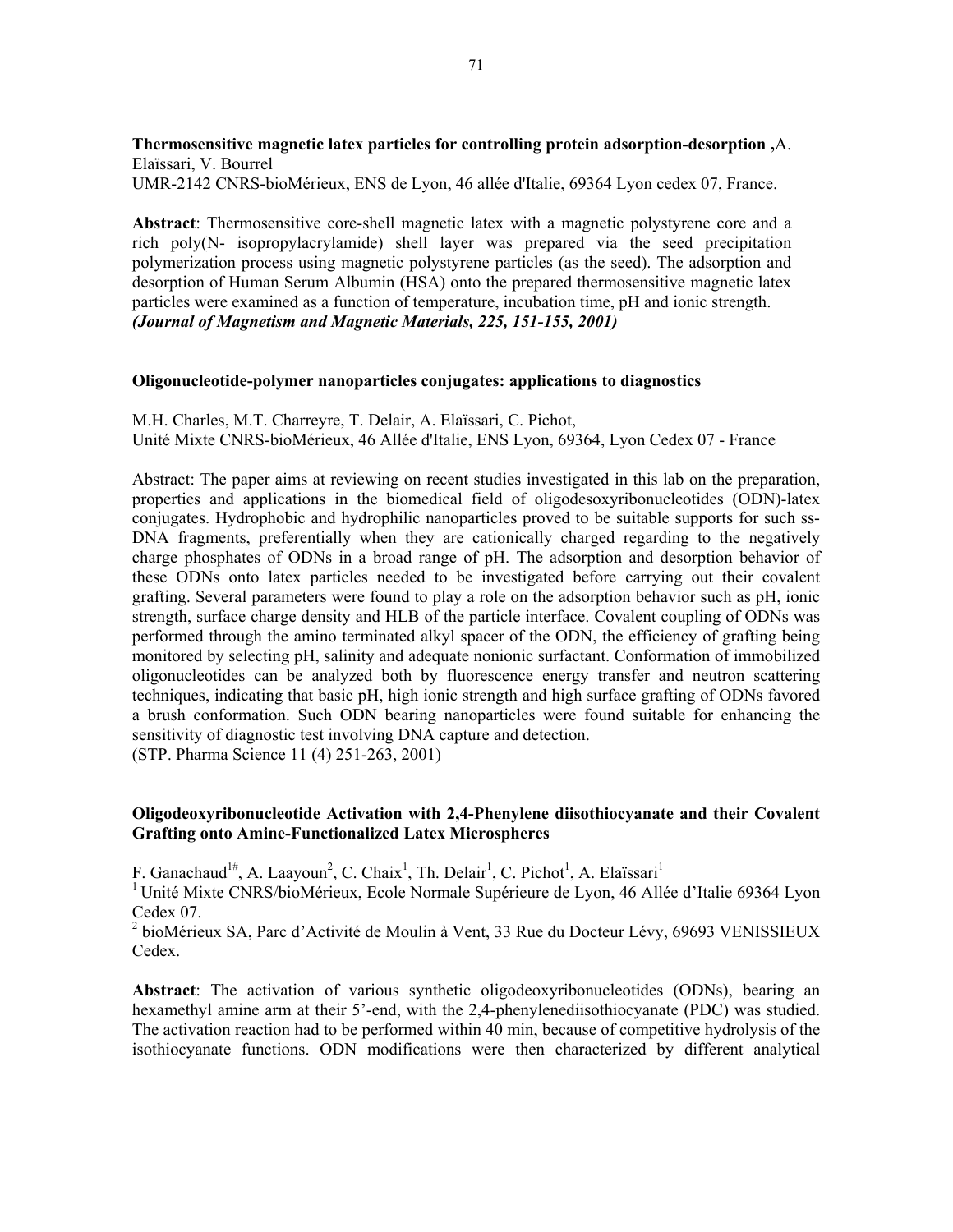methods i.e. gel capillary electrophoresis, Matrix-Assisted Laser Desorption-Ionization-Time of Flight (MALDI-TOF) mass spectrometry. Moreover, activation of the amine groups of the nucleic bases was evidenced through the chemical analysis of the enzymatic-digested conjugate (PDC-ODN) by reverse phase HPLC. Preliminary results on the covalent grafting of activated ODNs molecules onto the aminated latex particles showed that the amount of grafted ODNs was directly related to the number of potential grafting sites on the nucleic acid probe (primary amine group of hexamethyl arm and amine functions of the nucleic bases).

*(Dispersion Science and Technology, Vol. 22, Issue 5, 473-484, 2001)* 

### **Polymer functionalized nano-emulsions as potential synthetic DNA vectors**

Thomas Trimaille, Carole Chaix, Christian Pichot, Thierry Delair\* UMR 2142, CNRS-bioMérieux, ENS-Lyon, 46 allée d'Italie 69364 Lyon Cédex 07

**Abstract**: Well characterized nanosized triglyceride based nano-emulsions were obtained by surface deposition of cationic comb-like copolymers. The adsorption isotherms of a pdT15 oligonucleotide and a model plasmid showed that the process was dependent on the nature of the interfaces. Two different regimes were observed : one at low nucleic acid coverage, independent on the initial plasmid concentration and, the second one at high coverage, which was nucleic acid concentration dependent. The level of compaction of plasmid complexed onto the functional emulsions was lower than that obtained with the parent free polymer.

*(Colloid Polymer Science, 2001 279 :784-792)* 

## **Functionalization of poly[N-ethylmethacrylamide] thermosensitive particles by phenyl boronic acid**

P. Hazot<sup>1,2</sup>, T. Delair<sup>1</sup>, A. Elaïssari<sup>1</sup>, J-P. Chapel<sup>2</sup>, C. Pichot<sup>1,\*</sup>

<sup>1</sup> Unité Mixte CNRS-bioMérieux, 46Allée d'Italie, ENS-Lyon, 69364 - France

<sup>2</sup> Laboratoire des Matériaux Polymères et des Biomatériaux, CNRS, UMR 5627, Université Claude Bernard, 43 bd du 11 novembre 1918, 69622 Villeurbanne - France

**Abstract:** The synthesis of poly[N-ethylmethacrylamide (NEMAM)] thermosensitive particles functionalized with phenylboronic acid (PhBA) groups has been performed by emulsion/precipitation polymerization of NEMAM in water at 90°C using ethylene glycol dimethacrylate (EGDMA) as an hydrophobic crosslinker, phenylboronic acid methacrylamide (PhBAMA) as functional monomer and potassium persulfate (KPS) as initiator. The influence of the PhBAMA concentration and mode of monomer addition (batch or shot growth processes) have been examined both on the polymerization kinetics and on the physico-chemical and colloidal properties of the final particles. Results have been discussed according to the ionogenic and hydrophobic nature of the functional monomer. It has been directly and clearly evidenced by using ESCA analysis that PBA was successfully incorporated at the particle surface, especially when using a shot growth process, a result which was indirectly confirmed by investigating the electrophoretic mobility behavior of the various latexes as a function of pH.

*(Colloid Polymer Science, in press)* 

**Others: Preparation and characterization of poly(N-isopropylacrylamide-codimethylaminoethylmethacrylate) microgel latexes.** 

L. Zha, J. Hu, C. Wang, S. Fu, A. Elaïssari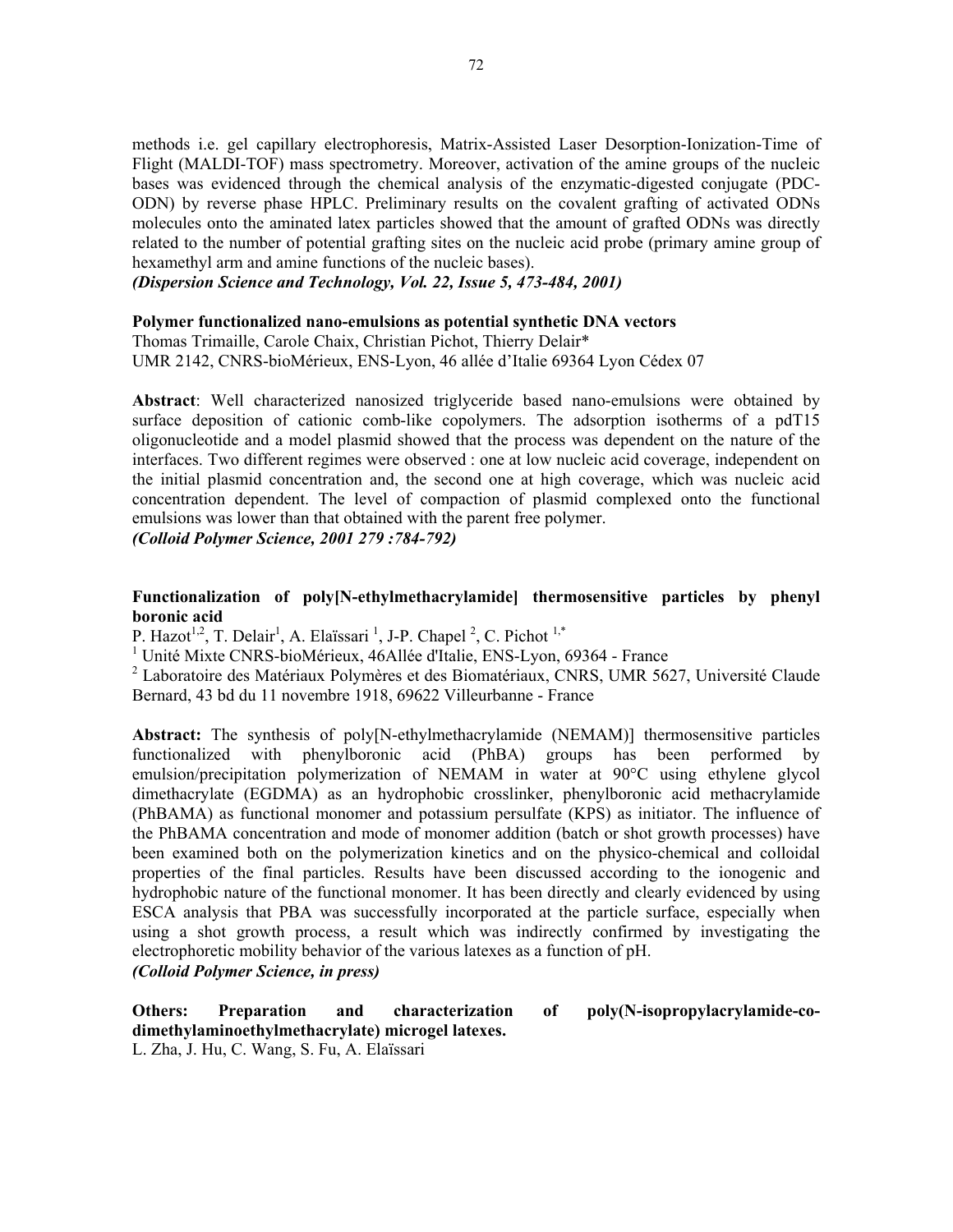## *(Colloid Polymer Science, 280 : 1-6 2002)*

**Nonionic maleic surfmers,** I.Uzulina, A.Zicmanis, J.Claverie, A.Guyot, LCPP/CNRS-CPE Bât. 308F, 43, Bd du 11 Novembre 1918, BP 2077, 69616 Villeurbanne Cedex, FRANCE

**Abstract:** A set of nonionic maleic surfactants have been prepared, all coming from the derivatization of maleic hemiesters with a long alkyl chain .They are either amidoesters or diester products. In the case of amidoesters, the acid group was first activated and then reacted with primary , or secondary or tertiary ethanolamine compounds. In the case of diesters, the hemiester was reacted directly with glycidol, in acid or basic conditions. These surfactants were characterized for their structure by  ${}^{1}$ H NMR, and for their surface active properties, by surface tension measurements. They were engaged further in batch emulsion polymerisation of styrene, and seeded core-shell copolymerisation of a 1/ mixture of styrene and butylacrylate in a semi-continuous process . In both cases, stable latexes with high monomer conversion, and limited amounts of floc were produced, with about the targetted particle size.It was shown that these reactive surfactants are incorporated with high yields, being not extracted with acetone or ethanol. However, these latexes do not display the expected steric stabilization observed with other usual nonionic surfactants. (Submitted to Macromol.Chem.Phys.)

#### **Non Ionic Reactive Surfactants. I.Synthesis and Characterization**

Menno Dufour and Alain Guyot, LCPP/CNRS-CPE Bât. 308F, 43, Bd du 11 Novembre 1918, BP 2077, 69616 Villeurbanne Cedex, FRANCE

**Abstract**: A procedure to prepare non ionic reactive surfactants with different polymerizable groups is described. These syntheses involve the initiation of living anionic ring opening polymerization of ethylene oxide and propylene oxide (respectively for the hydrophilic part and the hydrophobic part) by a potassium salt prepared from the stoechiometric reaction of potassium hydride and di ethylene glycol mono methyl ether. The resulting anion is reacted with chloride compounds (methacryloyl, allyl,vinylaceto) and maleic anhydride, as well as with isobutanoyl chloride leading to a non polymerizable compound having a similar structure. Then, it was possible to produce a range of reactive surfactants more or less reactive with the monomers .These surfactants are expected to be used further in emulsion polymerization processes (styrene and butyl acrylate).

This procedure gives good control of both hydrophobic and hydrophilic parts, and the end reaction for the different functionality of surfmers is quite quantitative. All the surfactants were characterized by SEC and <sup>1</sup>H NMR, physicochemical properties, such as CMC and specific area  $(a_s)$ were also measured.

# **Non Ionic Reactive surfactants.Part II Core-Shell latexes from emulsionpolymerisations**  Menno G. Dufour, Alain Guyot, LCPP/CNRS-CPE Bât. 308F, 43, Bd du 11 Novembre 1918, BP 2077, 69616 Villeurbanne Cedex, FRANCE

**Abstract:** Non ionic polymerizable surfactants (surfmers) with different reactive part (i.e. methacrylic, allylic, maleic and vinylic) and non-reactive analog have been applied in emulsion copolymerization of styrene and butyl acrylate in a seeded semibatch process. Stable core-shell latexes at 35 % of solid contents with low level of coagulum and controlled particle size (according to the right amount of surfactant engaged in the emulsion polymerization process) have been obtained. Some of them, due to the reactivity ratio of the polymerizable group versus the engage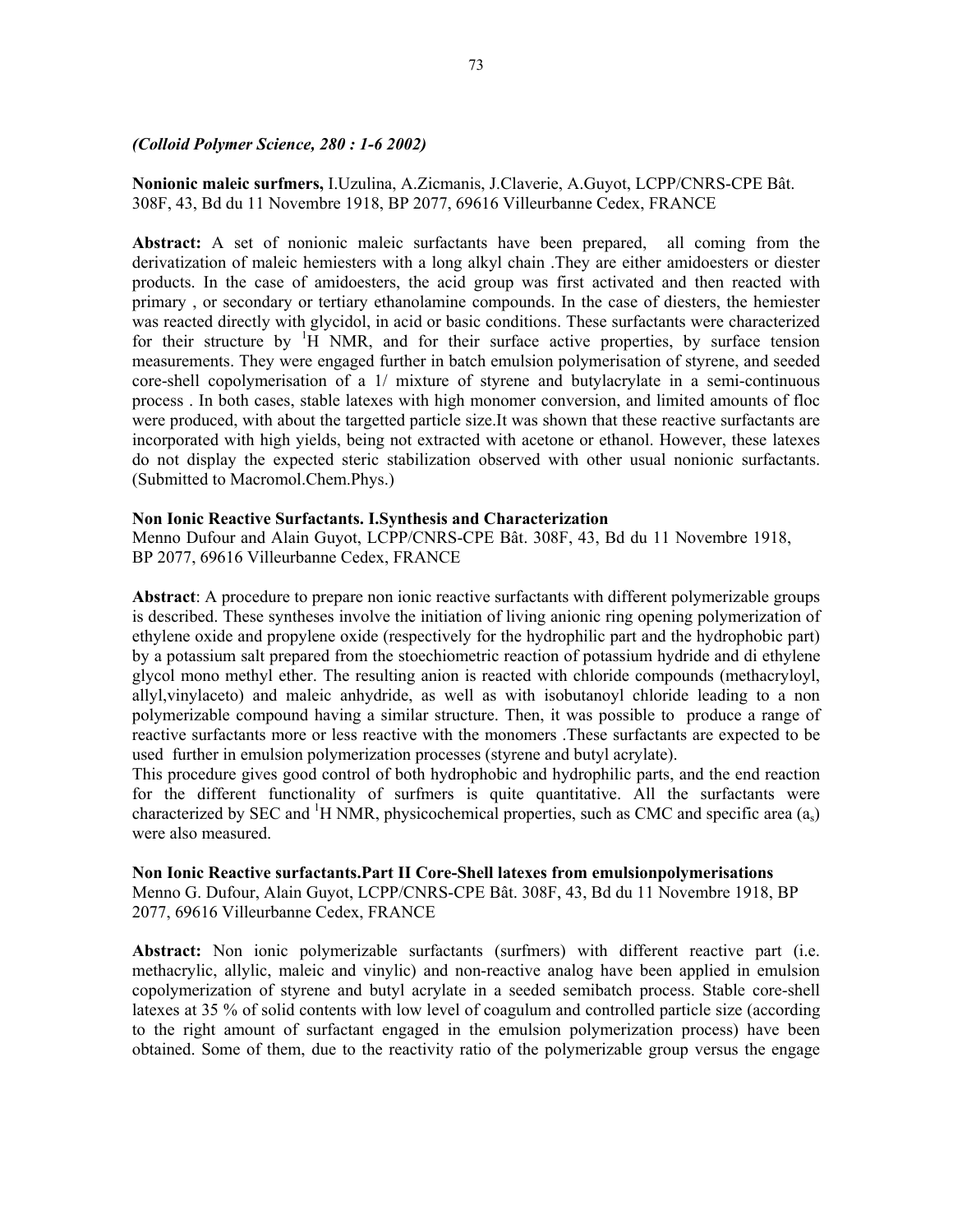monomers, are stable to freeze thaw cycles, electrolytes and organic solvent such as acetone. The incorporation yields of each surfmers were then investigated by precipitation of the latexes into acetone or by ultrafiltration techniques.

# **Hybrid latex particles coated with silica**

Isabelle Tissot<sup>1</sup>, Christian Novat<sup>1</sup>, Frédéric Lefebvre<sup>2</sup> and Elodie Bourgeat-Lami<sup>1\*</sup> **1 LCPP and 2 LCOMS – CNRS – CPE, Bât. 308F, 43 Boulevard du 11 Nov. 1918, BP 2077, 69616 Villeurbanne cedex, France** 

**Abstract**: Hybrid latexes have been synthesized in emulsion polymerization using styrene as the main monomer and 3-(trimethoxy silyl) propyl methacrylate (MPS) as a comonomer and inorganic precursor. 29Si and 13C solid state NMR indicates that MPS copolymerized with styrene but did not condense at pH 7. The non-reacted methoxy groups of the trimethoxy silyl functionalized latex particles were involved in a second step in the growth reaction of tetraalkoxysilane in water. TEM observations and DLS measurements revealed the formation of a silica layer on the seed polymer particles. The silica-coated latexes were used further to generate voided inorganic particles by thermal degradation of the templating hybrid latex core.

# *(Macromolecules, Vol. 34, 5737-5739, 2001)*

**The role of initiation in the synthesis of silica / poly(methylmethacrylate) (PMMA) nanocomposite latex particles through emulsion polymerization**  José-Luiz Luna-Xavier, Elodie Bourgeat-Lami\* and Alain Guyot LCPP/CNRS-CPE - Bât 308F, 43 Boulevard du 11 Novembre 1918, BP 2077 69616 Villeurbanne Cedex, France

**Abstract :** Silica/PMMA nanocomposite latex particles have been synthesized by emulsion polymerization of methyl methacrylate using a non-ionic surfactant: nonylphenol polyoxyethylene (NP30) and three different initiators namely: 2,2'-azobis (2-amidinopropane) dihydrochloride (AIBA), potassium persulfate (KPS) and azo (bis) isobutyronitrile (AIBN), being cationic, anionic and non-ionic, respectively. A silica sol with an average diameter of 68 nm was used as the seed. The polymerization reaction was conducted under alkaline conditions in order to evaluate the role of the surface charge of the hydrophilic silica on the coating reaction. AIBA was found to be adsorbed on the silica surface due to electrostatic interactions of the amidine function of the cationic initiator with the silanolate groups of the oxide surface while the anionic and the non-ionic initiators did not adsorb on silica under the same conditions. Nonetheless, whatever the nature of the initiator, polymerization proved to take place on the silica particles as evidenced by transmission electron microscopy (TEM). The extent of interaction between the inorganic surface and the polymer particles was quantified by means of ultracentrifugation and a material balance. As much as 65% by weight of the total polymer formed was found to be present at the silica surface using AIBA, while only 40% for KPS, and 25% for AIBN was found to cover the silica particles under alkaline conditions. We demonstrate that by using a cationic initiator and by controlling the pH of the suspension, it is possible to significantly decrease the amount of free polymer. Coating of the silica particles proved to take place through a kind of *in situ* heterocoagulation mechanism.

**(Colloid and Polymer Science, Vol. 279 Issue 10, 947-958, 2001).**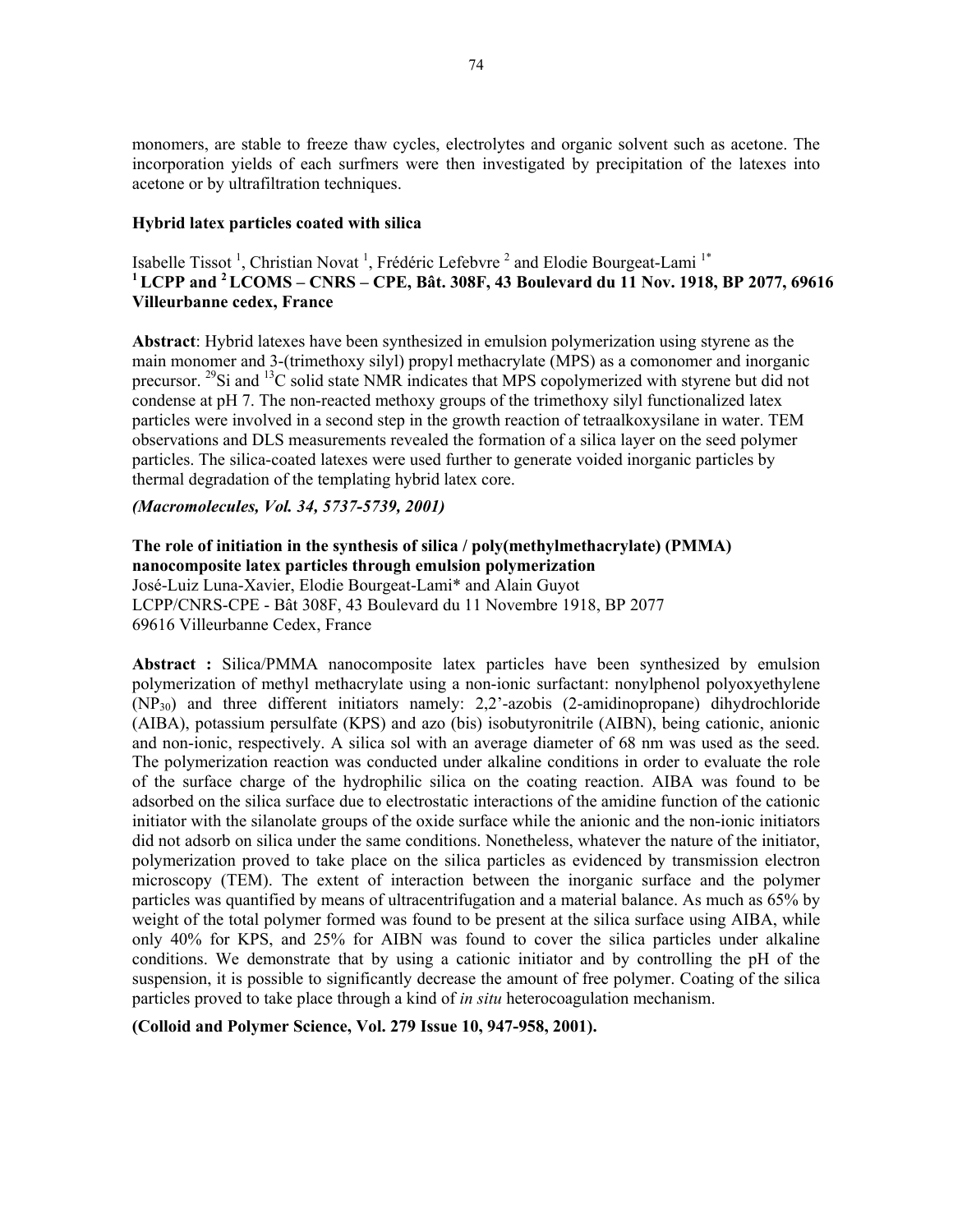## **Synthesis of composite latex particles filled with silica**

Sandrine Chalaye<sup>1</sup>, Elodie Bourgeat-Lami<sup>1\*</sup>, Jean-Luc Putaux<sup>2</sup>, Jacques Lang<sup>3</sup> <sup>1</sup>LCPP-CNRS-CPE, Bât. 308F, BP 2077, 43, Boulevard du 11 Novembre 1918, 69616 Villeurbanne Cedex, France, <sup>2</sup>CERMAV-CNRS, BP 53, 38041 Grenoble Cedex, France, and <sup>3</sup>Institut Charles Sadron, CNRS-ULP, 6, rue Boussingault, 67083 Strasbourg, France

**Abstract**: Encapsulation of silica nanoparticles was performed by dispersion polymerization of styrene, butyl acrylate and butyl methacrylate in aqueous alcoholic media. Following previous works $(1-3)$ , the silica beads were first modified by reacting on their surface the 3-trimethoxysilyl propyl methacrylate coupling agent (MPS). In every case, the silica beads are all surrounded by polymer giving composite latex particles filled with silica. Each composite particle contains from one to a great number of silica beads. Changing the size or the concentration of the silica beads, and the experimental conditions for the synthesis of the polymer particles enables to control this number. One can take benefit of this to synthesize model composite particles with controlled compositions.

*(Macromol. Symp., Special Issue, Vol. 169, 89-96, 2001).* 

# **SiOH-functionalized polystyrene latexes. A step towards the synthesis of hollow silica nanoparticles.**

I. Tissot<sup>1</sup>, J.P. Reymond<sup>2</sup>, F. Lefebvre<sup>3</sup> and E. Bourgeat-Lami<sup>1\*</sup>

# <sup>1</sup> LCPP, <sup>2</sup> LGPC and <sup>3</sup> LCOMS, CNRS, CPE, Bât. 308F, 43 Bd. du 11 Novembre 1918, **BP 2077, 69616 Villeurbanne Cedex, France**

Abstract: Following a previous work<sup>1</sup>, polystyrene latex particles containing silanol groups have been synthesized in emulsion polymerization using 3-trimethoxysilyl propyl methacrylate (MPS) as a functional comonomer. The surface properties of the functionalized polymer latexes were investigated in depth using electrophoretic measurements and the soap titration method. Both techniques gave qualitative evidence of the presence of SiOH groups at the particles surface. The concentration of surface charges was quantified by potentiometric and conductimetric titrations. As expected, the surface charge density increased with increasing the pH and with increasing MPS concentration. Due to the presence of silanol groups at the particles surface, no loss of colloidal stability was observed when the functional polystyrene lattices were suspended into ethanol/water mixtures. The silanol groups were then converted into a 20 nm thick silica layer using a procedure derived from the Stöber method.<sup>2</sup> Hollow silica nanoparticles were finally generated by thermal degradation of the templating organic latex core. This work illustrates the determining role of interfaces in the structuration of organic-inorganic colloids.

# *(Chemistry of Materials, in press).*

# **Anionic ring-opening polymerization of** ε**-caprolactone supported on colloidal silica**

- M. Joubert  $\overline{1}$ , C. Delaite  $\overline{1}$ , C. Labbe and E. Bourgeat-Lami  $\overline{2}$
- <sup>1</sup> Lab. Chimie Macromoléculaire. ENSCMu-CNRS (ICSI-UPR 9069)-3, Rue A. Werner 68093 Mulhouse, France
- <sup>2</sup> LCPP/CNRS CPE, Bât. 308F, 43, Bd. du 11 Nov. 1918, 69616 Villeurbanne, France.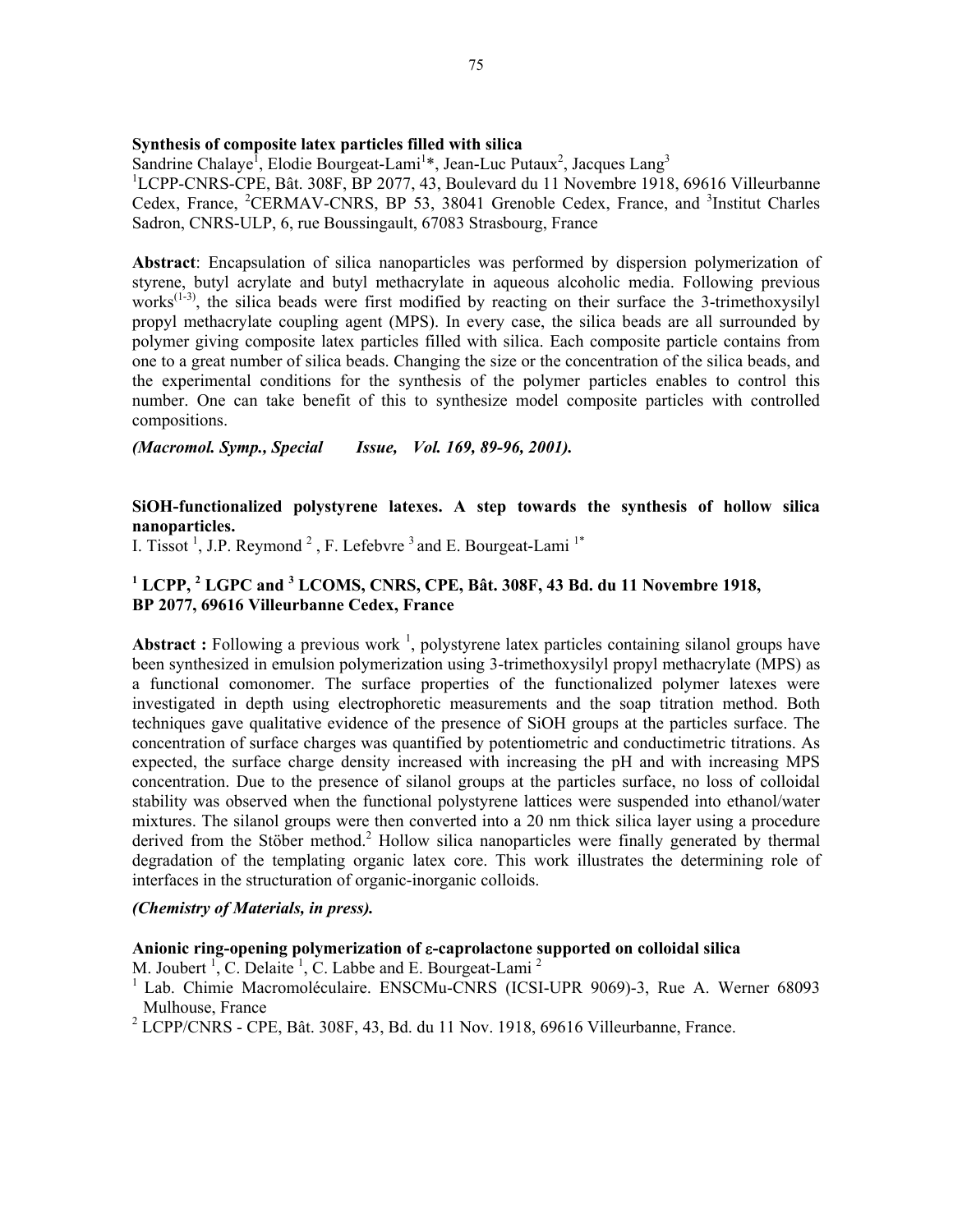**Abstract** : The anionic coordinated ring-opening polymerization of ε-caprolactone has been performed at the surface of silica nanoparticles using grafted aluminum alkoxide as the catalyst. By initiating the polymerization from the silica surface, we aim to ultimately produce a colloidal suspension of oxide nanoparticles coated with polymer. Grafting of the catalyst at the silica surface was evidenced by  $^{29}$ Si,  $^{13}$ C and  $^{27}$ Al solid state NMR spectroscopy. However, the exact amount of grafted metal alkoxide could not be determined accurately owing to strong interactions of the free catalyst with the grafted molecules. Since non-grafted catalyst was also present in the suspension, polymer chains growth took place both at the silica surface and in the bulk. To overcome all these problems, it was decided to generate the catalyst in-situ by quantitative reaction of triethylaluminum with the OH groups of the silica surface and subsequently forming an alkoxide by addition of a controlled amount of alcohol. SEC analysis indicate a good control of the molecular weights and shows that all the aluminum alkoxide molecules have been involved in the initiation reaction. Nevertheless, after extensive washing of the grafted silica particles by centrifugation, TGA and elemental analysis proves that only a low amount of polymer chains remained grafted to the silica surface. It was presumed that the fragile Al-O-C bond could hydrolyse during cleaning and that, consequently, some grafted polymer was extracted from the silica surface in the course of centrifugation. Works are presently in progress to visualize the polycaprolactone silica coated nanoparticles using atomic force and transmission electron microscopies.

# *(Proceedings of the International Silica Conference, Mulhouse, France, 3-7 September 2001).*

### **Organic-Inorganic Nanocomposites by Multiphase Polymerization**

E. Bourgeat-Lami

LCPP, CNRS, CPE, Bât. 308F, 43 Bd. du 11 Novembre 1918, BP 2077, 69616 Villeurbanne Cedex, France

**Abstract :** This chapter presents a systematic review of nano- and microspherical inorganicpolymer nanocomposites obtained by in situ deposition of polymers on inorganic colloidal particles. Coating or microencapsulation of mineral powders by emulsion, suspension and dispersion polymerization and related techniques are discussed. Experimental results on choice of inorganic nanoparticles, their surface modification, and details of polymer deposition on particle surface (microencapsulation) are outlined. Experimental results are illustrated by, among others, electron microscopic characterization of encapsulated products. Microencapsulation efficiency, polymerization kinetics, stabilization and morphology of encapsulated minerals are described. Unusual microencapsulation methods are also presented, and recent results on synthesis of interpenetrated organic-inorganic colloids and self-assembled hybrid nanocomposites on colloidal templates are reported. Main properties and potential applications of organic-inorganic colloids in paints, plastics, electronics, biotechnology and medicine are also highlighted.

*(in Arshady R and Guyot A (Eds), Dendrimers, Assemblies and Nanocomposites, Vol. 5, Citus Book, London,* **2002,** *in press).* 

### **Organic-Inorganic Nanostructured Colloids**

E. Bourgeat-Lami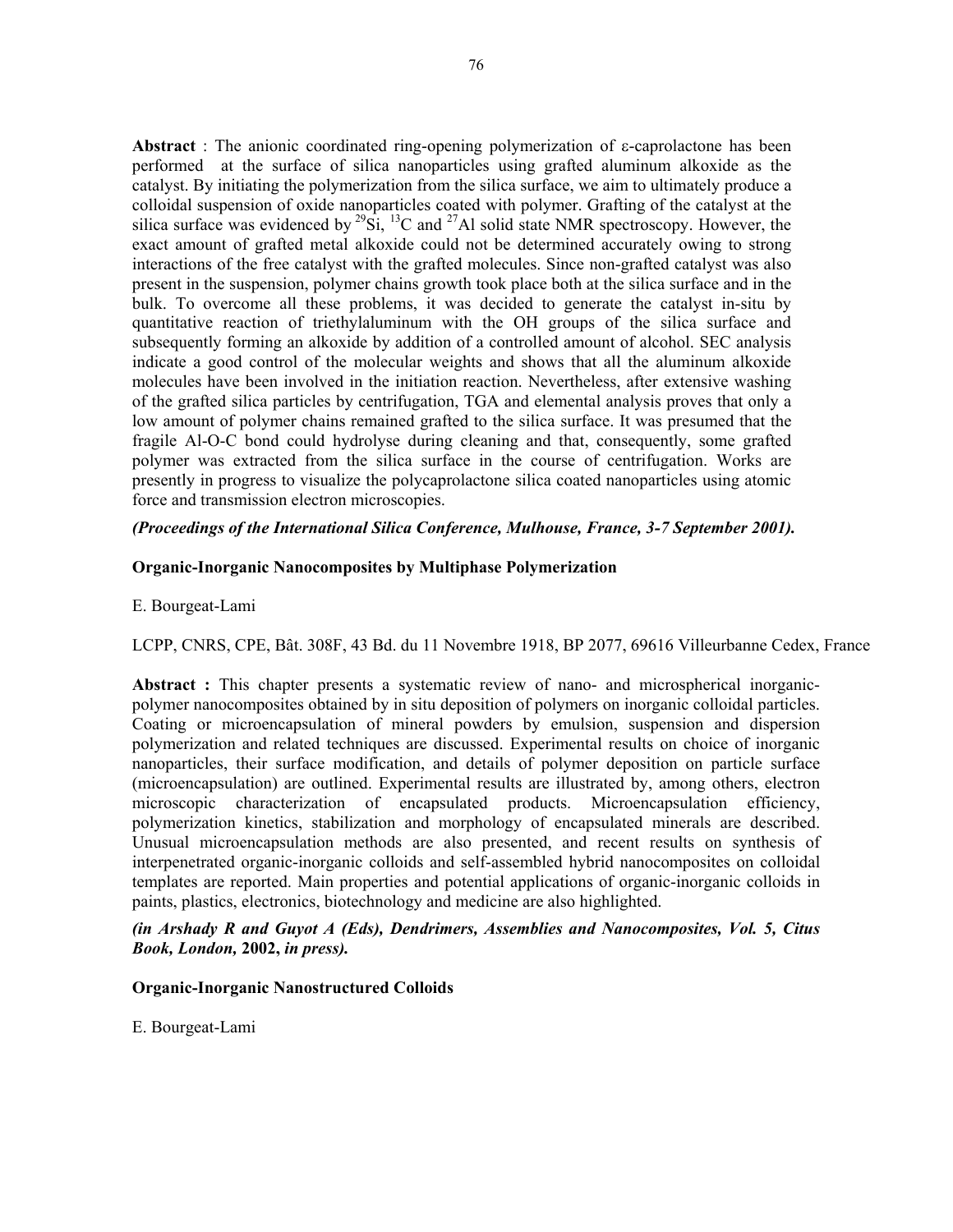Laboratoire de Chimie et Procédés de Polymérisation LCPP - CNRS - ESCPE - Bât. 308F - 43, Bd. Du 11 Nov. 1918 - BP 2077 - 69616 Villeurbanne - France

Abstract : The synthesis and applications of organic-inorganic nanostructured colloids and colloidal-based materials are reviewed. Emphasis is placed on the strategies and synthetic methods developed to organize the organic-inorganic architectures. The article begins with a description and a general hierarchical classification of the different systems from inorganic particles synthesis and surface modification to more elaborate nanostructured colloids obtained through in-situ encapsulation and/or self-assembly techniques. Ordering of colloids into two and three dimensional arrays and their use as template will also be considered. For every system, typical examples are given highlighting the advantages and limitations of the techniques and detailing the more recent developments. Some properties and applicability of organic-inorganic colloids in catalysis, medicine and coating technologies will also be cited.

(Journal of Nanoscience and Nanotechnology, in press).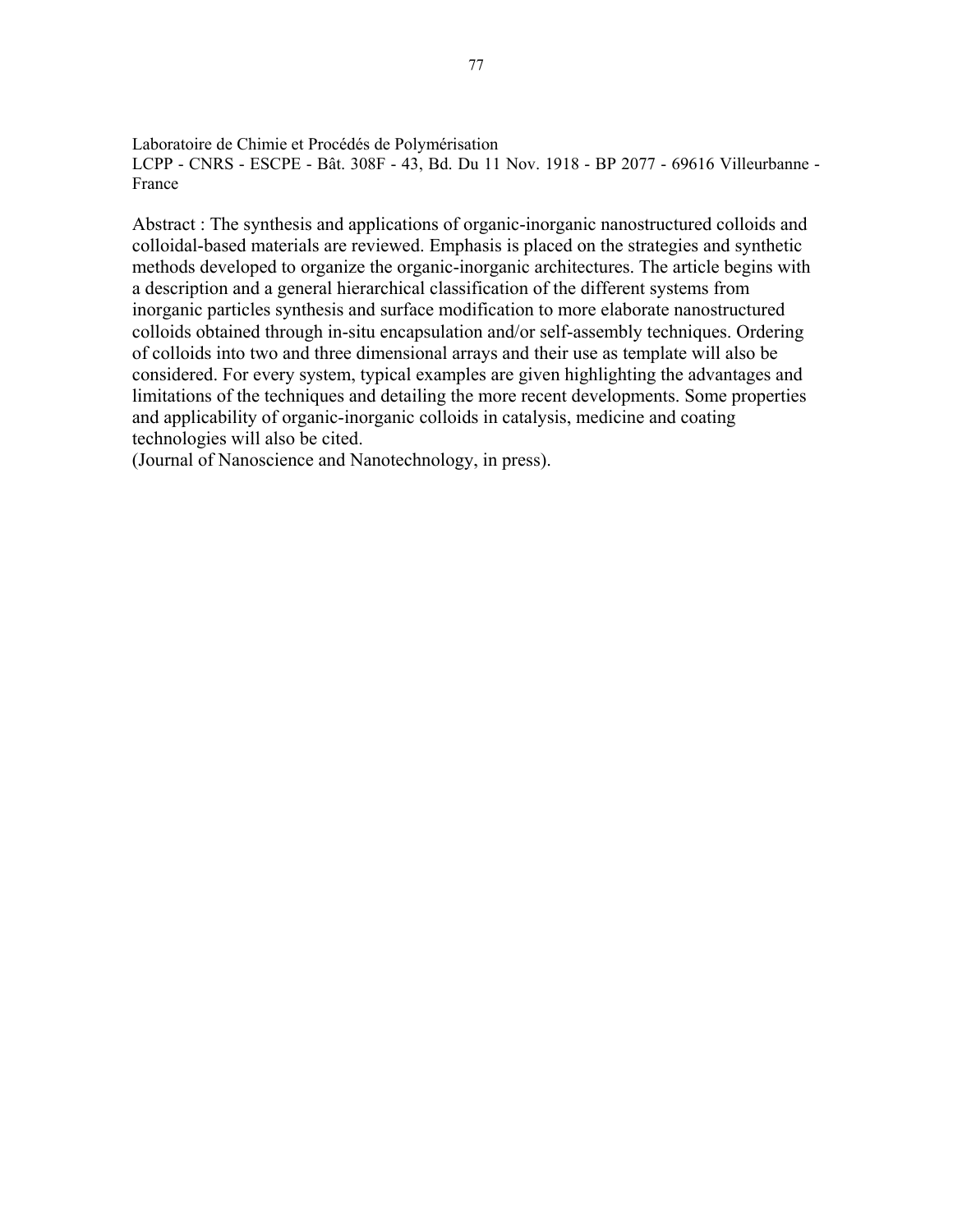# J. L. Keddie Journal Articles and Book Chapters January 2001 to present

1. D.C. Andrei, J.L. Keddie, J.N. Hay, S.G. Yeates, B.J. Briscoe and D. Parsonage, "The Nano-Mechanical Properties and Topography of Thermosetting Acrylic Powder Coatings," *Journal of Coatings Technology*, **73** (2001) p. 65-73.

2. J. M. Salamanca, D.A. Faux, P.M. Glover, J.L. Keddie, P.J. McDonald, and A.F. Routh, "Lateral Drying in Thick Films of Waterborne Colloidal Particles", *Langmuir*, **17** (2001), pp. 3202-07. Web Link: http://dx.doi.org/10.1021/la001590h

3. R. Sackin, E. Ciampi, J. Godward, J.L. Keddie and P.J. McDonald, "Fickian Ingress of Binary Solvent Mixtures into Glassy Polymer," *Macromolecules*, **34** (2001), pp. 890-895.

4. J.L. Keddie, "Structural analysis of organic interfacial layers by ellipsometry," *Current Opinion in Colloid and Interface Science*, **6** (2001), pp. 102-110.

5. Y. Holl, J.L. Keddie, P.J. McDonald and M.A. Winnik, "Drying Modes of Polymer Colloids," in *Film Formation in Coatings*, T. Provder and M.W. Urban, ed., ACS Symposium Series 790 (2001) Chapter 1.

6. A. Tzitzinou, J.L. Keddie, J.M. Geurts, M. Mulder, R. Satguru, and K.E. Treacher, "Molecular Weight Effects on the Film Formation of Latex and on Surfactant Distribution and Morphology," in *Film Formation in Coatings*, T. Provder and M.W. Urban, ed., ACS Symposium Series 790, (2001) Chapter 4.

7. J. Mallégol, O. Dupont, J.L. Keddie, "Obtaining and Interpreting Images of Acrylic Pressure-Sensitive Adhesives by Tapping-Mode Atomic Force Microscopy, *Langmuir*, **17** (2001) pp. 7022- 31.

Web link: http://dx.doi.org/10.1021/la010605o

8. A.-C. Hellgren, M. Wallin, P. Weissenborn, P.J. McDonald, P.M. Glover, and J.L. Keddie, "New Techniques for Determining the Extent of Crosslinking in Coatings," *Progress in Organic Coatings*, **43** (2002) pp 85-98.

9. J. Mallégol, A.M. Barry, E. Ciampi, P.M. Glover, P.J. McDonald, J.L. Keddie, M. Wallin, A. Motiejauskaite, and P.K. Weissenborn, "Influence of Drier Combination on Through-Drying in Waterborne Alkyd Emulsion Coatings Observed with Magnetic Resonance Profiling," accepted in *Journal of Coatings Technology*. (Abstract attached)

10. J. Mallégol, J.-P. Gorce, O. Dupont, C. Jeynes, P.J. McDonald, and J.L. Keddie , "Origins and Effects of a Surfactant Excess at the Surface of Waterborne Acrylic Pressure-Sensitive Adhesives," submitted for publication. (Abstract attached).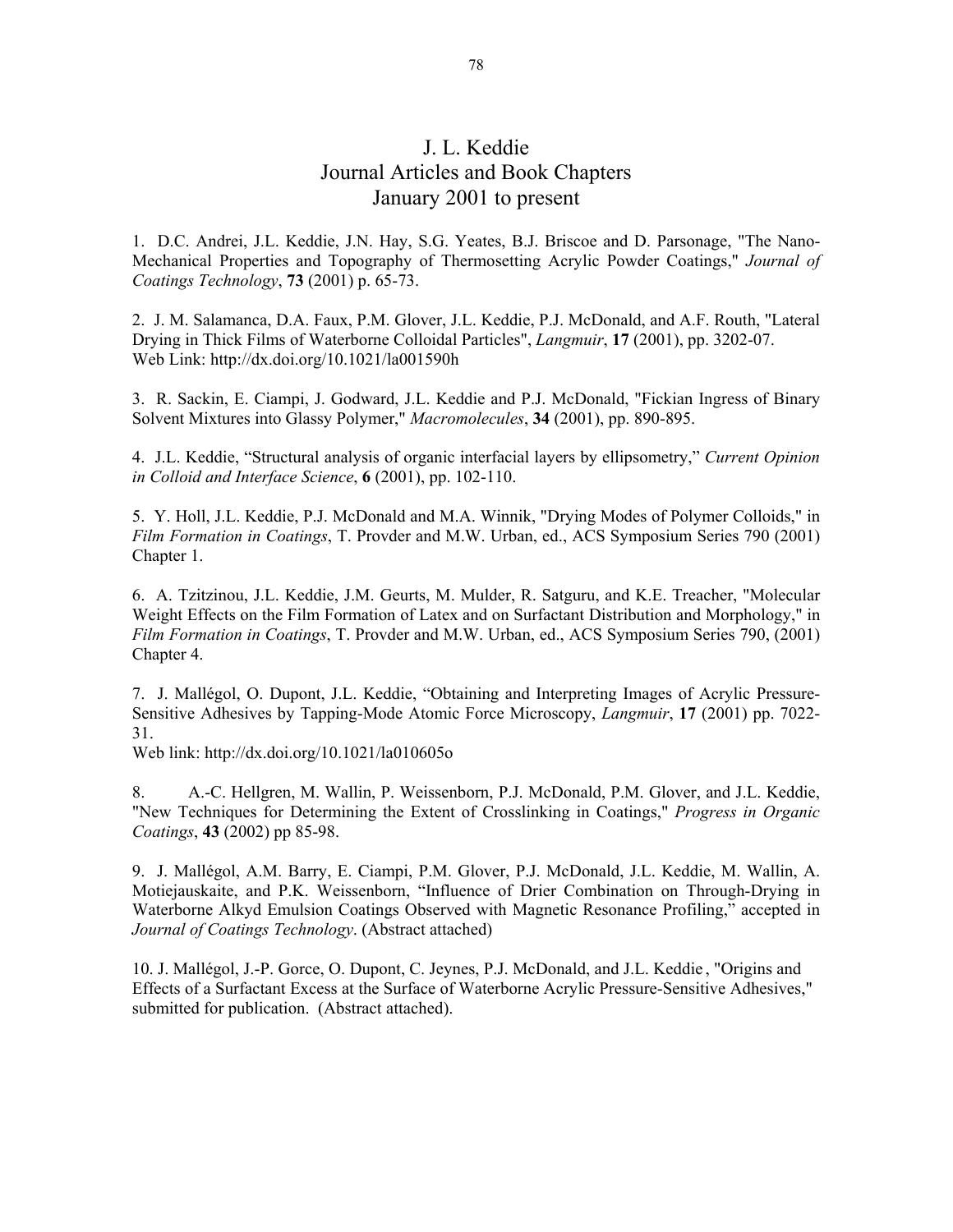# **2001 Roon Award Winner - Third Prize Influence of Drier Combination on Through-Drying in Waterborne Alkyd Emulsion Coatings Observed with Magnetic Resonance Profiling**

J. Mallégol, A.M. Barry, E. Ciampi, P.M. Glover<sup>1</sup>, P.J. McDonald, and J.L. Keddie<sup>2</sup> - University of *Surrey<sup>a</sup> M. Wallin and A. Motiejauskaite - Institute for Surface Chemistryb P.K. Weissenborn – Alcro-Beckers ABc* 

a. Department of Physics, University of Surrey, Guildford, Surrey GU2 7XH, England, UK

b. Institute for Surface Chemistry, Box 5607, SE-114 86 Stockholm, SWEDEN

c. Alcro-Beckers AB, SE-117 83, Stockholm, SWEDEN

#### **ABSTRACT**

1

 Achieving fast and uniform crosslinking in alkyd coatings poses a challenge to formulators that demands a fundamental understanding of drier efficiency. In recognition of this, we have examined the physical changes that accompany auto-oxidative crosslinking in alkyd films (cast from waterborne emulsions) in the presence of various combinations of metal carboxylate driers. A newly-developed type of magnetic resonance (MR) profiling was used in conjunction with conventional techniques: Beck-Koller drying tests, pendulum hardness and mass uptake. MR profiling non-invasively probes the molecular mobility of the alkyd as a function of depth (with a pixel resolution of about 9  $\mu$ m), over drying times ranging from minutes to weeks. It thereby indicates drier efficiency via its sensitivity to viscosity build-up during drying and to subsequent film hardening. We show unequivocally that more uniform crosslinking is achieved using a combination of a primary (Co) and a secondary (Ca) drier, in support of conventional belief. Furthermore, these results yield new insight into the chemical mechanisms induced by the driers and are thus of clear benefit to coatings researchers and formulators. Notably, the secondary driers improve the efficiency of the hydroperoxide decomposition reactions, but they are only active during an initial period, after which crosslinking nonuniformity develops.

Accepted in *Journal of Coatings Technology*

<sup>1</sup> Current address: Magnetic Resonance Centre, University of Nottingham, Nottingham NG7 2RD, UK

<sup>2</sup> Corresponding author. E-mail:  $i$ .keddie@surrey.ac.uk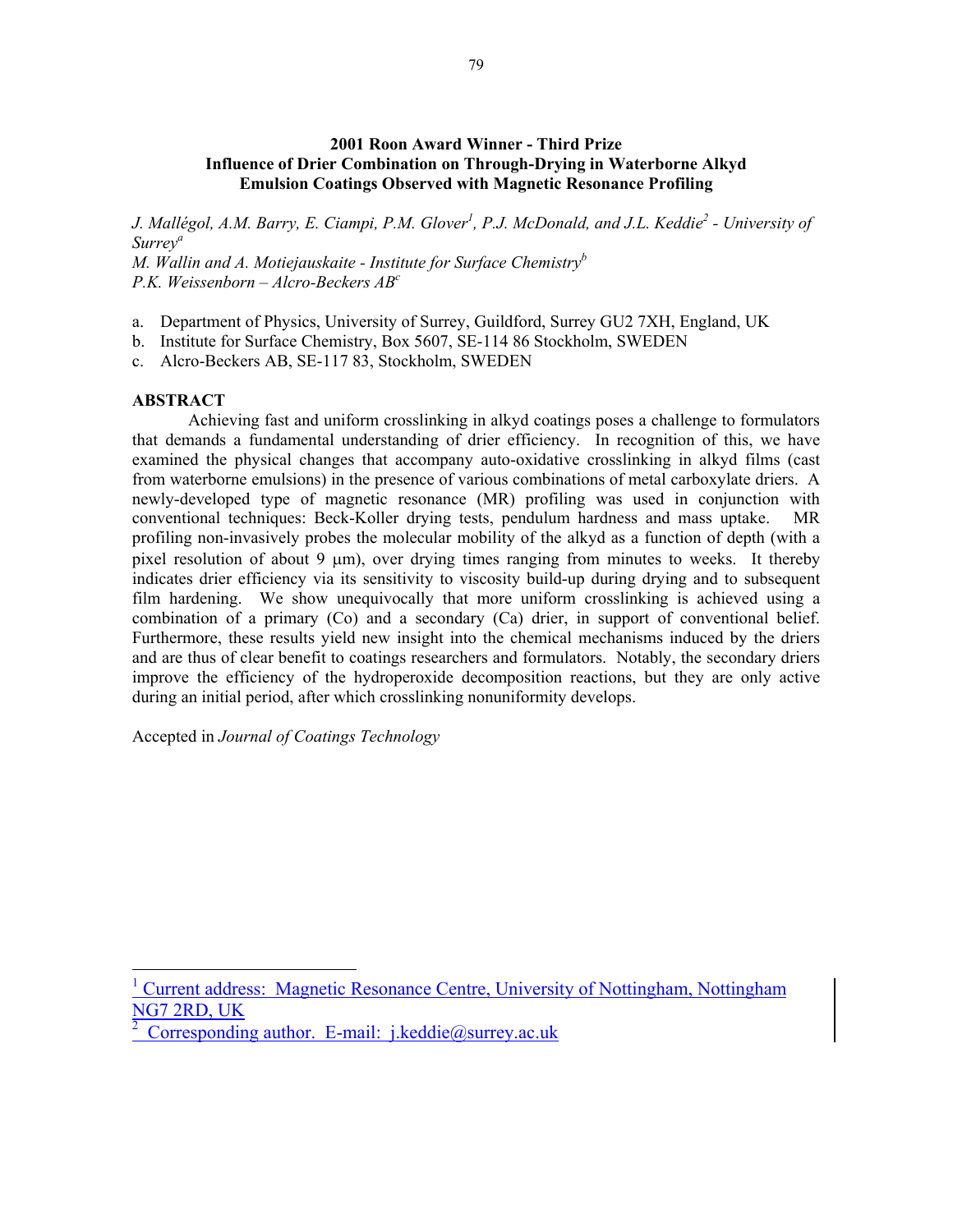# **Origins and Effects of a Surfactant Excess at the Surface of Waterborne Acrylic Pressure-Sensitive Adhesives**

J. Mallégol,+ J.-P. Gorce,<sup>+</sup> O. Dupont,<sup>⊤</sup> C. Jeynes<sup>∞,</sup> P.J. McDonald,<sup>+</sup> and J.L. Keddie+\*

*Department of Physics, University of Surrey, Guildford, Surrey GU2 7XH, England UCB Chemicals, 33 Anderlechtstraat, Drogenbos B1620, Belgium*  Surrey Centre for Research in Ion Beam Applications, University of Surrey, Guildford, Surrey GU2 7XH, England

#### **Abstract**

An excess of anionic surfactant at the surface of waterborne acrylic pressure sensitive adhesives (PSAs) is identified through the complementary use of atomic force microscopy (AFM) and elemental depth profiling with Rutherford backscattering spectroscopy (RBS). This surfactant is distributed around the particles at the film surface, where it presumably contributes to the stabilization of the particles against coalescence, despite the prediction of a process model of film formation that a coalesced skin layer should form, owing to the polymer's low zero-shear rate viscosity (5 x  $10^4$  Pa s). To find the reason for the surface excess, the spatial distribution of water during film formation of the latex PSAs has been determined using magnetic resonance profiling. In the later stages of drying, the water concentration is very low near the surface, and it increases linearly with the depth into the film. The water profiles indicate that the deformation of particles is not accompanied by coalescence but that water-filled capillaries exist at particle boundaries. It is suggested that the transport of surfactant (and water-soluble polymer, ions and other species) to the surface is driven by the capillary pressure.

+ Department of Physics

⊥ UCB Chemicals

∞ Surrey Centre for Research in Ion Beam ApplicationsIon Beam Facility \*

 To whom correspondence should be addressed at the University of Surrey. Telephone: +44 1483 686803. Fax: +44 1483 686781. E-mail: j.keddie@surrey.ac.uk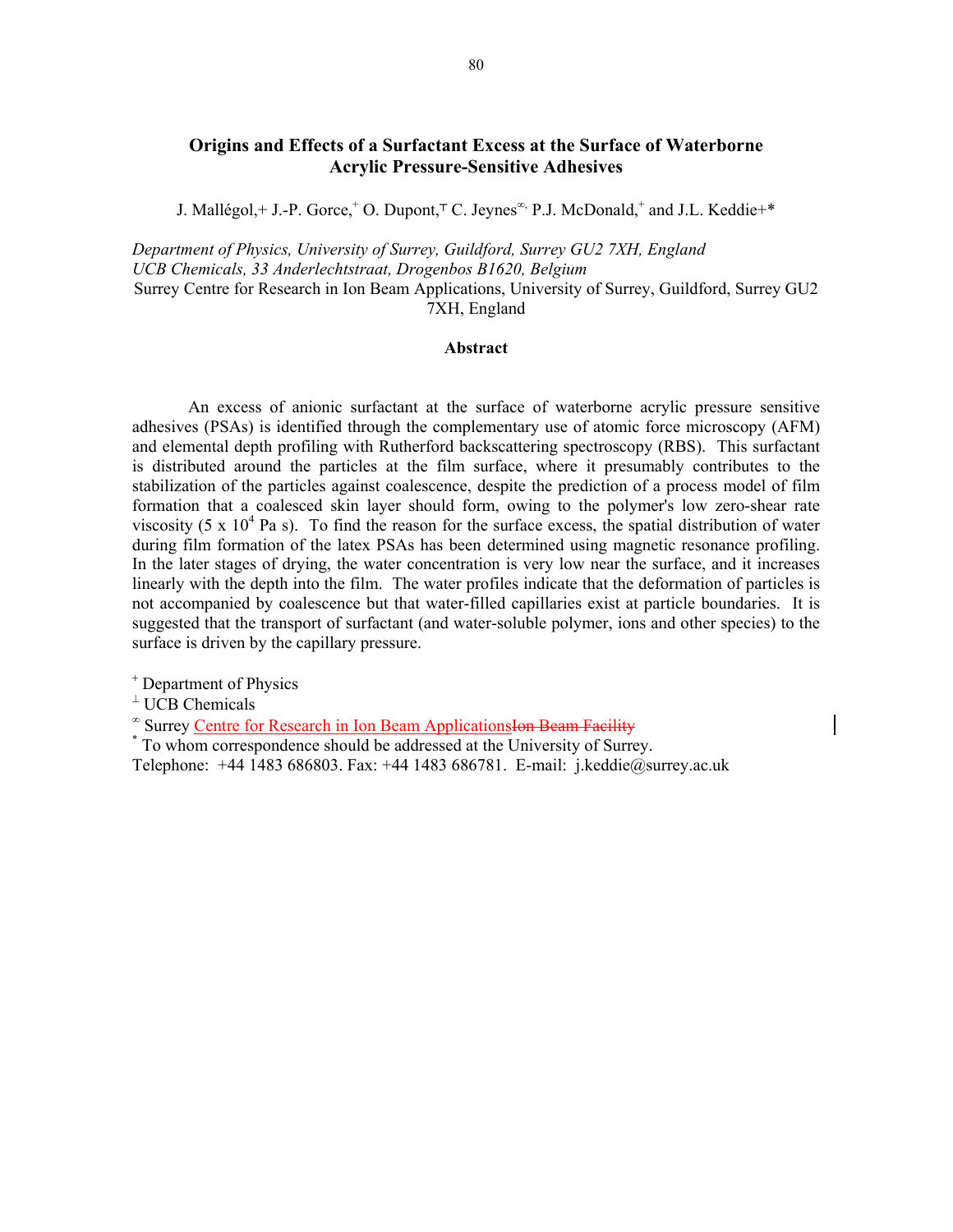

# **International Polymer Colloids Group Newsletter**

81



*Emulsion Polymers Institute Lehigh University, Iacocca Hall, 111 Research Drive Bethlehem, Pennsylvania 18015-4732 USA* 

# **Recent Publications**

# S**Polymer Colloids: Science and Technology of Latex Systems**

E.S. Daniels, E.D. Sudol, and M.S. El-Aasser, Eds., ACS Symposium eries **801**, American Chemical Society, Oxford University Press., 2001.

*About the Cover:* 

The surface of this 760 micrometer (0.76 mm) diameter hollow sphere consists of a monolayer of 7.9 micrometer monodisperse polystyrene particles. These particles had flocculated onto a nitrogen bubble that formed during a seeded emulsion polymerization experiment aboard the space shuttle orbiter Challenger (STS 7, June 1983). The principal investigator of these National Aeronautics and Space Administration sponsored experiments was the late Professor John W. Vanderhoff in whose memory this book is dedicated. Original scanning electron micrograph by Olga L. Shaffer, Emulsion Polymers Institute, Lehigh University.



**Overview of Polymer Colloids: Preparation, Characterization, and Applications**, E. S. Daniels, E. D. Sudol, and M. S. El-Aasser, in *Polymer Colloids: Science and Technology of Latex Systems*, E. S. Daniels, E. D. Sudol, and M. S. El-Aasser, Eds., ACS Symposium Series **801**, American Chemical Society, Oxford University Press., 2001, pp. 1-12.

Polymer colloids represent a complex heterogeneous system, and in many ways, the preparation of these materials is still very much an art. The application areas for polymer colloids are diverse, including their use as binders in non-woven fabrics and paper coatings, in synthetic rubbers, in interior and exterior paints, in adhesives, as impact modifiers in toughened plastics, as catalytic supports, in a number of medical diagnostic areas, as rheology modifiers, and many others. Interest in this area has been spurred by environmental considerations and governmental actions to switch from solventbased to water-borne systems as well as the large number of scientific challenges that remain. This chapter presents an overview of the preparation, characterization, and applications of polymer colloids, as well as giving an idea of some of the future directions, advances, and challenges in this growing field.

**Characterization of Latexes Synthesized Using a Reactive Surfactant and Its Polymeric Counterpart**, X. Wang, E. D. Sudol, M. S. El-Aasser*,* in *Polymer Colloids: Science and Technology of Latex Systems*, E. S. Daniels, E. D. Sudol, and M. S. El-Aasser, Eds., ACS Symposium Series **801**, American Chemical Society, Oxford University Press., 2001, pp. 180-197.

Emulsion polymerizations of styrene using the reactive surfactant TREM LF-40, and its polymeric counterpart, poly(TREM), have been investigated regarding the extent of chemical incorporation of the surfactants onto the surface of the polymer particles. A second locus of the surfactants, the aqueous phase of the latexes, was found to contain mainly the

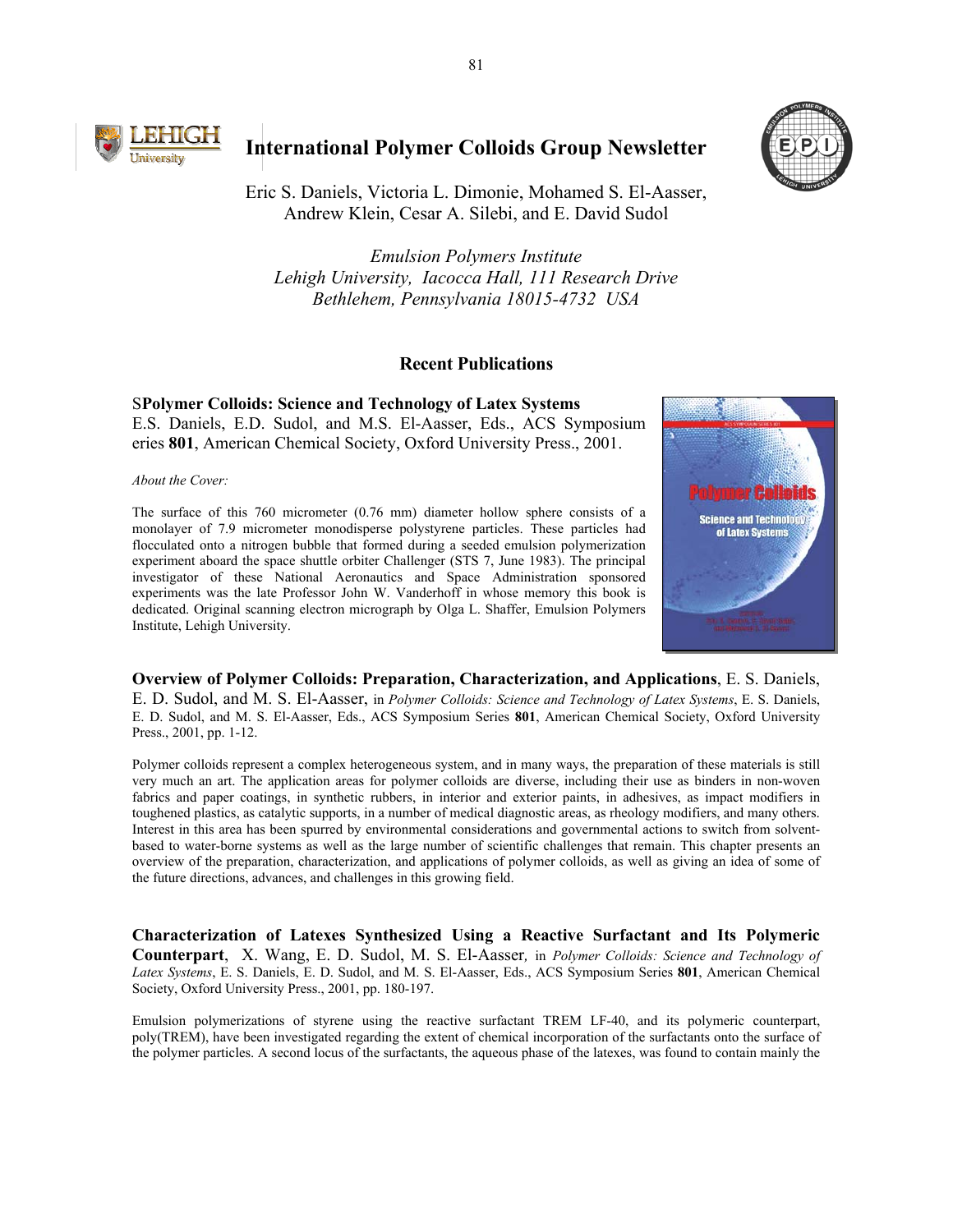oligomers of TREM LF-40 and copolymers of TREM LF-40 with styrene. Characterization of the molecular weight of the final latex polymers showed that chain transfer to TREM LF-40 occurred during the emulsion polymerization process. Film formation studies of the latexes, coupled with contact angle measurement (water) and AFM morphology studies showed that the hydrophobicity of the latex films was increased by using the reactive surfactants in the emulsion polymerization. TREM LF-40 and poly(TREM) surfactants remained primarily on the polymer particles both before and after the washing of the latex. Consistent results are found between the kinetics and mechanism of the emulsion polymerization and the characterization of latexes.

**Living Free Radical Miniemulsion Polymerization of Styrene,** G. Pan, E. D. Sudol, V. L. Dimonie, and M. S. El-Aasser, in *Polymer Colloids: Science and Technology of Latex Systems*, E.S. Daniels, E.D. Sudol, and M. S. El-Aasser, Eds., ACS Symposium Series **801**, American Chemical Society, Oxford University Press., 2001, pp. 139-151.

TEMPO-terminated oligomers of polystyrene (TTOPS) have been investigated as a macro-initiator to initiate the miniemulsion polymerization of styrene at 125 °C. Deviations from the ideal chain extension reaction were found. These deviations may be the result of newly generated thermal free radicals and/or low molecular weight dead polymer chains. The number of polymer chains was calculated and found to increase with conversion. Molecular weights and molecular weight distributions were studied as a function of conversion. A low molecular weight dead polymer population was found in the distribution of polymers obtained from a miniemulsion polymerization initiated with TTOPS-7050 (i.e.,  $M<sub>n</sub>$  = 7050 g/mol). Significant improvements in the molecular weight distributions and numbers of polymer chains were achieved by using TTOPS-1500, a lower molecular weight (1500 g/mol) macro-initiator. A bulk polymerization using TTOPS-1500 was carried out for comparison. The resulting polymer had a narrower molecular weight distribution than obtained by miniemulsion polymerization.

**Modeling of the Young's Modulus of Latex Blend Films as a Function of the Carboxyl Group Concentration on the Latex Particles**, J. Tang, E. S. Daniels, V. L. Dimonie, A. Klein and M. S.

El-Aasser*,* in *Polymer Colloids: Science and Technology of Latex Systems*, E. S. Daniels, E. D. Sudol, and M. S. El-Aasser, Eds., ACS Symposium Series **801**, American Chemical Society, Oxford University Press., 2001, pp. 221-238.

The mechanical behavior of polystyrene [PS]/poly(*n*-butyl methacrylate-co-*n*-butyl acrylate) [P(BMA/BA)] latex blend films have been modeled using modified Nielsen and Takayanagi equations which correlate Young's modulus to the volume fraction of the PS phase (both unmodified and modified with carboxyl functional groups). Carboxyl groups were incorporated into the PS latex particles in order to alter their surface properties. It was found that the presence of carboxyl groups on the PS latex particles enhanced the Young's modulus of these films. This enhancement in mechanical properties resulted from the formation of hydrogen bonds between the carboxyl groups on the PS particles and the carbonyl groups in the P(BMA/BA) matrix. The predicted moduli that were obtained using a proposed equivalent hard interphase volume model match the experimental data well.

**Hybrid Composite Latexes**, P. Jeong, V. L. Dimonie, E. S. Daniels and M. S. El-Aasser, in *Polymer Colloids: Science and Technology of Latex Systems*, E. S. Daniels, E. D. Sudol, and M. S. El-Aasser, Eds., ACS Symposium Series **801**, American Chemical Society, Oxford University Press., 2001, pp. 357-373.

A direct miniemulsification approach followed by a subsequent polymerization process has been utilized to synthesize a series of hybrid composite latexes. Kraton D1102 thermoplastic elastomer was dissolved in styrene monomer, emulsified in an aqueous surfactant solution in the presence of a costabilizer using various homogenization devices, and then polymerized to obtain the hybrid composite latexes. It was found that Kraton rubber particles (corresponding to the miniemulsion droplets) obtained using the Manton-Gaulin homogenizer possessed an extremely broad particle size distribution. This resulted in the formation of inhomogeneous hybrid composite particles due to the presence of monomer diffusion during polymerization. The broad size distribution of the Kraton rubber particles could be narrowed by employing a membrane filtration technique. Density gradient centrifugation (DGC) results showed that hybrid composite latexes with relatively homogeneous compositions were obtained from the membrane-filtered miniemulsions, compared to the miniemulsions prepared with a Manton-Gaulin homogenizer. From kinetic studies it was found that an induction period was present that resulted from the presence of radical scavengers such as antioxidant and UV stabilizer within the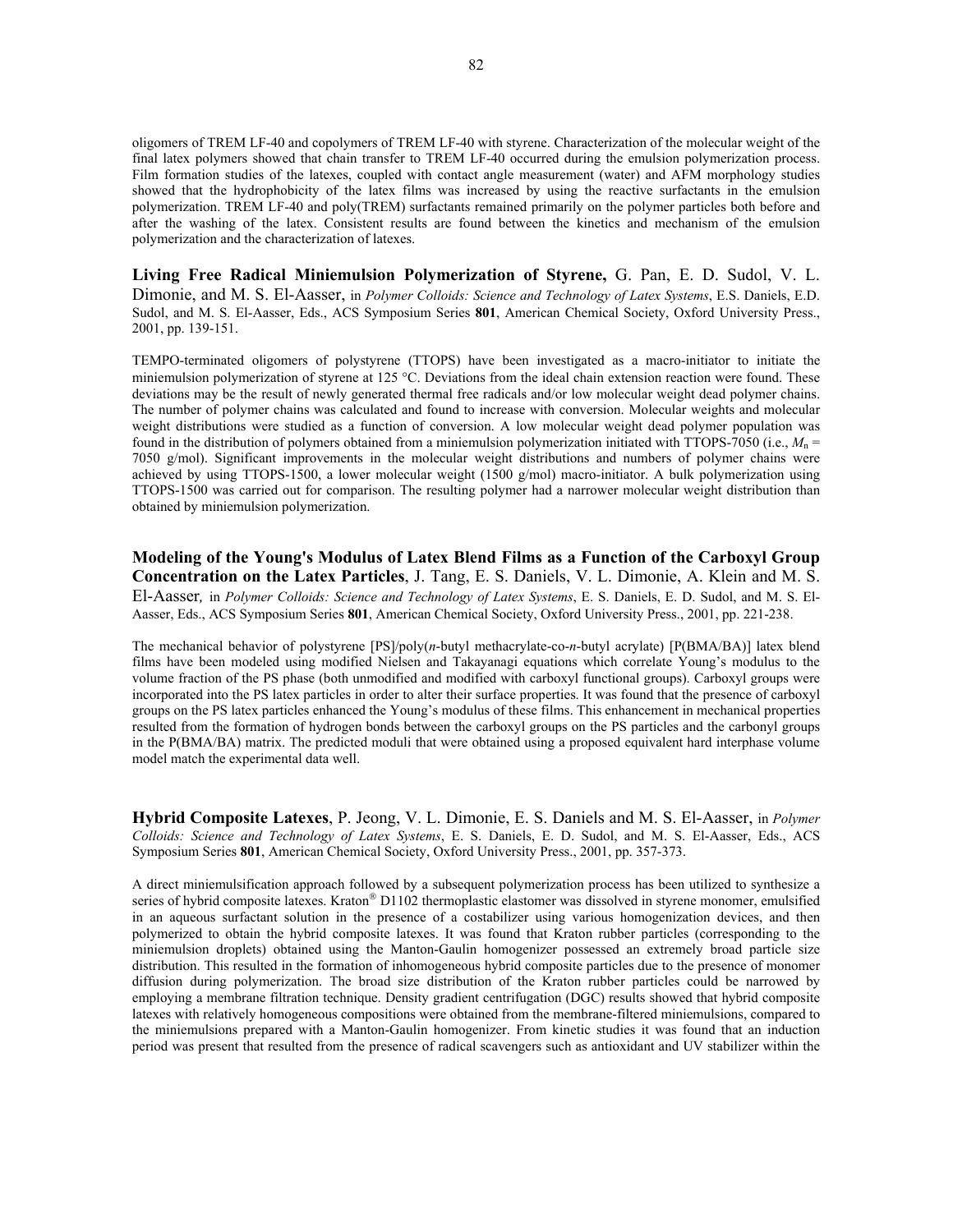Kraton rubber when an oil-soluble initiator was employed. This led to the formation of inhomogeneous hybrid composite particles. This induction period was eliminated when a water-soluble initiator was utilized.

**Effect of a Reactive Surfactant and its Polymeric Counterpart on the Kinetics of Seeded Emulsion Polymerization of Styrene**, X. Wang, B. Boya, E. D. Sudol, and M. S. El-Aasser, *Macromolecules*, **34**, 8907-8912 (2001).

Seeded emulsion polymerizations of styrene using the reactive surfactant sodium dodecyl ally sulfosuccinate (TREM LF-40), and its polymeric counterpart, poly(TREM), were carried out and their reaction kinetics were compared to those obtained using the conventional surfactant sodium lauryl sulfate (SLS). The reaction rate decreased using TREM LF-40 and poly(TREM), compared to SLS. For TREM LF-40, this behavior was attributed to the participation of TREM LF-40 as an allylic monomer in copolymerization and/or chain transfer reactions at the surface of the particles. For poly(TREM), the decrease was considered to be caused by the formation of a 'hairy' adsorbed layer of the polymeric surfactant on the particles, which acts as a barrier decreasing the diffusion of the radicals into the particles. It was also found that the rate decreased with increasing TREM LF-40 concentration as expected, this being attributed to increased reaction at the surface of the particles with increasing surface coverage by the surfactant. However, over the range of poly(TREM) concentrations studied, no such trend was apparent, perhaps indicating a saturation of the effect of poly(TREM) on the entry of the radicals. These results were supported by the molecular weights of the resulting polymers. Compared to the latexes polymerized with SLS as the stabilizer, the polystyrene molecular weights of the latexes stabilized with TREM LF-40 were smaller. For poly(TREM), the resulting polystyrene molecular weights were larger than obtained for the SLS stabilized seed, considered to be consequence of a decrease in the entry rate of the radicals into the polymer particles.

#### **Emulsion Polymerization of Styrene Using the Homopolymer of a Reactive Surfactant**, X.

Wang, E. D. Sudol, and M. S. El-Aasser, *Langmuir*, **17**, 6865-6873 (2001).

The emulsion polymerization of styrene using the homopolymer of sodium dodecyl allyl sulfosuccinate as a polymeric surfactant (poly(TREM)), was studied in terms of the polymerization kinetics, the nucleation mechanisms, and the properties of the final latexes. It was found that the relationship between the maximum rate of polymerization and the final number of polymer particles was one-to-one under all experimental conditions  $(R_p \propto N_p^{1.0})$ . The dependencies of these on the initiator and polymeric surfactant concentrations varied, depending on experimental conditions ( $R_p \propto N_p^{1.0} \propto [E]^{0.2 \cdot 0.4}$ ;  $R_p \propto N_p^{1.0} \propto [I]^{0.6-0.8}$ ). These variations were attributed to the increased ionic strength effects with increasing concentration of poly(TREM), a polyelectrolyte, and its properties as a polymeric surfactant. It was inferred from the polymerization kinetics  $(R_p \text{ vs. time})$  that homogeneous nucleation was dominant using poly(TREM) even with concentrations exceeding its cmc. This differs from the monomeric TREM LF-40 surfactant. Characterization of the amount of poly(TREM) bound to the polymer particles was carried out by serum replacement studies and ion-exchange/conductometric titration measurements. Evidence is given that more than half of the poly(TREM) was bound to the polymer particles, either by grafting of the poly(TREM) and/or irreversible adsorption. The amount of bound poly(TREM) increased with increasing surfactant concentration and increasing initiator concentration (i.e., decreasing particle diameter). Contact angles of water measured on films formed from the latexes showed that the poly(TREM) does not migrate significantly to the surface of the films, which is consistent with the latex surface characterization results.

#### **Emulsion Polymerization of Styrene Using a Reactive Surfactant and Its Polymeric Counterpart: Kinetic Studies**, X. Wang, E. D. Sudol, and M. S. El-Aasser, *Macromolecules*, **34**, 7715- 7723 (2001).

Emulsion polymerizations of styrene using the reactive surfactant sodium dodecyl allyl sulfosuccinate (TREM LF-40), and its polymeric counterpart, poly(TREM), were studied. The critical micelle concentrations (cmc) and the adsorption behaviors on polystyrene latex particles were determined. The polymerization kinetics obtained via reaction calorimetry showed that the emulsion polymerization of styrene using the reactive surfactant behaved similarly to those reported for the conventional surfactant sodium lauryl sulfate (SLS) in that the rate of polymerization  $(R_p)$  profiles showed the same three distinct regions: a rapid rise in rate, attributed to micellar nucleation (Interval I); a moderate rise in rate to a maximum where droplets disappear, attributed to homogeneous nucleation (Stage 2); and the decreasing rate period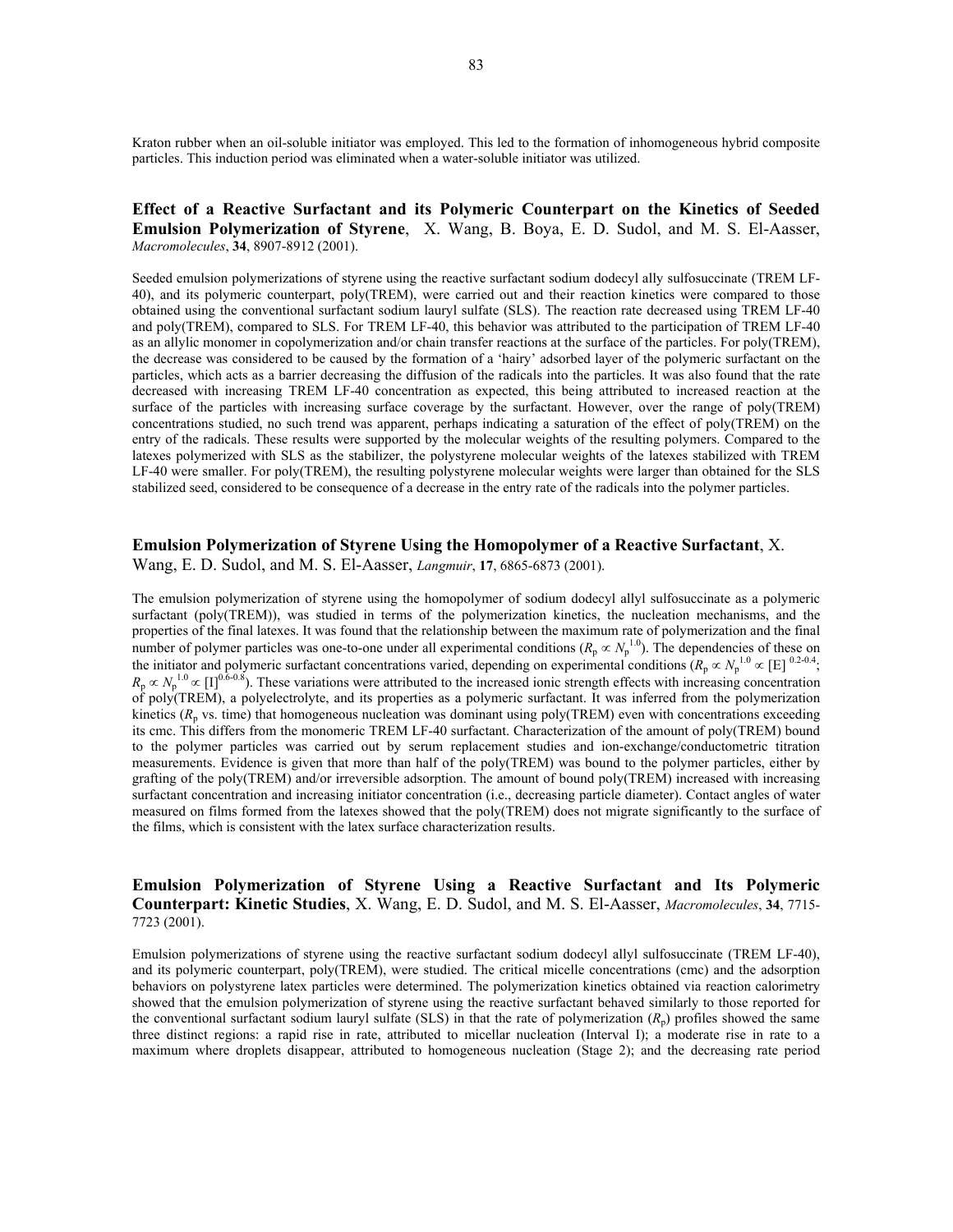(Interval III). However, with varying TREM LF-40 concentration (constant initiator concentration),  $R_p$  was not found to be proportional to the first power of  $N_p$  as reported for the SLS system, but 0.7 instead (i.e.,  $R_p \propto N_p^{0.67}$ ). In contrast, by varying the initiator concentration, the kinetics were found to have the same dependencies as the conventional surfactant  $(R_p \propto N_p^{1.0} \propto [I]^{0.4}$ ). These differences are attributed to the participation of the surfactant in the reaction. The kinetics using poly(TREM) differed from those of the reactive counterpart in several ways. The  $R_p$  profiles indicated a longer homogeneous nucleation Stage 2 in comparison to Interval I. Larger (fewer) particles were produced for equivalent weights of the surfactants. This was expected. Although  $R_p$  was found to be proportional to the first power of  $N_p$ , the dependencies on the surfactant and initiator concentrations varied depending on concentration of the component held constant  $(R_p \propto N_p^{1.0} \propto [E]^{0.2-0.5}$  and  $R_p \propto N_p^{1.0} \propto [I]^{0.4-0.8}$ ). The lower dependencies on the surfactant concentration and higher dependencies on the initiator concentration are attributed to the ionic strength and the longer nucleation period.

# **Characterization of Grafting in the Emulsion Polymerization of Vinyl Acetate using Poly(vinyl alcohol) as Stabilizer**, H. Egret, V. L. Dimonie, E. D. Sudol, A. Klein, and M. S. El-Aasser, *J. Appl. Polym. Sci.*, **82**, 1739-1747 (2001).

Emulsion polymerizations of vinyl acetate (VAc) with poly(vinyl alcohol) (PVA) as emulsifier were carried out in batch and semi-continuously. The extent of grafting of vinyl acetate onto the PVA chains was investigated by a new method for separating the various polymer fractions in high solids content latexes. The quantification was carried out by a three step separation and selective solubilization of the PVAc latexes. After the separation, the water-soluble PVA and the solventsoluble PVAc components were characterized by gel permeation chromatography (GPC) and  $^{13}C$  nuclear magnetic resonance (NMR), from which the accuracy of this method was verified.

**Role of Grafting in the Emulsion Polymerization of Vinyl Acetate Using Poly(vinyl alcohol) as Emulsifier. I. Effect of Degree of Blockiness on the Kinetics and Mechanism of Grafting**, B. M. Budhlall, E. D. Sudol, V. L. Dimonie, A. Klein, and M. S. El-Aasser, *J. Polym. Sci., Part A: Polym. Chem*., **39**(20), 3633-3654 (2001).

The role of grafting in particle nucleation during the emulsion polymerization of vinyl acetate (VAc) using partially hydrolyzed poly(vinyl alcohol) (PVA) as emulsifier and potassium persulfate as initiator was investigated. The polymerizations were carried out in batch using a low solids (10%) recipe. An automated reaction calorimeter (Mettler RC1) was used to directly monitor the kinetics of emulsion polymerizations using three medium molecular weight PVAs differing in degree of blockiness (Poval 217EE > 217E > 217). Smith-Ewart case 1 kinetics ( $\overline{n}$  < 0.5) was followed in all cases and no constant rate in Interval II was observed. Contrary to what was expected, a non-linear relationship was observed between the rate of polymerization  $(R_p)$  and the number of particles  $(N_p)$ . At  $R_{p \text{ max}}$ ,  $N_p$  (217E) >  $N_p$  (217EE) >  $N_p$  (217) and the final  $N_p$  was found to be independent of the degree of blockiness of the PVA. The particle size distributions were broad (particle diameters range from 20 to 100 nm) and bimodal. Based on these data, it was concluded that particle nucleation was continuous and was accompanied by extensive *limited aggregation* during the particle growth stages. The evolution of the amounts of grafted PVA and PVAc were determined in polymerizations employing the two PVAs differing the most in blockiness (Poval 217EE vs. 217). The grafted PVAc followed similar profiles, increasing with conversion, particularly near the end of the two reactions. The amounts of grafted PVAc were about the same in the final latexes (37-39%). In contrast, the grafting of the PVA was nearly complete by the time monomer droplets had disappeared in each reaction (25 % conversion). However, the extent of grafting differed significantly with the more blocky PVA having about one third the grafting as the more random PVA ( $\sim$ 10 % vs.  $\sim$ 30 %). In these low solids recipes, grafting appears to be primarily a solution event, occurring predominantly in the aqueous phase and not at the particle-water interface as was previously speculated. The PVAc grafts grow until the molecules become water-insoluble and precipitate forming polymer particles.

**Mechanism of Emulsion Polymerization of Styrene Using a Reactive Surfactant**, X. Wang, E. D. Sudol, M. S. El-Aasser, *J. Polym. Sci., Part A: Polym Chem.*, **39**(18), 3093-3105 (2001).

The emulsion polymerization of styrene using the reactive surfactant, sodium dodecyl allyl sulfosuccinate (TREM LF-40), was studied. The polymerization kinetics were found to be unusual in that  $R<sub>p</sub>$  was not found to be directly proportional to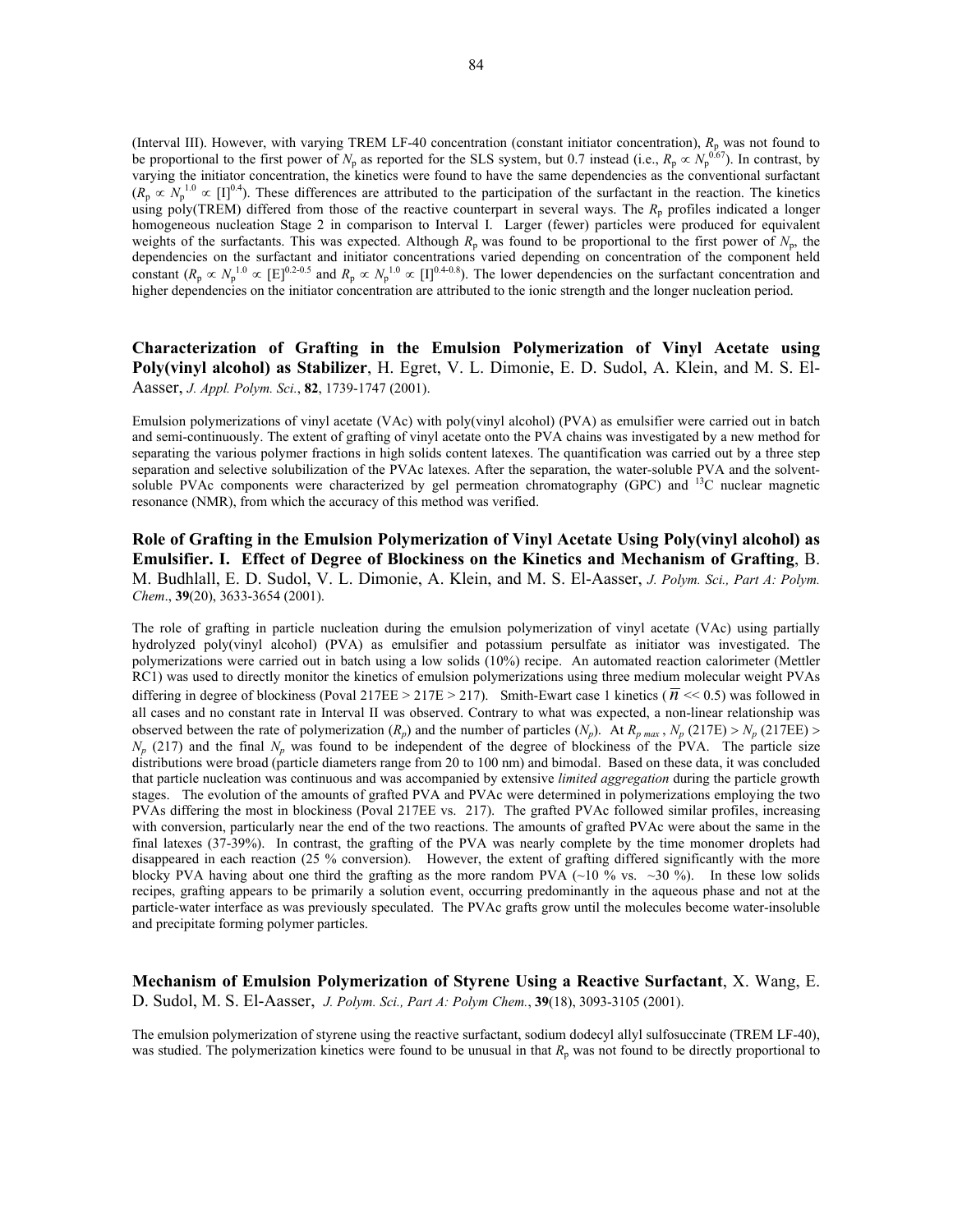$N_p$  ( $R_p \propto N_p^{0.67}$ ). Several reasons are cited to explain the unusual kinetics, including chain transfer to TREM LF-40, copolymerization of styrene with TREM LF-40, and the influence of the homopolymer of TREM LF-40 (poly(TREM)) and/or the copolymer (poly(TREM-co-styrene)) on the entry and exit rates of free radicals. The possibility of both chain transfer and copolymerization exists primarily at the oil/water interface, while both can also occur in the aqueous and monomer phases. Bulk polymerizations of styrene in the presence of TREM LF-40 and poly(TREM) were conducted, and the results show that the reaction rate decreased for the styrene/TREM LF-40 system. Latex characterization by serum replacement and titration measurements provided evidence for the chemical bonding of the TREM LF-40 to the polymer particles. The fraction of chemically-bound reactive surfactant decreased with increasing surfactant concentration and increased with increasing initiator concentration. Relatively high contact angles of water on films cast from the latexes showed that TREM LF-40 did not migrate significantly to the surface of the film, which was consistent with the latex surface characterization results.

**XPS and FTIR Surface Characterization of TiO2 Particles Used in Polymer Encapsulation**, B. Erdem, R. A. Hunsicker, G.W. Simmons, E. D. Sudol, V. L. Dimonie, and M. S. El-Aasser, *Langmuir*, **17**, 2664-2669 (2001).

The surfaces of hydrophilic (P25) and hydrophobic (T805) TiO<sub>2</sub> particles were characterized by X-ray Photoelectron Spectroscopy (XPS) and Fourier Transform Infrared Spectroscopy (FTIR) to gain a better understanding of the adsorption mechanism of OLOA 370 (polybutene-succinimide pentamine) on  $TiO<sub>2</sub>$  particles dispersed in styrene monomer prior to miniemulsion encapsulation polymerizations. XPS analysis revealed that both the P25 and T805 TiO<sub>2</sub> particles had significant amounts of hydroxyl groups on their surfaces. The XPS results showed that the surface hydroxyl concentration on the hydrophilic (P25) particles was  $3.3 \text{ OH/nm}^2$ , while the TMOS surface modified hydrophobic (T805) particles unexpectedly contained  $6.6$  OH/nm<sup>2</sup>. This apparent increase in the hydroxyls was attributed to hydrolysis of  $-OCH_3$  on the trimethoxy octyl silane. The majority of these groups, however, were apparently either not acidic or accessible to the OLOA 370 in adsorption studies, where the concentration of reactive hydroxyls on the T805 particles was estimated to be 1.8 OH/ nm<sup>2</sup>. FTIR analysis showed the existence of reactive hydroxyl groups on the surfaces of both the hydrophilic and hydrophobic TiO<sub>2</sub> particles. Exposure of the particles to ammonia indicated a large reduction in the hydroxyl groups as detected by *in situ* FTIR measurements. New peaks characteristic of N-H stretching bands indicated strong interactions between the ammonia and hydroxyl groups on the surface of the  $TiO<sub>2</sub>$  particles.

**Nitroxide-Mediated Living Free Radical Mineimulsion Polymerization of Styrene**, G. Pan, E. D. Sudol, V. L. Dimonie, and M. S. El-Aasser, *Macromolecules,* **34**(3), 481-488 (2001).

The miniemulsion technique was applied to the controlled/living free radical polymerization of styrene utilizing TEMPOterminated oligomers of polystyrene (TTOPS) as a macro-initiator species to initiate the polymerization at 125 °C. Miniemulsion polymerizations of styrene using different amounts of TTOPS were studied. It was found that the polymerization rate of a miniemulsion containing no TTOPS was significantly faster than those containing TTOPS. In the latter reactions, the molecular weight of the polymer increased almost linearly with conversion up to 75% conversion. The slope of the molecular weight versus conversion curve increased with decreasing TTOPS concentration as expected. Particle size distributions were measured by both TEM and CHDF and were found to be broad. Using the kinetics and particle size data, the average number of active free radicals per particle ( $\bar{n}$  in classical emulsion polymerization systems) was estimated and found to be low  $(\leq 0.005)$ .

**Advances in Emulsion Polymerization for Coatings Applications: Latex Blends and Reactive Surfactants**, M. S. El-Aasser, J. Tang, X. Wang, E. S. Daniels, V. L. Dimonie, and E. D. Sudol, *J. Coat. Tech.*, **73**(920), 51-63 (2001).

The utilization of latex blends to prepare zero-VOC coatings and the use of reactive surfactants in emulsion polymerization are two advances in waterborne technology that are of increasing interest to coatings formulators.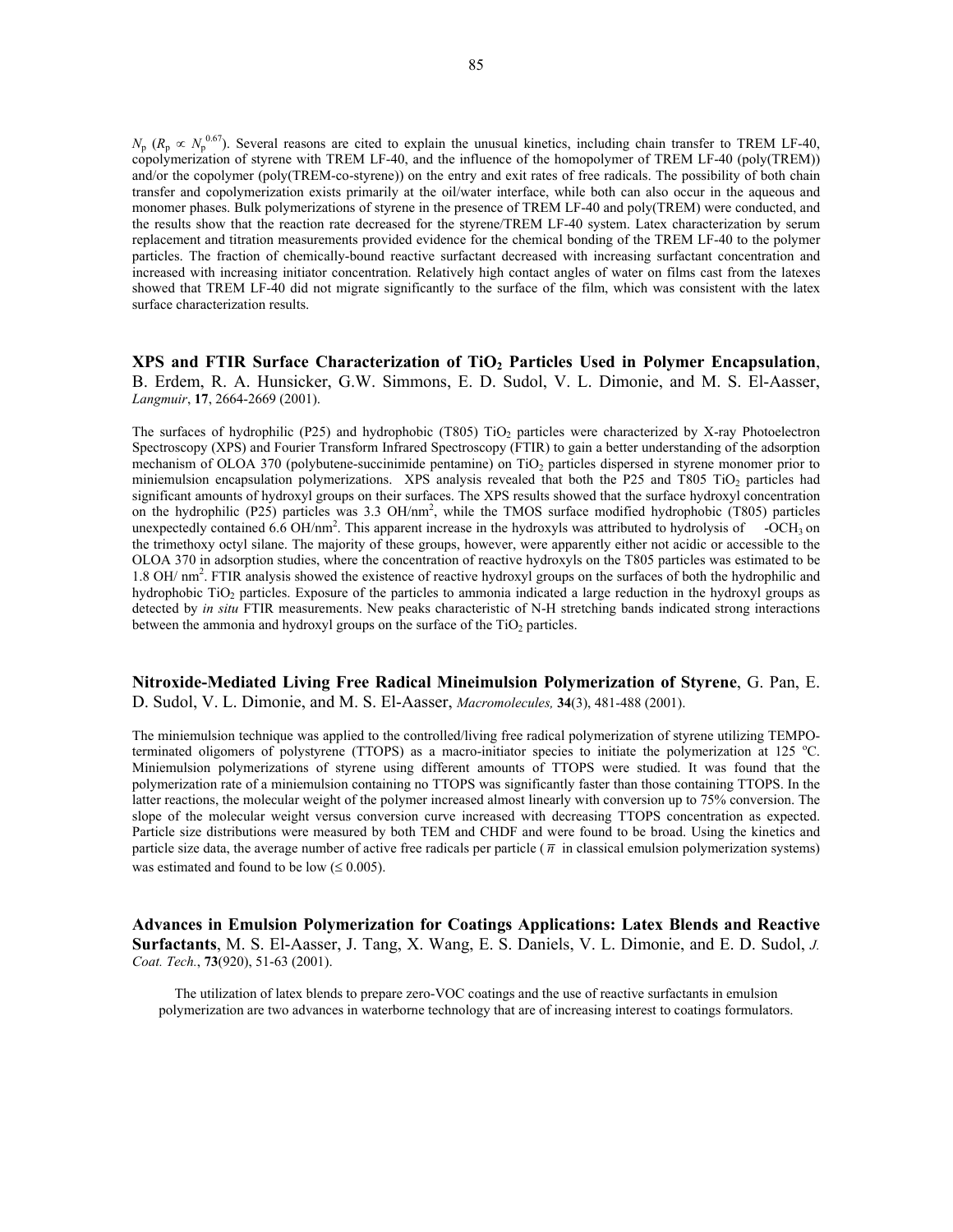The first part of this paper focuses on an investigation of the influence of the interface between high and low  $T_g$  latex particles on the gloss and surface morphologies of films prepared from model latex blends. Gloss was influenced by the concentration of carboxyl groups present on the surface of the latex particles (optimal concentration for maximum gloss = 13% on the high  $T_g$  particles), the degree of neutralization of these groups (higher gloss with increased extent of neutralization), the type and concentration of the neutralizing base (higher gloss for stronger bases), and the presence of added surfactant (higher gloss with added surfactant). Gloss was found to be correlated with the surface smoothness of the film.

The kinetics, particle size, molecular weight, and location of the reactive surfactant after polymerization, as well as the contact angles of films prepared from these latexes, are examined in the second part of this paper. The polymerization rate profiles were similar to those obtained using a conventional surfactant; however, the dependency of the rate on the number of particles was significantly lower. The amount bound increased and the molecular weight decreased with increasing surfactant concentration.

**Urethane/Acrylic Hybrid Miniemulsion Latex Nanoparticles**, M. Li, E. S. Daniels, V. L. Dimonie, E. D. Sudol, and M. S. El-Aasser, *Polymeric Materials: Science and Engineering*, **85**, 258-259 (2001).

In a study of the miniemulsion polymerization of *n*-butyl methacrylate (BMA), it was found that the use of a redox initiation system (ascorbic acid/hydrogen peroxide) and low temperature (30 °C) favored the formation of small-sized ( $\sim$ 80 nm) latex particles. This work was extended to prepare even smaller nanosized urethane/BMA hybrid latexes (~50 nm). The experimental results showed that a costabilizer (i.e., hexadecane) was an essential component in the preparation of these hybrid latexes. The presence of urethane prepolymer (molecular weight < 10,000 g/mol) resulted in a strong enhancement in the polymerization rate of BMA by decreasing the initial miniemulsion droplet size. The particle size of the urethane/BMA hybrid latexes increased to 70–80 nm after several days of aging as a result of some particle flocculation. This was considered to be the indirect result of the reaction between free isocyanate groups (remaining in the urethane prepolymer) and water. After screening a series of chain extension agents for the isocyanate group and optimizing the process, the size of the hybrid urethane/acrylic nanoparticles.

**Influence of Carboxyl Groups on the Morphology and Surface Properties of Films Prepared from Model Carboxylated Latex Blends**, J. Tang, E. S. Daniels, V. L. Dimonie, A. Klein, and M. S. El-Aasser, in *Film Formation in Coatings: Mechanisms, Properties and Morphology*, T. Provder and M. W. Urban, Eds., *ACS Symposium Series* **790**, 212-234 (2001).

Model carboxylated latex blends consisting of cleaned polystyrene (PS) hard and poly(n-butyl methacrylate-co-n-butyl acrylate) soft latex particles were studied to understand the influence of the presence of carboxyl groups on the morphology and surface properties of the resulting latex blend films. It was found that utilizing PS particles with a low density of carboxyl groups present on particle surfaces (e.g., 13% surface coverage) resulted in an even distribution of these particles in the soft copolymer matrix, and thus, good gloss was achieved, while the use of PS hard particles with a high density of carboxyl groups (e.g., 77.2% coverage) resulted in less uniform distribution and poor gloss. However, the neutralization of the carboxyl groups improved the particle distribution and the gloss. A strong base used for the neutralization showed stronger effects than a weak base on the improvement of the uniformity of the PS hard particle distribution and the gloss. The presence of the carboxyl groups on the latex particles also improved the strength of the interphase between the hard particle and the soft polymer matrix. A cluster model and an interparticle hydrogen bonding mechanism were proposed to explain these phenomena.

**Miniemulsion Copolymerization of n-Butyl Methacrylate with Crosslinking Monomers**, H. Mohd. Ghazaly, E. S. Daniels, V. L. Dimonie, A. Klein and M. S. El-Aasser, *J. Appl. Polym. Sci*., **81**, 1721 (2001).

Miniemulsion copolymerization of *n*-butyl methacrylate and crosslinking monomers such as a macromonomer crosslinker (Mac), ethylene glycol dimethacrylate (EGDMA) or an aliphatic urethane acrylate macromonomer (AUA) was utilized to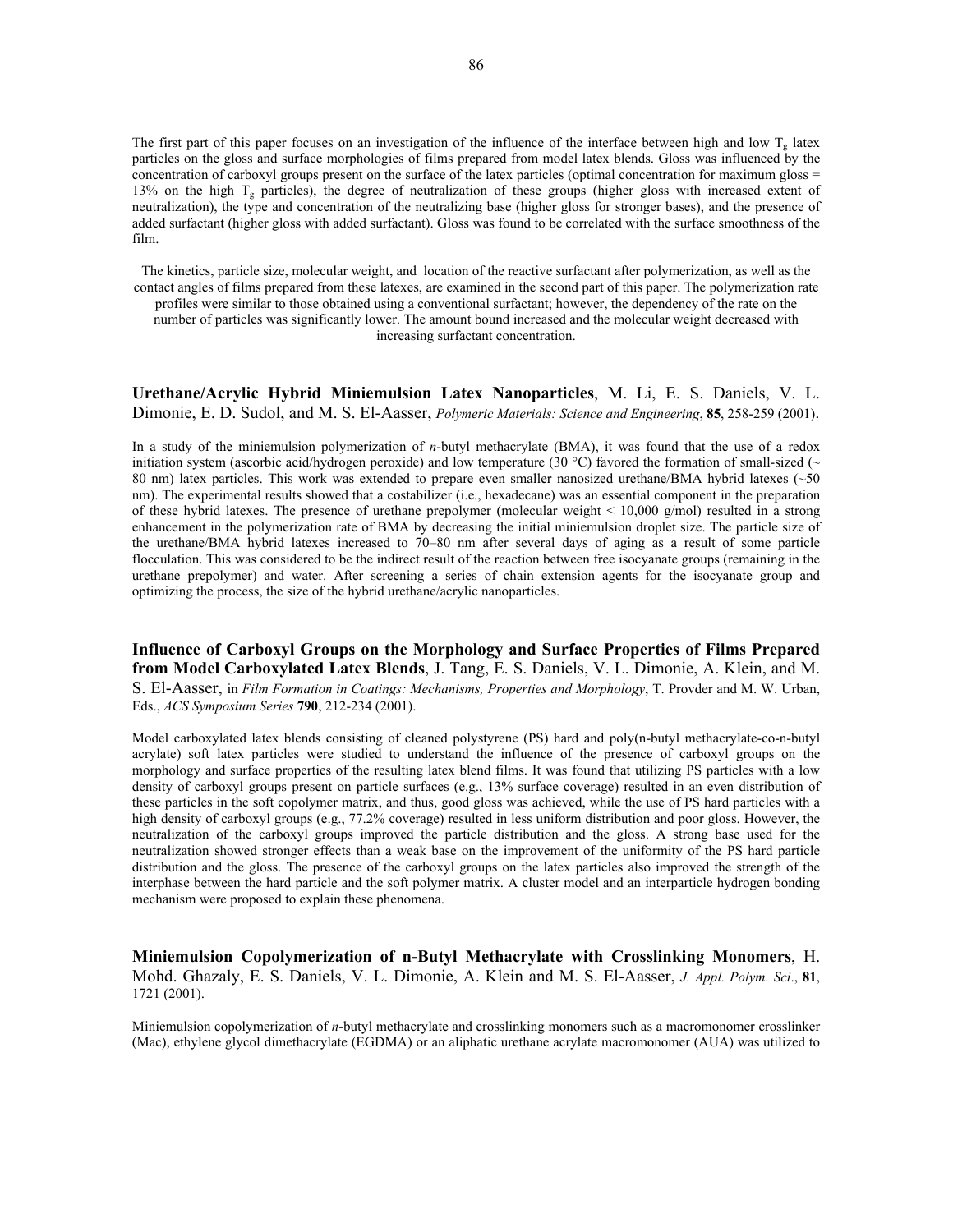obtain crosslinked latex particles. The crosslinking monomers were added at 0.2 mol%, based on the amount of *n*-butyl methacrylate utilized in a polymerization. The development of the gel content during the copolymerization reaction differs depending on the type of the crosslinking monomer. In addition to the crosslinking reactions between the n-butyl methacrylate with the crosslinking monomers, other kinetic events, such as microphase separation, may have occurred giving rise to different particle morphologies which were dependent on the type of initiator used, i.e., oil-soluble or watersoluble.

**Miniemulsion Polymerization of a Bifunctional Macromonomer**, H. Mohd. Ghazaly, E. S. Daniels, V. L. Dimonie, A. Klein, and M.S. El-Aasser, *J. Rubber Research*, **4(1),** 28-37 (2001).

Evaluation of the miniemulsion polymerization of a hydrophobic bifunctional macromonomer was undertaken. The rate of polymerization of the macromonomer was faster when the reaction was carried out using a water-soluble initiator, potassium persulfate, KPS, than when an oil-soluble initiator, 2,2'-azobis(isobutyronitrile), AIBN, was used. Unsaturation peaks were no longer observable in the  ${}^{1}H$  NMR spectrum of the reacted macromonomer when the gel content was  $\sim$ 50%. In both cases, depending on the reaction time, crosslinked products were obtained. For the KPS-initiated homopolymerization, 50 - 60% gel content was already obtained by the first hour of reaction, while similar gel development in the macromonomer was only observed after 6 - 12 hours of polymerization when AIBN was used. The polymerized macromonomer (using AIBN as initiator) exhibited a distinct physical change when water was removed, only when the gel content was  $\sim$ 50%, which corresponded to a substantial loss of unsaturation peaks in the  ${}^{1}H$  NMR spectrum. The gel content remained low  $(< 10\%)$  earlier in the polymerization despite the steady increase in the reaction of the double bonds of the macromonomer.

# **Kinetic Study of Emulsion Copolymerization of Ethyl Methacrylate/Lauryl Methacrylate in Propylene Glycol, Stabilized with Poly(ethylene oxide)-block-Polystyrene-block-Poly(ethylene oxide) Triblock Copolymer**, X. You, V. L. Dimonie, and A. Klein, *J. Appl. Polym. Sci*., **82**, 1691-1704 (2001).

The kinetics of emulsion copolymerization of ethyl methacrylate (EMA)/ lauryl methacrylate (LMA) in propylene glycol is very similar to the emulsion copolymerizations of water-soluble monomers in water because of the high solubility of EMA/LMA in propylene glycol. The initial rate of polymerization depends only on initiator concentration and is not affected by either monomer concentration or stabilizer concentration. The overall rate of polymerization is only slightly dependent on monomer concentration and stabilizer concentration and is independent of initiator concentration. The final particle number density increases with increasing amount of stabilizer and decreases with increasing monomer concentration. The total surface area increases with stabilizer concentration and is not governed by either initiator concentration or monomer concentration. Homogeneous nucleation is the dominant mechanism of particle nucleation, as shown by the kinetic data on seeded polymerization and monomer partition behavior.

# **Nonaqueous Emulsion Copolymerization of Ethyl Methacrylate/Lauryl Methacrylate in Propylene Glycol. I. Evaluation of Stabilizing Efficiency for PEO-PS-PEO Triblock Copolymers,** X. You, V. L. Dimonie, A. Klein, *J. Appl. Polym. Sci*., **80**, 1951-1962 (2001).

Sixteen poly(ethylene oxide)-polystyrene-poly(ethylene oxide) (PEO-PS- PEO) triblock copolymers were synthesized by anionic polymerization. They were characterized by gel permeation chromatography and proton NMR. The molecular weight of these 16 PEO-PS-PEO triblock copolymers ranged from 5100 to 13,300. The polystyrene (PS) block length was between 13 and 41. The PEO block length was between 41 and 106. The polydispersity index for these PEO-PS-PEO triblock copolymers were  $1.05 \pm 0.02$ . When using these stabilizers in the emulsion copolymerization of ethyl methacrylate and lauryl methacrylate in propylene glycol, only a narrow window of stability was observed. Stable latexes were formed only when the molecular weights of the PEO blocks were within the range of 5300-7700 and the molecular weights of the PS blocks were 2000-4000. The stabilizer ability for these triblock copolymers was correlated with their molecular weight and conformation in propylene glycol.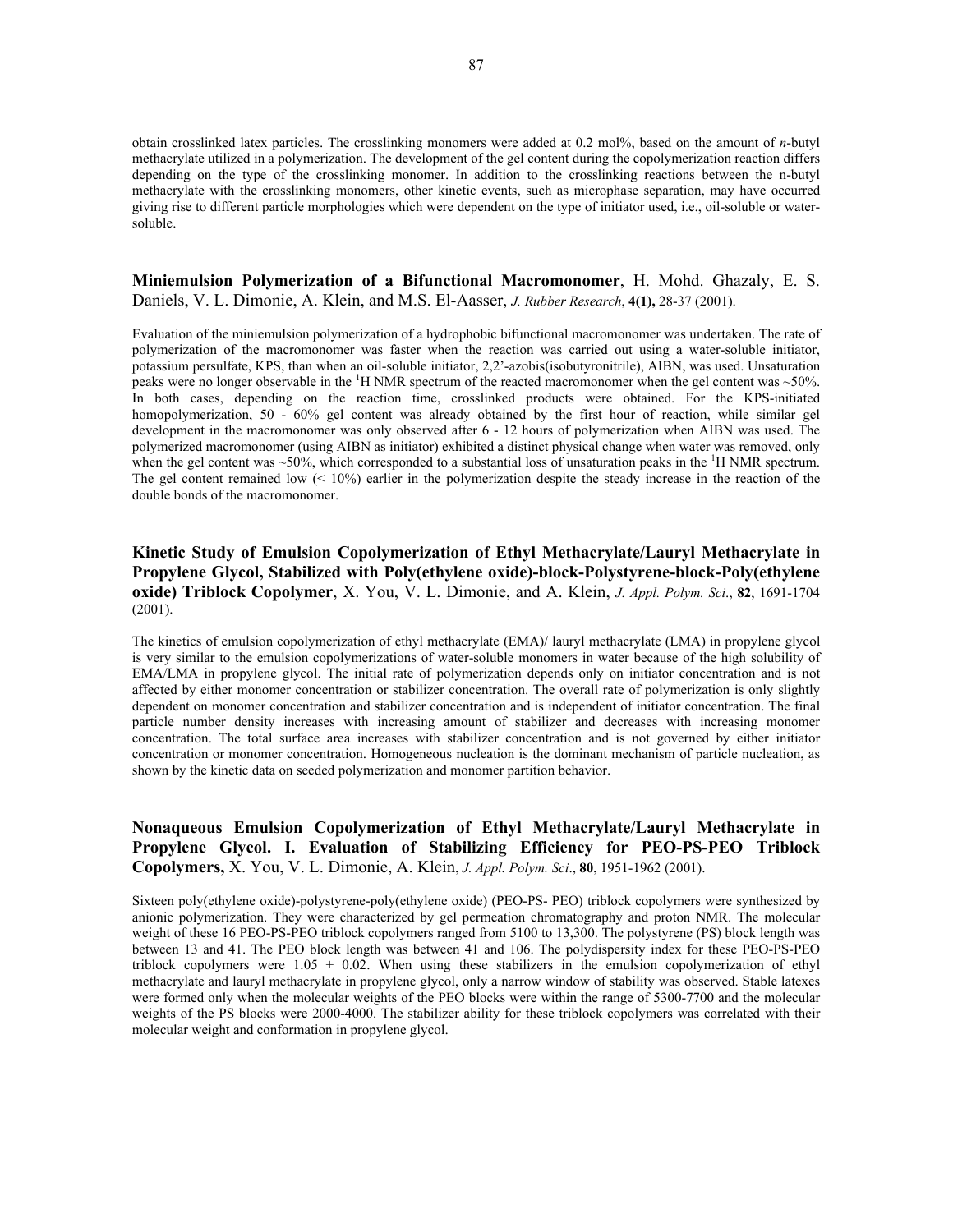## **Nonaqueous Emulsion Copolymerization of Ethyl Methacrylate/Lauryl Methacrylate in Propylene Glycol. II. Adsorption of Poly(ethylene oxide) – Polystyrene – Poly(ethylene oxide) Triblock Copolymer on Latex Particles**, X. You, V. L. Dimonie, and A. Klein, *J Appl. Polym. Sci*., **80**, 1963-1975 (2001).

The adsorption behavior of various poly(ethylene oxide)-polystyrene-poly-(ethylene oxide) (PEO-PS-PEO) triblock copolymer (TBC)s on acrylic latex particles in propylene glycol was studied. The composition of the PEO-PS-PEO triblock polymers varied from 41 to 106 in each PEO block length and from 18 to 41 in the PS block length. The location of the PEO-PS-PEO TBC was determined by analyzing for the physically adsorbed amount on the latex surface, the anchored mount on the surface, the en- trapped amount inside the particle, and the "free" PEO-PS-PEO TBCs in the propylene glycol. A contour graph technique was applied to analyze the experimental data, which showed that a minimum existed for the physically adsorbed portion at a PS block length of about 30 units. When the PS block length was less than 30 units, the adsorption decreased with increasing PS block length, indicating rearrangement of mixed PEO brush and adsorbed PS block. When the PS block was greater than 30 units, the adsorption increased with increasing block length because of the poor solvency of the PS block in the propylene glycol medium, resulting in a collapse of the PS chain. Considering the binding energy between the PS block and the latex particle surface, which governs adsorption, it was hypothesized that a lower block length limit exists, below which no adsorption takes place. The solubility of the PS block in propylene glycol guides the important upper block length limit. The anchored fraction of the block copolymer increased continuously with increasing PS block length in the entire region investigated.

## **Molecular Parameters and Their Relation to the Adhesive Performance of Acrylic Pressure-Sensitive Adhesives**, S. D. Tobing and A. Klein**,** *J. Appl. Polym. Sci*., **79**, 2230-2244 (2001).

Model acrylic pressure-sensitive adhesives (PSAs) based on poly(2-ethylhexyl acrylate-stat-acrylic acid) and poly(*n*-butyl acrylate-stat-acrylic acid) at 97.5/2.5 wt% were synthesized using semicontinuous emulsion and solution polymerizations. Microgels formed in the latices retained their discrete network morphology in the film. In contrast, acrylic solution was essentially gel free and crosslinking in the film was provided by the reaction of acrylic acid and post added Al Acetyl Acetonate after solvent evaporation, which led to continuous network morphology .The difference in film network morphology caused significantly lower shear holding power for the film from emulsion PSA compared with that of solvent-borne film. Unlike shear holding power, loop tack and peel of acrylic PSAs were mainly controlled by the same sol/gel molecular parameters, regardless of emulsion or solution PSAs. The important molecular parameters are sol-to-gel ratio, entanglement molecular weight, weight average molecular weight, and to a lesser extent, glass transition temperature.

# **Mechanistic Studies in Tackified Acrylic Emulsion Pressure Sensitive Adhesives**, S. D. Tobing

and A. Klein, *J. Appl. Polym. Sci*., **76**, 1965-1976 (2000).

Twenty-three wt% aqueous tackifier dispersion based on glycerol ester abietic acid  $(T_g = 64 \degree \text{C}, M_w = 940)$  was added to emulsion polymer 50/32/15/3 poly(2-ethyl hexyl acrylate-co-vinyl acetate-co-dioctyl maleate-co-acrylic acid) pressure sensitive adhesive (PSA). From these latices, 25  $\mu$ m thick films were cast. The films were dried at 25°C for 24 h or at 121°C for 5 min. Dynamic mechanical analysis (DMA) of the films included measuring elastic modulus *(G')* and damping factor (tan δ). Under the above drying conditions, the films did not produce significant differences in their DMA and PSA properties as measured by loop tack, peel, and shear holding power. DMA of the tackified acrylic film showed thermodynamic miscibility between the tackifier and polymer regardless of the drying conditions. Microgels formed during emulsion polymerization of the acrylic PSA brought inherent weakness to the tackified film properties. In the neat acrylic PSA film, these discrete networks entangled with the un-crosslinked chains, while in the tackified film, these networks could not form entanglements due to the increased molecular weight between entanglements for the uncrosslinked chains. This lack of network entanglements caused shear holding power of the tackified acrylic PSA film to be 4x lower than that of the neat acrylic PSA film.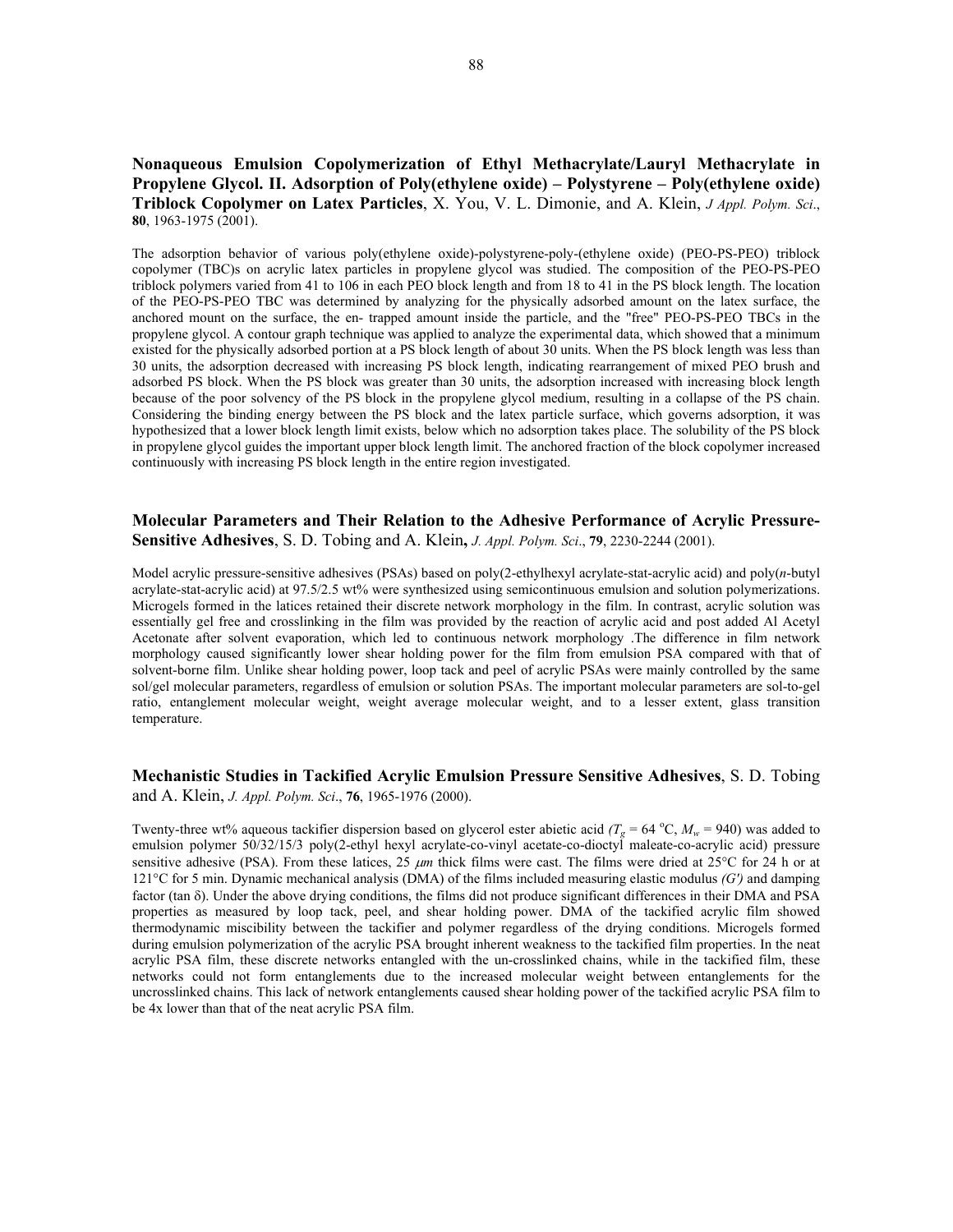**Effect of Network Morphology on Adhesive Performance in Emulsion Blends of Acrylic Pressure Sensitive Adhesives**, S. D. Tobing and A. Klein, *J. Appl. Polym. Sci*., **81**, 2109-2117 (2001).

High-gel containing latices and gel-free latex were blended at various weight ratios. The high-gel containing latices were made of poly(2-ethyl hexylacrylate-stat*-*acrylic acid) and the gel-free latex was made of poly(2-ethyl hexylacrylate-statacrylic acid-stat-isobutoxymethyl acrylamide) using semicontinuous emulsion polymerization. Films were cast at room temperature and dried at 121°C for 10 min. Adhesive performance was evaluated in terms of loop tack, peel, and shear holding power. It was found that interlinking the microgels by the linear polymer due to the isobutoxymethyl acrylamideacrylic acid reaction in the film when heated gave synergistic effects in increasing shear. This interlinking could take place only if the molecular weight between crosslinks *(Mc)* of the microgels was greater than the entanglement molecular weight of the linear polymer *(M<sub>e</sub>)*, and if the weight-average molecular weight of the linear polymer *(M<sub>w</sub>)* was greater than 2 x  $M_e$ .

**50 nm Polystyrene Particles via Miniemulsion Polymerization**, C. D. Anderson, E. D. Sudol, and M. S. El-Aasser, *Macromolecules Note, Web Release Date: December 18, 2001*.

#### **Publications Accepted**

**Dispersion Polymerization of** *n***-Butyl Acrylate**, D. Wang, V. L. Dimonie, E. D. Sudol, and M. S. El-Aasser, accepted by *J. Appl. Polym. Sci.*

The dispersion polymerization of *n*-butyl acrylate (BA) was investigated using alcohol/water mixtures as the dispersion medium, 4,4'-azobis-(4-cyanopentanoic acid) as the initiator, and polyvinylpyrrolidone (PVP) as the stabilizer. The effects of polymerization parameters, such as alcohol/water ratio in the medium, and type and concentration of polymeric stabilizer, on the resulting particle size and size distribution were studied. The final particle size and the stability of the dispersion system were found to be greatly influenced by the type of alcohol used in the mixture, i.e., methanol or ethanol, even through the apparent solubility parameters are almost the same for the two types of mixtures. PBA particles with controlled size, size distribution (monodisperse), and gel content were successfully prepared in a 90/10 methanol/water medium. It was found that the relationship between the particle size and the initiator concentration in the dispersion polymerization of BA is the reverse of those for similar PSt and PMMA systems (i.e., the particle size decreased with increasing initiator concentration).

#### **Seeded Dispersion Polymerization**, D. Wang, V. L. Dimonie, E. D. Sudol, and M. S. El-Aasser, accepted by *J. Appl. Polym. Sci.*

Micron-size poly(*n*-butyl acrylate) (PBA) and polystyrene (PSt) particles were used as seed in second-stage seeded dispersion polymerizations. The effects of various polymerization parameters on the morphology of the structured particles resulting from the second-stage seeded dispersion polymerizations were studied, and a series of uniform micronsize structured particles were successfully prepared. In addition to the polymerization medium, the type of stabilizer (i.e., the molecular weight of the PVP stabilizer) that was used in the seed preparation and the subsequent seeded dispersion polymerization was found to be important. The final outcome of a seeded dispersion polymerization, i.e., the morphology of the structured particles and the formation of secondary particles, was found to be primarily governed by thermodynamic factors. It was also found that the latex particles in these dispersion systems are virtually stabilized by the small amount of grafted PVP molecules; the dispersions maintain colloidal stability after repeated washing of the particles, which removes all of the soluble PVP.

**Effect of PVP in Dispersion and Seeded Dispersion Polymerizations**, D. Wang, V. L. Dimonie, E. D. Sudol, and M. S. El-Aasser, accepted by *J. Appl. Polym. Sci.*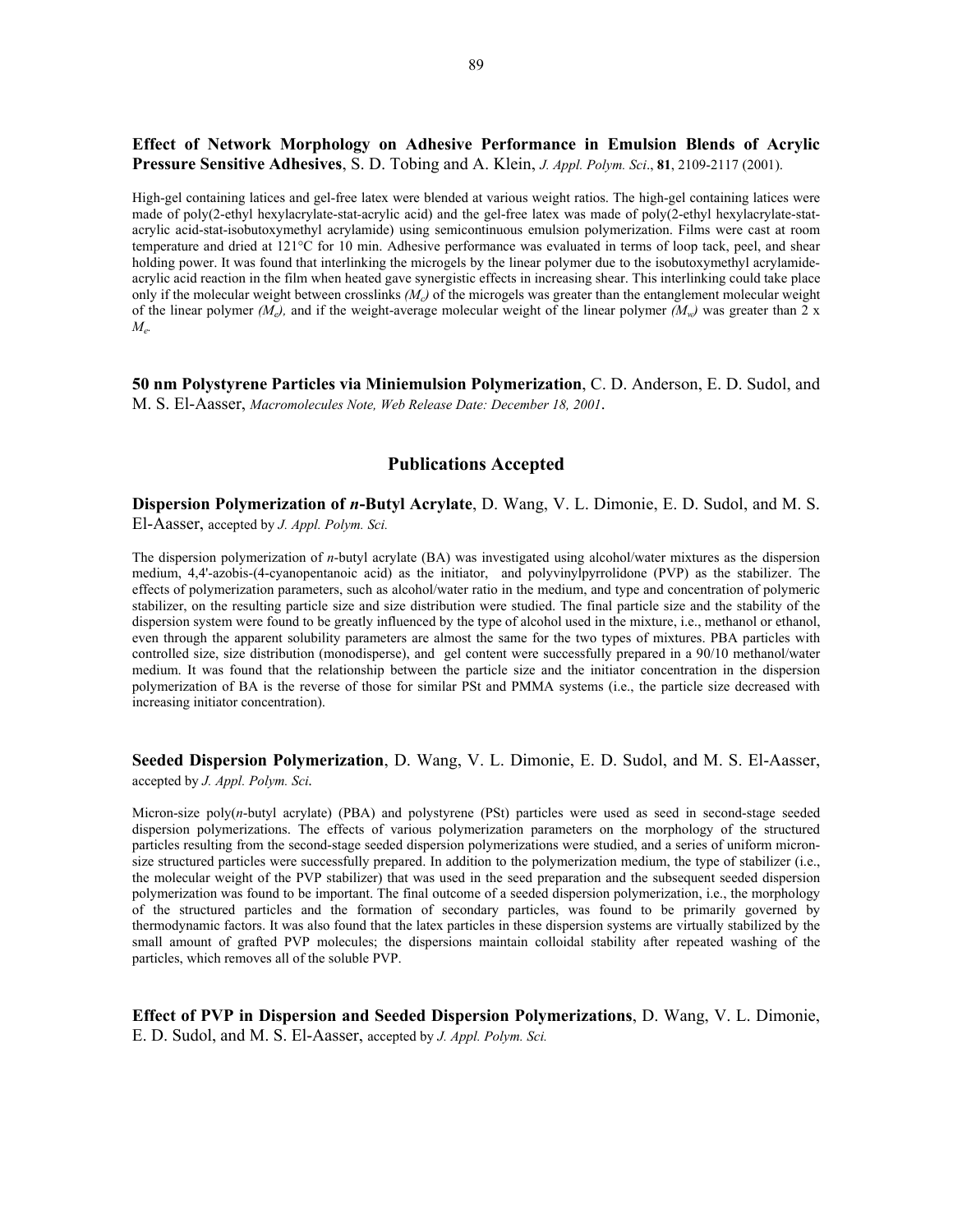The outcome of seeded dispersion polymerizations of *n*-butyl acrylate (BA) and styrene (St) in terms of the success of growing the seed particles without nucleating new particles or generating coagulum was found to be dependent on the seed type (PBA or PSt), the second stage monomer (BA or St), and the type of polyvinylpyrrolidone (PVP) stabilizer (PVP K30 or PVP K90). All seeds were first cleaned of excess stabilizer by medium-replacement prior to the seeded polymerizations. In general, successful particle growth was achieved when the second stage polymerization employed PVP K30 (1 wt%) as the stabilizer. In contrast, nearly all reactions employing PVP K90 (1 wt%) as the second stage stabilizer resulted in the nucleation of a second crop of particles. These phenomena were further investigated by carrying out dispersion polymerizations using the supernatant obtained by separating the seeds from the second stage media (containing monomer). The results paralleled those in the seeding studies and were explained by the presence of small amounts of grafted PVP created in situ during the preparation of the seeds.

**Mechanical Properties of Films Prepared from Model High Tg/Low Tg Latex Blends**, J. Tang, E. S. Daniels, V. L. Dimonie, M. S. Vratsanos, A. Klein and M. S. El-Aasser, accepted by *J. Appl. Polym. Sci.*.

The mechanical properties of films prepared from model high  $T_g$ /low  $T_g$  latex blends were investigated using tensile testing and dynamic mechanical analysis. Polystyrene (PS; carboxylated and non-carboxylated) and poly(*n*-butyl methacrylate-co-*n*-butyl acrylate) [P(BMA/BA); non-carboxylated] were used as the model high  $T_g$  and low  $T_g$  latexes, respectively. Carboxyl groups were incorporated into the PS latex particles to alter their surface properties. It was found that the presence of carboxyl groups on the high  $T_g$  latex particles enhanced the Young's moduli and yield strength of the PS/P(BMA/BA) latex blend films, but did not influence the ultimate properties such as the stress at break and maximum elongation. These phenomena can be explained by the maximum packing density of the PS latex particles, the particleparticle interfacial adhesion, and the formation of the "glassy" interphase.

**Influence of Particle Surface Properties on Film Formation from Calcium Precipitated Carbonate/ Latex Blends**, J. Tang, M. Kamson, E. S. Daniels, V. L. Dimonie, A. Klein and M. S. El-Aasser, accepted by *J. Appl. Polym. Sci*.

The surface properties of films prepared from a blend of precipitated calcium carbonate pigment (PCC) and poly(*n*-butyl methacrylate-co-*n*-butyl acrylate) [P(BMA/BA);  $T_g = 0$  °C] latex were investigated in terms of the surface characteristics of the PCC and P(BMA/BA) latex particles. It was found that the presence of carboxyl groups on the P(BMA/BA) latex particles significantly improved the uniformity of the distribution of the PCC particles within the P(BMA/BA) copolymer matrix and the gloss of the resulting films. This phenomenon could be explained by an acid-base reaction between the PCC particles and the carboxylated P(BMA/BA) latex particles. Studies on the influence of the composition of PCC/P(BMA/BA) latex blends on the gloss and transparency of the films were also performed, which led to the determination of the critical pigment volume concentration (CPVC) of this system which was found to be 42 vol%.

#### **Recent Ph.D. Dissertation**

## **Hybrid Composite Latexes** Pilmoon Jeong

A direct miniemulsification approach followed by subsequent polymerization has been utilized to synthesize a series of hybrid composite latexes. Kraton® D1102 thermoplastic elastomer was dissolved in styrene monomer, emulsified in an aqueous surfactant solution in the presence of a costabilizer using a sonifier, Manton-Gaulin homogenizer, or rotor-stator homogenizer, and then polymerized to obtain the hybrid composite particles.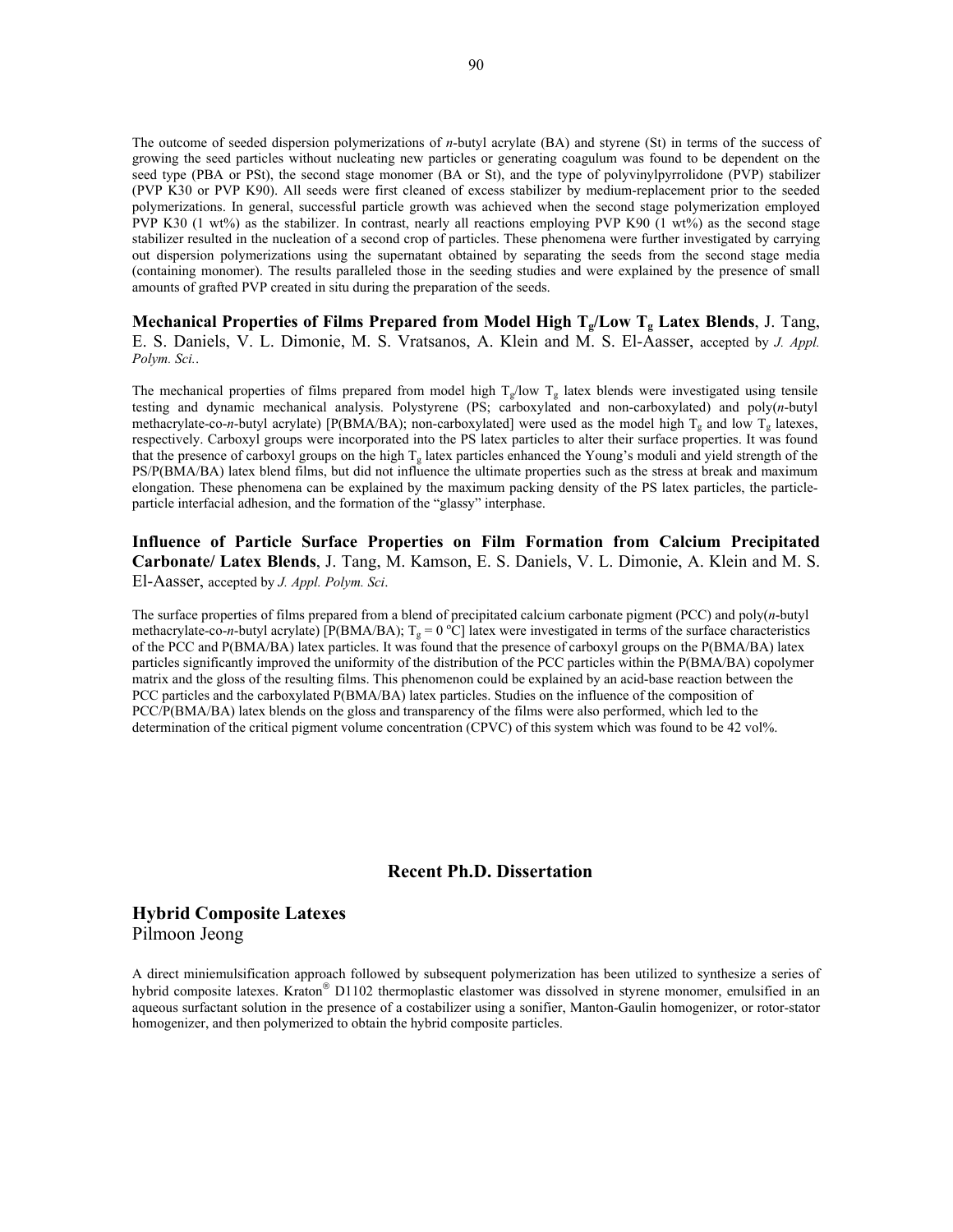Each miniemulsion droplet contained 20 wt% Kraton rubber in styrene, and thus, the Kraton rubber particle size and size distribution can be used to estimate the droplet size and size distribution of the miniemulsion. It was found that Kraton rubber particles obtained using the Manton-Gaulin homogenizer had an extremely broad size distribution ranging from 20 nm to 2 µm. The use of cetyl alcohol costabilizer produced Kraton rubber particles with a narrower size distribution by lowering the interfacial tension between the oil and aqueous phases, compared to the use of hexadecane as costabilizer. The broad size distribution of the Kraton rubber particles could be narrowed by employing a membrane filtration technique: i.e., the majority of miniemulsion droplets corresponding to Kraton rubber particles with diameters over 500 nm were removed as they passed through the pores of the membrane filter. However, small miniemulsion droplets remained undisturbed in the miniemulsion since they easily passed through the pores of the filter. These small droplets resulted from the sonification conducted prior to the use of the membrane filtration process. The use of the rotor-stator homogenizer, which is a low energy input device, resulted in the formation of miniemulsion droplets with a narrower size distribution.

It was determined that the composition of the hybrid particles was highly dependent on the initial size distribution of the emulsion droplets due to the presence of monomer diffusion during polymerization. Density gradient centrifugation (DGC) results showed that hybrid composite latexes with relatively homogeneous compositions were obtained from the membrane-filtered emulsion, compared to the emulsion prepared with a Manton-Gaulin homogenizer. The use of oilsoluble initiator such as 2,2'-azobis(2-methylbutyronitrile) (AMBN) in the polymerization resulted in the generation of more homogeneous hybrid composite particles compared to the use of water-soluble initiator, potassium persulfate (KPS). The hybrid particles became more homogeneous as the AMBN initiator concentration was increased. Only a small amount of gel was formed at higher AMBN concentrations (40 and 80 mM). The grafting ratio of polystyrene onto the polybutadiene backbone in the Kraton rubber was the highest at 40 mM AMBN concentration and then decreased. All of the compression-molded samples prepared with the hybrid composite latex particles exhibited elongations of 30 % or more. This indicates that the current method of the direct miniemulsification of the Kraton rubber followed by a subsequent polymerization possesses good potential to be used for preparing rubber-toughened plastics similar to ABS (acrylonitrile-butadiene-styrene) and HIPS (high impact polystyrene).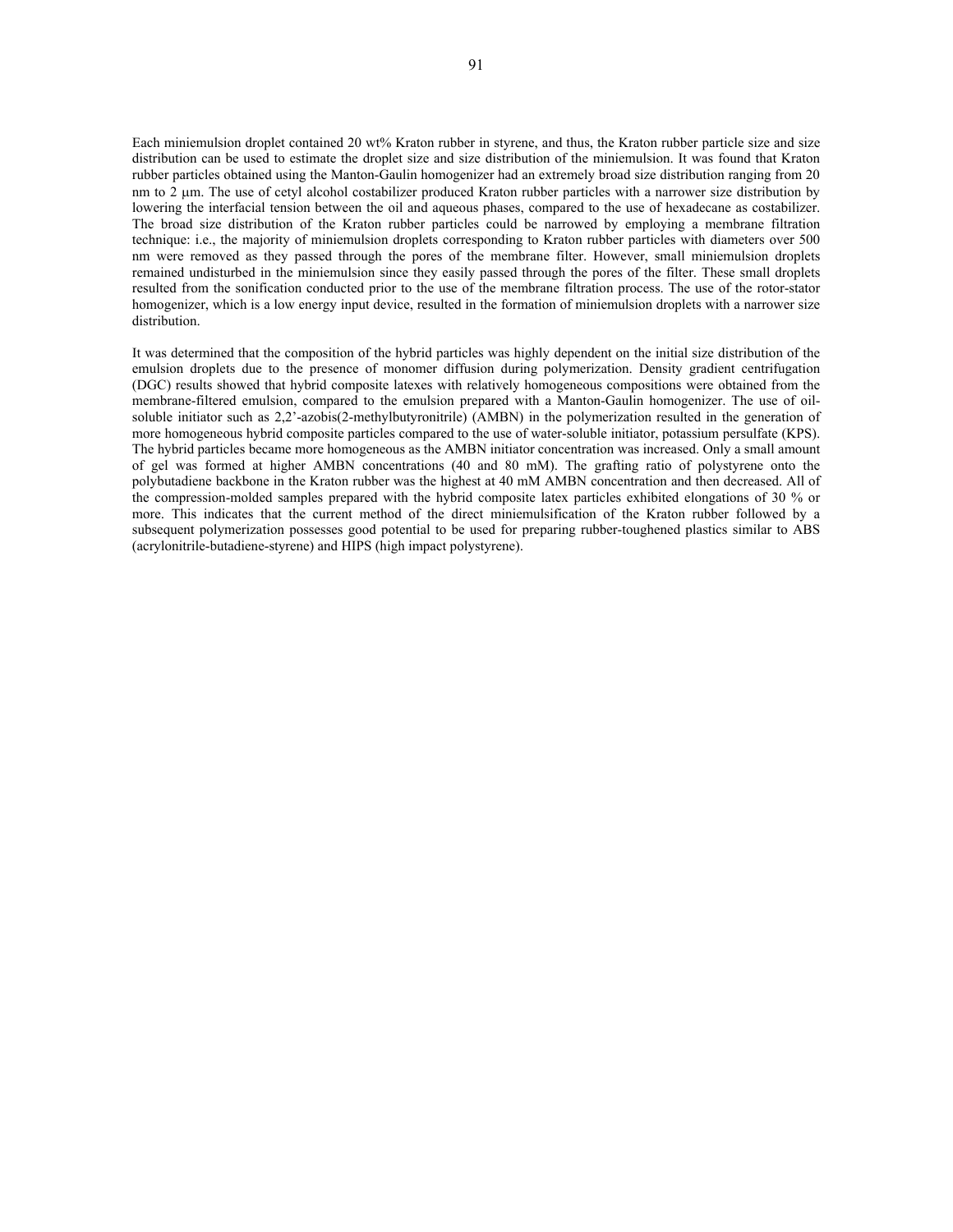# **Contribution to IPCG newsletter for the**

# **Leiden Colloid and Interface Science group and the Laboratory of Physical Chemistry, Delft University of Technology**

# **G.J.M. Koper**

A complete list of published material is available on http://www.dct.tudelft.nl/lfc/persons/gkoper/Publ.htm

Relevant recent publications

- Chassagne C, Fontana M, Koper GJM, Electrically induced anisotropy in nanosphere dispersions, Physica A 208 (2001) 24-31.
- Bedeaux D, Koper GJM, Ispolatov S, Widom B, Multi-particle interaction in a model of the hydrophobic interaction, Physica A 291 (2001) 39-48.
- van Duijvenbode RC, van der Zeeuw EA, Koper GJM, High precision scanning angle ellipsometry, Rev Sci Instr 72 (2001) 2407 - 2414.
- van Duijvenbode RC, Koper GJM, Effect of particle size on the sticking probability, J Colloid Interf Sci. 239 (2001) 581 - 583.
- van Duijvenbode RC, Koper GJM, Adsorption at short time scales, J Phys Chem B 105 (2001) 11729-11736.
- Chassagne C, Bedeaux D, Koper GJM, Dielectric enhancement of charged nanospheres in an electrolyte, J Phys Chem B 105 (2001) 11743-11753.

Relevant preprints:

*Trapping agitated emulsions in non preferred morphology*  F. Bouchama, A. Autin, G.J.M. Koper

In this paper we present new experimental results on catastrophic phase inversion in emulsions. Experiments were carried out in a stirred vessel where phase inversion was detected by a jump in emulsion conductivity. The system studied was an emulsion made from paraffin oil, water and Triton X-100. Two routes of emulsification were studied either by direct mixing of components or by continuously increasing the volume fraction of the dispersed phase. This system presents an original\ and interesting behaviour which to our knowledge has never been observed before. The emulsion does not satisfy anymore the Bancroft's rule when the emulsification is proceeded with continuous dilution. Moreover, the phase inversion locus measured for continuous dilution experiments does not present any dependency on flow conditions and surfactant concentration. The emulsion remains in its non

preferred morphology in a wide range of addition and stirring rates and overall surfactant concentrations. This original behavior of the system has never been observed before and is not described by the existing model of phase inversion of stirred emulsion.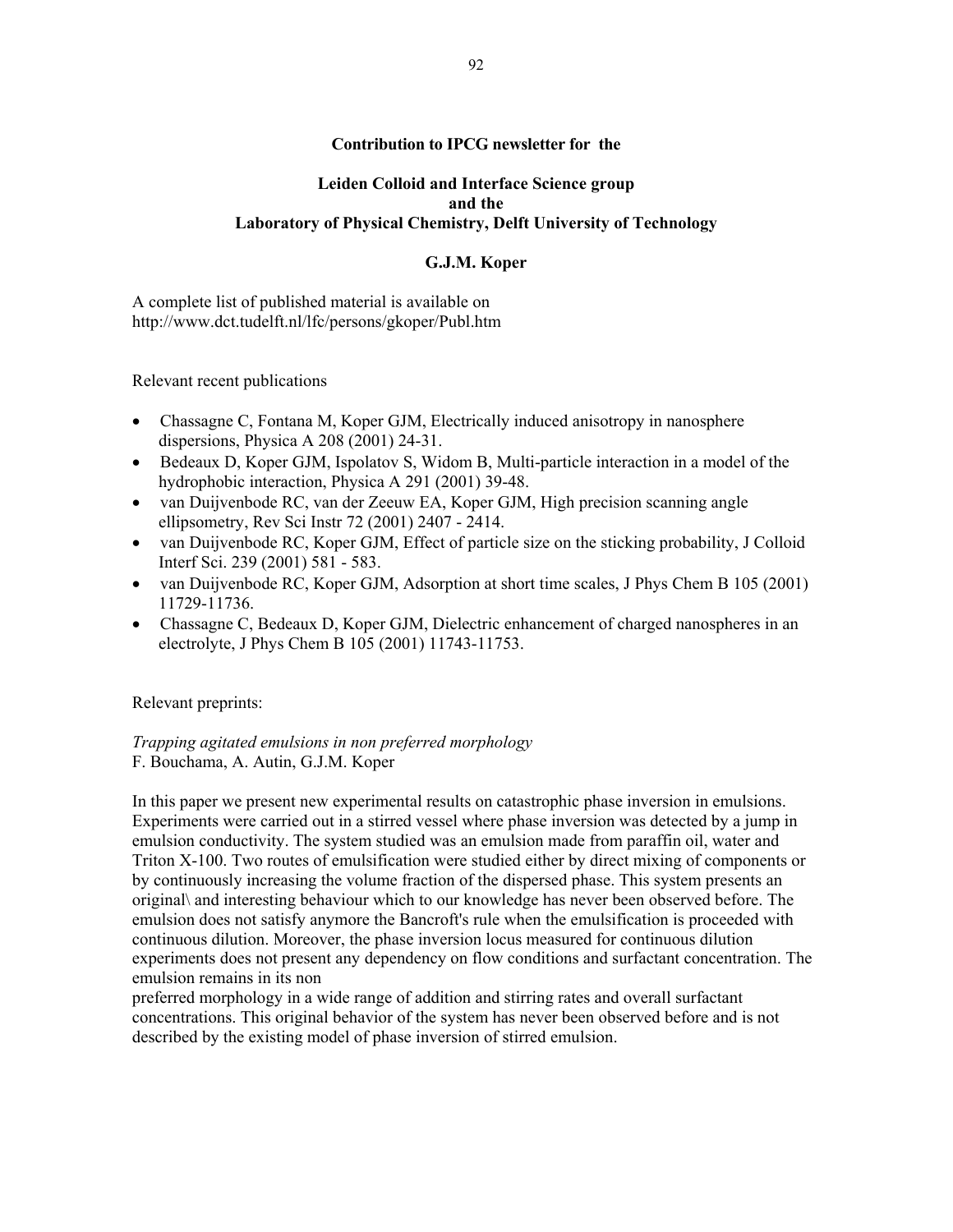# **An alternative method to quantify Surface Plasmon Resonance measurements of adsorption**

# **on flat surfaces**

Sander Haemers\*, Ger J. M. Koper, Mieke C. van der Leeden and Gert Frens

We reformulated the expressions for the interpretation of Surface Plasmon Resonance (SPR) signals presented in the paper of Jung and co-workers (Jung, l.S; Campbell, C.T; Chinowsky, T.M; Mar, M.N; Yee, S.S. Langmuir. 1998, 14, 5636.) so that only two experimentally accessible parameters are needed to quantify the SPR-signal of a coated sensor disk with unknown optical properties: a specific sensitivity and the specific decay length of the evanescent field. The sensitivity was measured using the refractive index difference between two different ionic strength solutions. The decay length was determined using the rate of adsorption of latex spheres while comparing these rates of adsorption with theoretical predictions calculated using the diffusion coefficients of these spheres. In addition, the errors involved in a linearized version of the equation were assessed.

# *The Interpretation of Dielectric Spectroscopy Measurements on Silica and Hematite Sols*  C. Chassagne, D. Bedeaux, and G.J.M. Koper

Experimental data on the dielectric response of silica and hematite sols from the literature are interpreted using an analytical theory developed previously (Chassagne, C., Bedeaux, D. and Koper, G.J.M., J.Phys.Chem B **105**, 11743 (2001)). The theory is found to correctly predict the relaxation frequency using the given particle radius and the ionic diffusion coefficients. To fit the dielectric permittivity enhancement at low frequencies, the only free parameter required is the zeta\ potential. There is no need to introduce the surface conductance of the Stern layer as is often done. The found zeta potential is in fair agreement with the one obtained from electrophoretic measurements. To ameliorate the fit of the high frequency values of the conductivity increment we find that the introduction of a surface permittivity in the Stern layer is required in the case of hematite sols. The dielectric permittivity increment, and therefore the zeta potential, are not affected by this Stern layer permittivity.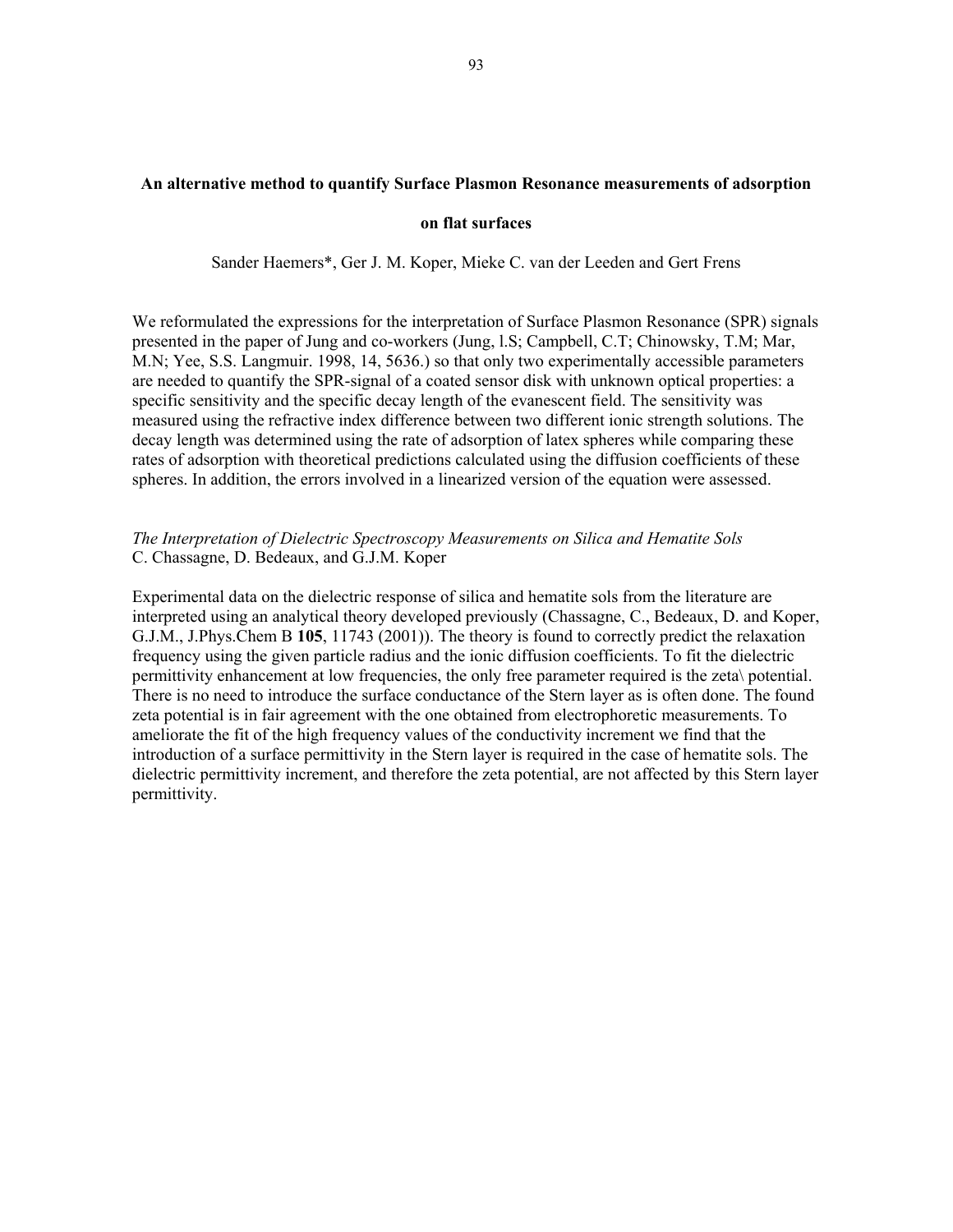# **POLYMER COLLOID GROUP NEWSLETTER**

## **Contribution from Institut Charles Sadron (CRM) 6, rue Boussingault, 67083 Strasbourg Cedex, FRANCE**

#### **reported by Françoise CANDAU**

Summaries of progress in several research areas of our group are presented below

*Phase behavior and rheological properties of aqueous solutions containing mixtures of associating polymers* 

(E. Jiménez-Regalado, J. Selb, F. Candau) [Ref. 2]

The phase behavior and the rheological properties of aqueous solutions containing mixtures of multiblock hydrophobically modified polyacrylamides (HMPAM) have been investigated. Mixtures of a HMPAM with a homopolyacrylamide (PAM) phase separate above a given overall polymer concentration and a given PAM content. These results are in qualitative agreement with the predictions of a model based on the entropy changes due to the associations between the hydrophobic units (Annable, T. and Ettelaie, R. *Macromolecules* **1994,** *27,* 5616). The viscoelastic behavior of semidilute solutions of various series of copolymer mixtures with variable molecular weights ( $M_w \approx 10^5$  to 2×10<sup>6</sup>), hydrophobe contents ([H] = 0.5 to 2 mol %) and hydrophobic block lengths ( $N_H \approx 2$ -7 units per block) has been studied using steady-flow and oscillatory experiments. The linear viscoelasticity can be described by a slow relaxation process and other faster complex relaxation processes. When both HMPAM are mutually entangled, the slow relaxation is in agreement with the expectation from a hindered reptation model with in particular a plateau modulus that only depends on polymer concentration. When the two HMPAM are unentangled, the behavior is more complex, the properties being strongly dependent on the hydrophobe characteristics of the two copolymers. In particular, when there is a strong mismatch between the hydrophobic parameters, the viscosity of the system is depressed likely due to a local segregation between the two copolymers.

## *Synthesis in microemulsion and characterization of stimuli-responsive polyelectrolytes and polyampholytes based on N-isopropylacrylamide*  (O. Braun, J. Selb, F. Candau) [ref. 6]

Series of stimuli-responsive polyelectrolytes and polyampholytes based on *N*-isopropylacrylamide (NIPAM) have been synthesized by a microemulsion polymerization technique. The formulation of the polymerizable microemulsions was optimized by using cohesive energy ratio (CER) and hydrophile-lipophile balance (HLB) concepts, with special emphasis given to the role of the monomers. Moreover, a semi-continuous process was developed which allowed us to significantly reduce the surfactant level needed for the formulation of the microemulsion. The nucleation mechanism was investigated by dynamic light scattering experiments through the evolution of the particle size with the extent of polymerization. The final inverse latexes are clear